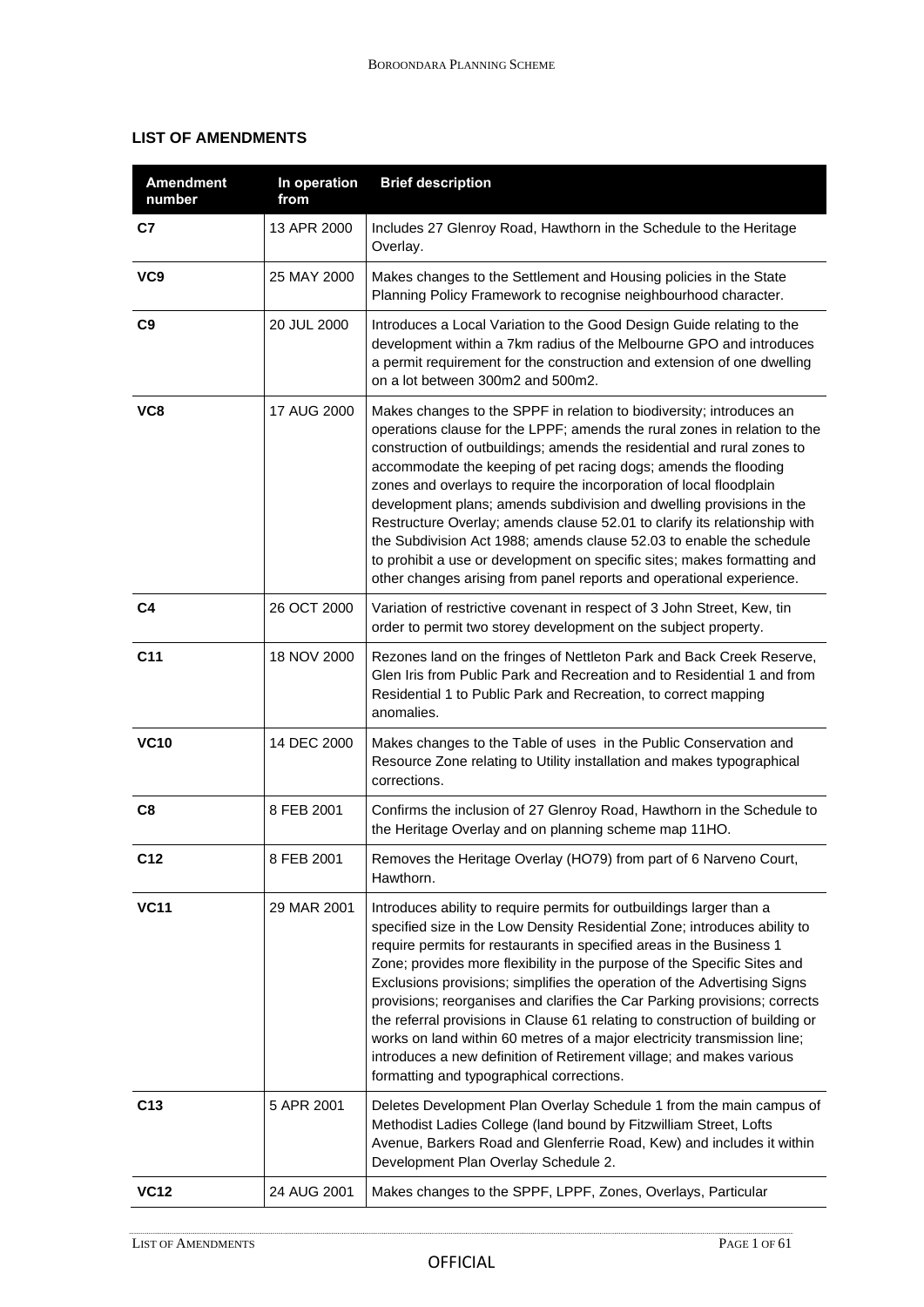| <b>Amendment</b><br>number | In operation<br>from | <b>Brief description</b>                                                                                                                                                                                                                                                                                                                                                                                                                                                                                                                                                                                                                                                                                  |
|----------------------------|----------------------|-----------------------------------------------------------------------------------------------------------------------------------------------------------------------------------------------------------------------------------------------------------------------------------------------------------------------------------------------------------------------------------------------------------------------------------------------------------------------------------------------------------------------------------------------------------------------------------------------------------------------------------------------------------------------------------------------------------|
|                            |                      | Provisions, Definitions and list of Incorporated documents based on the<br>general review of residential development provisions and the<br>recommendations of the ResCode Advisory Committee. The changes<br>include the introduction of schedules to four residential zones, a<br>Neighbourhood Character Overlay, new residential development<br>provisions in Clauses 54, 55 and 56 for dwellings and subdivision, and<br>transitional arrangements for subdivision, medium-density housing and<br>residential buildings. Corrects an inconsistency between Amendment<br>S74 and the VPP in relation to public open space contributions in<br>subdivision. Clarifies the definition of Trade supplies. |
| <b>VC13</b>                | 27 SEP 2001          | Introduces Victorian Code for Broiler Farms as an incorporated<br>document; amends the SPPF and the Rural Zone and introduces a new<br>Particular provision and definition relating to broiler farm; amends the<br>Advertising signs provisions relating to major promotion signs, business<br>logos and street numbers; includes domestic rainwater tanks as exempt<br>buildings and works except in the Heritage Overlay; updates references<br>in the Environmental Audit Overlay to amended sections of the<br>Environment Protection Act 1970, following amendments to that Act;<br>makes corrections to the Residential 1 Zone and Business 1 Zone; and<br>updates the User Guide.                  |
| C <sub>19</sub>            | 4 OCT 2001           | Rezones land known as 376 Cotham Road, Kew to Residential 1 Zone<br>and applies the Environmental Audit Overlay to the land.                                                                                                                                                                                                                                                                                                                                                                                                                                                                                                                                                                              |
| C <sub>15</sub>            | 8 NOV 2001           | Rezones land known as 37 Fairholm Grove, Camberwell from<br>Residential 1 Zone to Public Use Zone 6 and rezones the part of<br>Fairholm Grove that fronts the property from Residential 1 Zone to<br>Business 1 Zone.                                                                                                                                                                                                                                                                                                                                                                                                                                                                                     |
| <b>VC14</b>                | 22 NOV 2001          | Makes corrections to the Residential 1 Zone, Clause 54.04 and Clause<br>55.04.                                                                                                                                                                                                                                                                                                                                                                                                                                                                                                                                                                                                                            |
| C <sub>22</sub>            | 31 JAN 2002          | Rezones land known as 555 Riversdale Road, Camberwell, from Public<br>Use Zone 4-Transport to Business 1 Zone.                                                                                                                                                                                                                                                                                                                                                                                                                                                                                                                                                                                            |
| C <sub>26</sub>            | 18 APR 2002          | Amends the Heritage Overlay (HO164) to enable a prohibited use to be<br>permitted in the vicarage of the St. Columbs Church at 448 Burwood<br>Road, Hawthorn, and enables a planning permit to be issued for the use<br>of the vicarage for an office.                                                                                                                                                                                                                                                                                                                                                                                                                                                    |
| C <sub>14</sub>            | 4 JUL 2002           | Rezones land known as Nos. 2, 6 and 14 Cobden Street, No. 3 Derby<br>Street, the rear portion of No.1 Derby Street and two abutting laneways,<br>Kew to a Business 1 Zone and enables a planning permit to be issued<br>for the use and development of the land for a retail development with<br>associated car parking and landscaping and a reduction in the car<br>parking requirement.                                                                                                                                                                                                                                                                                                                |
| C <sub>30</sub>            | 3 OCT 2002           | Rectifies a zoning anomaly by rezoning the southern portion of land at<br>98, 100 and 102 Yarra Boulevard, Kew from an Urban Floodway Zone to<br>a Residential 1 Zone.                                                                                                                                                                                                                                                                                                                                                                                                                                                                                                                                    |
| <b>VC16</b>                | 8 OCT 2002           | Restructures Clauses 11, 12 and 13 of the State Planning Policy<br>Framework and amends zone maps of 17 Melbourne metropolitan fringe<br>planning schemes to introduce an Urban Growth Boundary and a legend<br>designation for land outside the Urban Growth Boundary; introduces a<br>renewable energy policy in Clause 15 of the SPPF; introduces a new<br>Particular provision and Land use term for Wind energy facility; includes<br>Wind energy facility in the Table of uses in the Public Conservation and<br>Resource Zone; includes a temporary anemometer in the list of buildings                                                                                                            |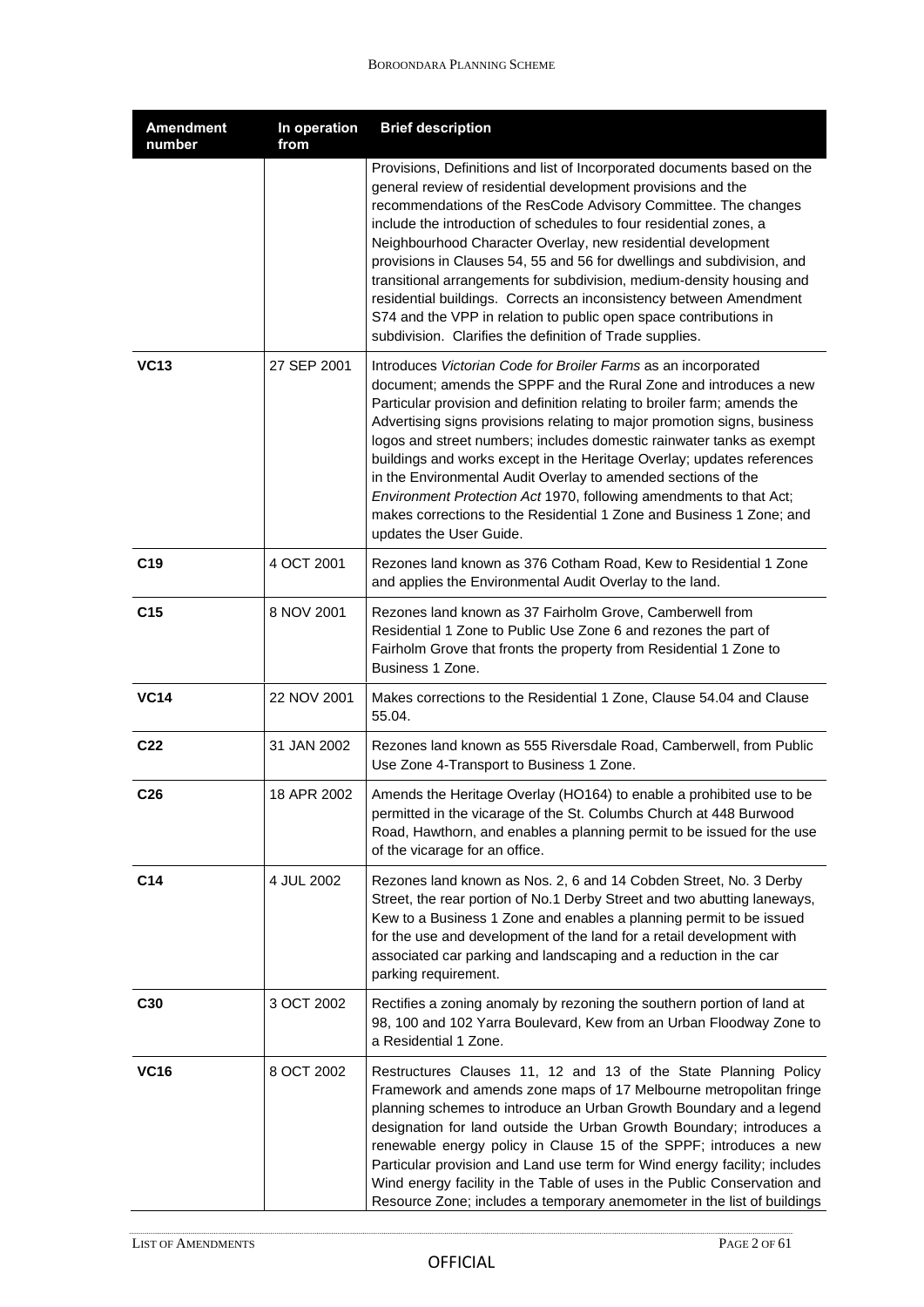| <b>Amendment</b><br>number | In operation<br>from | <b>Brief description</b>                                                                                                                                                                                                                                                                                                                                                                                                                                                                                                                                                                                                                                                                                                                                                                                                                                                                                                                                                                                                                                                                                                                                                                                                                                                    |
|----------------------------|----------------------|-----------------------------------------------------------------------------------------------------------------------------------------------------------------------------------------------------------------------------------------------------------------------------------------------------------------------------------------------------------------------------------------------------------------------------------------------------------------------------------------------------------------------------------------------------------------------------------------------------------------------------------------------------------------------------------------------------------------------------------------------------------------------------------------------------------------------------------------------------------------------------------------------------------------------------------------------------------------------------------------------------------------------------------------------------------------------------------------------------------------------------------------------------------------------------------------------------------------------------------------------------------------------------|
|                            |                      | and works not requiring a permit; makes the Minister for Planning the<br>responsible authority in planning schemes for considering Wind energy<br>facilities with a capacity greater than 30 megawatts; and introduces<br>Policy and Planning Guidelines for Development of Wind Energy<br>Facilities in Victoria, 2002 as an incorporated document in planning<br>schemes; amends Clause 18 of the SPPF to require the design of<br>transport routes to provide for grade separation at railways.                                                                                                                                                                                                                                                                                                                                                                                                                                                                                                                                                                                                                                                                                                                                                                          |
| <b>VC15</b>                | 31 OCT 2002          | Updates reference to tourism guidelines in SPPF; clarifies the nature of<br>"school" in the SPPF and Clause 56.07 and in conditions opposite<br>various uses in the industrial and business zones; introduces a new<br>Particular provision and Land use term for Shipping container storage;<br>includes Shipping container storage in the Table of uses in the Industrial<br>1, Business 3 and Business 4 Zones; exempts outdoor swimming pools<br>associated with dwellings from permit requirements in the Design and<br>Development Overlay and Neighbourhood Character Overlay; exempts<br>removal of native vegetation from permit requirements in the Heritage<br>Overlay and Public Acquisition Overlay if it presents an immediate risk of<br>injury or damage; amends Clause 52.01 to establish consistency with<br>the Subdivision Act 1988 and to clarify the Class 1 exemption for<br>subdivision of residential buildings; extends the expiry date in Clause<br>52.04-3 for transitional arrangements for residential development;<br>amends Standard C21 in Clause 56.06-4 to facilitate the use of building<br>envelopes on lots in new subdivisions; amends definitions of Wall<br>height, Materials recycling and Store; and makes minor format changes. |
| <b>VC17</b>                | 24 DEC 2002          | Provides permit exemption in the Public Acquisition Overlay for<br>proposals that are consistent with the purpose for which the land was or<br>is to be acquired; and provides permit exemptions and introduces an<br>incorporated document for 3 Rail Infrastructure Projects (Rail Gauge<br>Standardisation Project, Regional Fast Rail Project and Fibre Optic<br>Project) in 23 planning schemes.                                                                                                                                                                                                                                                                                                                                                                                                                                                                                                                                                                                                                                                                                                                                                                                                                                                                       |
| <b>VC19</b>                | 24 JUL 2003          | Makes changes to the SPPF and various Overlays and Particular<br>provisions relating to Government policies and strategies on native<br>vegetation management, coastal planning and management, highway<br>management and Development Contributions Plans; introduces a<br>Particular provision for satellite dishes; makes high rise residential<br>development in residential zones subject to car parking requirements in<br>Clause 52.06; provides permit exemptions for direction signs to<br>emergency facilities at hospitals and buildings and works associated<br>with a Dependent person's unit; clarifies that permit exemption for<br>subdivision applies to an authority acquiring land rather than generally to<br>an acquiring authority; amends the definition of Shop to clarify that it<br>includes the sale of bread and other products baked on the premises;<br>updates references to Ministers, Government departments and<br>agencies; updates references to legislation and incorporated<br>documents; and makes various formatting and typographical<br>corrections.                                                                                                                                                                               |
| <b>VC21</b>                | 9 OCT 2003           | Corrects Clause 52.05-9 to restore provisions relating to High-wall signs<br>deleted in Amendment VC19.                                                                                                                                                                                                                                                                                                                                                                                                                                                                                                                                                                                                                                                                                                                                                                                                                                                                                                                                                                                                                                                                                                                                                                     |
| C <sub>29</sub>            | 6 NOV 2003           | Applies Schedule 2 to the Development Plan Overlay to that part of the<br>Ruyton Girls' School campus known as 2 Selbourne Road, Kew (land<br>bound by Coleridge Street, Fitzwilliam Street and Selbourne Road).<br>Implements Section 48 of the Heritage Act 1995 to ensure that places in<br>the Planning Scheme are consistently identified with places in the                                                                                                                                                                                                                                                                                                                                                                                                                                                                                                                                                                                                                                                                                                                                                                                                                                                                                                           |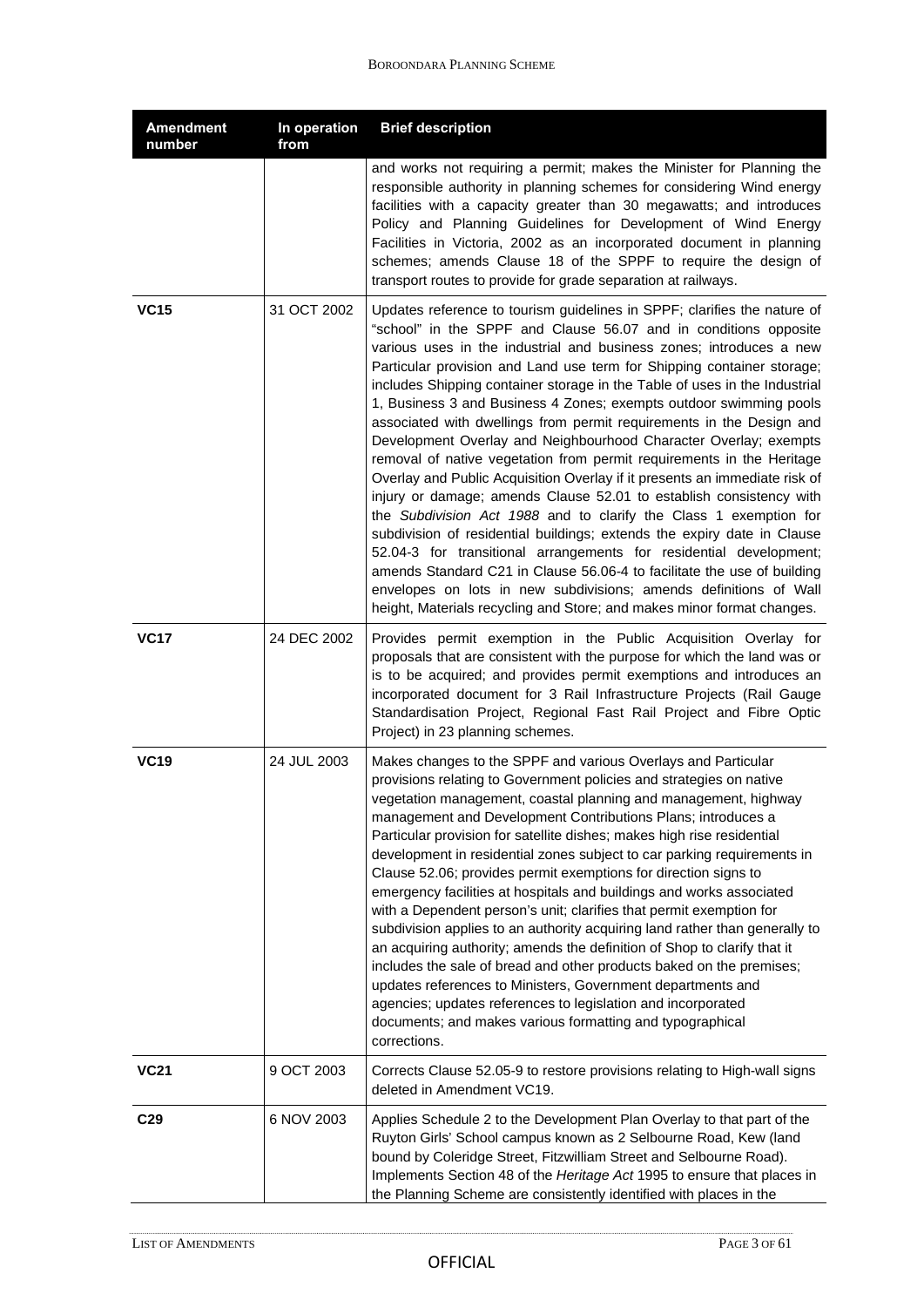| <b>Amendment</b><br>number | In operation<br>from | <b>Brief description</b>                                                                                                                                                                                                                                                                                                                                                                                                                                                                                                                                                               |
|----------------------------|----------------------|----------------------------------------------------------------------------------------------------------------------------------------------------------------------------------------------------------------------------------------------------------------------------------------------------------------------------------------------------------------------------------------------------------------------------------------------------------------------------------------------------------------------------------------------------------------------------------------|
|                            |                      | Victorian Heritage Register.                                                                                                                                                                                                                                                                                                                                                                                                                                                                                                                                                           |
| C <sub>53</sub>            | 13 NOV 2003          | The amendment:                                                                                                                                                                                                                                                                                                                                                                                                                                                                                                                                                                         |
|                            |                      | Makes the Minister for Planning the responsible authority for the<br>٠<br>administration and enforcement of the planning scheme for land<br>known as the Kew Residential Services site and more particularly<br>described as Crown Allotment 59Q and Crown Allotment 59R,<br>Parish of Boroondara, County of Bourke.                                                                                                                                                                                                                                                                   |
|                            |                      | Changes the zoning of the Kew Residential Services land, Princess<br>٠<br>Street, Kew to a Residential 1 Zone.                                                                                                                                                                                                                                                                                                                                                                                                                                                                         |
|                            |                      | Applies the Development Plan Overlay Schedule 3 to the land.<br>٠                                                                                                                                                                                                                                                                                                                                                                                                                                                                                                                      |
|                            |                      | Applies the Heritage Overlay to a portion of the land.<br>٠                                                                                                                                                                                                                                                                                                                                                                                                                                                                                                                            |
|                            |                      | Applies the Vegetation Protection Overlay Schedule 2 to a portion<br>٠<br>of the land.                                                                                                                                                                                                                                                                                                                                                                                                                                                                                                 |
|                            |                      | Incorporates the Kew Residential Services Urban Design<br>٠<br>Framework, October 2003 into the planning scheme.                                                                                                                                                                                                                                                                                                                                                                                                                                                                       |
| <b>VC20</b>                | 11 DEC 2003          | Makes changes to Clause 45.07 - City Link Project Overlay and updates<br>the incorporated document within Clause 81.                                                                                                                                                                                                                                                                                                                                                                                                                                                                   |
| C <sub>16</sub>            | 20 MAY 2004          | Rezones land known as 5-9 Burwood Road, Hawthorn to a Business 2<br>Zone and applies Design and Development Overlay Schedule 7 to the<br>land. In addition, the amendment enables a planning permit to be<br>issued for the use and development of the land for offices and a<br>restaurant and a reduction in the car parking requirement in association<br>with the restaurant.                                                                                                                                                                                                      |
| <b>VC24</b>                | 11 JUN 2004          | Introduces the Farming Zone and Rural Activity Zone in the VPP and<br>amends Clause 17.05 in the SPPF, the Low Density Residential Zone<br>and the Rural Living Zone.                                                                                                                                                                                                                                                                                                                                                                                                                  |
| C41                        | 24 JUN 2004          | Introduces interim heritage protection for 6 Mont Albert Road,<br>Canterbury, 168A Mont Albert Road, Canterbury and 1245 Burke Road,<br>Kew by including the properties in the schedule to the Heritage Overlay<br>and on Planning Scheme Map Nos. 8HO and 13HO.                                                                                                                                                                                                                                                                                                                       |
| <b>VC25</b>                | 1 JUL 2004           | Removes reference to 4 Star energy rating in Standard B10, Clause<br>55.03-5 to ensure consistency between the VPP and the 5 Star energy<br>rating in the Building Regulations.                                                                                                                                                                                                                                                                                                                                                                                                        |
| <b>VC26</b>                | 26 AUG 2004          | Makes changes to the SPPF to implement recommendations of the Live<br>Music Task Force; removes anomalies that allow dwellings to be<br>constructed or extended on common property and existing dwellings to<br>be internally altered and converted to multiple dwellings without permits;<br>updates references to current transport legislation; makes corrections to<br>the Advertising sign provisions; amends the list of incorporated<br>documents to refer to updated documents; restructures the list of<br>incorporated documents in Clause 81 and the Schedule to Clause 81. |
| <b>VC27</b>                | 9 SEP 2004           | Establishes all referral and notice requirements in Clause 66 and<br>schedules to Clause 66.                                                                                                                                                                                                                                                                                                                                                                                                                                                                                           |
| <b>VC28</b>                | 6 OCT 2004           | Introduces a Particular provision, Clause 52.34, for Bicycle facilities.                                                                                                                                                                                                                                                                                                                                                                                                                                                                                                               |
| <b>VC29</b>                | 4 NOV 2004           | Makes a change to Clause 52.17 to clarify that the exemption from the<br>need for a planning permit for the removal, destruction or lopping of<br>native vegetation for farm structures does not include the establishment                                                                                                                                                                                                                                                                                                                                                             |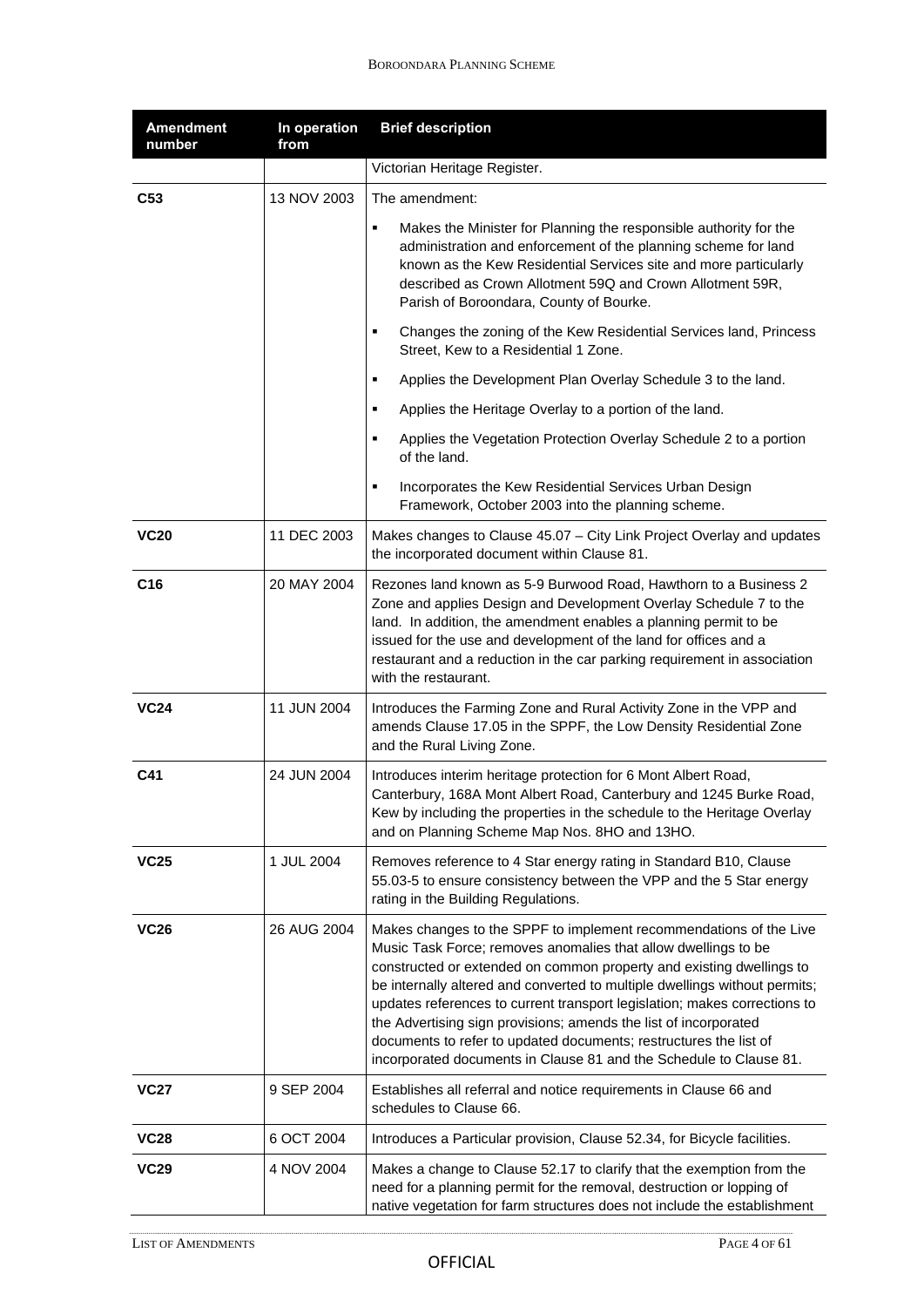| <b>Amendment</b><br>number | In operation<br>from | <b>Brief description</b>                                                                                                                                                                                                                                                                                                                                                                                                                                                                                                                                                                                                                                                                                                                                                                                                                                                                                                                                                                                                                                                                                                                                                                                                                                                               |
|----------------------------|----------------------|----------------------------------------------------------------------------------------------------------------------------------------------------------------------------------------------------------------------------------------------------------------------------------------------------------------------------------------------------------------------------------------------------------------------------------------------------------------------------------------------------------------------------------------------------------------------------------------------------------------------------------------------------------------------------------------------------------------------------------------------------------------------------------------------------------------------------------------------------------------------------------------------------------------------------------------------------------------------------------------------------------------------------------------------------------------------------------------------------------------------------------------------------------------------------------------------------------------------------------------------------------------------------------------|
|                            |                      | or operation of a central pivot irrigation system.                                                                                                                                                                                                                                                                                                                                                                                                                                                                                                                                                                                                                                                                                                                                                                                                                                                                                                                                                                                                                                                                                                                                                                                                                                     |
| <b>VC31</b>                | 25 NOV 2004          | Introduces a new Residential 3 Zone; introduces a new Particular<br>provision and amends Clause 19 to require an urban context report and<br>design response for residential development of four (4) or more storeys;<br>includes a reference to Design Guidelines for Higher Density Housing in<br>Clause 19; and amends the ResCode provisions at Clauses 54.03-2 and<br>55.03-2 to give effect to residential height provisions.                                                                                                                                                                                                                                                                                                                                                                                                                                                                                                                                                                                                                                                                                                                                                                                                                                                    |
| C45                        | 23 DEC 2004          | Rezones land at 41 Culliton Road, Camberwell, from a Public Park and<br>Recreation Zone to a Residential 1 Zone.                                                                                                                                                                                                                                                                                                                                                                                                                                                                                                                                                                                                                                                                                                                                                                                                                                                                                                                                                                                                                                                                                                                                                                       |
| <b>VC32</b>                | 23 DEC 2004          | Makes changes to Clause 15.08 of the SPPF to refer to the land use<br>and development polices expressed in the Great Ocean Road Region -<br>A Land Use and Transport Strategy.                                                                                                                                                                                                                                                                                                                                                                                                                                                                                                                                                                                                                                                                                                                                                                                                                                                                                                                                                                                                                                                                                                         |
| C60                        | 6 JAN 2005           | The amendment alters the Schedules to Clauses 52.03 and 81 to allow<br>the use and development of a flying fox campsite on land comprising a<br>26 hectare section of Yarra Bend Park, Fairfield being part of Crown<br>Allotment 113E Parish of Jikka Jikka and part of Crown Allotment 59L<br>Parish of Boroondara.                                                                                                                                                                                                                                                                                                                                                                                                                                                                                                                                                                                                                                                                                                                                                                                                                                                                                                                                                                  |
| C44                        | 14 APR 2005          | Rezones two parcels of land described as Parcel 1: that part of lot 1 on<br>Plan of Subdivision PS 522221X on the western property boundary of 1<br>Warburton Road, Camberwell; and Parcel 2: that part of lot 1 on Plan of<br>Subdivision PS 522222V on the western property boundary of 2<br>Warburton Road, Camberwell from a Public Use Zone 4 (PUZ4) to a<br>Residential 1 Zone (R1Z).                                                                                                                                                                                                                                                                                                                                                                                                                                                                                                                                                                                                                                                                                                                                                                                                                                                                                            |
| C47                        | 14 APR 2005          | Rezones land at 654 Riversdale Road, Camberwell, from a Public Use<br>Zone 6 (PUZ6) to a Residential 1 Zone (R1Z).                                                                                                                                                                                                                                                                                                                                                                                                                                                                                                                                                                                                                                                                                                                                                                                                                                                                                                                                                                                                                                                                                                                                                                     |
| C46                        | 28 JUL 2005          | Removes the Heritage Overlay (HO50) from land at 15 Fordholm Road,<br>Hawthorn.                                                                                                                                                                                                                                                                                                                                                                                                                                                                                                                                                                                                                                                                                                                                                                                                                                                                                                                                                                                                                                                                                                                                                                                                        |
| <b>VC33</b>                | 1 SEP 2005           | Removes the requirement for a Clause 54 assessment for Heritage<br>Overlay applications in a residential zone.                                                                                                                                                                                                                                                                                                                                                                                                                                                                                                                                                                                                                                                                                                                                                                                                                                                                                                                                                                                                                                                                                                                                                                         |
| VC34                       | 22 SEP 2005          | Introduces a new Clause 12 with consequential changes to other<br>clauses in the SPPF, including Clauses 14, 15, 17, 18 & 19; includes<br>reference to Alpine Resorts 2020 Strategy in Clause 15.13 and Activity<br>Centre Design Guidelines and Safer Design Guidelines in Clause 19.03-<br>3; amends subdivision requirements in Clauses 35.04, 35.05, 35.06;<br>makes changes to provisions in Clause 35.06 and Clause 57.01<br>regarding Wind energy facilities; amends advertising sign controls along<br>railway corridors in Clause 36.01-7; amends Clauses 43.05-3, 55 & 56<br>to refer to the Residential 3 Zone; amends Clause 44.05 to broaden the<br>range of minor buildings and works that do not require a permit; amends<br>Clauses 44.01, 44.02, 44.03, 44.04, 44.05, 45.01, 45.02 and 45.05 to<br>introduce exemptions from notice and review for permit applications;<br>Clarifies requirements for extractive industry and private tennis courts in<br>Clauses 52.09, 52.21 and 66.05; introduces definition for Metropolitan<br>Melbourne in Clause 72; introduces a "Tramway" definition and deletes<br>reference to "lightrail"; introduces a new incorporated document,<br>Activity Centres and Principal Public Transport Network Plan, 2003 in<br>Clause 81. |
| <b>VC35</b>                | 15 DEC 2005          | Includes a reference to the Planning Guidelines for Land Based<br>Aquaculture in Victoria in Clause 17; makes Education centre a<br>prohibited use in green wedge areas; includes Emergency services                                                                                                                                                                                                                                                                                                                                                                                                                                                                                                                                                                                                                                                                                                                                                                                                                                                                                                                                                                                                                                                                                   |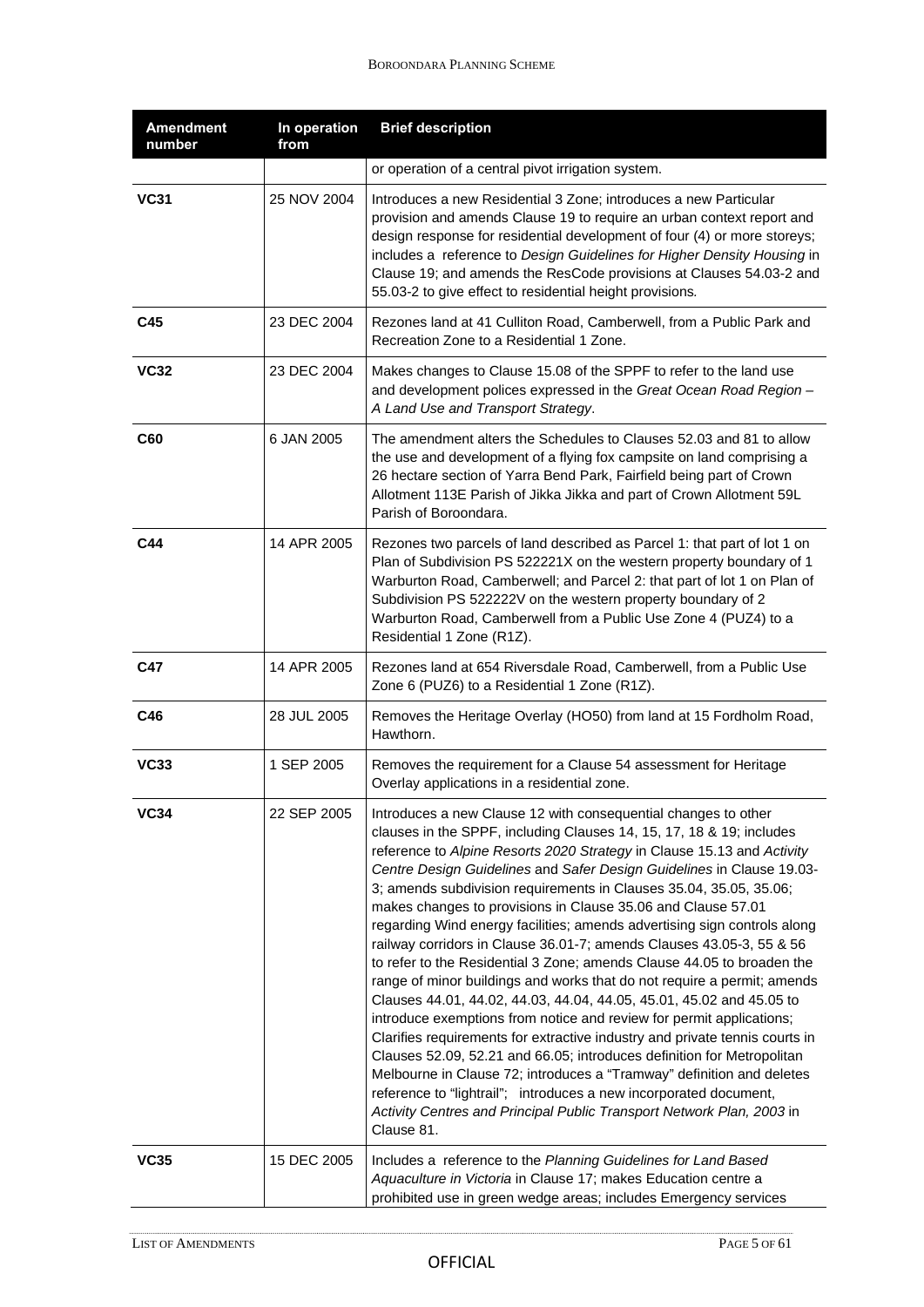| <b>Amendment</b><br>number | In operation<br>from | <b>Brief description</b>                                                                                                                                                                                                                                                                                                                                                                                                                                                                                                              |
|----------------------------|----------------------|---------------------------------------------------------------------------------------------------------------------------------------------------------------------------------------------------------------------------------------------------------------------------------------------------------------------------------------------------------------------------------------------------------------------------------------------------------------------------------------------------------------------------------------|
|                            |                      | facility as a Section 2 use in Clauses 35.06 and 35.07; makes Business<br>identification signs permissible for private land owners in Clause 45.07;<br>removes the need to consider operational guidelines in Clause 52.17;<br>amends the re-subdivision requirements in Clause 57.01-2; introduces<br>an "Emergency services facility" definition.                                                                                                                                                                                   |
| C42                        | 22 DEC 2005          | The amendment:                                                                                                                                                                                                                                                                                                                                                                                                                                                                                                                        |
|                            |                      | Applies permanent heritage controls to:                                                                                                                                                                                                                                                                                                                                                                                                                                                                                               |
|                            |                      | 168A Mont Albert Road, Canterbury (HO255) and<br>$\circ$                                                                                                                                                                                                                                                                                                                                                                                                                                                                              |
|                            |                      | 6 Mont Albert Road, Canterbury (HO257)<br>$\circ$                                                                                                                                                                                                                                                                                                                                                                                                                                                                                     |
|                            |                      | Deletes 1245 Burke Road, Kew from the Schedule to the<br>Heritage Overlay and corresponding planning scheme map.                                                                                                                                                                                                                                                                                                                                                                                                                      |
|                            |                      | Inserts 'Mountfield' Estate Incorporated Plan, March 2005 as<br>$\bullet$<br>an Incorporated Document into the Scheme that applies to 6<br>Mont Albert Road, Canterbury.                                                                                                                                                                                                                                                                                                                                                              |
| <b>VC36</b>                | 22 DEC 2005          | Amends Clause 62 to provide exemption from planning scheme<br>requirements for events on public land.                                                                                                                                                                                                                                                                                                                                                                                                                                 |
| <b>VC37</b>                | 19 JAN 2006          | Amends the format of the Victoria Planning Provisions and all planning<br>schemes to facilitate the ZAPP electronic amendment administration<br>system.                                                                                                                                                                                                                                                                                                                                                                               |
| C65                        | 8 MAR 2006           | The amendment modifies Schedule 3 to the Development Plan Overlay<br>(affecting the Kew Residential Services site) by removing the<br>requirement that a building must not exceed the maximum building<br>height shown for areas on the 'Building Envelopes and Setbacks' plan<br>that is part of the Kew Residential Services Urban Design Framework,<br>October 2003, providing it is in accordance with the Walker<br>Development Plan - Kew, Building Height Envelope Plan, March 2006<br>incorporated into this planning scheme. |
| C36                        | 15 MAR 2006          | Introduces Clause 44.05 - Special Building Overlay (SBO) and<br>accompanying planning scheme maps. Amends Clause 21.06 of the<br>Local Planning Policy Framework to support the introduction of a Special<br>Building Overlay.                                                                                                                                                                                                                                                                                                        |
| <b>VC38</b>                | 16 MAR 2006          | Makes changes to Clauses 15.09, 52.17, 66.02 and 72 to provide for a<br>new approach to native vegetation management.                                                                                                                                                                                                                                                                                                                                                                                                                 |
| C <sub>17</sub>            | 18 MAY 2006          | The amendment rezones land located at the rear of 2/2, 3 and 4 Jickell<br>Avenue, Glen Iris, from a Residential 1 Zone (R1Z) to a Business 2<br>Zone (B2Z).                                                                                                                                                                                                                                                                                                                                                                           |
|                            |                      | The amendment also enables Planning Permit Nos. PP02/00298 &<br>PP02/00300 to be issued.                                                                                                                                                                                                                                                                                                                                                                                                                                              |
| C <sub>51</sub>            | 22 JUN 2006          | The amendment corrects minor anomalies, including mapping errors<br>that occurred in the changeover to the New Format Planning Scheme in<br>1999.                                                                                                                                                                                                                                                                                                                                                                                     |
| C <sub>57</sub>            | 29 JUN 2006          | The amendment includes the Auburn Village Precinct, Hawthorn in the<br>Schedule to the Heritage Overlay at Clause 43.01 and makes changes<br>to the Advertising Signs Policy at Clauses 22.01-3 and 22.01-4, and<br>includes the Auburn Village Heritage Guidelines 2005 as a reference<br>document in the Heritage Policy at Clause 22.05-4.                                                                                                                                                                                         |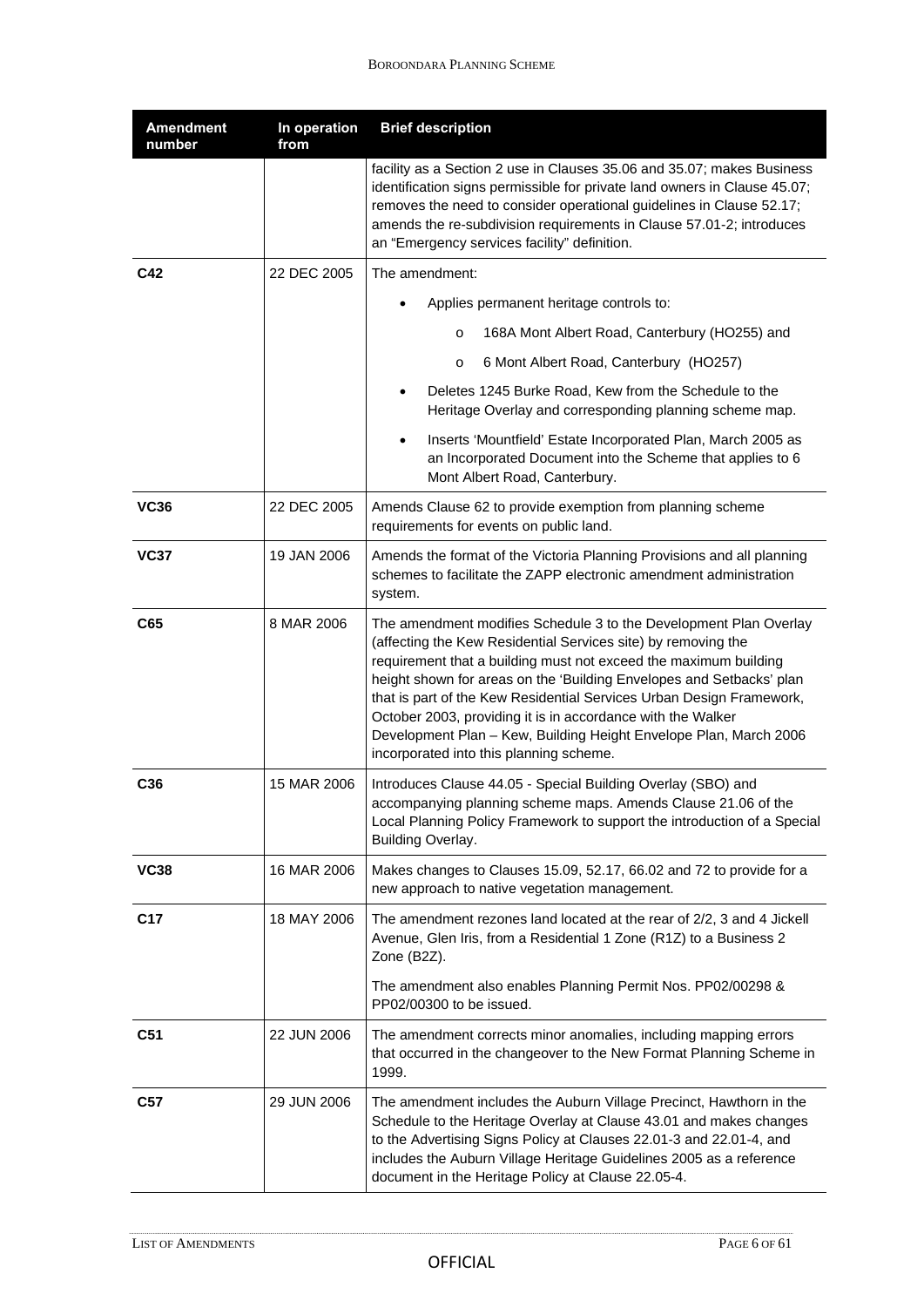| <b>Amendment</b><br>number | In operation<br>from | <b>Brief description</b>                                                                                                                                                                                                                                                                                                                                                                                                                                                                                                                                                                                                                                                                                                                                                                                                                                                                                                                                                                                                                                                                                                                                                                                                                                             |
|----------------------------|----------------------|----------------------------------------------------------------------------------------------------------------------------------------------------------------------------------------------------------------------------------------------------------------------------------------------------------------------------------------------------------------------------------------------------------------------------------------------------------------------------------------------------------------------------------------------------------------------------------------------------------------------------------------------------------------------------------------------------------------------------------------------------------------------------------------------------------------------------------------------------------------------------------------------------------------------------------------------------------------------------------------------------------------------------------------------------------------------------------------------------------------------------------------------------------------------------------------------------------------------------------------------------------------------|
| C56                        | 6 JUL 2006           | Rezones 1 Somerset Road, Glen Iris from Public Use Zone 6 (Local<br>Government) to Business 1 Zone.                                                                                                                                                                                                                                                                                                                                                                                                                                                                                                                                                                                                                                                                                                                                                                                                                                                                                                                                                                                                                                                                                                                                                                  |
| <b>VC40</b>                | 30 AUG 2006          | Makes changes to the Clauses 32.01, 32.02, 32.04, 32.05, 32.06, 34.01,<br>34.02, 34.03, 34.04, 34.05, 43.01, 44.02, 62, and 72 to exempt various<br>minor works from requiring a planning permit.                                                                                                                                                                                                                                                                                                                                                                                                                                                                                                                                                                                                                                                                                                                                                                                                                                                                                                                                                                                                                                                                    |
| <b>VC41</b>                | 1 SEP 2006           | Amends the metropolitan growth areas strategies in Clause 12 of the<br>SPPF by introducing the Growth Area Framework Plans as an<br>incorporated document.                                                                                                                                                                                                                                                                                                                                                                                                                                                                                                                                                                                                                                                                                                                                                                                                                                                                                                                                                                                                                                                                                                           |
| C52                        | 28 SEP 2006          | The amendment corrects minor anomalies, including mapping errors<br>that occurred in the change over to the New Format Planning Scheme in<br>1999.                                                                                                                                                                                                                                                                                                                                                                                                                                                                                                                                                                                                                                                                                                                                                                                                                                                                                                                                                                                                                                                                                                                   |
| C58                        | 6 OCT 2006           | The amendment introduces and applies three new Design and<br>Development Overlays (Interim Neighbourhood Centre Height Limit<br>Areas) on an interim basis to 34 neighbourhood centres and makes<br>consequential changes to the Schedule to Clause 61.03 of the Planning<br>Scheme.                                                                                                                                                                                                                                                                                                                                                                                                                                                                                                                                                                                                                                                                                                                                                                                                                                                                                                                                                                                 |
| <b>VC42</b>                | 9 OCT 2006           | Introduces the Sustainable Neighbourhoods Provisions for residential<br>subdivision, including changes to Clauses 19, 55.03 and 56 to 56.09;<br>Introduces new transitional arrangements for subdivision at Clause<br>56.10; modifies subdivision application requirements in the residential<br>zones; applies Clause 56 provisions as subdivision application<br>requirements to the Comprehensive Development Zone, Priority<br>Development Zone, Incorporated Plan Overlay and Development Plan<br>Overlay; Amend the coastal areas policies in Clause 15.08 to give effect<br>to the land use and development strategies of the Victorian Coastal<br>Strategy 2002; Makes changes to the VPP to provide for geothermal<br>energy extraction in Clauses 35.06, 35.07, 35.08, 42.01, 42.02, 42.03,<br>44.01, 44.02, 52.08, 52.17, 62, 66, 74 and 75; Amends Clause 52.29 to<br>introduce a decision guideline for road network safety and efficiency<br>regarding access to adjoining properties to respond to the Road<br>Management Act 2004; Introduces a new Particular Provision - Clause<br>52.36 that includes the Director of Public Transport as a referral<br>authority; and Makes other administrative changes, updates and<br>corrections to the VPP. |
| <b>VC39</b>                | 18 OCT 2006          | Amends the provisions relating to gaming in clauses 19.02, 52.28 and<br>72 to implement Government policy and to accord with the Gambling<br>Regulation Act 2003.                                                                                                                                                                                                                                                                                                                                                                                                                                                                                                                                                                                                                                                                                                                                                                                                                                                                                                                                                                                                                                                                                                    |
| <b>C70</b>                 | 26 OCT 2006          | Rezones the Tooronga Village site on the south-east corner of Toorak<br>and Tooronga Roads, Glen Iris to a Priority Development Zone (PDZ),<br>inserts a new clause and schedule to introduce the PDZ, incorporates a<br>plan into the Schedule to Clause 81.01 relating to the new PDZ, applies<br>an Environmental Audit Overlay over the southern part of the land<br>affected by the PDZ, alters the extent of the existing Comprehensive<br>Development Zone (CDZ) to include only the land occupied by the Coles<br>Myer office building, incorporates a new plan into the Schedule to<br>Clause 81.01 relating to the amended CDZ, includes a provision to<br>make the Minister for Planning the responsible authority for<br>administering and enforcing the planning scheme in respect of the land<br>in the PDZ and makes minor changes to the Municipal Strategic<br>Statement.                                                                                                                                                                                                                                                                                                                                                                           |
| <b>VC43</b>                | 31 OCT 2006          | Introduces provisions for the further protection of green wedges in                                                                                                                                                                                                                                                                                                                                                                                                                                                                                                                                                                                                                                                                                                                                                                                                                                                                                                                                                                                                                                                                                                                                                                                                  |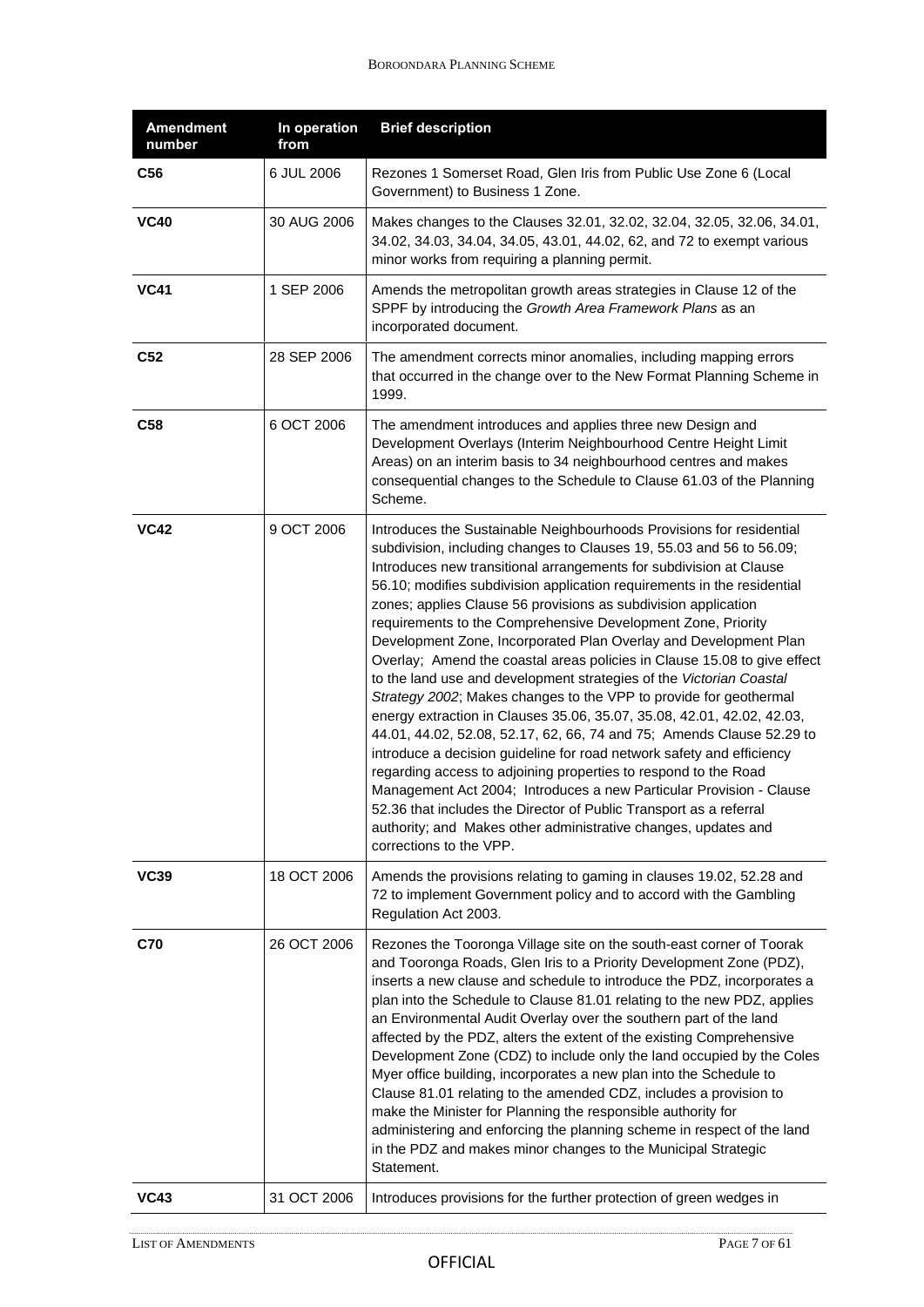| <b>Amendment</b><br>number | In operation<br>from | <b>Brief description</b>                                                                                                                                                                                                                                                                                                                                                                                                                                                                                                                                                                                                                                                                                                                                                                                                                                                                                                                                                                                                                                                                                                                                                                                                                                                                                                                                                                                                                                                                                                                                                                                                                                                                                                                                                                                                                                                                           |
|----------------------------|----------------------|----------------------------------------------------------------------------------------------------------------------------------------------------------------------------------------------------------------------------------------------------------------------------------------------------------------------------------------------------------------------------------------------------------------------------------------------------------------------------------------------------------------------------------------------------------------------------------------------------------------------------------------------------------------------------------------------------------------------------------------------------------------------------------------------------------------------------------------------------------------------------------------------------------------------------------------------------------------------------------------------------------------------------------------------------------------------------------------------------------------------------------------------------------------------------------------------------------------------------------------------------------------------------------------------------------------------------------------------------------------------------------------------------------------------------------------------------------------------------------------------------------------------------------------------------------------------------------------------------------------------------------------------------------------------------------------------------------------------------------------------------------------------------------------------------------------------------------------------------------------------------------------------------|
|                            |                      | Clauses 35.04, 35.05 and 35.06; and clarifies the term 'in conjunction<br>with' in Clause 64. Amends SPPF Clauses 12 and 16 to introduce state-<br>wide affordable housing policies and makes other administrative<br>corrections to the VPP and various planning schemes.                                                                                                                                                                                                                                                                                                                                                                                                                                                                                                                                                                                                                                                                                                                                                                                                                                                                                                                                                                                                                                                                                                                                                                                                                                                                                                                                                                                                                                                                                                                                                                                                                         |
| C62                        | 18 NOV 2006          | Amends the schedules to Clauses 52.03 and 81.01 to introduce an<br>incorporated document titled "M1 Redevelopment Project, October<br>2006" to exempt the use and development associated with the M1<br>Redevelopment Project from the need for a planning permit and other<br>Planning Scheme requirements.                                                                                                                                                                                                                                                                                                                                                                                                                                                                                                                                                                                                                                                                                                                                                                                                                                                                                                                                                                                                                                                                                                                                                                                                                                                                                                                                                                                                                                                                                                                                                                                       |
| <b>VC44</b>                | 14 NOV 2006          | Introduces additional exemptions in Clause 52.17 for the removal of<br>native vegetation near buildings used for Accommodation to manage<br>risks to life and property from wildfire.                                                                                                                                                                                                                                                                                                                                                                                                                                                                                                                                                                                                                                                                                                                                                                                                                                                                                                                                                                                                                                                                                                                                                                                                                                                                                                                                                                                                                                                                                                                                                                                                                                                                                                              |
| <b>VC30</b>                | 14 MAY 2007          | Amends Clause 18 to update reference to the Australian Noise<br>Exposure Forecast (ANEF) and relevant reference documents and<br>provides in Clause 66.05 for notice of permit applications to be given to<br>the airport lessee of Melbourne airport.                                                                                                                                                                                                                                                                                                                                                                                                                                                                                                                                                                                                                                                                                                                                                                                                                                                                                                                                                                                                                                                                                                                                                                                                                                                                                                                                                                                                                                                                                                                                                                                                                                             |
| C <sub>55</sub>            | 1 JUN 2007           | The amendment applies the Heritage Overlay and its associated<br>Schedule (HO263) to part of the Camberwell Railway Station site. In<br>addition, the Camberwell Railway Station Incorporated Plan 2007 is<br>included as an incorporated document in the Scheme.                                                                                                                                                                                                                                                                                                                                                                                                                                                                                                                                                                                                                                                                                                                                                                                                                                                                                                                                                                                                                                                                                                                                                                                                                                                                                                                                                                                                                                                                                                                                                                                                                                  |
| C68                        | 23 AUG 2007          | The amendment corrects an anomaly in the schedule to the Public<br>Acquisition Overlay (PAO5) by changing the Acquisition Authority from<br>the Minister for Planning to the Roads Corporation.                                                                                                                                                                                                                                                                                                                                                                                                                                                                                                                                                                                                                                                                                                                                                                                                                                                                                                                                                                                                                                                                                                                                                                                                                                                                                                                                                                                                                                                                                                                                                                                                                                                                                                    |
| <b>VC45</b>                | 17 SEP 2007          | Amends Clauses 12, 15, 17, 19, 35.04, 35.05, 43.01, 52.09, 52.17,<br>52.18, 52.32 & 57 to give effect to the operation of the Aboriginal<br>Heritage Act 2006; amends the schedule to Clause 61.01 to refer to<br>Division 1A of Part 4 of the Act; deletes reference to 'local provisions<br>page header' in Clause 61.03; updates reference to the Development<br>Contribution Guidelines in Clause 18.12; corrects reference to the<br>Victorian Commission for Gambling Regulation in Clause 52.28;<br>includes the document relating to Rail Infrastructure Projects in Clause<br>81.01 of the Ballarat, Greater Geelong and Wyndham planning<br>schemes; updates reference to the amended Mineral Resources<br>(Sustainable Development) Act 1990 in Clauses 17, 42.01, 42.02, 42.03,<br>44.01, 44.02, 52.08, 52.17 and 66.02; updates list of reference<br>documents relating to soil contamination under Clause 15.06; amends<br>the definition for Restricted retail premises in Clause 74; introduces a<br>new purpose in the Rural Activity Zone, which provides for a specific<br>purpose to be included in a schedule to the zone and amends the<br>schedules in the Mansfield & Bass Coast Planning Schemes to include<br>new purpose statements; amends Clause 52.04 (satellite dish) to<br>include reference to the R3Z; amends Clauses 17.07, 52.18 & 81.01 to<br>reflect the updated Timber Code; makes Veterinary centre a Section 2<br>use in the Farming Zone; includes new provisions for electronic billboard<br>signage to Clause 52.05, including making VicRoads a referral authority<br>under Clause 66.03 and a new definition in Clause 73; extending the<br>expiry date for major promotion signage from 18/09/07 to 18/09/08<br>under Clause 52.05; and makes other administrative changes, other<br>minor updates and corrections to the VPP and planning schemes. |
| C <sub>59</sub>            | 27 SEP 2007          | The Amendment applies the Heritage Overlay to the Balwyn Road<br>Residential Precinct encompassing all properties (not already covered<br>by the Heritage Overlay) with a frontage to Balwyn Road between Mont                                                                                                                                                                                                                                                                                                                                                                                                                                                                                                                                                                                                                                                                                                                                                                                                                                                                                                                                                                                                                                                                                                                                                                                                                                                                                                                                                                                                                                                                                                                                                                                                                                                                                     |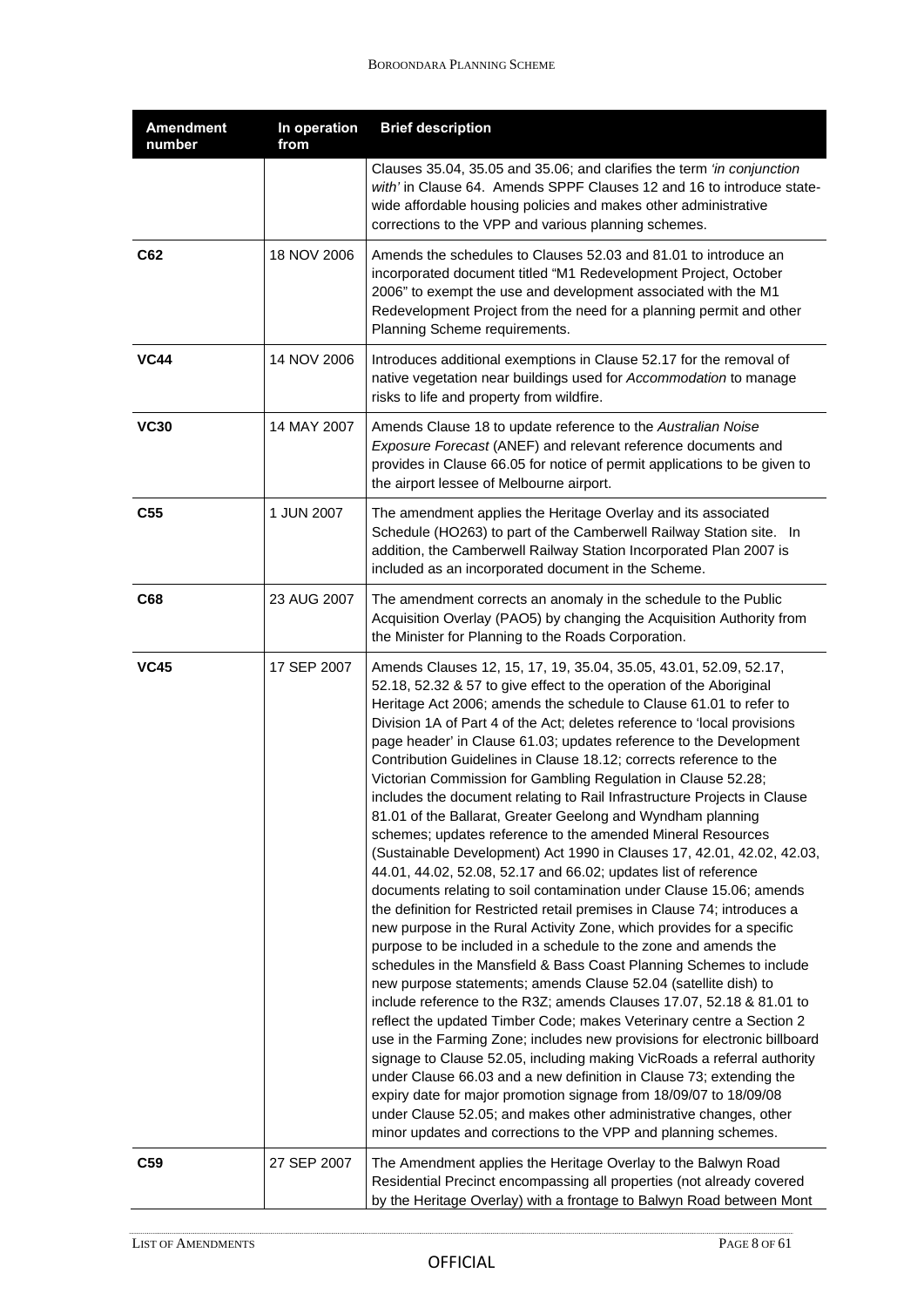| <b>Amendment</b><br>number | In operation<br>from | <b>Brief description</b>                                                                                                                                                                                                                                                                                                                                                                                                                                                                                                                                                                                                                                                                                                                                                                                                 |
|----------------------------|----------------------|--------------------------------------------------------------------------------------------------------------------------------------------------------------------------------------------------------------------------------------------------------------------------------------------------------------------------------------------------------------------------------------------------------------------------------------------------------------------------------------------------------------------------------------------------------------------------------------------------------------------------------------------------------------------------------------------------------------------------------------------------------------------------------------------------------------------------|
|                            |                      | Albert Road and Canterbury Road, including only part of the property at<br>1A Balwyn Road and excluding 171A Canterbury Road, Canterbury.                                                                                                                                                                                                                                                                                                                                                                                                                                                                                                                                                                                                                                                                                |
| C63                        | 13 DEC 2007          | "Applies interim heritage controls to 207 individual properties by their<br>inclusion in the Heritage Overlay of the Boroondara Planning Scheme"                                                                                                                                                                                                                                                                                                                                                                                                                                                                                                                                                                                                                                                                         |
| C82                        | 20 DEC 2007          | Extends the expiry date of the interim height control in Schedules 8, 9<br>and 10 to the Design and Development Overlay by 12 months to 31<br>December 2008.                                                                                                                                                                                                                                                                                                                                                                                                                                                                                                                                                                                                                                                             |
| <b>VC46</b>                | 4 FEB 2008           | Introduces an exemption in Clauses 42.01, 42.02, 42.03, 44.01, 44.02<br>and 52.17 for the removal of native vegetation to construct strategic<br>fuelbreaks of up to 40 metres width for wildfire protection.                                                                                                                                                                                                                                                                                                                                                                                                                                                                                                                                                                                                            |
| <b>VC47</b>                | 7 APR 2008           | Translates provisions from the Melbourne Docklands Area Planning<br>Provisions, September 2006 into Clause 37.05; and introduces new<br>purpose statements and decision guidelines to Clause 52.27 to address<br>cumulative impact of licensed premises.                                                                                                                                                                                                                                                                                                                                                                                                                                                                                                                                                                 |
| C40                        | 24 APR 2008          | Applies Category 1 signage provisions to part of 740-742 Toorak Road,<br>Hawthorn East and includes the Signage Site Plan for 740-742 Toorak<br>Road, Hawthorn East as an Incorporated Document in the planning<br>scheme.                                                                                                                                                                                                                                                                                                                                                                                                                                                                                                                                                                                               |
| <b>VC48</b>                | 10 JUN 2008          | Introduces the Urban Growth Zone (UGZ) and accompanying schedule<br>at 37.07 to the VPP and applies the UGZ to five planning schemes<br>(Cardinia, Casey, Hume, Melton & Wyndham); amends reference to<br>Precinct Structure Plans in Clauses 12 and 14 and amends Clause<br>66.03 to include a referral requirement in the new UGZ.                                                                                                                                                                                                                                                                                                                                                                                                                                                                                     |
| <b>C77</b>                 | 3 JUL 2008           | Revises the Car Parking Policy at Clause 22.03 to remove the office car<br>parking provision rate at table 1 so as to give greater effect to the office<br>rate in the State Car Parking Policy at Clause 52.06.                                                                                                                                                                                                                                                                                                                                                                                                                                                                                                                                                                                                         |
| C81                        | 3 JUL 2008           | Implements Section 48 of the Heritage Act 1995 to ensure that places in<br>the Planning Scheme are consistently identified with places in the<br>Victorian Heritage Register.                                                                                                                                                                                                                                                                                                                                                                                                                                                                                                                                                                                                                                            |
| C72                        | 31 JUL 2008          | The amendment applies the Development Plan Overlay (Schedule 2) to<br>the whole of the site at 10-16 Whitehorse Road, Balwyn.                                                                                                                                                                                                                                                                                                                                                                                                                                                                                                                                                                                                                                                                                            |
| C84                        | 31 JUL 2008          | Removes parts of the Public Acquisition Overlay (PAO4) from the<br>intersection of Barkers Road, Power Street and Denmark Street in Kew.                                                                                                                                                                                                                                                                                                                                                                                                                                                                                                                                                                                                                                                                                 |
| C79                        | 28 AUG 2008          | Rezones part of the land at 124 Camberwell Road, Hawthorn East (Lot 1<br>PS 091585) from Public Use Zone 2 to Business 2 Zone and realigns<br>zone boundaries to title boundaries. Rezones part of the land at 917-919<br>Riversdale Road, Surrey Hills (Lot 2 PS 541685U) from Public Park and<br>Recreation Zone to Business 2 Zone.                                                                                                                                                                                                                                                                                                                                                                                                                                                                                   |
| <b>VC49</b>                | 15 SEP 2008          | Exempts further 'minor matters' from requiring a planning permit to<br>streamline Victoria's planning system and improve the workability of<br>provisions; refines referral requirements for Director of Public Transport,<br>Country Fire Authority and VicRoads; introduces new referral<br>requirements under the UGZ for the City of Greater Geelong; Clarifies<br>the notice provisions under the MAEO; introduces the Public Transport<br>Guidelines for Land Use and Development as a reference document;<br>changes the advertising sign provisions under Clause 52.05, including<br>new decision guidelines and application requirements; provides a final<br>extension of time to 31 December 2008 for lodgement of applications for<br>existing Major promotion signs allowed under the continuance provision |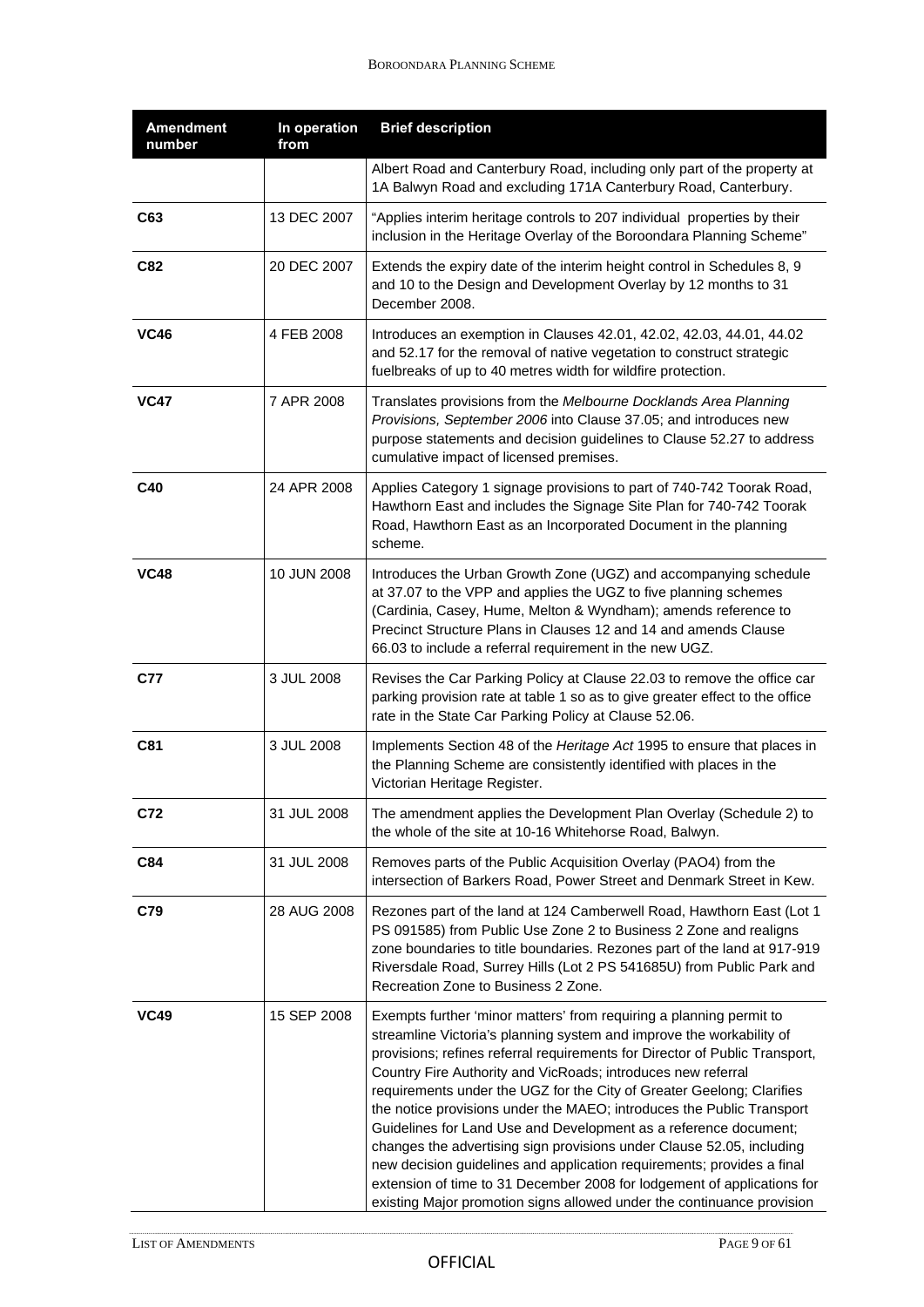| <b>Amendment</b><br>number | In operation<br>from | <b>Brief description</b>                                                                                                                                                                                                                                                                                                                                                                                                                                                                                                                                                                                                                                                                                                                                         |
|----------------------------|----------------------|------------------------------------------------------------------------------------------------------------------------------------------------------------------------------------------------------------------------------------------------------------------------------------------------------------------------------------------------------------------------------------------------------------------------------------------------------------------------------------------------------------------------------------------------------------------------------------------------------------------------------------------------------------------------------------------------------------------------------------------------------------------|
|                            |                      | in Clause 52.05-5; changes the UGZ Part A advertising sign controls<br>from Category 4 to Category 3; introduces new exemptions under the<br>Clause 52.17 native vegetation provisions to improve their operation;<br>introduces a new particular provision for native vegetation precinct plans<br>in Clause 52.16; and makes other administrative changes, updates and<br>corrections to the VPP.                                                                                                                                                                                                                                                                                                                                                              |
| C73                        | 2 OCT 2008           | The amendment corrects zoning anomalies at 38 Johnson Street and 1<br>Hull Street, Hawthorn, 3 and 5 Radnor Street, Camberwell and 286 High<br>Street, Ashburton. The zoning anomalies consist of land being<br>incorrectly zoned Residential 1 Zone and Public Park and Recreation<br>Zone. Rezoning is required to regularise the zoning of the above sites<br>to accurately recognise ownership and land use.                                                                                                                                                                                                                                                                                                                                                 |
| C74                        | 30 OCT 2008          | The amendment removes the Heritage Overlay (HO148) applying to 6<br>and 8 Fairview Street, Hawthorn, removes the Heritage Overlay (HO35)<br>applying to 26 Milfay Avenue, Kew and removes the Heritage Overlay<br>(HO35) from the Schedule to correct overlay anomalies.                                                                                                                                                                                                                                                                                                                                                                                                                                                                                         |
| C66                        | 27 NOV 2008          | Replaces the existing Heritage Policy at Clause 22.05 with a revised<br>Heritage Policy, makes minor alterations to Clause 21.05 of the<br>Municipal Strategic Statement and replaces the existing Schedule to<br>Clause 81.01 with a revised Schedule.                                                                                                                                                                                                                                                                                                                                                                                                                                                                                                          |
| <b>VC50</b>                | 15 DEC 2008          | Introduces new provisions for residential aged care facilities in Clause<br>16, the residential zones and in Clauses 74 and 75; makes certain minor<br>buildings and works associated with an Education centre exempt from<br>the requirement for a planning permit in Clause 62.02; makes<br>corrections and clarifications to the native vegetation provisions;<br>specifies advertising sign requirements for situations where the PUZ4<br>and RDZ abut each other; introduces new dry stone wall provisions in<br>Clause 52.37 together with decision guidelines for post boxes and dry<br>stone walls and inserts the schedule to Clause 52.37 in all planning<br>schemes and specifies a permit requirement for dry stone walls in 12<br>planning schemes. |
| VC52                       | 18 DEC 2008          | Amends the coastal areas policies in Clause 15.08 of the SPPF to give<br>effect to the land use and development strategies of the Victorian<br>Coastal Strategy 2008.                                                                                                                                                                                                                                                                                                                                                                                                                                                                                                                                                                                            |
| C89                        | 8 JAN 2009           | Extends the expiry date of the interim height control in Schedules 8, 9<br>and 10 to the Design and Development Overlay by 3 months to 31<br>March 2009.                                                                                                                                                                                                                                                                                                                                                                                                                                                                                                                                                                                                         |
| C85                        | 15 JAN 2009          | The amendment corrects anomalies to 2 and 4 Walsh Street, Balwyn;<br>100-106 Whitehorse Road, Balwyn; 27 and 27A Birdwood Street,<br>Balwyn; and rezones 400-402 Whitehorse Road, Hawthorn.                                                                                                                                                                                                                                                                                                                                                                                                                                                                                                                                                                      |
| <b>VC53</b>                | 23 FEB 2009          | Introduces a new particular provision, Clause 52.38 - 2009 Bushfire<br>Recovery and amends Clause 62.02-1 to include a permit exemption for<br>buildings and works carried out by or on behalf of a municipality with an<br>estimated cost of \$1,000,000 or less.                                                                                                                                                                                                                                                                                                                                                                                                                                                                                               |
| C86                        | 26 MAR 2009          | The amendment rezones 1180 Toorak Road, Camberwell to the<br>Business 2 Zone. The amendment also applies the Schedule 11 to the<br>Design and Development Overlay and the Environmental Audit Overlay<br>to the site.                                                                                                                                                                                                                                                                                                                                                                                                                                                                                                                                            |
| C <sub>109</sub>           | 31 MAR 2009          | Extends the expiry date of Schedules 8, 9 and 10 to the Design and<br>Development Overlay - Interim Neighbourhood Centre Height Limit by 3                                                                                                                                                                                                                                                                                                                                                                                                                                                                                                                                                                                                                       |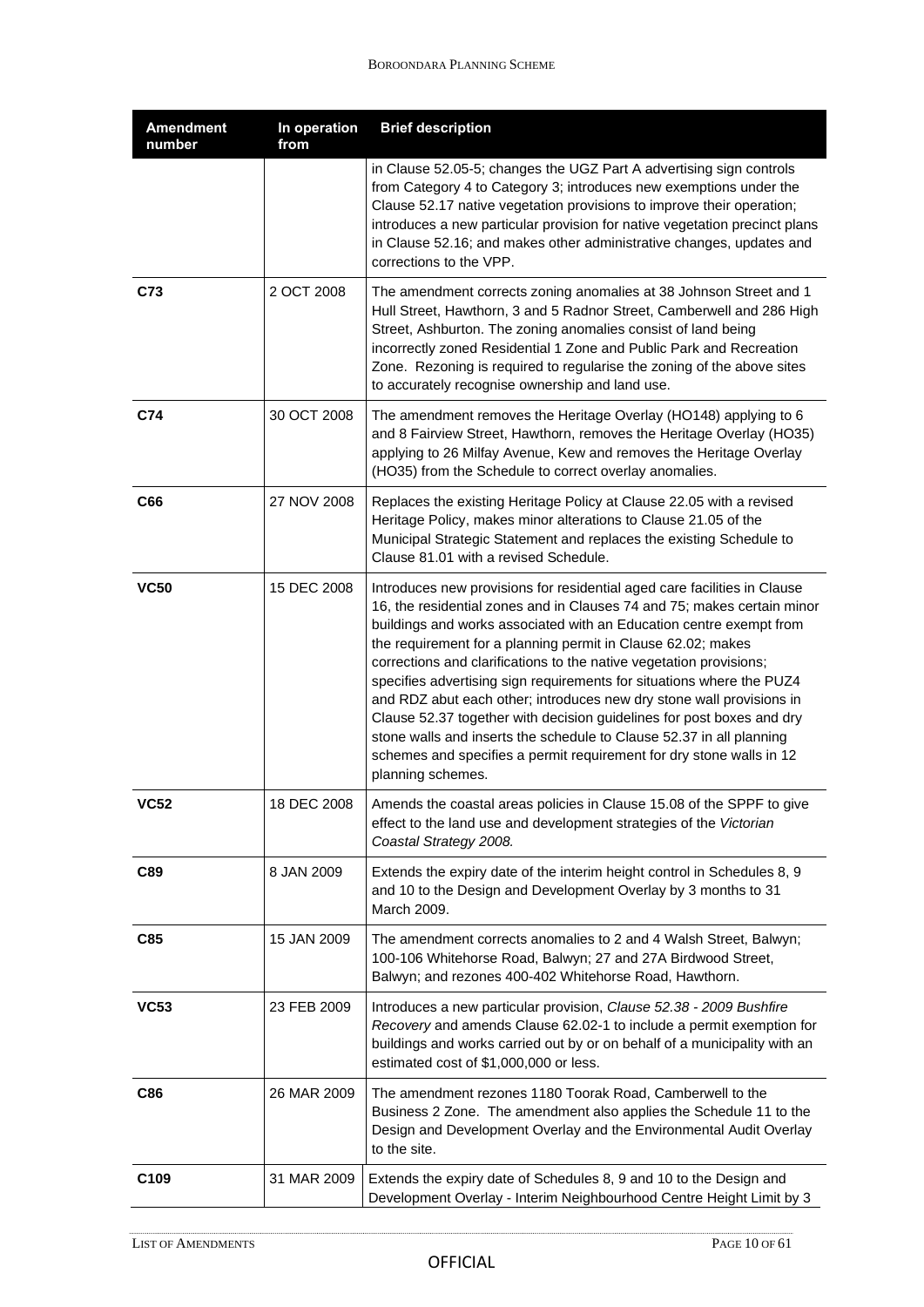| <b>Amendment</b><br>number | In operation<br>from | <b>Brief description</b>                                                                                                                                                                                                                                                                                                                                                                                                                                                                                                                                                                                                                                                                                                                                                                                                                                                                                                                                                                                                                                                                                                                                                         |
|----------------------------|----------------------|----------------------------------------------------------------------------------------------------------------------------------------------------------------------------------------------------------------------------------------------------------------------------------------------------------------------------------------------------------------------------------------------------------------------------------------------------------------------------------------------------------------------------------------------------------------------------------------------------------------------------------------------------------------------------------------------------------------------------------------------------------------------------------------------------------------------------------------------------------------------------------------------------------------------------------------------------------------------------------------------------------------------------------------------------------------------------------------------------------------------------------------------------------------------------------|
|                            |                      | months to 30 June 2009; introduces new Schedule 12 to the Design and<br>Development Overlay - Interim Neighbourhood Centre Height Limit with<br>an expiry date of 31 March 2010; deletes Schedule 10 to the Design<br>and Development Overlay from the West Hawthorn Neighbourhood<br>Activity Centre; applies new Schedule 12 to the Design and<br>Development Overlay over the West Hawthorn Neighbourhood Activity<br>Centre; and deletes reference to West Hawthorn Neighbourhood<br>Activity Centre in Schedule 10 to the Design and Development Overlay.                                                                                                                                                                                                                                                                                                                                                                                                                                                                                                                                                                                                                   |
| <b>VC57</b>                | 14 MAY 2009          | Introduces a new particular provision, Clause 52.39 - 2009 Bushfire -<br>replacement buildings providing a permit exemption for specified uses<br>and buildings and works that were damaged or destroyed by bushfire in<br>2009. Amends the schedule to Clause 53 of the Yarra Ranges Planning<br>Scheme to exempt buildings and works to which Clause 52.39 applies.                                                                                                                                                                                                                                                                                                                                                                                                                                                                                                                                                                                                                                                                                                                                                                                                            |
| <b>VC56</b>                | 22 MAY 2009          | Introduces a new particular provision, Clause 52.40 - Government<br>Funded Education Facilities, providing a permit exemption for specified<br>government funded buildings and works. Amends the Schedule to<br>Clause 61.01 to establish the Minister for Planning as the responsible<br>authority associated with clause 52.40. Introduces a new particular<br>provision, Clause 52.41 - Government Funded Social Housing providing<br>a permit exemption for specified government funded accommodation.<br>Amends the schedule to Clause 61.01 to establish the Minister for<br>Planning as the responsible authority associated with Clause 52.41.<br>Corrects the general provisions, Clause 62.02-2 dot point 6, replaces<br>the first word of the provision, 'building' with the word 'furniture'.                                                                                                                                                                                                                                                                                                                                                                        |
| C <sub>95</sub>            | 30 JUN 2009          | Extend the expiration date of Schedule 8 to the Design and<br>Development Overlay (DDO8), where it applies to Burwood Village, and<br>Schedule 9 (DDO9), where it applies to Ashburton and Hartwell, by 3<br>months to 30 September 2009 and remove reference to all other<br>centres covered by these Schedules as the controls for these centres<br>expire on 30 June 2009. Remove Schedule 10 to the Design and<br>Development Overlay (DDO10) as the control expires on 30 June 2009.                                                                                                                                                                                                                                                                                                                                                                                                                                                                                                                                                                                                                                                                                        |
| <b>VC61</b>                | 10 SEP 2009          | Introduces a new particular provision, Clause 52.43 - Interim measures<br>for bushfire protection, providing an exemption from planning scheme<br>and planning permit requirements for the removal, destruction of lopping<br>of vegetation for bushfire protection. Amends the schedule to Clause<br>53 of the Yarra Ranges Planning Scheme to exempt the removal,<br>destruction or lopping of vegetation to which Clause 52.43 applies.                                                                                                                                                                                                                                                                                                                                                                                                                                                                                                                                                                                                                                                                                                                                       |
| <b>VC60</b>                | 21 SEP 2009          | Amends Clause 15.14 to provide an overarching renewable energy<br>statement, Clause 74 and 75 to include a new land use term and group<br>for renewable energy facility, Clause 35.06 (RCZ), 35.07 (FZ) and 36.03<br>(PCRZ) to include a renewable energy facility as a permit required use.<br>Introduces a new particular provision Clause 52.42 - Renewable energy<br>facility. Amends Clause 15 and 81 to update the Policy and Planning<br>Guidelines for Development of Wind Energy Facilities in Victoria to the<br>2009 guidelines. Amends Clause 52.32 Wind Energy Facility and the<br>reference to wind energy facilities in the schedule to Clause 61.01 to be<br>consistent with the new guidelines. Amends the definition of<br>anemometers in Clause 72 and Wind Energy Facility in Clause 74.<br>Amends Clause 62.02 to make the installation of solar energy systems<br>exempt from a permit. Amends Clause 12.05 to include a new maritime<br>precinct policy, including two new reference documents. Amends<br>Clause 15, 44.03 (FO) and 44.04 (LSIO) to include reference, purposes<br>and decision guidelines regarding river health strategies and regional |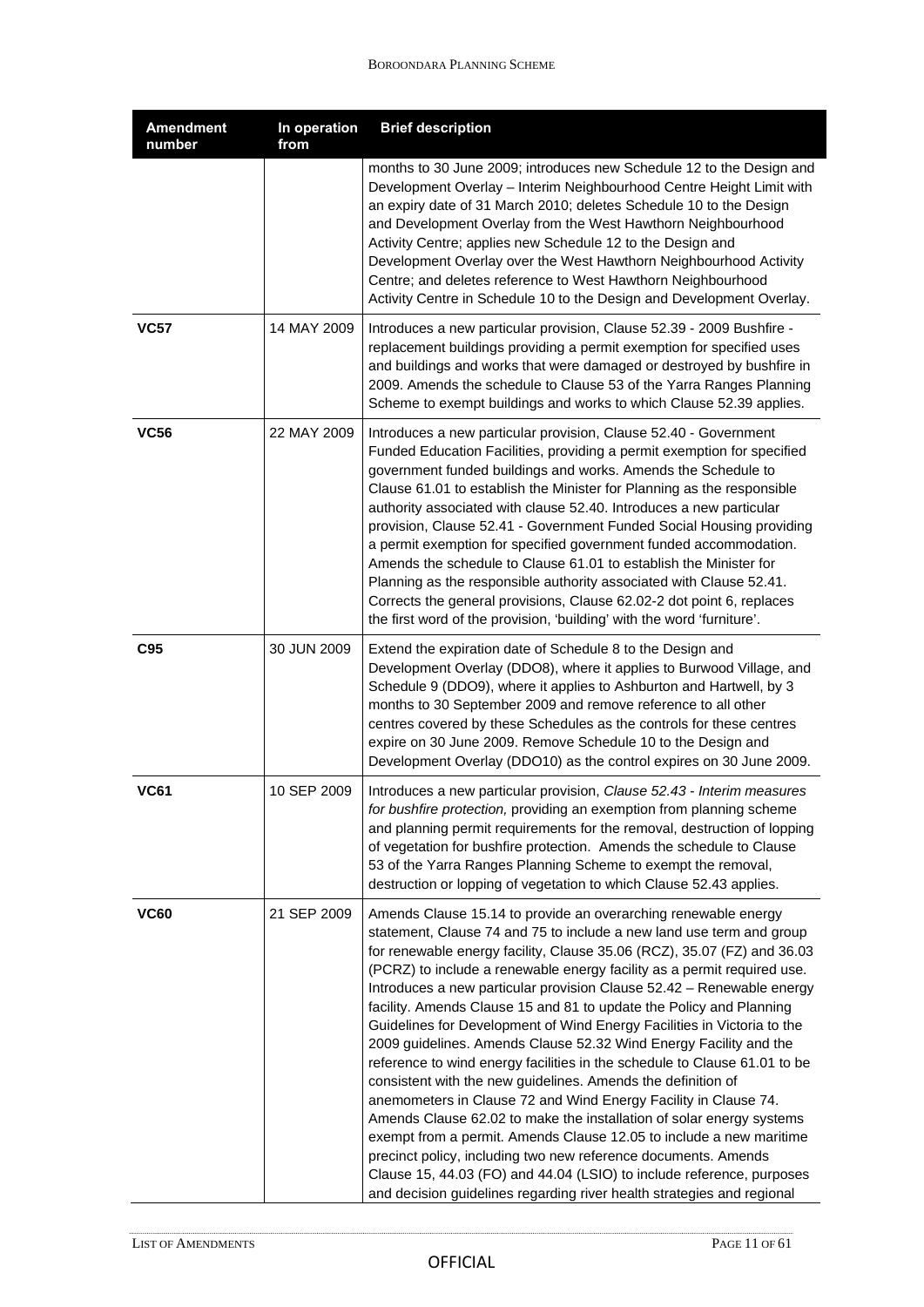| <b>Amendment</b><br>number | In operation<br>from   | <b>Brief description</b>                                                                                                                                                                                                                                                                                                                                                                                                                                                                                                                                                                                                                                                                                                                                                                                                                                                                                                                |
|----------------------------|------------------------|-----------------------------------------------------------------------------------------------------------------------------------------------------------------------------------------------------------------------------------------------------------------------------------------------------------------------------------------------------------------------------------------------------------------------------------------------------------------------------------------------------------------------------------------------------------------------------------------------------------------------------------------------------------------------------------------------------------------------------------------------------------------------------------------------------------------------------------------------------------------------------------------------------------------------------------------|
|                            |                        | wetland plans. Amends Clause 16, 17 and 81.01 to include reference to<br>the new Victorian Code for Broiler Farms 2009, amends Clause 52.31,<br>66.05 and 74 to reference the new code and introduce new notice<br>requirements and update the definition for broiler farms. Amends Clause<br>52.17 (Native vegetation) regarding existing buildings and works in the<br>Farming Zone and Rural Activity Zone to clarify that the extent of permit<br>exemptions. Amends Clause 64 to allow a permit application to be<br>made for the subdivision of land in more than one zone. Amends the<br>permit exemptions in Clause 62.02-2 to include cat cages and other<br>domestic animal enclosures. Amendment VC60 Introduces a number of<br>administrative changes amending: 52.13, 56.06, 66.03, 66.02-9, 37.07,<br>43.04, 52.19, 34.01 to correct wording discrepancies, clarify the<br>provisions or remove unnecessary requirements. |
| C64                        | 1 OCT 2009             | The Amendment:                                                                                                                                                                                                                                                                                                                                                                                                                                                                                                                                                                                                                                                                                                                                                                                                                                                                                                                          |
|                            |                        | makes the interim heritage status introduced by Amendment<br>C63 permanent for 196 heritage places.                                                                                                                                                                                                                                                                                                                                                                                                                                                                                                                                                                                                                                                                                                                                                                                                                                     |
|                            |                        | removes the interim heritage controls from eight properties.<br>$\bullet$                                                                                                                                                                                                                                                                                                                                                                                                                                                                                                                                                                                                                                                                                                                                                                                                                                                               |
|                            |                        | modifies the mapping of one heritage place.                                                                                                                                                                                                                                                                                                                                                                                                                                                                                                                                                                                                                                                                                                                                                                                                                                                                                             |
|                            |                        | replaces the Schedule to the Heritage Overlay at Clause<br>43.01.                                                                                                                                                                                                                                                                                                                                                                                                                                                                                                                                                                                                                                                                                                                                                                                                                                                                       |
| C <sub>104</sub>           | 1 OCT 2009             | Extend the expiration date of Schedule 8 to the Design and<br>Development Overlay (DDO8), where it applies to Burwood Village, and<br>Schedule 9 (DDO9), where it applies to Ashburton and Hartwell, by 3<br>months to 31 December 2009.                                                                                                                                                                                                                                                                                                                                                                                                                                                                                                                                                                                                                                                                                                |
| <b>VC58</b>                | 1 OCT 2009             | Amends Clause 56.05-2 Residential subdivision, Public open space to<br>include reference to the Precinct Structure Plan Guidelines and amends<br>the objectives and standards of Clause 56.05-2. The amendment<br>includes new and amended public open space objectives, distribution<br>and standards, for active open space, local parks, open space links and<br>linear parks.                                                                                                                                                                                                                                                                                                                                                                                                                                                                                                                                                       |
| C87                        | 22 OCT 2009            | The amendment makes various minor corrections to entries in the<br>Schedule to the Heritage Overlay; rectifies mapping anomalies and<br>removes the Heritage Overlay from properties no longer associated with<br>a heritage place.                                                                                                                                                                                                                                                                                                                                                                                                                                                                                                                                                                                                                                                                                                     |
| C <sub>103</sub>           | <b>118 NOV</b><br>2009 | The amendment rezones part of the land at 16 Cornell Street,<br>Camberwell from a Public Park and Recreation Zone (PPRZ) to a<br>Residential 1 Zone (R1Z).                                                                                                                                                                                                                                                                                                                                                                                                                                                                                                                                                                                                                                                                                                                                                                              |
| C94                        | 10 DEC 2009            | The amendment rezones land at 616 Glenferrie Road, Hawthorn from<br>Public Use Zone Schedule 7 to a Business 2 Zone.                                                                                                                                                                                                                                                                                                                                                                                                                                                                                                                                                                                                                                                                                                                                                                                                                    |
| C92                        | 22 DEC 2009            | Introduces an interim heritage overlay to 410 and 420 Burwood Road,<br>Hawthorn.                                                                                                                                                                                                                                                                                                                                                                                                                                                                                                                                                                                                                                                                                                                                                                                                                                                        |
| <b>VC64</b>                | 23 DEC 2009            | Amends Clause 52.27 - Licensed Premises to remove the requirement<br>for a permit where the change in a liquor licence is solely as a result of<br>the changes to the licence categories to be introduced on 1 January<br>2010.                                                                                                                                                                                                                                                                                                                                                                                                                                                                                                                                                                                                                                                                                                         |
| C110                       | 24 DEC 2009            | Extend the expiration date of Schedule 8 to the Design and<br>Development Overlay (DDO8), where it applies to Burwood Village, and<br>Schedule 9 (DDO9), where it applies to Ashburton and Hartwell, by 3                                                                                                                                                                                                                                                                                                                                                                                                                                                                                                                                                                                                                                                                                                                               |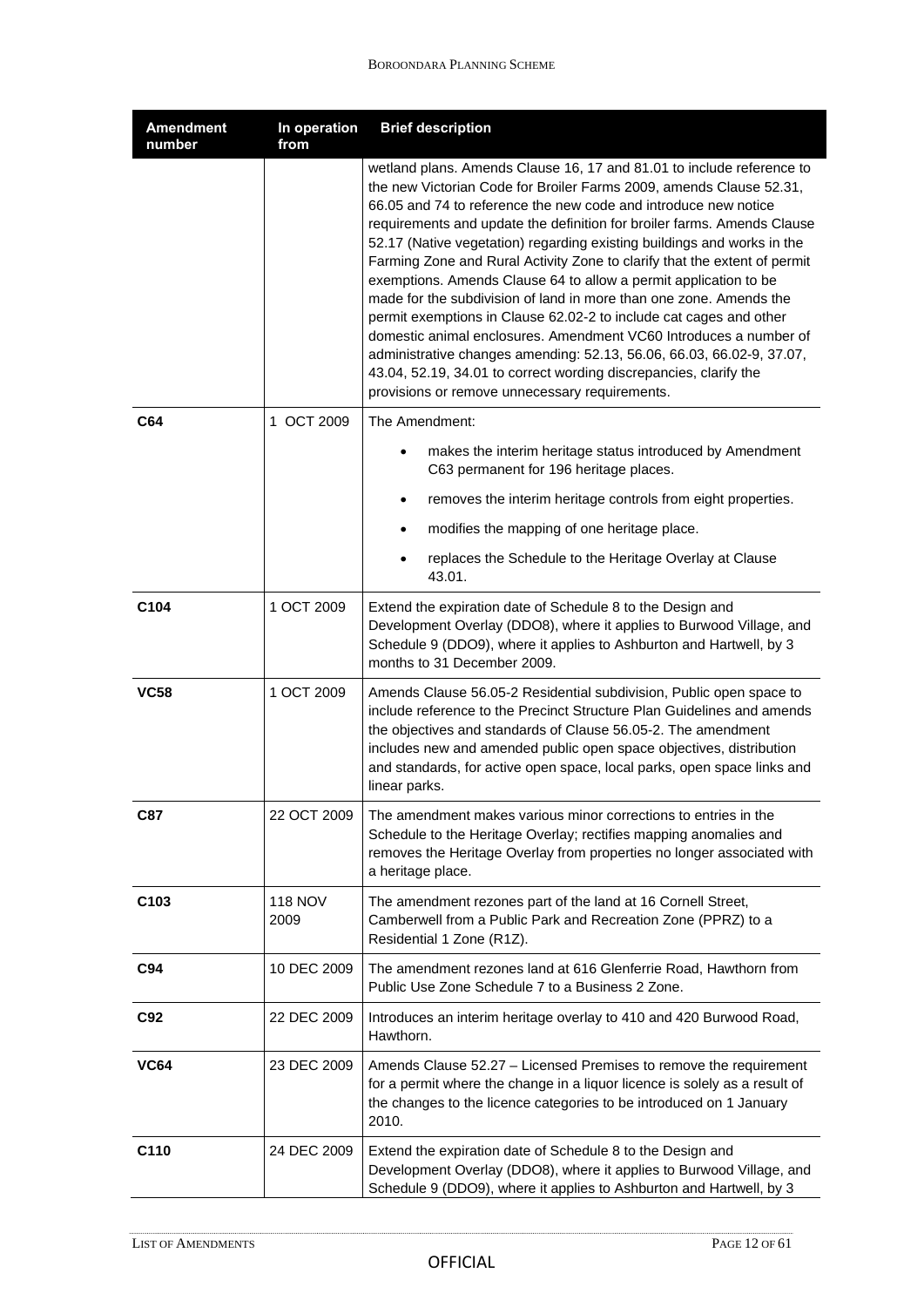| <b>Amendment</b><br>number | In operation<br>from | <b>Brief description</b>                                                                                                                                                                                                                                                                                                                                                                                                                                                                                                                                                                                                                                                                                                                                                                                                                                      |
|----------------------------|----------------------|---------------------------------------------------------------------------------------------------------------------------------------------------------------------------------------------------------------------------------------------------------------------------------------------------------------------------------------------------------------------------------------------------------------------------------------------------------------------------------------------------------------------------------------------------------------------------------------------------------------------------------------------------------------------------------------------------------------------------------------------------------------------------------------------------------------------------------------------------------------|
|                            |                      | months to 31 March 2010.                                                                                                                                                                                                                                                                                                                                                                                                                                                                                                                                                                                                                                                                                                                                                                                                                                      |
| <b>VC65</b>                | 22 JAN 2010          | Amends Clause 52.43 – Interim Measures for Bushfire Protection to<br>clarify that the permit exemptions for vegetation removal apply to<br>existing and not proposed buildings. The amended provision further<br>clarifies that an existing building specifically refers to an existing building<br>constructed before the operation of Clause 52.43 (10 September 2009)<br>or is an existing building constructed after that date, but approved by a<br>planning permit or building permit before the operation of Clause 52.43.                                                                                                                                                                                                                                                                                                                             |
| C97                        | 25 MAR 2010          | Extension of the interim height controls of Schedule 12 to the Design<br>and Development Overlay (DDO12) for the West Hawthorn<br>Neighbourhood Activity Centre from 31 March 2010 to 30 September<br>2010.                                                                                                                                                                                                                                                                                                                                                                                                                                                                                                                                                                                                                                                   |
| C111                       | 13 MAY 2010          | The amendment removes Schedules 8 and 9 of the Design and<br>Development Overlay which expired on 31 March 2010.                                                                                                                                                                                                                                                                                                                                                                                                                                                                                                                                                                                                                                                                                                                                              |
| <b>VC70</b>                | 14 MAY 2010          | Amends Clause 52.38 to: reinstate planning scheme exemptions for<br>bushfire recovery until 31 March 2011; extend the time by which uses<br>must be bought into compliance with the planning scheme until 31<br>March 2012; and to clarify its purpose and operation.                                                                                                                                                                                                                                                                                                                                                                                                                                                                                                                                                                                         |
| C93                        | 20 MAY 2010          | The amendment corrects mapping anomalies in the Boroondara<br>Planning Scheme. It extends the existing Heritage Overlay (HO224) to<br>cover the entire site of the property known as 150 Mont Albert Road,<br>Canterbury; and rezones land at 20 Maverston Street, Glen Iris from the<br>Public Park and Recreation Zone (PPRZ) to the Residential 1 Zone<br>(R1Z).                                                                                                                                                                                                                                                                                                                                                                                                                                                                                           |
| C <sub>105</sub>           | 20 MAY 2010          | Removes Heritage Overlay (HO164) from part of 584-586 Glenferrie<br>Road, Hawthorn.                                                                                                                                                                                                                                                                                                                                                                                                                                                                                                                                                                                                                                                                                                                                                                           |
| C106                       | 3 JUN 2010           | The amendment applies an interim Heritage Overlay to 67 Manningtree<br>Road, Hawthorn.                                                                                                                                                                                                                                                                                                                                                                                                                                                                                                                                                                                                                                                                                                                                                                        |
| <b>VC62</b>                | 18 JUN 2010          | Clarifies the status of the Secretary to the Department of Sustainability<br>and Environment in various overlays and Clauses 52.16, 52.17, 52.18<br>and 66.02; removes a permit requirement relating to greenhouse gas<br>sequestration in most zones, various overlays and Clauses 52.08,<br>52.16, 52.17 and 62.02-2; amends Clause 66.02-2 to include the<br>Secretary administering the Greenhouse Gas Geological Sequestration<br>Act 2008 as a referral authority; amends Clause 12 and 18 to<br>incorporate the Victorian Cycling Strategy 2009; makes an Emergency<br>Services Facility a Section 2 use in Clause 36.03; amends Clause 44.01<br>and the schedules to Clause 44.01 in the Mornington Peninsula<br>Planning Scheme to change certain standard exemptions for buildings<br>and works; makes minor changes to Clause 56.06, 64.03 and 74. |
| C <sub>102</sub>           | 24 JUN 2010          | Implements Section 48 of the Heritage Act 1995 to ensure that places in<br>the Planning Scheme are consistently identified with places in the<br>Victorian Heritage Register.                                                                                                                                                                                                                                                                                                                                                                                                                                                                                                                                                                                                                                                                                 |
| <b>VC66</b>                | 27 JUL 2010          | Makes changes to Clauses 12 and 14 of the SPPF to give effect to the<br>land use and development strategies of Ready for Tomorrow: A<br>Blueprint for Regional and Rural Victoria.                                                                                                                                                                                                                                                                                                                                                                                                                                                                                                                                                                                                                                                                            |
| <b>VC69</b>                | 2 AUG 2010           | Makes changes relating to waste management to Clauses 12.07 and<br>18.10 of the SPPF. Introduces a particular provision for resource<br>recovery (Clause 52.45), revises Clause 52.10 and changes land use<br>terms for 'Materials recycling' and 'Refuse transfer station' throughout                                                                                                                                                                                                                                                                                                                                                                                                                                                                                                                                                                        |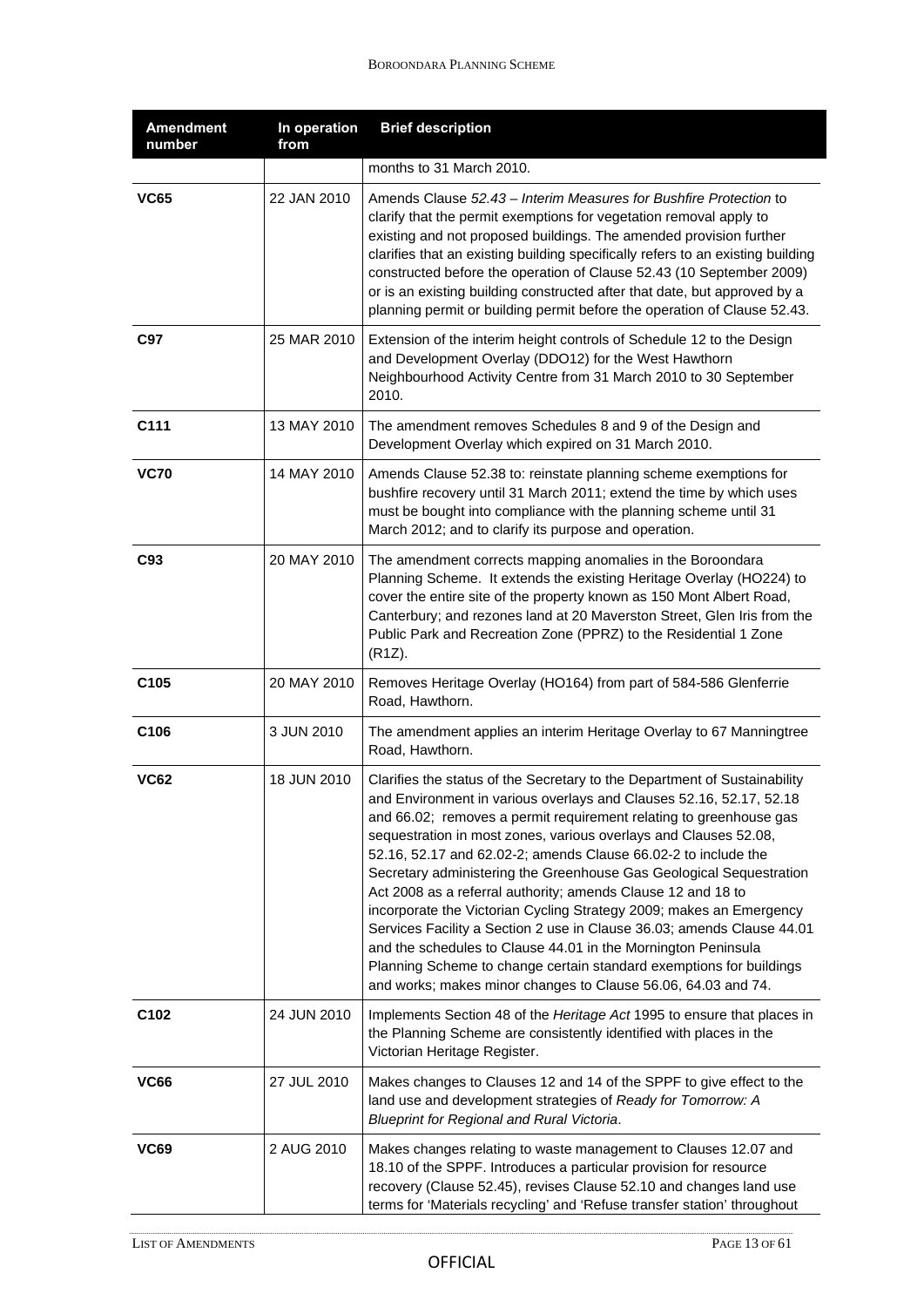| <b>Amendment</b><br>number | In operation<br>from | <b>Brief description</b>                                                                                                                                                                                                                                                                                                                                                                                                                                                                                                                                                                                                                                                                                                                                                                                                                                                                                                                                                                                                                                                                                                                                                                                                                                                                                                  |
|----------------------------|----------------------|---------------------------------------------------------------------------------------------------------------------------------------------------------------------------------------------------------------------------------------------------------------------------------------------------------------------------------------------------------------------------------------------------------------------------------------------------------------------------------------------------------------------------------------------------------------------------------------------------------------------------------------------------------------------------------------------------------------------------------------------------------------------------------------------------------------------------------------------------------------------------------------------------------------------------------------------------------------------------------------------------------------------------------------------------------------------------------------------------------------------------------------------------------------------------------------------------------------------------------------------------------------------------------------------------------------------------|
|                            |                      | the VPP. Prohibits a Transfer station and Materials recycling in the<br>Mixed Use Zone. Introduces a permit requirement for a Transfer Station<br>in the Township Zone, the Industrial 1 Zone, the Business 3 and 4<br>Zones and the Farming Zone.                                                                                                                                                                                                                                                                                                                                                                                                                                                                                                                                                                                                                                                                                                                                                                                                                                                                                                                                                                                                                                                                        |
| <b>VC68</b>                | 6 AUG 2010           | Amends the Casey, Hume, Melton, Mitchell, Whittlesea and Wyndham<br>planning schemes to expand Melbourne's Urban Growth Boundary<br>(UGB). Changes the definition of Metropolitan Melbourne (Clause 72) to<br>include part of the Mitchell planning scheme. Introduces a particular<br>provision 'Statement of Underlying Provisions' (Clause 52.44) and an<br>associated incorporated document in relevant planning schemes.<br>Applies the Public Acquisition Overlay to identify and reserve land for<br>the Regional Rail Link (RRL), Outer Metropolitan Ring/E6 Transport<br>Corridor and Western Grasslands Reserves in relevant planning<br>schemes (schedule to Clause 45.01). Makes the Minister for Planning<br>the Responsible Authority for the RRL (schedule to Clause 61.01) and<br>enables land to be used and developed in accordance with a new<br>incorporated document for the RRL (schedule to Clauses 52.03 and<br>81.01). Introduces five new schedules to the Environmental Significance<br>Overlay (Clause 42.01) in relevant planning schemes. Introduces a new<br>incorporated document - The Truganina Cemetery Environmental<br>Management Plan in the Wyndham Planning scheme. Removes the<br>Restructure Overlay from land rezoned to Urban Growth Zone in the<br>Mitchell Planning Scheme. |
| <b>VC73</b>                | 31 AUG 2010          | Extends the expiry date of the particular provision, Clause 52.43 -<br>Interim measures for bushfire protection, until 1 March 2012.                                                                                                                                                                                                                                                                                                                                                                                                                                                                                                                                                                                                                                                                                                                                                                                                                                                                                                                                                                                                                                                                                                                                                                                      |
| <b>VC63</b>                | 13 SEP 2010          | Amends Clause 52.15 to exempt heliports and helipads in association<br>with agricultural use and emergency operations from the permit<br>requirement of the Clause. Changes references to the Extractive<br>Industries Development Act 1995 to refer to the Mineral Resources<br>(Sustainable Development) Act 1990. Clarifies references to the<br>Secretary to the Department of Sustainability and Environment in<br>Clauses 42.01, 42.02, 52.16 and 52.17. Amends Clause 62 to exempt<br>extractive industry from the need for a planning permit where an<br>exemption exists under the Mineral Resources (Sustainable<br>Development) Act 1990. Removes the permit requirement for<br>Greenhouse gas sequestration and Greenhouse gas sequestration<br>exploration in the Urban Growth Zone. Makes changes to the nesting of<br>the terms Geothermal energy extraction, Greenhouse gas sequestration<br>and Greenhouse gas sequestration exploration in Clause 74 and Clause<br>75 and makes associated updates to the table of uses in the Urban<br>Growth Zone, Rural Activity Zone, Farming Zone and Rural<br>Conservation Zone. Updates the local provisions of 36 planning<br>schemes to establish consistent use of the term Transfer station, in line<br>with Clause 74.                                      |
| <b>VC71</b>                | 20 SEP 2010          | Replaces Clauses 10 to 19 of the SPPF with new revised Clauses 10 to<br>19 and redistributes the existing policies under the following new SPPF<br>themes: Settlement, Environmental and landscape values,<br>Environmental risk, Natural resource management, Built environment<br>and heritage, Housing, Economic development, Transport and<br>Infrastructure. The revised SPPF updates references to various<br>Government documents. Introduces new policies into the SPPF to give<br>effect to The Victorian Integrated Housing Strategy (Clause 16) and<br>Melbourne 2030: A planning update Melbourne @ 5 Million (Clauses<br>11, 12, 16, and 19). Amends Clause 52.02 Easement, restrictions and                                                                                                                                                                                                                                                                                                                                                                                                                                                                                                                                                                                                                 |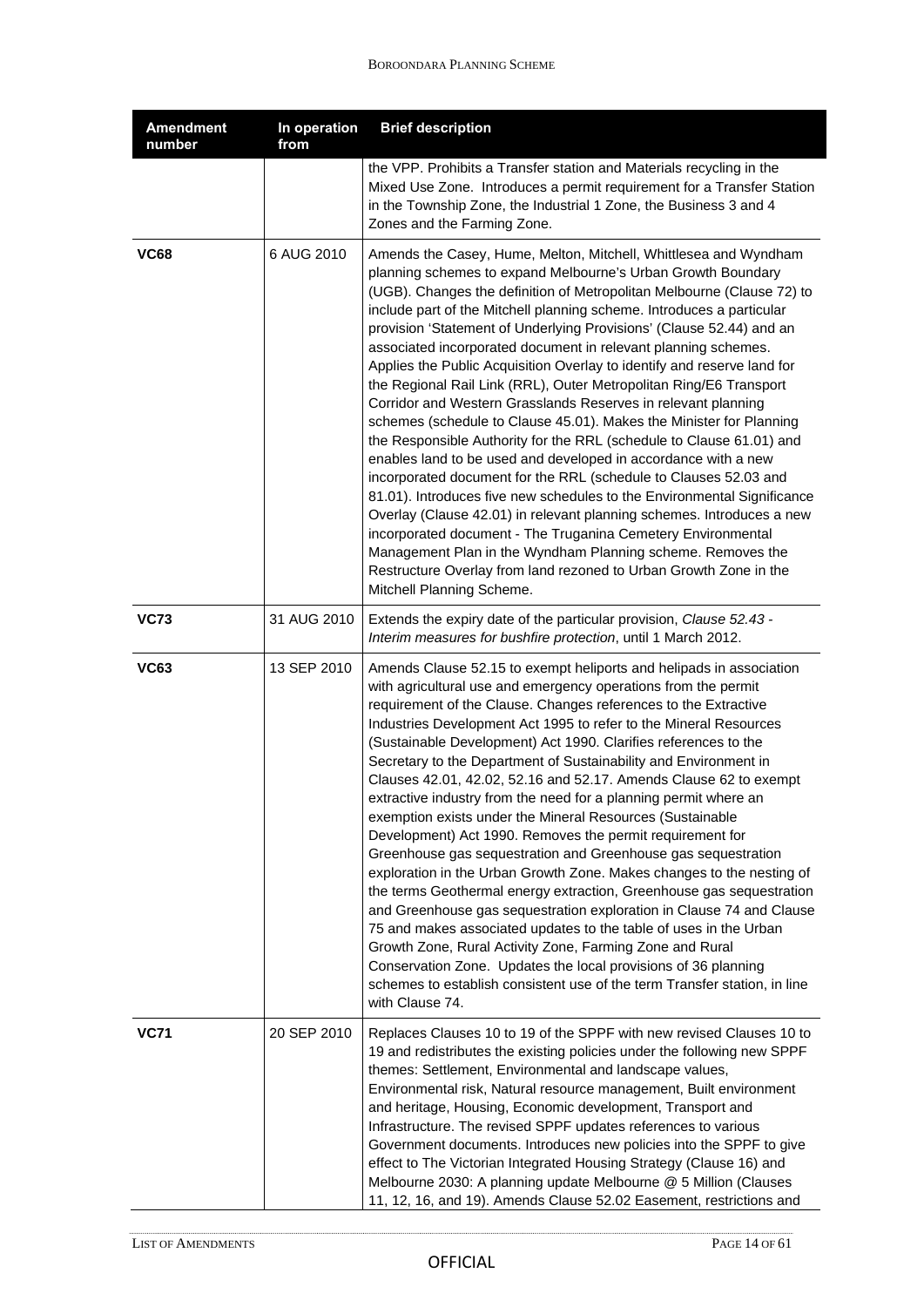| <b>Amendment</b><br>number | In operation<br>from | <b>Brief description</b>                                                                                                                                                                                                                                                                                                                                                                                                                                                                                                                                |
|----------------------------|----------------------|---------------------------------------------------------------------------------------------------------------------------------------------------------------------------------------------------------------------------------------------------------------------------------------------------------------------------------------------------------------------------------------------------------------------------------------------------------------------------------------------------------------------------------------------------------|
|                            |                      | reserves to introduce a new objective and decision guideline as a<br>consequential change to the SPPF review. Introduces a new Clause<br>52.46 Brothels as a consequential change to the SPPF review with a<br>new requirement to place a condition on permit for a brothel. Updates<br>the incorporated document Activity Centres and Principal Public<br>Transport Network 2010 in Clause 81.01.                                                                                                                                                      |
| C115                       | 23 SEP 2010          | Extension of interim height controls for the West Hawthorn<br>Neighbourhood Activity Centre from 30 September 2010 to 31 March<br>2011.                                                                                                                                                                                                                                                                                                                                                                                                                 |
| C90                        | 7OCT 2010            | Rezone 5 Tannock Street from Residential 1 Zone to Business 1 Zone<br>to facilitate the development of 313 Doncaster Road and 5 Tannock<br>Street for a shop (supermarket) with associated signage, car parking<br>and loading facilities.                                                                                                                                                                                                                                                                                                              |
| C133                       | 7 OCT 2010           | The amendment applies an interim Heritage Overlay to 36 Manningtree<br>Road, Hawthorn.                                                                                                                                                                                                                                                                                                                                                                                                                                                                  |
| <b>VC74</b>                | 25 OCT 2010          | Amends Clause 52.27 to include a permit exemption for variation of<br>liquor licence prescribed under the Liquor Control Reform Regulations<br>2009. Amends Clause 66 to make the Director of Liquor Licensing a<br>referral authority and the Victoria Police a notice authority for an<br>application under Clause 52.27 in association with a hotel, tavern or<br>nightclub that is to operate after 1am.                                                                                                                                            |
| C117                       | 28 OCT 2010          | The amendment applies to land at 740 - 742 Toorak Road, Hawthorn<br>East (the subject site) and:                                                                                                                                                                                                                                                                                                                                                                                                                                                        |
|                            |                      | Rezones the subject site from Public Use Zone (Service and<br>Utility) to Business 4 Zone; and                                                                                                                                                                                                                                                                                                                                                                                                                                                          |
|                            |                      | Provides for a planning permit to be granted for the use and<br>$\bullet$<br>development of the land for landscape gardening supplies; a<br>reduction in the number of statutory car parking spaces<br>required; alteration of access to a Road Zone Category 1;<br>Road works within land covered by a Land Subject To<br>Inundation Overlay, and Public Acquisition Overlay; to remove,<br>destroy or lop native vegetation; and a reduction in the end of<br>trip bicycle facilities (shower and change room), in accordance<br>with endorsed plans. |
| <b>VC76</b>                | 19 NOV 2010          | Amends Clause 52.43 to introduce a new planning permit exemption for<br>buildings and works associated with a private bushfire shelter.                                                                                                                                                                                                                                                                                                                                                                                                                 |
| <b>VC75</b>                | 16 DEC 2010          | Amends references in Clause 16 of the SPPF that relate to the location<br>of residential development and strategic redevelopment sites.                                                                                                                                                                                                                                                                                                                                                                                                                 |
| C114                       | 3 MAR 2011           | The amendment applies the Heritage Overlay to 1311 Toorak Road,<br>Camberwell (HO507) on an interim basis until 29 February 2012.                                                                                                                                                                                                                                                                                                                                                                                                                       |
| C122                       | 3 MAR 2011           | The amendment applies an interim heritage overlay to the property 21<br>Howard Street, Kew (HO508) which will expire on 30 June 2011.                                                                                                                                                                                                                                                                                                                                                                                                                   |
| C <sub>125</sub>           | 3 MAR 2011           | The amendment introduces, on an interim basis which will expire on 29<br>February 2012:                                                                                                                                                                                                                                                                                                                                                                                                                                                                 |
|                            |                      | four additional precincts to the Schedule to the Heritage<br>Overlay at Clause 43.01 of the Boroondara Planning Scheme<br>(HO491, HO492, HO493 and HO494),                                                                                                                                                                                                                                                                                                                                                                                              |
|                            |                      | extends the boundary of the existing Morang Road Precinct                                                                                                                                                                                                                                                                                                                                                                                                                                                                                               |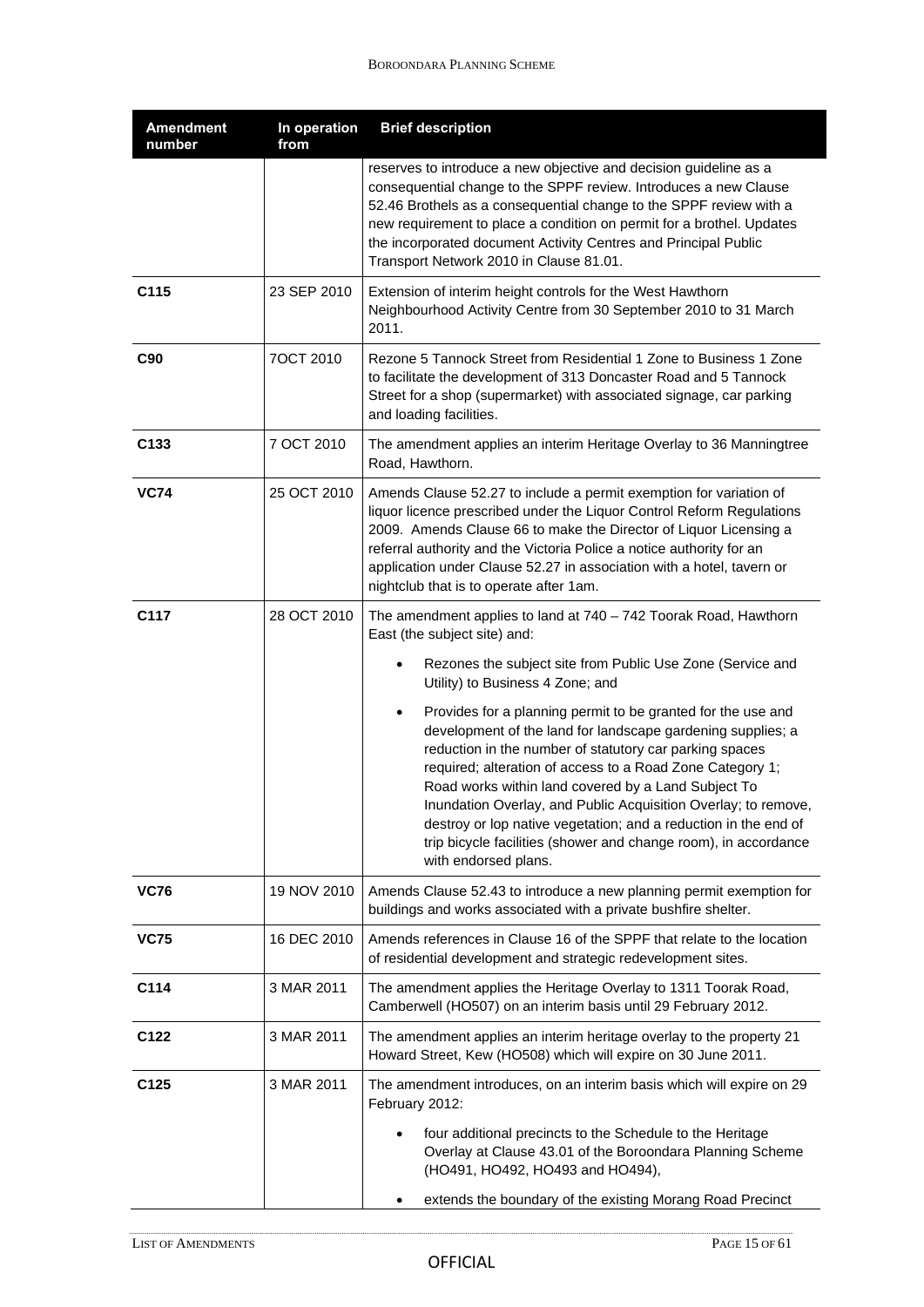| <b>Amendment</b><br>number | In operation<br>from | <b>Brief description</b>                                                                                                                                                                                                                                                                                                                                                                                                                                                                                                                                                                                                                                                                              |
|----------------------------|----------------------|-------------------------------------------------------------------------------------------------------------------------------------------------------------------------------------------------------------------------------------------------------------------------------------------------------------------------------------------------------------------------------------------------------------------------------------------------------------------------------------------------------------------------------------------------------------------------------------------------------------------------------------------------------------------------------------------------------|
|                            |                      | (HO156),                                                                                                                                                                                                                                                                                                                                                                                                                                                                                                                                                                                                                                                                                              |
|                            |                      | amends Planning Scheme Maps 11HO and 12HO, and                                                                                                                                                                                                                                                                                                                                                                                                                                                                                                                                                                                                                                                        |
|                            |                      | replaces interim heritage overlays HO495 and HO 496 with the<br>new interim heritage overlay HO493.                                                                                                                                                                                                                                                                                                                                                                                                                                                                                                                                                                                                   |
| C <sub>127</sub>           | 3 MAR 2011           | The amendment applies an interim heritage overlay to 23 Holroyd St,<br>Kew (HO513) which will expire on 30 June 2011.                                                                                                                                                                                                                                                                                                                                                                                                                                                                                                                                                                                 |
| C129                       | 3 MAR 2011           | Applies an interim heritage overlay to 44 Studley Avenue, Kew (HO515)<br>which will expire on 30 June 2011.                                                                                                                                                                                                                                                                                                                                                                                                                                                                                                                                                                                           |
| <b>VC78</b>                | 15 MAR 2011          | Removes the Minister's decision-making powers regarding a Wind<br>energy facility with a capacity of 30 megawatts or greater in Clause<br>61.01; amends Clause 19.01 and the application requirements and<br>decision guidelines of Clause 52.32 to support consideration of local<br>amenity impacts of a Wind energy facility. Updates the Policy and<br>Planning Guidelines for Development of Wind Energy Facilities in<br>Victoria and substitutes the 1998 New Zealand Standard for Wind Farm<br>Noise - NZS6808 with the 2010 edition; introduces transitional<br>arrangements for pre-existing Wind energy facility permits.                                                                  |
| <b>VC79</b>                | 8 APR 2011           | Amends Clause 52.27 to require a planning permit to use land to sell<br>packaged liquor; clarify the circumstances when a planning permit is<br>required under the Clause; and improve the readability of the Clause.                                                                                                                                                                                                                                                                                                                                                                                                                                                                                 |
| C118                       | 12 MAY 2011          | Rezones land at 457 and 467 Burwood Road, Hawthorn, part of John<br>Street and part of the lane between John Street and William Street from<br>Business 2 Zone to Public Use Zone 2.                                                                                                                                                                                                                                                                                                                                                                                                                                                                                                                  |
| C69                        | 4 AUG 2011           | The amendment implements the findings of the West Hawthorn Urban<br>Design Framework (2006) by introducing the West Hawthorn Area local<br>policy and applying a Design and Development Overlay (Schedule 12)<br>on an interim basis until 31 January 2013, to manage use and<br>development in the centre.                                                                                                                                                                                                                                                                                                                                                                                           |
| <b>VC82</b>                | 29 AUG 2011          | Amends Clause 52.32 to identify locations where a Wind energy facility<br>is prohibited, include additional application requirements and permit the<br>use and development of an anemometer for more than three years.<br>Amends Clause 37.07 to prohibit a Wind energy facility. Amends<br>Clause 19.01 and Clause 52.32 to reference the updated Policy and<br>planning guidelines for development of Wind energy facilities in Victoria<br>(August 2011), and removes the current guidelines from the list of<br>incorporated documents in Clause 81.01. Amends Clause 36.03 to<br>clarify the condition that relates to land described in the National Parks<br>Act 1975.                         |
| C <sub>159</sub>           | 8 SEP 2011           | The amendment corrects an anomaly to map 17HO which affects the<br>land at 1311 Toorak Road, Camberwell.                                                                                                                                                                                                                                                                                                                                                                                                                                                                                                                                                                                              |
| <b>VC77</b>                | 23 SEP 2011          | Amends Clause 52.17 to exempt DSE and Parks Victoria from permit<br>requirements on public roads. Amends Clause 37.07 to exempt<br>applications from notice and review which are in accordance with a<br>precinct structure plan. Amends Clause 74 and 75 to include flow<br>measurement devices in the definition of Minor Utility Installation and<br>Utility Installation and updates and includes new terminology and<br>definitions for Earth and energy resources, Greenhouse gas<br>sequestration and Geothermal energy extraction. The uses Earth and<br>energy resources, Greenhouse gas sequestration and Geothermal<br>energy extraction, Circus, Carnival, Apiculture, Telecommunications |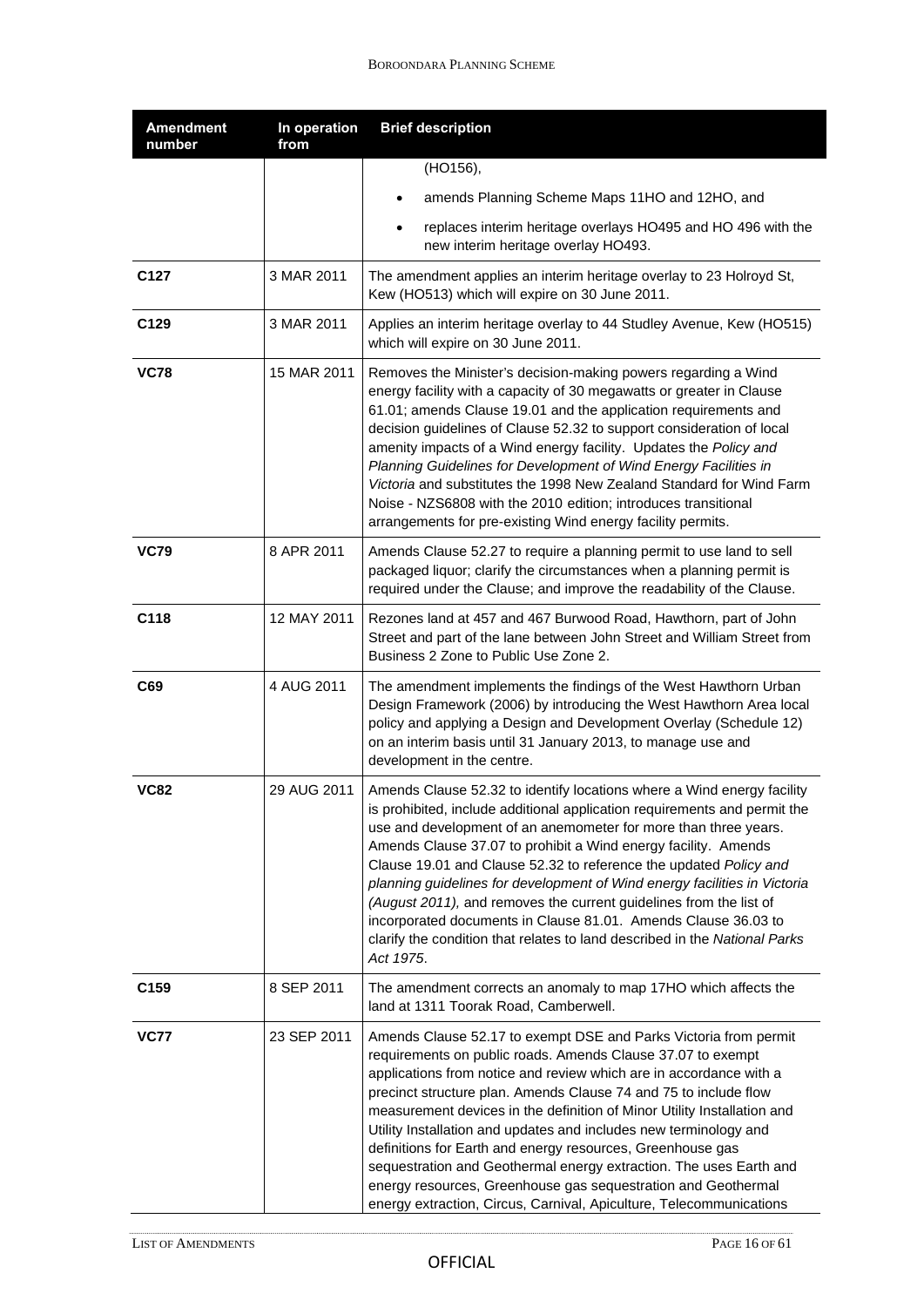| <b>Amendment</b><br>number | In operation<br>from | <b>Brief description</b>                                                                                                                                                                                                                                                                                                                                                                                                                                                                                                                                                                                                                                                                                                                                                                                                                                                                                                                                                                                    |
|----------------------------|----------------------|-------------------------------------------------------------------------------------------------------------------------------------------------------------------------------------------------------------------------------------------------------------------------------------------------------------------------------------------------------------------------------------------------------------------------------------------------------------------------------------------------------------------------------------------------------------------------------------------------------------------------------------------------------------------------------------------------------------------------------------------------------------------------------------------------------------------------------------------------------------------------------------------------------------------------------------------------------------------------------------------------------------|
|                            |                      | facility, Natural Systems and Road are deleted in Section 1 of all zones<br>and included in Clause 62. Makes administrative changes or corrections<br>to clauses 11.04, 17.03, 18.02, 18.03, 19.03, 45.08, 52.04, 52.19,<br>52.28, 81.01. Amends existing Extractive Industry schedules to Clause<br>37.01 in 21 Planning Schemes. Amends the Banyule Planning Scheme<br>to remove Aboriginal Affairs Victoria as a referral authority in Schedule 1<br>to Clause 42.01.                                                                                                                                                                                                                                                                                                                                                                                                                                                                                                                                    |
| <b>VC83</b>                | 18 NOV 2011          | Introduces a new bushfire planning policy in the SPPF to replace<br>Clause 13.05; Introduces a new Bushfire Management Overlay (BMO)<br>to replace the Wildfire Management Overlay at Clause 44.06;<br>Introduces a new particular provision for Bushfire Protection at Clause<br>52.47 that applies objectives, standards and decision guidelines under<br>the provisions of the BMO; Introduces a new particular provision at<br>Clause 52.48 that consolidates and updates planning permit exemptions<br>for bushfire protection purposes (the Interim Measures at Clause 52.43<br>have been amended to only apply to Yarra Ranges Planning Scheme);<br>Amends Clauses 42.01, 42.02, 42.03, 44.01, 44.02, 52.16 and 52.17 to<br>address vegetation removal when creating defendable space and<br>reducing the risk from bushfire; Introduces a range of consequential<br>changes that include defining defendable space, changing WMO<br>references to BMO and updating wildfire references to bushfire. |
| <b>VC86</b>                | 18 NOV 2011          | Amends particular provisions, Clause 52.38 (2009 Bushfire recovery)<br>and Clause 52.39 (2009 Bushfire - Replacement buildings) to extend<br>the timeframes to 30 April 2013.                                                                                                                                                                                                                                                                                                                                                                                                                                                                                                                                                                                                                                                                                                                                                                                                                               |
| C130                       | 8 DEC 2011           | The amendment corrects a mapping anomaly in the Boroondara<br>Planning Scheme. The amendment removes the part of HO 272 which<br>applies to 311A Barkers Road, Kew.                                                                                                                                                                                                                                                                                                                                                                                                                                                                                                                                                                                                                                                                                                                                                                                                                                         |
| C112                       | 15 DEC 2011          | Rezones land known as 431 Auburn Road, Hawthorn East to a<br>Residential 1 Zone and applies Development Plan Overlay - Schedule 2<br>and an Environmental Audit Overlay to the land.                                                                                                                                                                                                                                                                                                                                                                                                                                                                                                                                                                                                                                                                                                                                                                                                                        |
| C141                       | 22 DEC 2011          | The amendment applies a Heritage Overlay to 21 Howard Street, Kew<br>(HO508), 23 Holroyd Street, Kew (HO513), 44 Studley Avenue, Kew<br>(HO515) and 49 Denmark Street, Kew (HO550) on an interim basis until<br>31 August 2012.                                                                                                                                                                                                                                                                                                                                                                                                                                                                                                                                                                                                                                                                                                                                                                             |
| <b>VC88</b>                | 20 JAN 2012          | Amends the definition for Restricted retail premises in Clause 74 to<br>expand the types of goods that can be sold; Deletes the land use term<br>for a Lighting shop from Clauses 74 and 75; Amends Clauses 33.01,<br>33.03, 34.03 and 34.04 to remove floor space restrictions related to<br>Restricted retail premises.                                                                                                                                                                                                                                                                                                                                                                                                                                                                                                                                                                                                                                                                                   |
| C <sub>136</sub>           | 9 FEB 2012           | The amendment corrects a mapping anomaly in the Boroondara<br>Planning Scheme. The amendment rezones the Public Park and<br>Recreation Zone (PPRZ) that incorrectly applies to the rear of the<br>residential properties to Residential 1 Zone (R1Z) at 52 Warburton<br>Road, 3/54 Warburton Road, 56 Warburton Road, 58 Warburton Road,<br>23 Maling Road, 29 Maling Road, 33 Maling Road and 35 Matlock<br>Street, Canterbury.                                                                                                                                                                                                                                                                                                                                                                                                                                                                                                                                                                            |
| C <sub>132</sub>           | 16 FEB 2012          | The amendment applies a Heritage Overlay to 420 Camberwell Road,<br>Camberwell (Camberwell Sports Ground).                                                                                                                                                                                                                                                                                                                                                                                                                                                                                                                                                                                                                                                                                                                                                                                                                                                                                                  |
| C144                       | 23 FEB 2012          | Corrects anomalies in the Schedule to the Heritage Overlay, replaces<br>the 'Schedule of Gradings in Heritage Precincts (2006)' with the                                                                                                                                                                                                                                                                                                                                                                                                                                                                                                                                                                                                                                                                                                                                                                                                                                                                    |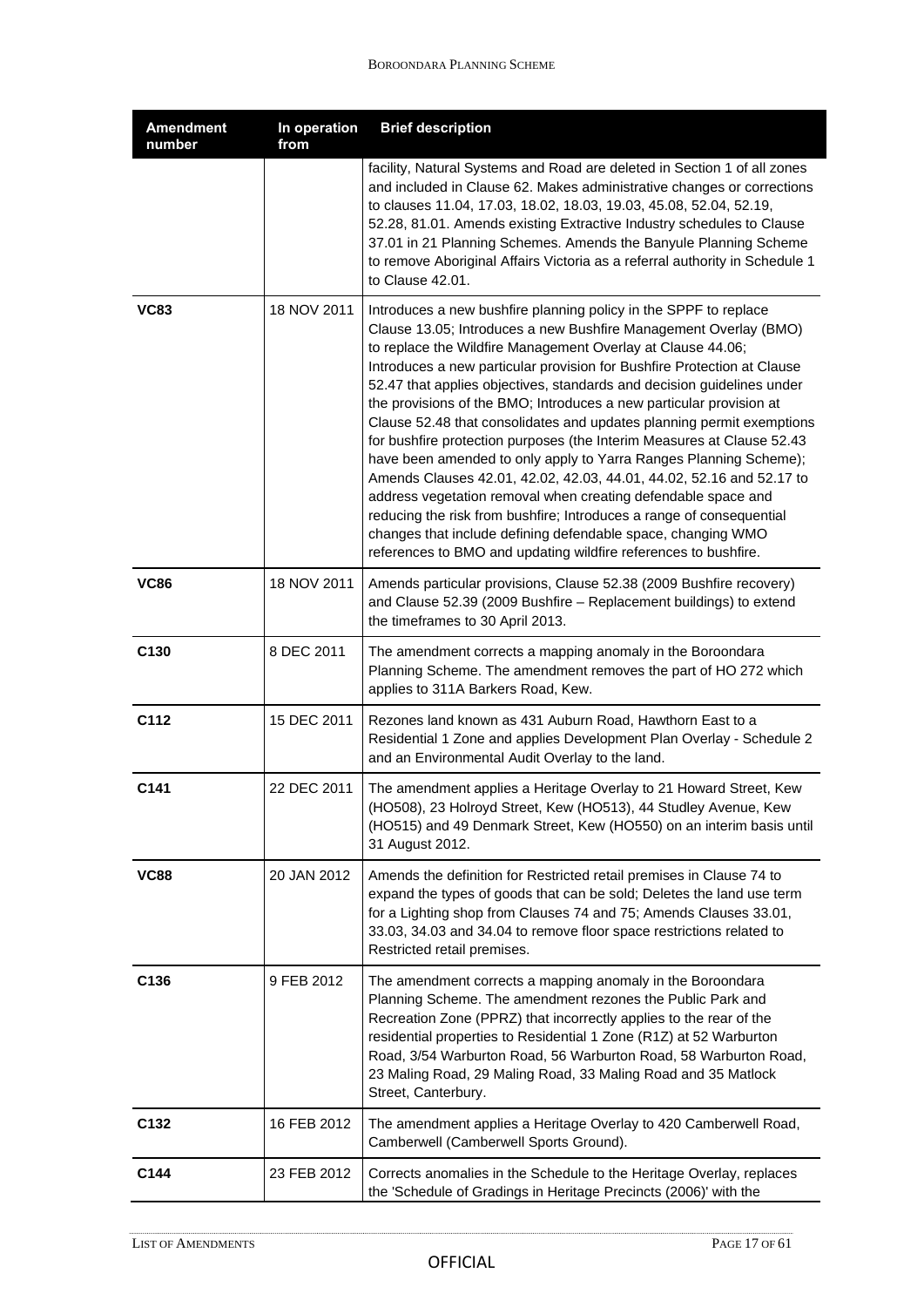| <b>Amendment</b><br>number | In operation<br>from | <b>Brief description</b>                                                                                                                                                                                                                                                                                                                                                                                                                                                                                                           |
|----------------------------|----------------------|------------------------------------------------------------------------------------------------------------------------------------------------------------------------------------------------------------------------------------------------------------------------------------------------------------------------------------------------------------------------------------------------------------------------------------------------------------------------------------------------------------------------------------|
|                            |                      | 'Boroondara Schedule of Gradings Map,' extends the expiry date for<br>interim Heritage Overlays HO491, 492, 493 and 494 from 29 February<br>2012 to 31 August 2012, applies the Heritage Overlay HO533 on an<br>interim basis until 31 August 2012, amends the Mountfield Estate<br>Incorporated Plan (March 2005) in accordance with the revised<br>Mountfield Estate Incorporated Plan March 2005 (updated September<br>$2011$ ).                                                                                                |
| C170                       | 26 APR 2012          | Removes an interim Heritage Overlay (HO507) from the property at<br>1311 Toorak Road, Camberwell and updates the Schedule to the<br>Heritage Overlay.                                                                                                                                                                                                                                                                                                                                                                              |
| C143                       | 3 MAY 2012           | Amends the table to the Schedule to Clause 52.02 to vary the<br>covenants applying to land at 217 and 219 Cotham Road, Kew, to<br>facilitate the development and use of the land for the purpose of<br>museum. The amendment also modifies the schedule to Clause 52.03<br>and the Schedule to Clause 81.01 to incorporate the "Site specific<br>control under Clause 52.03 of the Boroondara Planning Scheme, Nos<br>217 - 219 Cotham Road, Kew, March 2012" to allow the phased<br>development and use of the land for a museum. |
| C154                       | 24 MAY 2012          | Applies a heritage overlay to 12 Prospect Hill Road, Camberwell on an<br>interim basis until 30 May 2013.                                                                                                                                                                                                                                                                                                                                                                                                                          |
| <b>VC90</b>                | 5 JUN 2012           | Changes the VPP to introduce a new Clause 45.09 - Parking Overlay.<br>Changes the VPP and all planning schemes to amend Clause 52.06 -<br>Car Parking and amends Clauses 54.03 and 55.03 to remove<br>references to car parking rates and design. Amends Clause 37.05 of the<br>VPP and the Melbourne planning scheme to align references to sub-<br>clause numbers between the new Clause 52.06 and Clause 37.05.                                                                                                                 |
| C <sub>123</sub>           | 7 JUN 2012           | Introduces into Table 1.0 of the Schedule to Clause 52.02 variation to<br>the covenants applying to 250 and 252 Doncaster Road Balwyn North<br>to enable the construction of a medical centre on that land.                                                                                                                                                                                                                                                                                                                        |
| C140                       | 7 JUN 2012           | Updates the Boroondara Planning Scheme to remove a number of<br>mapping anomalies.                                                                                                                                                                                                                                                                                                                                                                                                                                                 |
| C175                       | 7 JUN 2012           | The amendment transfers the Responsible Authority status for the land<br>known as the Tooronga Village site from the Minister for Planning to<br>Boroondara City Council.                                                                                                                                                                                                                                                                                                                                                          |
| C <sub>157</sub>           | 21 JUN 2012          | Amends the wording of the design objective for Precinct 5 (Transit<br>Oriented Development) of Schedule 12 to the Design and Development<br>Overlay.                                                                                                                                                                                                                                                                                                                                                                               |
| <b>VC92</b>                | 29 JUN 2012          | Amends Clause 11.04-4 Central Melbourne of the VPP and all planning<br>schemes to introduce a new objective and strategy for major<br>development opportunities that support Central Melbourne's capital city<br>functions.                                                                                                                                                                                                                                                                                                        |
| <b>VC94</b>                | 4 JUL 2012           | The amendment introduces new strategies in Clause 13.01 Climate<br>change impacts related to sea level rise. Changes Clause 18.03 Ports<br>to strengthen the objective and strategies related to planning for ports<br>and their environs. Changes Clause 52.06 Car parking to clarify<br>instances where the car parking provisions do not apply.                                                                                                                                                                                 |
| C107                       | 26 JUL 2012          | The amendment introduces provisions on an interim basis until 31 July<br>2014 to provide land use and built form guidance for the<br>Neighbourhood Activity Centres and Enterprise Corridors by introducing                                                                                                                                                                                                                                                                                                                        |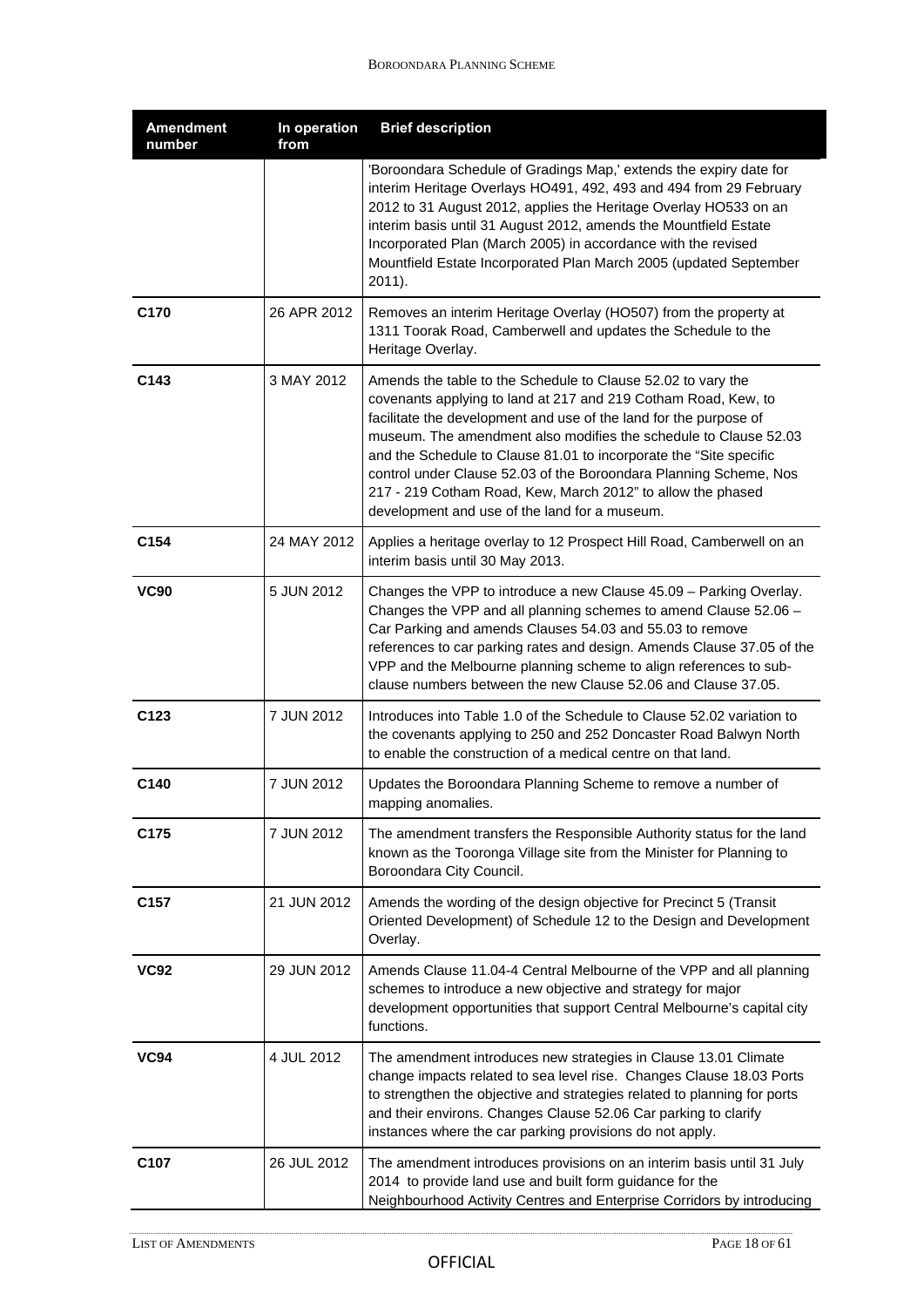| <b>Amendment</b><br>number | In operation<br>from | <b>Brief description</b>                                                                                                                                                                                                                                                                                                                                                                                                                                                                                                                       |
|----------------------------|----------------------|------------------------------------------------------------------------------------------------------------------------------------------------------------------------------------------------------------------------------------------------------------------------------------------------------------------------------------------------------------------------------------------------------------------------------------------------------------------------------------------------------------------------------------------------|
|                            |                      | a new clause to the Municipal Strategic Statement, amending and<br>introducing new local planning policies, applying new Schedules to the<br>Design and Development Overlay, removing Schedules 3 and 5 of the<br>Design and Development Overlay, updating the Schedule to the<br>Business 3 Zone, updating the Schedule to Clause 61.03 and including<br>the Balwyn Structure Plan (2009) and Boroondara Activity Centres<br>Strategy (2011) as Reference Documents.                                                                          |
| <b>VC91</b>                | 31 JUL 2012          | Amends Clause 52.32 Wind energy facility to clarify the application<br>requirement, to obtain written consent from dwelling owners located<br>within two kilometres of a turbine, does not apply to a proposed turbine<br>in a residential, an industrial, a business or a special purpose zone.                                                                                                                                                                                                                                               |
| <b>VC87</b>                | 8 AUG 2012           | Aligns the provisions of Clauses 52.08 and 52.09 with the Mineral<br>Resources Amendment (Sustainable Development) Act 2010.<br>Differentiates between a dry cleaner and a dry cleaning agent and<br>defines a laundromat. Clarifies that a land use listed in Clause 62.01 is<br>permissible in the Rural Conservation Zone, the Farming Zone, the<br>Urban Floodway Zone and the Urban Growth Zone, if the relevant<br>condition is not met. Makes minor administrative and clerical changes to<br>terminology introduced in Amendment VC77. |
| C166                       | 6 SEP 2012           | Updates the Schedule to Clause 43.01 to extend the expiry date of the<br>interim Heritage Overlays in Hawthorn and Kew and makes a number of<br>administrative corrections to the Boroondara Planning Scheme.                                                                                                                                                                                                                                                                                                                                  |
| C91                        | 20 SEP 2012          | Inserts an Incorporated Document under the Schedule to Clause 52.03<br>of the Boroondara Planning Scheme to allow the subject land to be<br>used for office purposes, and to limit the buildings on the site to their<br>current dimensions as described in the Incorporated Document.                                                                                                                                                                                                                                                         |
| <b>VC96</b>                | 15 OCT 2012          | Changes the VPP and all planning schemes to amend Clause 11<br>Settlement of the SPPF to protect and enhance the significant river<br>corridors of Metropolitan Melbourne. Changes the Boroondara Planning<br>Scheme to strengthen the planning provisions along the Yarra River<br>corridor.                                                                                                                                                                                                                                                  |
| C152                       | 25 OCT 2012          | Implements Section 48 of the Heritage Act 1995 to ensure that heritage<br>places in the Planning Scheme are consistently identified with places in<br>the Victorian Heritage Register.                                                                                                                                                                                                                                                                                                                                                         |
| C165                       | 25 OCT 2012          | The amendment introduces heritage controls to 233 Mont Albert Road,<br>Surrey Hills on an interim basis, until 30 September 2013.                                                                                                                                                                                                                                                                                                                                                                                                              |
| C <sub>121</sub>           | 8 NOV 2012           | Rezones land at 32, 34, and 36 Princess Street, Kew; and 11, 13 and<br>15 Brougham Street, Kew from the Residential 1 Zone (R1Z) to the<br>Business 1 Zone (B1Z) and applies Schedule 19 of the Design and<br>Development Overlay (DDO19) to the above sites.                                                                                                                                                                                                                                                                                  |
| C99                        | 29 NOV 2012          | The amendment introduces four additional precincts on a permanent<br>basis into the Schedule to the Heritage Overlay and extends the<br>boundary of the existing Morang Road Precinct (HO156) on a<br>permanent basis. Also updates the reference document Boroondara<br>Schedule of Gradings Map and amends Clause 22.05 Heritage Policy.                                                                                                                                                                                                     |
| C148                       | 29 NOV 2012          | Includes the Union Road Commercial Heritage Precinct, Surrey Hills<br>into the Heritage Overlay.                                                                                                                                                                                                                                                                                                                                                                                                                                               |
| C <sub>168</sub>           | 29 NOV 2012          | Applies interim heritage controls to 90 High Street South, Kew until 30<br>May 2013.                                                                                                                                                                                                                                                                                                                                                                                                                                                           |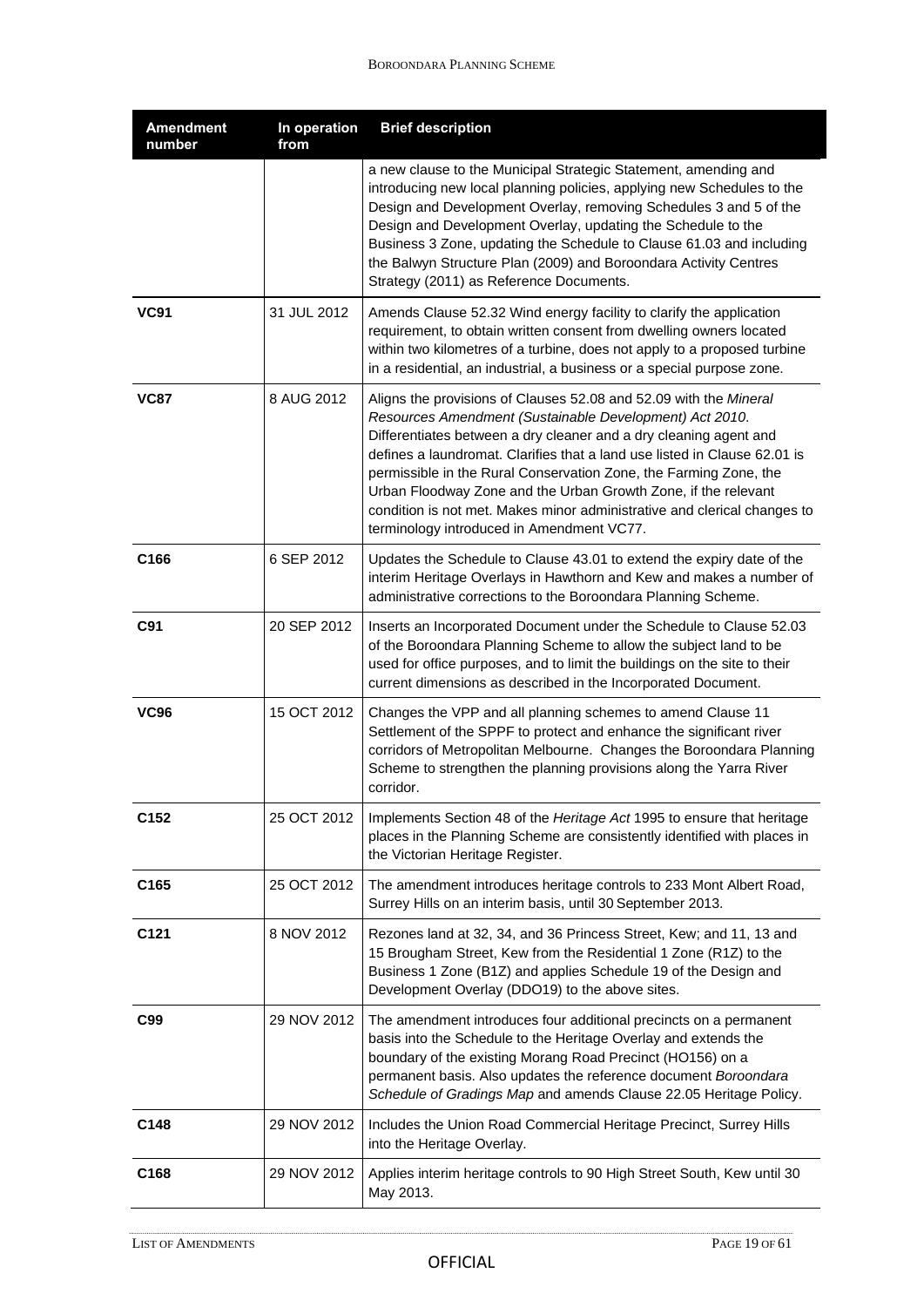| <b>Amendment</b><br>number | In operation<br>from | <b>Brief description</b>                                                                                                                                                                                                                                                                                                                                                                                                                                                                                                                                                                                                                                                                                                                                                                                                                                                                                                                                                                                                                                                                                                                                                                                                                                                                                                                                                                                                                                                                                                                                                                                                                                                                                                                              |
|----------------------------|----------------------|-------------------------------------------------------------------------------------------------------------------------------------------------------------------------------------------------------------------------------------------------------------------------------------------------------------------------------------------------------------------------------------------------------------------------------------------------------------------------------------------------------------------------------------------------------------------------------------------------------------------------------------------------------------------------------------------------------------------------------------------------------------------------------------------------------------------------------------------------------------------------------------------------------------------------------------------------------------------------------------------------------------------------------------------------------------------------------------------------------------------------------------------------------------------------------------------------------------------------------------------------------------------------------------------------------------------------------------------------------------------------------------------------------------------------------------------------------------------------------------------------------------------------------------------------------------------------------------------------------------------------------------------------------------------------------------------------------------------------------------------------------|
| <b>VC93</b>                | 18 DEC 2012          | Amends Clause 52.31 to allow on outdoor range area to establish on<br>existing lawfully established broiler farms; and amends Clauses 52.15,<br>62, 74 and 75 to no longer require a permit for a helicopter landing site<br>that meets amenity requirements.                                                                                                                                                                                                                                                                                                                                                                                                                                                                                                                                                                                                                                                                                                                                                                                                                                                                                                                                                                                                                                                                                                                                                                                                                                                                                                                                                                                                                                                                                         |
| C180                       | 31 JAN 2013          | Extends the expiry date of Schedule 12 to the Design and Development<br>Overlay which gives effect to the West Hawthorn Urban Design<br>Framework (2006) on an interim basis until 30 April 2013.                                                                                                                                                                                                                                                                                                                                                                                                                                                                                                                                                                                                                                                                                                                                                                                                                                                                                                                                                                                                                                                                                                                                                                                                                                                                                                                                                                                                                                                                                                                                                     |
| <b>VC81</b>                | 18 FEB 2013          | Amends Clause 33.03 to prohibit a materials recycling or transfer station<br>within 30 metres of a residential zone, Business 5 Zone or land used or<br>to be acquired for a hospital or education centre. Amends the schedule<br>to Clause 45.01 in the Wyndham, Melton, Greater Geelong and<br>Moorabool planning schemes to replace Department of Sustainability<br>and Environment (DSE) as the current acquiring authority with 'the<br>Minister responsible for administering Part 2 of the Crown Land<br>(Reserves) Act 1978'. Amends Clause 52.05 to remove the permit<br>requirement for changing the content of an animated or internally-<br>illuminated sign. Amends Clause 52.17 to remove the permit<br>requirement for removing native vegetation by or on behalf of DSE and<br>where it is on Crown land managed by DSE. Amends Clause 52.27 to<br>clarify that a planning permit is not required for a packaged liquor outlet<br>that had a liquor licence before 8 April 2011. Amends clauses 52.27 and<br>66 to update the title of the 'Director of Liquor Licensing' with the<br>'Victorian Commission for Gambling and Liquor Regulation'. Amends<br>Clause 52.48 so that a building constructed to replace a dwelling or<br>dependent persons unit damaged or destroyed by a bushfire that<br>occurred between 1 January 2009 and 31 March 2009 can access<br>these exemptions. Amends Clause 66 to replace the current referral<br>and permit condition requirements for telecommunications facilities with<br>mandatory standard permit conditions on subdivision permits. Amends<br>Clauses 62 and 81.01 to replace references to the outdated Apiary<br>Code of Practice, May 1997 with Apiary Code of Practice, May 2011. |
| <b>VC89</b>                | 5 MAR 2013           | Removes Clause 52.43 (Interim measures for bushfire protection) from<br>the Victoria Planning Provisions (VPP) and all planning schemes.<br>Amends the schedule to Clause 53.01 (Upper Yarra Valley and<br>Dandenong Ranges Region) in the Yarra Ranges Planning Scheme to<br>exempt buildings and works of this schedule for any building and works<br>to which Clause 52.48 (Bushfire protection: exemptions) applies.<br>Amends the schedule to Clause 53.01 (Upper Yarra Valley and<br>Dandenong Ranges Region) in the Yarra Ranges Planning Scheme to<br>introduce an exemption to enable the removal, destruction or lopping of<br>any vegetation to reduce fuel loads on roadsides without a planning<br>permit and undertaken in accordance with the written agreement of the<br>Secretary to the Department of Sustainability and Environment.                                                                                                                                                                                                                                                                                                                                                                                                                                                                                                                                                                                                                                                                                                                                                                                                                                                                                               |
| <b>VC97</b>                | 5 MAR 2013           | Amends Clause 52.38 (2009 Bushfire recovery) to extend the timeframe<br>for continued use of a building for temporary accommodation without a<br>planning permit to 30 April 2014. Amends Clause 52.39 (2009 Bushfire<br>- Replacement buildings) to extend the timeframe for submitting a site<br>plan to the responsible authority for rebuilding a dwelling, dependent<br>person's unit or building used for agriculture to 30 April 2014.                                                                                                                                                                                                                                                                                                                                                                                                                                                                                                                                                                                                                                                                                                                                                                                                                                                                                                                                                                                                                                                                                                                                                                                                                                                                                                         |
| <b>VC85</b>                | 14 MAR 2013          | Amends all local schedules to Clause 43.01 (Heritage Overlay) to<br>reference the correct clause in the sixth column header from 43.01-4 to<br>43.01-3. Amends Clause 52.36 (Integrated Public Transport Planning)<br>and Clause 66 (Referral and Notice Provisions) to change references of                                                                                                                                                                                                                                                                                                                                                                                                                                                                                                                                                                                                                                                                                                                                                                                                                                                                                                                                                                                                                                                                                                                                                                                                                                                                                                                                                                                                                                                          |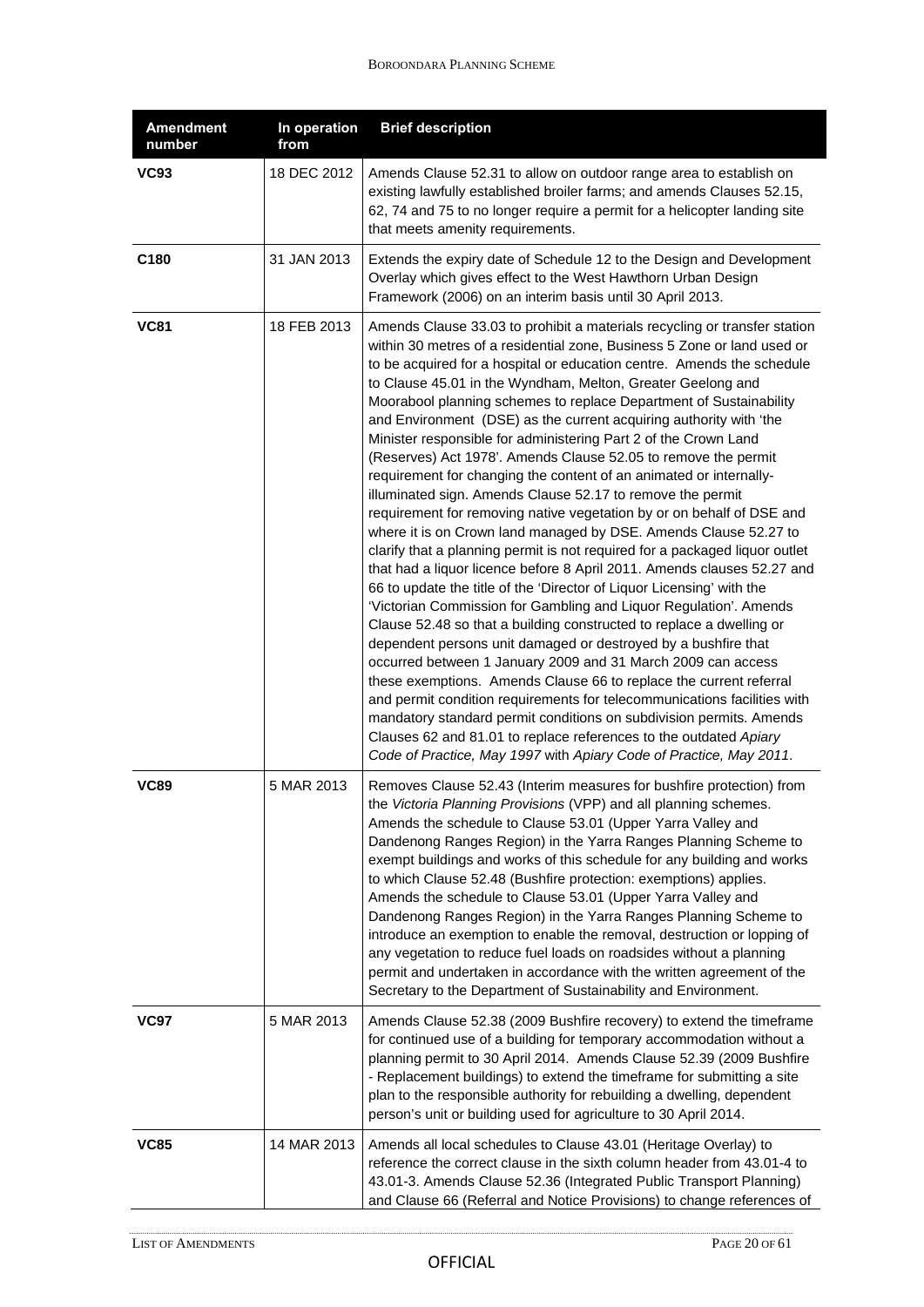| <b>Amendment</b><br>number | In operation<br>from | <b>Brief description</b>                                                                                                                                                                                                                                                                                                                                                                                                                                                                                                                        |
|----------------------------|----------------------|-------------------------------------------------------------------------------------------------------------------------------------------------------------------------------------------------------------------------------------------------------------------------------------------------------------------------------------------------------------------------------------------------------------------------------------------------------------------------------------------------------------------------------------------------|
|                            |                      | the 'Director of Public Transport'/'Public Transport Division' to 'Public<br>Transport Victoria'. Amends Clause 62 (Uses, buildings, works,<br>subdivisions and demolition not requiring a permit) in accordance with<br>Amendment VC93. Amends Clause 66 (Referral and Notice Provisions)<br>to read 'The subdivision of land into lots each containing an existing<br>dwelling or car parking space.' Amends the Schedule to Clause 45.01<br>(Public Acquisition Overlay) in the Melton Planning Scheme in<br>accordance with Amendment C125. |
| C172                       | 21 MAR 2013          | Applies a Heritage Overlay to 196 Union Road, Surrey Hills on an<br>interim basis until 30 September 2013.                                                                                                                                                                                                                                                                                                                                                                                                                                      |
| <b>VC95</b>                | 19 APR 2013          | The amendment changes the Victoria Planning Provisions (VPP) and all<br>planning schemes by amending Clauses 18, 52.06 and 55.03.                                                                                                                                                                                                                                                                                                                                                                                                               |
|                            |                      | The amendment changes all planning schemes by deleting the<br>schedule to Clause 52.06.                                                                                                                                                                                                                                                                                                                                                                                                                                                         |
|                            |                      | The amendment changes the VPP and the Melbourne Planning<br>Scheme by deleting the parking precinct plan from the schedule to<br>Clause 81.01; replacing Clause 45.09 Parking Overlay with a new<br>Clause 45.09 and inserting schedules to the overlay.                                                                                                                                                                                                                                                                                        |
|                            |                      | The amendment changes the Banyule, Campaspe, Casey, Glen Eira,<br>Greater Dandenong, Greater Shepparton, Manningham, Moira,<br>Monash, Surf Coast, Wangaratta and Wodonga planning schemes by<br>deleting parking precinct plans as incorporated documents from the<br>schedule to Clause 81.01; inserting Clause 45.09 Parking Overlay;<br>inserting schedules to the Parking Overlay.                                                                                                                                                         |
|                            |                      | The amendment changes the Baw Baw and Boroondara Planning<br>Schemes by inserting Clause 45.09 Parking Overlay and schedules to<br>the overlay.                                                                                                                                                                                                                                                                                                                                                                                                 |
|                            |                      | The amendment changes the Boroondara Planning Scheme by deleting<br>Clause 22.03.                                                                                                                                                                                                                                                                                                                                                                                                                                                               |
|                            |                      | The amendment changes the Glen Eira Planning Scheme by replacing<br>schedule 2 to Clause 37.06 with a new schedule 2.                                                                                                                                                                                                                                                                                                                                                                                                                           |
|                            |                      | The amendment changes the Surf Coast Planning Scheme by replacing<br>schedule 2 to Clause 43.05 with a new schedule 2.                                                                                                                                                                                                                                                                                                                                                                                                                          |
| C <sub>167</sub>           | 26 APR 2013          | Amends Schedule 12 to the Design and Development Overlay and<br>gives effect to the West Hawthorn Urban Design Framework (2006) on<br>a permanent basis.                                                                                                                                                                                                                                                                                                                                                                                        |
| C <sub>171</sub>           | 2 MAY 2013           | Applies the Heritage Overlay to 9 Fenton Avenue, Kew on an interim<br>basis until 30 September 2013.                                                                                                                                                                                                                                                                                                                                                                                                                                            |
| C <sub>173</sub>           | 30 MAY 2013          | Extend the expiry date of HO508, HO515, HO539 and HO550 to 31 July<br>2013 and delete interim Heritage Overlays applying to 23 Holroyd<br>Street, Kew (HO513) and 90 High Street South, Kew (HO575).                                                                                                                                                                                                                                                                                                                                            |
| C174                       | 30 MAY 2013          | The amendment applies a Heritage Overlay to 17 Bristol Street, Surrey<br>Hills on an interim basis until 30 September 2013.                                                                                                                                                                                                                                                                                                                                                                                                                     |
| C179                       | 6 JUN 2013           | Inserts a new incorporated document titled "Willsmere Park Shared<br>Path Project, May 2013" in the Schedule to Clause 52.03 and the<br>Schedule to Clause 81.01 to allow a bridge to be constructed over the<br>Yarra River at 27 Willow Grove, Kew East, subject to conditions.                                                                                                                                                                                                                                                               |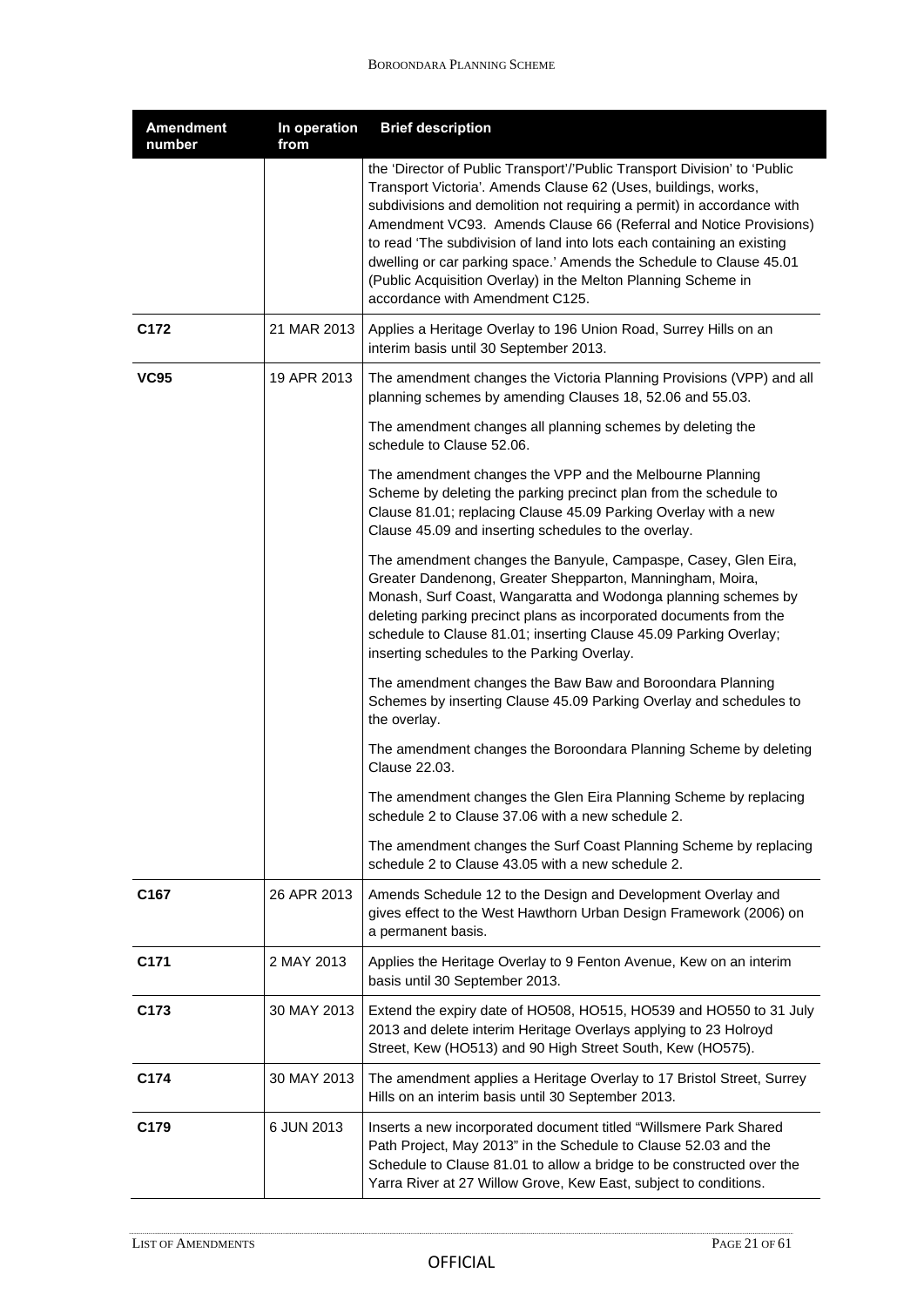| <b>Amendment</b><br>number | In operation<br>from | <b>Brief description</b>                                                                                                                                                                                                                                                                                                                                                                                                                                                                                              |
|----------------------------|----------------------|-----------------------------------------------------------------------------------------------------------------------------------------------------------------------------------------------------------------------------------------------------------------------------------------------------------------------------------------------------------------------------------------------------------------------------------------------------------------------------------------------------------------------|
| <b>VC100</b>               | 15 JUL 2013          | The amendment changes the Victoria Planning Provisions (VPP) and all<br>planning schemes to introduce reformed zones.                                                                                                                                                                                                                                                                                                                                                                                                 |
|                            |                      | Amends Clause 32.03 Low Density Residential Zone and schedules to<br>10 planning schemes to specify a minimum lot size for land connected<br>to reticulated sewerage. Amends Clause 32.04 Mixed Use Zone and<br>schedule to 53 planning schemes and Clause 32.05 Township Zone<br>and schedule to 52 planning schemes to align them with the three<br>residential zones introduced by Amendment V8.                                                                                                                   |
|                            |                      | Amends Clause 33.01 Industrial 1 Zone and schedule to 73 planning<br>schemes, Clause 33.02 Industrial 2 Zone and introduces a new<br>schedule to 16 planning schemes and Clause 33.03 Industrial 3 Zone<br>and schedule to 53 planning schemes to remove the default 500 square<br>metre floor area cap for an Office use and to allow a local cap to be<br>specified. Amends Clause 33.03 Industrial 3 Zone to allow a<br>supermarket up to 1800sqm and associated shops without a permit, if<br>conditions are met. |
|                            |                      | Introduces a new Clause 34.01 Commercial 1 Zone and Clause 34.02<br>Commercial 2 Zone to the VPP. Replaces Clause 34.01 Business 1<br>Zone, Clause 34.02 Business 2 Zone and Clause 34.05 Business 5<br>Zone and schedules with the new Commercial 1 Zone and schedule in<br>planning schemes. Replaces 34.03 Business 3 Zone and 34.04<br>Business 4 Zone and schedules with the new Commercial 2 Zone in<br>planning schemes.                                                                                       |
|                            |                      | Makes consequential changes to Clauses 15 and 17 of the State<br>Planning Policy Framework, Clauses 52, 54, 55, 56 and 57 of the<br>Particular Provisions and to other zones and overlays.                                                                                                                                                                                                                                                                                                                            |
|                            |                      | Amends the Maribyrnong Planning Scheme by rezoning three Footscray<br>properties in the port environs from Business 3 to Special Use Zone -<br>Schedule 3.                                                                                                                                                                                                                                                                                                                                                            |
| C <sub>101</sub>           | 25 JUL 2013          | The amendment:                                                                                                                                                                                                                                                                                                                                                                                                                                                                                                        |
|                            |                      | • Introduces two additional precincts and six additional places to the<br>Schedule to the Heritage Overlay at Clause 43.01 of the Boroondara<br>Planning Scheme. The amendment also makes permanent interim<br>HO539.                                                                                                                                                                                                                                                                                                 |
|                            |                      | Amends the LPPF, Clause 22.05 (Heritage Policy) to:                                                                                                                                                                                                                                                                                                                                                                                                                                                                   |
|                            |                      | include the statements of significance for the two heritage<br>$\blacksquare$<br>precincts at sub-clause 22.05-5;                                                                                                                                                                                                                                                                                                                                                                                                     |
|                            |                      | add the Camberwell Junction Heritage Review (2008, revised<br>2013) as a reference document at sub-clause 22.05-7.                                                                                                                                                                                                                                                                                                                                                                                                    |
| C142                       | 25 JUL 2013          | The amendment applies a heritage overlay to six heritage precincts in<br>Kew and amends the boundary of the Barry Street Precinct (HO143) on<br>a permanent basis. The heritage precincts are:                                                                                                                                                                                                                                                                                                                        |
|                            |                      | Clutha Estate Precinct (HO525)<br>٠                                                                                                                                                                                                                                                                                                                                                                                                                                                                                   |
|                            |                      | Denmark Street Precinct (HO526)<br>٠                                                                                                                                                                                                                                                                                                                                                                                                                                                                                  |
|                            |                      | High Street South Residential Precinct (HO527)                                                                                                                                                                                                                                                                                                                                                                                                                                                                        |
|                            |                      | Howard Street Precinct (HO528)<br>٠                                                                                                                                                                                                                                                                                                                                                                                                                                                                                   |
|                            |                      | Queen Street Precinct (HO529)                                                                                                                                                                                                                                                                                                                                                                                                                                                                                         |
|                            |                      | Yarra Boulevard Precinct (HO530)<br>٠                                                                                                                                                                                                                                                                                                                                                                                                                                                                                 |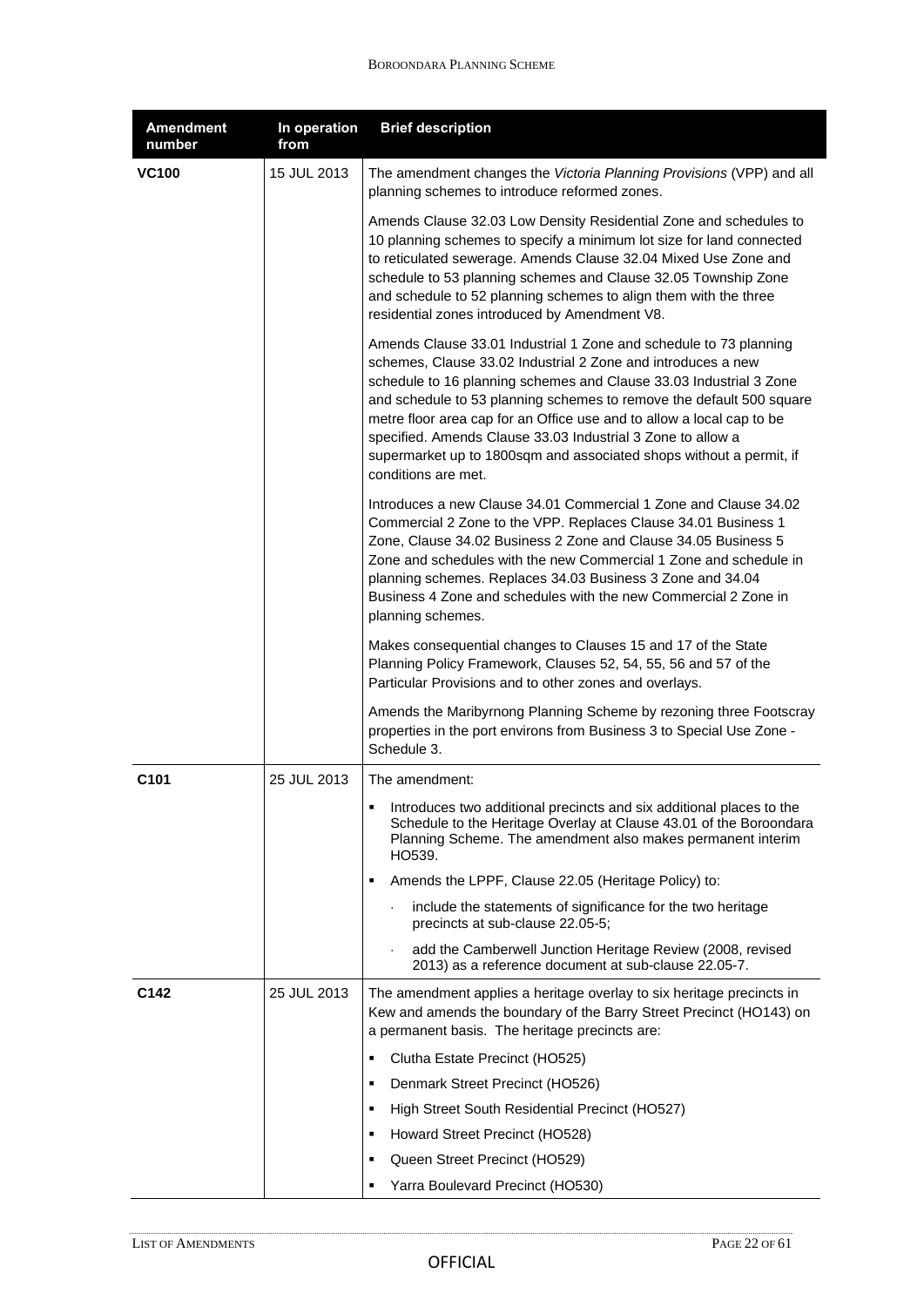| <b>Amendment</b><br>number | In operation<br>from | <b>Brief description</b>                                                                                                                                                                                                                                                                                                                                                                                                                          |
|----------------------------|----------------------|---------------------------------------------------------------------------------------------------------------------------------------------------------------------------------------------------------------------------------------------------------------------------------------------------------------------------------------------------------------------------------------------------------------------------------------------------|
|                            |                      | The amendment also removes heritage overlays which currently apply<br>to thirty-three (31) properties and replaces these with the heritage<br>precinct overlays identified above.                                                                                                                                                                                                                                                                 |
| C176                       | 25 JUL 2013          | The amendment rezones the land at the rear of 21A Warburton Road,<br>East Camberwell from a Public Park and Recreation Zone to a<br>Residential 1 Zone, consistent with the adjacent land. The amendment<br>is required because the land is no longer required for public transport<br>purposes.                                                                                                                                                  |
| C160(Part 1)               | 15 AUG 2013          | Updates the Development Plan Overlay and the Institutional Uses<br>Policy to reflect the expansion or closure of schools within Boroondara's<br>residential zones.                                                                                                                                                                                                                                                                                |
| <b>VC104</b>               | 22 AUG 2013          | The amendment changes the Victoria Planning Provisions and planning<br>schemes by amending Clause 32.07 - Residential Growth Zone, Clause<br>32.08 - General Residential Zone and Clause 32.09 - Neighbourhood<br>Residential Zone to include transitional provisions to exempt an existing<br>application to construct or extend a residential development of four<br>storeys from the requirements of clause 55 gazetted in Amendment<br>VC100. |
|                            |                      | Amending Clause 32.09 - Neighbourhood Residential Zone to include<br>transitional provisions ensuring that approved development is not<br>prohibited from being subdivided (Clause 32.09-2) and that existing<br>applications lodged, but not yet decided, are not subject to the<br>maximum number of dwellings (Clause 32.09-3) and maximum building<br>height provisions (Clause 32.09-8).                                                     |
|                            |                      | Amending Clause 32.01 - Residential 1 Zone and Clause 32.02 -<br>Residential 2 Zone to update the reference for development exempted<br>from Clause 55 from four to five storeys to be consistent with other<br>residential zones.                                                                                                                                                                                                                |
|                            |                      | Amending Clause 34.01 - Commercial 1 Zone to ensure that<br>neighbourhood and site description and design response plans are<br>provided for residential development subject to Clause 55 and to delete<br>an unnecessary reference to precinct structure plans.                                                                                                                                                                                  |
| C <sub>162</sub>           | 29 AUG 2013          | Makes a minor mapping adjustment to Design and Development<br>Overlay - Schedule 31 (DDO31) to realign DDO31 at 491 Glenferrie<br>Road, Hawthorn.                                                                                                                                                                                                                                                                                                 |
| <b>VC103</b>               | 5 SEP 2013           | The amendment changes the Victoria Planning Provisions (VPP) and<br>planning schemes to introduce reformed rural zones. It amends Clause<br>35.03 - Rural Living Zone, Clause 35.04 - Green Wedge Zone, Clause<br>35.05 - Green Wedge A Zone, Clause 35.06 - Rural Conservation<br>Zone and schedules to 49 planning schemes, Clause 35.07 - Farming<br>Zone and Clause 35.08 - Rural Activity Zone.                                              |
|                            |                      | Makes consequential changes to Clause 11 and Clause 16 of the State<br>Planning Policy Framework to support the reformed rural zones.                                                                                                                                                                                                                                                                                                             |
|                            |                      | Amends Clause 57 of the Particular Provisions to align with the<br>provisions of the reformed rural zones and to give affect to changes<br>applying to green wedge land.                                                                                                                                                                                                                                                                          |
|                            |                      | Amends Clause 62 of the General Provisions to exempt crop support<br>and protection structures from permit requirements.                                                                                                                                                                                                                                                                                                                          |
|                            |                      | Amends Clause 74 relating to the definitions of host farm, rural industry                                                                                                                                                                                                                                                                                                                                                                         |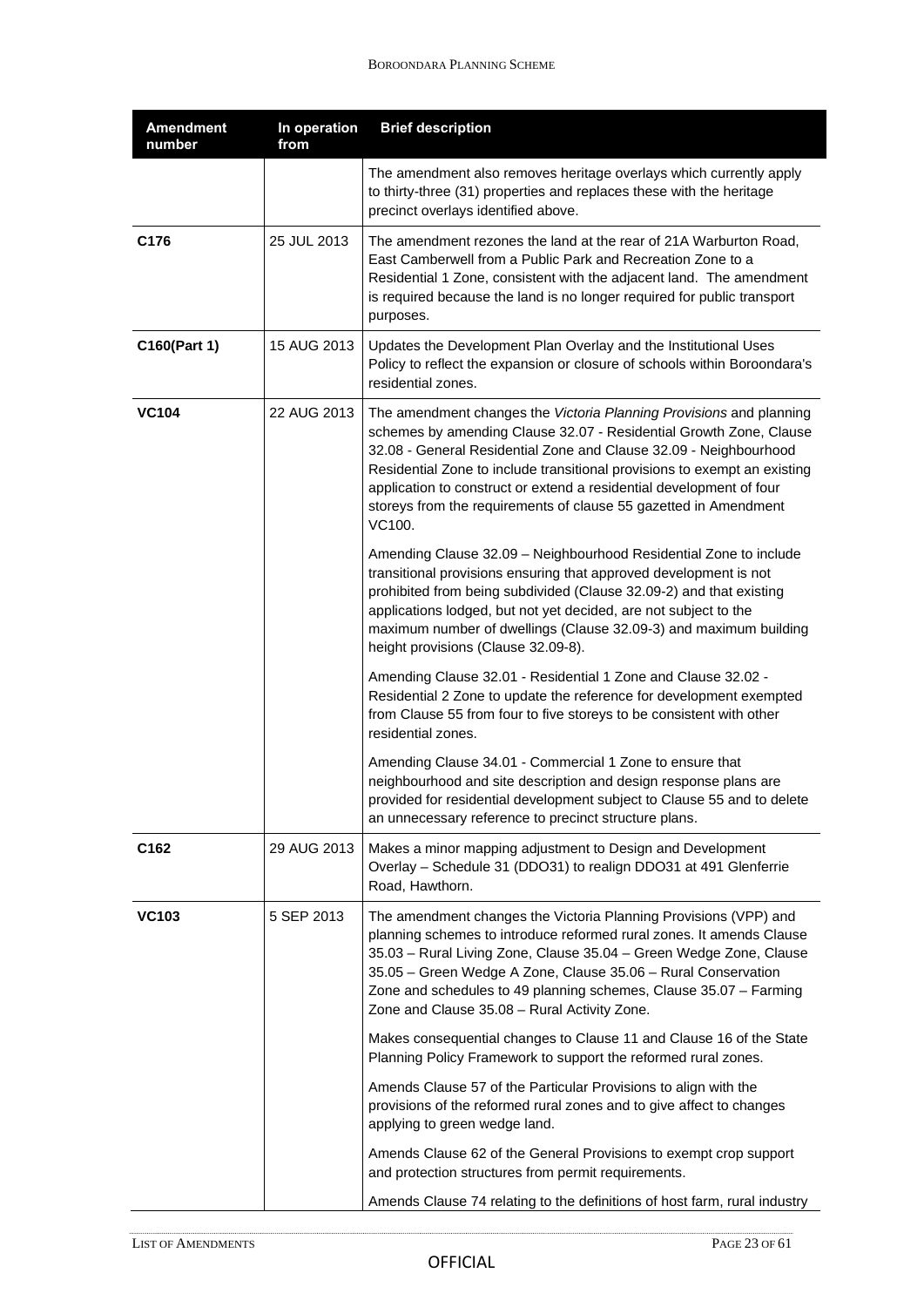| <b>Amendment</b><br>number | In operation<br>from | <b>Brief description</b>                                                                                                                                                                                                                                                                     |
|----------------------------|----------------------|----------------------------------------------------------------------------------------------------------------------------------------------------------------------------------------------------------------------------------------------------------------------------------------------|
|                            |                      | and primary produce sales.                                                                                                                                                                                                                                                                   |
| <b>C98</b>                 | 12 SEP 2013          | Includes the Burwood Road Heritage Precinct and the Swinburne<br>Technical College former Administrative Building in a Heritage Overlay.                                                                                                                                                     |
| <b>VC102</b>               | 28 OCT 2013          | The amendment changes the Victoria Planning Provisions (VPP) and all<br>planning schemes by:                                                                                                                                                                                                 |
|                            |                      | amending Clause 52.01 - Public open space contribution and<br>subdivision                                                                                                                                                                                                                    |
|                            |                      | amending Clause 52.29 - Land adjacent to a Road Zone, Category<br>1, or a Public Acquisition Overlay for a Category 1 Road                                                                                                                                                                   |
|                            |                      | amending Clause 66 - Referral and notice provisions.<br>٠                                                                                                                                                                                                                                    |
|                            |                      | The amendment changes the VPP and some planning schemes by<br>amending Clause 45.01 - Public Acquisition Overlay.                                                                                                                                                                            |
|                            |                      | The amendment changes all planning schemes by amending the<br>schedule to Clause 66.04 - Referral of permit applications under local<br>provisions.                                                                                                                                          |
|                            |                      | The amendment changes the schedule to Clause $45.01 -$ Public<br>Acquisition Overlay in 69 planning schemes.                                                                                                                                                                                 |
| C158                       | 31 OCT 2013          | The amendment updates the Local Heritage Policy to provide guidance<br>in matters that are not currently covered by the policy, and to provide<br>addition guidance in matters that are not covered in sufficient detail.                                                                    |
| C <sub>187</sub>           | 31 OCT 2013          | Extends the expiry date of HO573, HO578 and HO579 to 31 July 2014.                                                                                                                                                                                                                           |
| <b>VC99</b>                | 10 DEC 2013          | The amendment changes the Victoria Planning Provisions and all<br>planning schemes by modifying Standards A10, A11 and A13 in<br>Clauses 54.04-1, 54.04-2 and 54.04-4 and Standards B17, B18 and<br>B20 in Clauses 55.04-1, 55.04-2 and 55.04-4 to:                                          |
|                            |                      | Increase the distance between a wall and a side or rear boundary<br>٠<br>threshold from 150mm to 200mm for the wall to be considered a wall<br>on boundary.                                                                                                                                  |
|                            |                      | Increase the average maximum height of a wall on boundary from<br>3.0 metres to 3.2 metres.                                                                                                                                                                                                  |
|                            |                      | Update Diagrams A1 and B1 - Side and rear setbacks and<br>٠<br>Diagrams A3 and B3 - North-facing windows to include dimensions<br>up to 13.5 metres.                                                                                                                                         |
| <b>VC105</b>               | 20 DEC 2013          | The amendment implements reforms to Victoria's native vegetation and<br>biodiversity provisions by:                                                                                                                                                                                          |
|                            |                      | Amending Clause 12.01 (Biodiversity) to reflect the new 'no net loss'<br>approach rather than the previous 'net gain' approach.                                                                                                                                                              |
|                            |                      | Amending Clause 52.16 (Native vegetation precinct plan) to reflect<br>٠<br>the intent of the native vegetation and biodiversity reform package;<br>and                                                                                                                                       |
|                            |                      | Amending Clause 52.17 (Native vegetation) to rationalise<br>٠<br>information requirements, implement the new risk-based<br>assessment pathways, include a simplified approach for applications<br>under a low-risk based pathway and streamline the determination of<br>offset requirements. |
|                            |                      | Amending Clause 66.02-2 (Native Vegetation - Referral and Notice<br>Provisions) to require the class of application in the high risk<br>pathway as defined in the document 'Permitted clearing of native<br>vegetation - Biodiversity assessment guidelines' (Department of                  |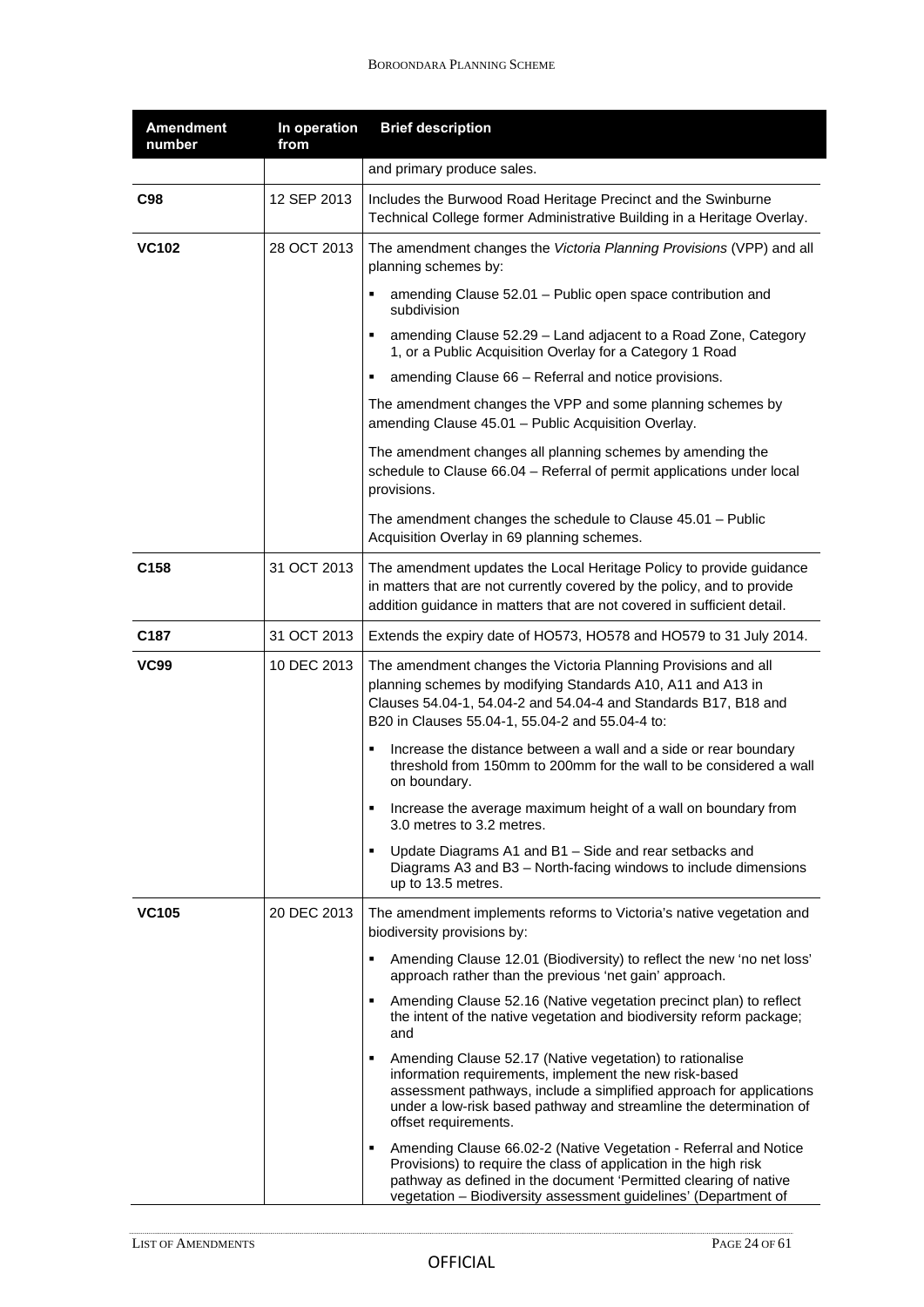| <b>Amendment</b><br>number | In operation<br>from | <b>Brief description</b>                                                                                                                                                                                                                                                                                                                                                                                                                                                                                                                                                                                                                                                                                                                                            |
|----------------------------|----------------------|---------------------------------------------------------------------------------------------------------------------------------------------------------------------------------------------------------------------------------------------------------------------------------------------------------------------------------------------------------------------------------------------------------------------------------------------------------------------------------------------------------------------------------------------------------------------------------------------------------------------------------------------------------------------------------------------------------------------------------------------------------------------|
|                            |                      | Environment and Primary Industries, September 2013) be referred<br>to the Secretary to the Department of Environment and Primary<br>Industries as a recommending referral authority; and                                                                                                                                                                                                                                                                                                                                                                                                                                                                                                                                                                            |
|                            |                      | Amending Clause 81.01 (Table of incorporated documents in this<br>scheme) to replace 'Victoria's Native Vegetation - Framework for<br>Action' with a new incorporated document 'Permitted clearing of<br>native vegetation - Biodiversity assessment guidelines' (Department<br>of Environment and Primary Industries, September 2013).                                                                                                                                                                                                                                                                                                                                                                                                                             |
|                            |                      | The amendment also updates outdated references to the Department of<br>Sustainability and Environment to reflect the department's new name,<br>the Department of Environment and Primary Industries in relevant<br>clauses.                                                                                                                                                                                                                                                                                                                                                                                                                                                                                                                                         |
| C <sub>191</sub>           | 16 JAN 2014          | Includes part of 1121 Toorak Road, Camberwell in the Schedule to the<br>Heritage Overlay on an interim basis.                                                                                                                                                                                                                                                                                                                                                                                                                                                                                                                                                                                                                                                       |
| C160(Part 2)               | 20 FEB 2014          | The amendment applies Schedule 2 to the Development Plan Overlay<br>to the following private school sites: Camberwell Grammar, Erasmus<br>School and Scotch College.                                                                                                                                                                                                                                                                                                                                                                                                                                                                                                                                                                                                |
| C147                       | 27 MAR 2014          | The amendment corrects a number of errors and anomalies in the<br>Schedule to the Heritage Overlay and Heritage Overlay maps of the<br>Boroondara Planning Scheme. The amendment also updates Clause<br>22.05 - Heritage policy to identify the former Stationmaster's Quarters<br>at 83 Maling Road, Canterbury as an individually notable building within<br>HO145 Maling Road Shopping Centre and Residential Environs,<br>Canterbury.                                                                                                                                                                                                                                                                                                                           |
| <b>VC115</b>               | 4 APR 2014           | Changes the Victoria Planning Provisions and relevant planning<br>schemes by:<br>providing that the permit exemptions at Clauses 62.01, 62.02-1 and<br>62.02-2 do not apply to permit requirements in Clause 36.03 'Public<br>Conservation and Resource Zone';<br>amending Clause 36.03-1 'Tables of Uses' to require a use listed in<br>Clause 62.01 be subject to conditions that a use must be conducted<br>by, on behalf of a public land manager or be specified in an<br>incorporated plan; and<br>amending Clause 36.03-3 to require an application for a permit to be<br>٠<br>accompanied by the written consent of the Secretary to the<br>Department of Environment and Primary Industries where there is<br>no public land manager for the subject land. |
| <b>VC108</b>               | 16 APR 2014          | Amends Clause 52.38 (2009 Bushfire recovery) to extend the<br>$\blacksquare$<br>timeframe for continued use of a building for temporary<br>accommodation without a planning permit to 30 April 2015.<br>Amends Clause 52.39 (2009 Bushfire - Replacement buildings) to<br>extend the timeframe for submitting a site plan to the responsible<br>authority for rebuilding a dwelling, dependent person's unit or<br>building used for agriculture to 30 April 2015.                                                                                                                                                                                                                                                                                                  |
| <b>VC111</b>               | 16 APR 2014          | Amends Clause 37.07 - Urban Growth Zone in "Part A - Provisions for<br>land where no precinct structure plan applies" to align with the reformed<br>Farming Zone approved by VC103 by:<br>Reducing the restrictions for alterations and extensions to dwellings,<br>out-buildings and farm buildings.<br>Removing the requirement for a mandatory section 173 agreement<br>٠<br>which restricts future subdivision after an initial subdivision is<br>approved.<br>Removing the prohibition on camping and caravan park, funeral<br>٠                                                                                                                                                                                                                               |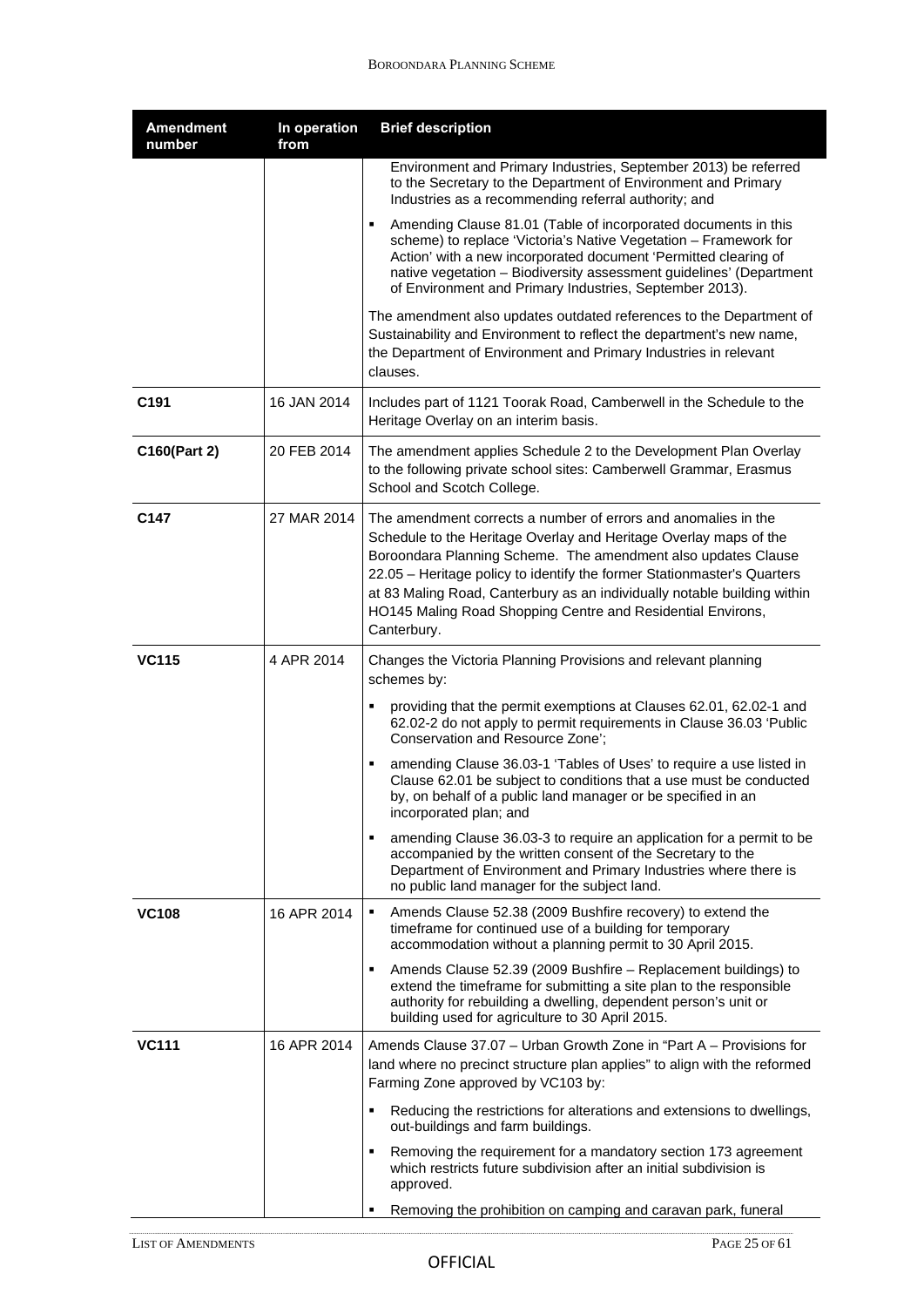| <b>Amendment</b><br>number | In operation<br>from | <b>Brief description</b>                                                                                                                                                                                                                                                                                                                                                                                  |
|----------------------------|----------------------|-----------------------------------------------------------------------------------------------------------------------------------------------------------------------------------------------------------------------------------------------------------------------------------------------------------------------------------------------------------------------------------------------------------|
|                            |                      | parlour, helicopter landing site, industry (other than rural industry),<br>landscape gardening supplies, market, motor racing track, pleasure<br>boat facility, service station, trade supplies, transport terminal,<br>warehouse (other than rural store) and any use listed in Clause<br>62.01 if any requirement is not met.                                                                           |
|                            |                      | Removing conditions restricting group accommodation, place of<br>٠<br>assembly (other than carnival, circus and place of worship),<br>residential hotel, restaurant and store (other than freezing and cool<br>storage and rural store).                                                                                                                                                                  |
|                            |                      | Removing permit requirements for primary produce sales, rural<br>industry (other than abattoir and sawmill) and rural store, if the<br>condition opposite the use is met.                                                                                                                                                                                                                                 |
|                            |                      | Increasing the threshold for persons that can be accommodated in a<br>٠<br>bed and breakfast from six to 10 without a permit.                                                                                                                                                                                                                                                                             |
|                            |                      | Making amusement parlour and nightclub prohibited.<br>٠                                                                                                                                                                                                                                                                                                                                                   |
|                            |                      | Requiring applications for warehouse and industry uses to be to the<br>٠<br>Metropolitan Planning Authority (for applications within metropolitan<br>Melbourne) or the Department of Transport, Planning and Local<br>Infrastructure (for applications outside metropolitan Melbourne)<br>referred in accordance with section 55 of the Planning and<br>Environment Act 1987 (the Act).                   |
|                            |                      | The Amendment also amends Clause 66 – Referral and Notice<br>Provisions to replace "Growth Areas Authority" with "Metropolitan<br>Planning Authority" to reflect the creation of the new planning authority.                                                                                                                                                                                              |
| C149                       | 15 MAY 2014          | The amendment modifies Clauses 21.05 and 22.05 of the Boroondara<br>Planning Scheme to include the Kew Junction Commercial Heritage<br>Precinct and updates the Schedule to the Heritage Overlay and the<br>Heritage Overlay maps to identify various sites in the Kew Junction<br>Commercial Heritage Precinct.                                                                                          |
| <b>VC106</b>               | 30 MAY 2014          | The Victoria Planning Provisions (VPP) and all planning schemes are<br>amended to recognise Plan Melbourne and Victoria's regional growth<br>plans by:                                                                                                                                                                                                                                                    |
|                            |                      | Inserting a new clause 9, which requires any references in the<br>planning scheme to <i>Melbourne 2030</i> and <i>Melbourne 2030: A</i><br>planning update Melbourne @ 5 Million (Department of Planning<br>and Community Development, 2008) to be disregarded and requires<br>planning and responsible authorities to consider and apply Plan<br>Melbourne.                                              |
|                            |                      | Deleting clauses 11.04-1 to 11.04-5 in the State Planning Policy<br>٠<br>Framework (SPPF), which set out planning objectives and strategies<br>from Melbourne 2030, and introducing new clauses 11.04-1 to<br>11.04-6 which set out objectives and strategies taken from the vision<br>in Plan Melbourne. Existing clauses 11.04-6 to 11.04-8 have been<br>renumbered as 11.04-7 to 11.04-9 respectively. |
|                            |                      | Inserting clauses $11.06 - 11.13$ in the SPPF which set out the<br>٠<br>objectives and strategies of Victoria's eight regional growth plans.                                                                                                                                                                                                                                                              |
|                            |                      | Removing references to Melbourne 2030, Melbourne 2030: A<br>٠<br>planning update Melbourne @ 5 Million, the Activity Centres and<br>Principal Public Transport Network Plan, 2010 and Ready for<br>Tomorrow - a Blueprint for Regional and Rural Victoria from the<br>following clauses in the State Planning Policy Framework:                                                                           |
|                            |                      | clause 11 (Settlement);                                                                                                                                                                                                                                                                                                                                                                                   |
|                            |                      | clause 16 (Housing);<br>$\bullet$                                                                                                                                                                                                                                                                                                                                                                         |
|                            |                      | clause 17 (Economic Development);<br>$\ddot{\phantom{0}}$                                                                                                                                                                                                                                                                                                                                                 |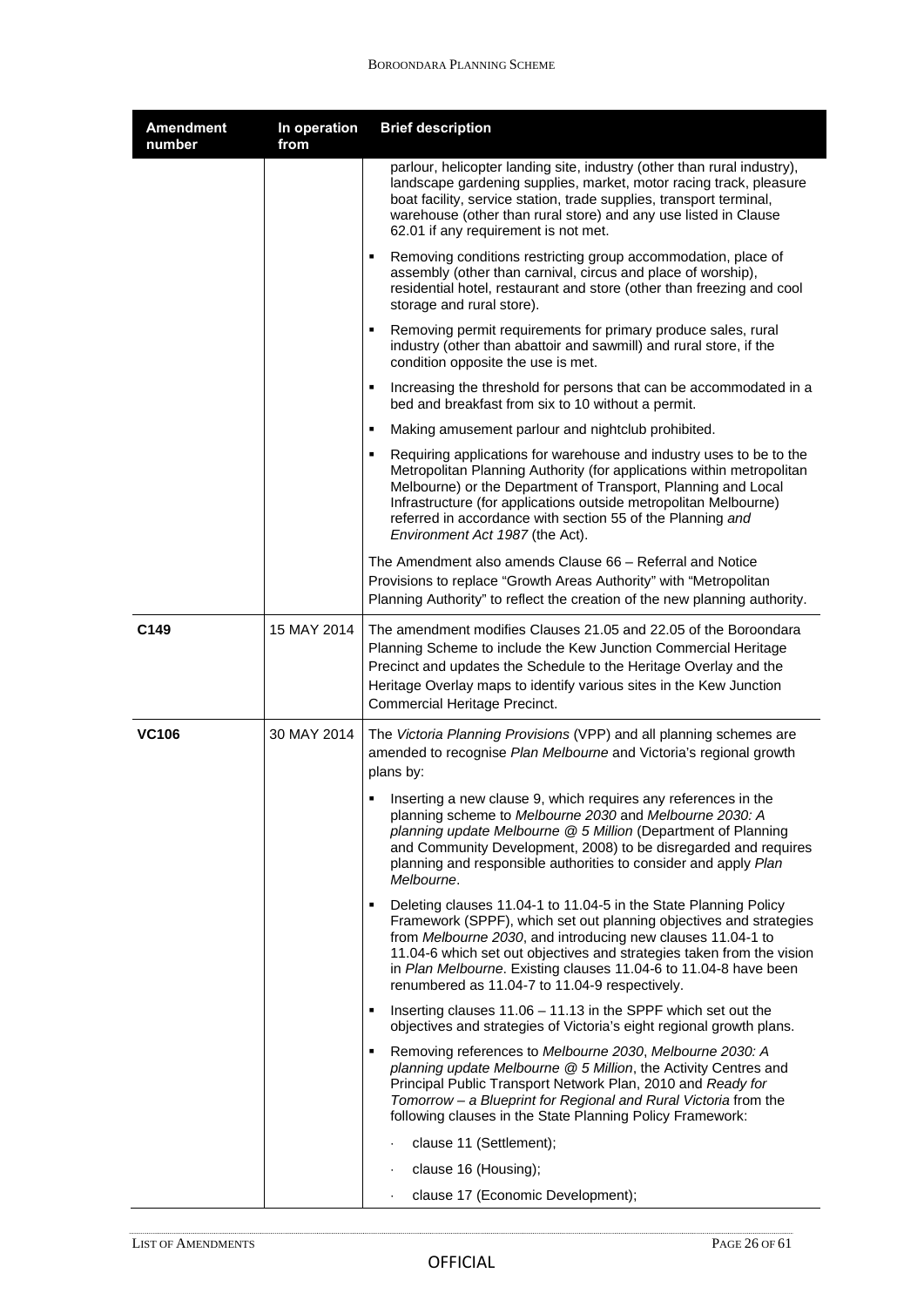| <b>Amendment</b><br>number | In operation<br>from | <b>Brief description</b>                                                                                                                                                                                                                                                                                                                                                                                                                                                                                                                                                                                                                                                                                                                                                                                                                                                                                                                                                                                                                                                                                                                                                                                                                                                                                                                                                                                                                                                                                                                                                                                                                                                                                                                                                                                                                                                                                                                                                                                                                                                                                                                                                                                                                                    |
|----------------------------|----------------------|-------------------------------------------------------------------------------------------------------------------------------------------------------------------------------------------------------------------------------------------------------------------------------------------------------------------------------------------------------------------------------------------------------------------------------------------------------------------------------------------------------------------------------------------------------------------------------------------------------------------------------------------------------------------------------------------------------------------------------------------------------------------------------------------------------------------------------------------------------------------------------------------------------------------------------------------------------------------------------------------------------------------------------------------------------------------------------------------------------------------------------------------------------------------------------------------------------------------------------------------------------------------------------------------------------------------------------------------------------------------------------------------------------------------------------------------------------------------------------------------------------------------------------------------------------------------------------------------------------------------------------------------------------------------------------------------------------------------------------------------------------------------------------------------------------------------------------------------------------------------------------------------------------------------------------------------------------------------------------------------------------------------------------------------------------------------------------------------------------------------------------------------------------------------------------------------------------------------------------------------------------------|
|                            |                      | clause 18 (Transport); and<br>$\ddot{\phantom{0}}$                                                                                                                                                                                                                                                                                                                                                                                                                                                                                                                                                                                                                                                                                                                                                                                                                                                                                                                                                                                                                                                                                                                                                                                                                                                                                                                                                                                                                                                                                                                                                                                                                                                                                                                                                                                                                                                                                                                                                                                                                                                                                                                                                                                                          |
|                            |                      | clause 19 (Infrastructure).                                                                                                                                                                                                                                                                                                                                                                                                                                                                                                                                                                                                                                                                                                                                                                                                                                                                                                                                                                                                                                                                                                                                                                                                                                                                                                                                                                                                                                                                                                                                                                                                                                                                                                                                                                                                                                                                                                                                                                                                                                                                                                                                                                                                                                 |
|                            |                      | Deleting the Activity Centres and Principal Public Transport Network<br>Plan, 2010 from the list of incorporated documents in clause 81.01.                                                                                                                                                                                                                                                                                                                                                                                                                                                                                                                                                                                                                                                                                                                                                                                                                                                                                                                                                                                                                                                                                                                                                                                                                                                                                                                                                                                                                                                                                                                                                                                                                                                                                                                                                                                                                                                                                                                                                                                                                                                                                                                 |
| GC <sub>6</sub>            | 5 JUN 2014           | The Amendment removes floor space restrictions in planning schemes<br>following the introduction of the reformed commercial zones in<br>Amendment VC100. The floor space caps are removed from zones and<br>overlays in activity centres, commercial centres and employment areas<br>in metropolitan Melbourne planning schemes which currently restrict<br>retail and other associated commercial uses.                                                                                                                                                                                                                                                                                                                                                                                                                                                                                                                                                                                                                                                                                                                                                                                                                                                                                                                                                                                                                                                                                                                                                                                                                                                                                                                                                                                                                                                                                                                                                                                                                                                                                                                                                                                                                                                    |
| C190                       | 19 JUN 2014          | Amendment C190 to the Boroondara Planning Scheme rezones all land<br>currently zoned Residential 1 Zone (R1Z) and Residential 2 Zone (R2Z)<br>to either the Neighbourhood Residential Zone (NRZ), General<br>Residential Zone (GRZ) or Residential Growth Zone (RGZ) and applies<br>appropriate Schedules. The amendment also rezones all the business<br>zoned land to the appropriate Commercial 1 or Commercial 2 Zone and<br>makes consequential changes to Clauses 21.07, 22.04 and 22.07.                                                                                                                                                                                                                                                                                                                                                                                                                                                                                                                                                                                                                                                                                                                                                                                                                                                                                                                                                                                                                                                                                                                                                                                                                                                                                                                                                                                                                                                                                                                                                                                                                                                                                                                                                             |
| <b>VC116</b>               | 1 JUL 2014           | Amendment VC116 changes the VPP and all planning schemes by<br>replacing the User Guide and Clauses 52.04, 52.06, 52.35, 54, 55 and<br>56 to delete references to the Residential 1 Zone, Residential 2 Zone<br>and Residential 3 Zone; deletes Clause 32.01 - Residential 1 Zone from<br>the VPP and 24 planning schemes; deletes Clause 32.02 - Residential 2<br>Zone from the VPP and 6 planning schemes; deletes Clause 32.06 -<br>Residential 3 Zone from the VPP and 3 planning schemes; amends<br>Clause 32.08 - General Residential Zone to include the following words<br>"shown on the planning scheme map as GRZ, R1Z, R2Z and R3Z with a<br>number (if shown)" in the VPP and 59 planning schemes; amends<br>Clause 43.03 - Incorporated Plan Overlay to delete references to the<br>Residential 1 Zone, Residential 2 Zone and Residential 3 Zone from the<br>VPP and 24 planning schemes; amends Clause 43.04 - Development<br>Plan Overlay to delete references to the Residential 1 Zone, Residential<br>2 Zone and Residential 3 Zone from the VPP and 71 planning schemes;<br>amends Clause 43.05 - Neighbourhood Character Overlay to delete<br>references to the Residential 1 Zone, Residential 2 Zone and<br>Residential 3 Zone from the VPP and 14 planning schemes; amends<br>Clause 57 to delete references to the Residential 1 Zone, Residential 2<br>Zone and Residential 3 Zone from the VPP and 17 planning schemes;<br>changes the Ararat, Ballarat, Banyule, Brimbank, Darebin, Greater<br>Geelong, Greater Shepparton, Knox, Latrobe, Maribyrnong, Moonee<br>Valley, Moorabool, Moreland, Nillumbik, Port Phillip, Southern<br>Grampians, Whitehorse and Yarra planning schemes by introducing<br>Clause 32.08 - General Residential Zone and inserting Schedules to the<br>General Residential Zone which replicate Schedules for any of the<br>deleted Residential 1, Residential 2 and Residential 3 Zones; changes<br>the Cardinia, Frankston, Greater Geelong, Kingston, Melton, Mornington<br>Peninsula and Whittlesea planning schemes by inserting or amending<br>Schedules to the General Residential Zone to replicate Schedules for<br>any of the deleted Residential 1, Residential 2 and Residential 3 Zones. |
| <b>VC109</b>               | 31 JUL 2014          | The amendment changes the Victorian Planning Provisions (VPP) and<br>all Victorian planning schemes by amending:                                                                                                                                                                                                                                                                                                                                                                                                                                                                                                                                                                                                                                                                                                                                                                                                                                                                                                                                                                                                                                                                                                                                                                                                                                                                                                                                                                                                                                                                                                                                                                                                                                                                                                                                                                                                                                                                                                                                                                                                                                                                                                                                            |
|                            |                      | Clause 44.06 'Bushfire Management Overlay' (BMO) to move the<br>application requirements to Clause 52.47 and include a new<br>mandatory condition for bushfire bunkers.                                                                                                                                                                                                                                                                                                                                                                                                                                                                                                                                                                                                                                                                                                                                                                                                                                                                                                                                                                                                                                                                                                                                                                                                                                                                                                                                                                                                                                                                                                                                                                                                                                                                                                                                                                                                                                                                                                                                                                                                                                                                                     |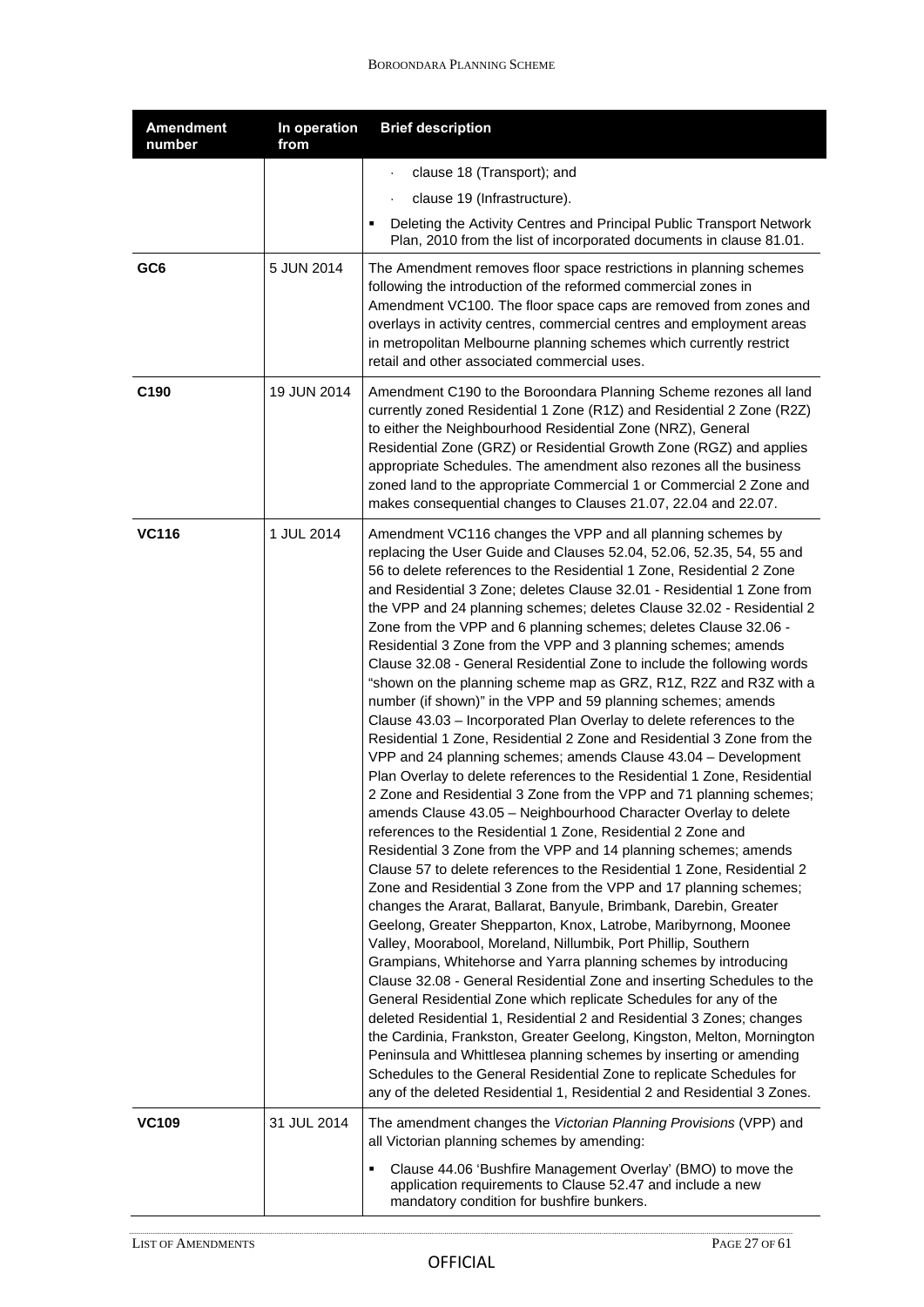| <b>Amendment</b><br>number | In operation<br>from | <b>Brief description</b>                                                                                                                                                                                                                                                                                                                                                                                                                                                                                             |
|----------------------------|----------------------|----------------------------------------------------------------------------------------------------------------------------------------------------------------------------------------------------------------------------------------------------------------------------------------------------------------------------------------------------------------------------------------------------------------------------------------------------------------------------------------------------------------------|
|                            |                      | Clause 52.17 'Native Vegetation' to enable the clearing of native<br>vegetation to be undertaken by private landholders on Crown land<br>with the written permission of the Secretary of the Department of<br>Environment and Primary Industries for the purposes of maintaining<br>wild dog exclusion fences.                                                                                                                                                                                                       |
|                            |                      | Clause 52.47 'Planning for bushfire' to provide approved and<br>alternative bushfire safety measures for new single dwellings,<br>replacement or extension to an existing dwelling and other buildings.                                                                                                                                                                                                                                                                                                              |
|                            |                      | Clause 52.48 'Bushfire Protection: Exemptions' to provide<br>exemptions for the provision of defendable space for a dwelling<br>approved under the BMO.                                                                                                                                                                                                                                                                                                                                                              |
|                            |                      | Clause 66 'Referral and Notice Provisions' to change the referral<br>authority status for relevant fire authorities for some development<br>from determining to recommending referral authority.                                                                                                                                                                                                                                                                                                                     |
| <b>VC113</b>               | 31 JUL 2014          | The amendment changes the Victoria Planning Provisions (VPP) and all<br>planning schemes by amending Clause 52.32 - Wind energy facility to<br>enable minor amendments to be made to a Wind energy facility<br>planning permit issued prior to 15 March 2011.                                                                                                                                                                                                                                                        |
| C <sub>189</sub>           | 7 AUG 2014           | The amendment extends the expiry date of the interim planning<br>provisions that apply to the Balwyn Neighbourhood Activity Centre Land<br>Use Policy, Neighbourhood Centres and Enterprise Corridors Land Use<br>Policy, Neighbourhood Centres and Enterprise Corridors Urban Design<br>Policy and Out of Centre Development Proposals Policy to 30 April<br>2015. Schedules 16, 17, 18 & 20 to the Design and Development<br>Overlay are also extended until 30 April 2015 and the associated maps<br>are amended. |
| <b>VC117</b>               | 22 AUG 2014          | The amendment changes the Victoria Planning Provisions and all<br>planning schemes in Victoria by introducing a new Clause 11.14 -<br>Planning for distinctive areas and including the Mornington Peninsula<br>Localised Planning Statement (Victorian Government, 2014) as a policy<br>guideline.                                                                                                                                                                                                                   |
| <b>VC118</b>               | 22 AUG 2014          | The amendment changes the Victoria Planning Provisions (VPP) and all<br>Victorian planning schemes by:                                                                                                                                                                                                                                                                                                                                                                                                               |
|                            |                      | Amending Clause 52.09 to correct errors.<br>٠                                                                                                                                                                                                                                                                                                                                                                                                                                                                        |
|                            |                      | Replacing references to the "Prostitution Control Act 1994" with the<br>٠<br>"Sex Work Act 1994" in Clause 52.46 and Clause 72 in the to reflect<br>the change to the name of that Act.                                                                                                                                                                                                                                                                                                                              |
|                            |                      | Replacing the reference to "Clause 55.09-1" with "Clause 56.09-1" in<br>٠<br>Clause 56.09.                                                                                                                                                                                                                                                                                                                                                                                                                           |
|                            |                      | Deleting the expired Clause 56.10<br>٠                                                                                                                                                                                                                                                                                                                                                                                                                                                                               |
|                            |                      | Replacing the number "3' with the word "three" in Clause 62 to<br>٠<br>improve the grammatical form of that clause.                                                                                                                                                                                                                                                                                                                                                                                                  |
|                            |                      | ٠<br>Amending Clause 66 to correct outdated references to planning<br>scheme provisions and to update references to regulations.                                                                                                                                                                                                                                                                                                                                                                                     |
|                            |                      | Deleting the reference to "Laundromat" from the definition of<br>٠.<br>"Service Industry" in Clause 74. Amendment VC87 moved<br>"Laundromat" to the "Shop" definition but omitted to remove it from<br>the "Service Industry definition".                                                                                                                                                                                                                                                                            |
|                            |                      | Amending the list of land uses under the definition of "Earth and<br>Energy Industry" in Clause 74 to remove minor technical errors.                                                                                                                                                                                                                                                                                                                                                                                 |
|                            |                      | Amends a condition in the use 'Supermarket' in the section 2 table to<br>Clause 34.02-1 in the VPP and all relevant planning schemes to remove                                                                                                                                                                                                                                                                                                                                                                       |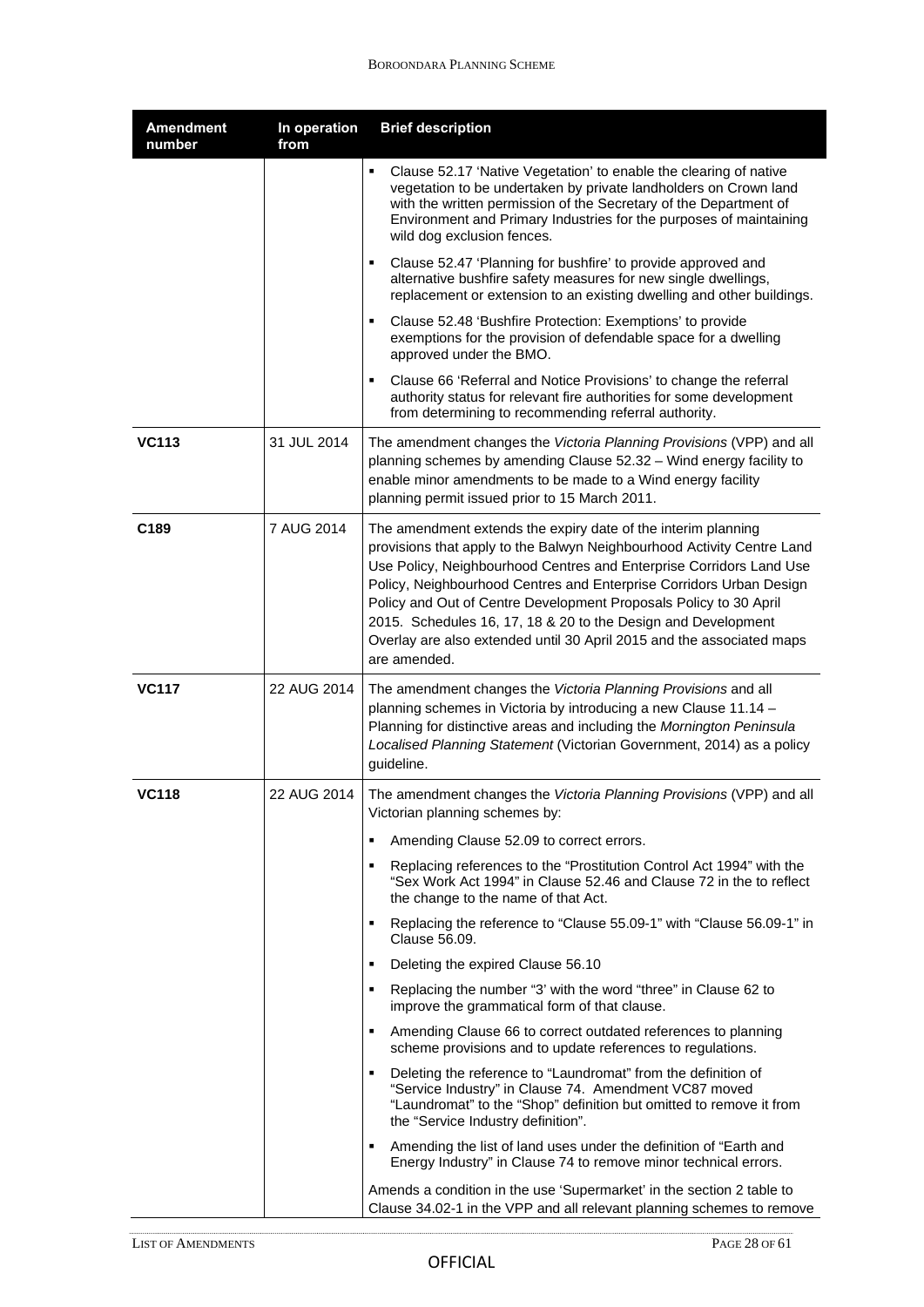| <b>Amendment</b><br>number | In operation<br>from | <b>Brief description</b>                                                                                                                                                                                                                                                                                                                                                                                                                                                 |
|----------------------------|----------------------|--------------------------------------------------------------------------------------------------------------------------------------------------------------------------------------------------------------------------------------------------------------------------------------------------------------------------------------------------------------------------------------------------------------------------------------------------------------------------|
|                            |                      | an inadvertent error.                                                                                                                                                                                                                                                                                                                                                                                                                                                    |
|                            |                      | Deletes the reference to 'Clause 52.05-6' in Clause 37.04-5 of the<br>Capital City Zone in the VPP and all relevant planning schemes<br>because Clause 52.05-6 does not specify a category of advertising<br>control.                                                                                                                                                                                                                                                    |
|                            |                      | Updates and corrects the descriptions of people, bodies or departments<br>in:                                                                                                                                                                                                                                                                                                                                                                                            |
|                            |                      | The schedule to Clause 66.04 - Referral of permit applications under<br>٠<br>local provisions, in the Latrobe, South Gippsland and Wellington<br>planning schemes.                                                                                                                                                                                                                                                                                                       |
|                            |                      | Schedule 1 to the State Resource Overlay (SRO) in the Latrobe and<br>٠<br>Wellington Planning Schemes.                                                                                                                                                                                                                                                                                                                                                                   |
| C <sub>193</sub>           | 28 AUG 2014          | The amendment deletes the Heritage Overlays, HO7 and HO527 that<br>apply to three properties.                                                                                                                                                                                                                                                                                                                                                                            |
| <b>VC120</b>               | 4 SEP 2014           | The Amendment changes the Victoria Planning Provisions and all<br>planning schemes by introducing a new Clause 52.43 Live music and<br>entertainment noise.                                                                                                                                                                                                                                                                                                              |
| C <sub>213</sub>           | 11 SEP 2014          | Updates the schedule to the Heritage Overlay to extend the expiry date<br>of HO573, HO578 and HO579.                                                                                                                                                                                                                                                                                                                                                                     |
| <b>VC114</b>               | 19 SEP 2014          | The amendment changes the Victoria Planning Provisions (VPP) and all<br>planning schemes by:                                                                                                                                                                                                                                                                                                                                                                             |
|                            |                      | Introducing a new Clause 90 to create a new section in the VPP for<br>the VicSmart planning assessment provisions.                                                                                                                                                                                                                                                                                                                                                       |
|                            |                      | Introducing a new Clause 91 which sets out the planning<br>٠<br>assessment process for VicSmart applications.                                                                                                                                                                                                                                                                                                                                                            |
|                            |                      | Introducing a new Clause 92 which sets out the classes of<br>application that are a State VicSmart application and the relevant<br>provision of Clause 93 that contains the information requirements<br>and decision guidelines that apply to each class of State VicSmart<br>application.                                                                                                                                                                               |
|                            |                      | Introducing a new Clause 93 which sets out the information<br>٠<br>requirements and decision guidelines for each class of State<br>VicSmart application.                                                                                                                                                                                                                                                                                                                 |
|                            |                      | Introducing a new Clause 94 to provide the ability to specify classes<br>$\blacksquare$<br>of local VicSmart applications and the relevant clause or schedule<br>that contains the information requirements and decision guidelines<br>that apply to each class.                                                                                                                                                                                                         |
|                            |                      | Introducing a new Clause 95 which sets out the information<br>٠,<br>requirements and decision guidelines for each class of local<br>VicSmart application.                                                                                                                                                                                                                                                                                                                |
|                            |                      | Amending the Schedules to Clause 61.01 to specify the Chief<br>٠<br>Executive Officer of the council as the responsible authority for<br>deciding a VicSmart application in the planning scheme. For the<br>French Island and Sandstone Island Planning Scheme, Port of<br>Melbourne Planning Scheme and Alpine Resorts Planning Scheme<br>specify the Minister for Planning as the responsible authority for<br>deciding a VicSmart application in the planning scheme. |
|                            |                      | Making consequential changes to the VPP User Guide to recognise<br>the new VicSmart provisions and to turn off consideration of Clause<br>65 decision guidelines for a VicSmart application.                                                                                                                                                                                                                                                                             |
|                            |                      | The amendment changes the Ballarat Planning scheme by:                                                                                                                                                                                                                                                                                                                                                                                                                   |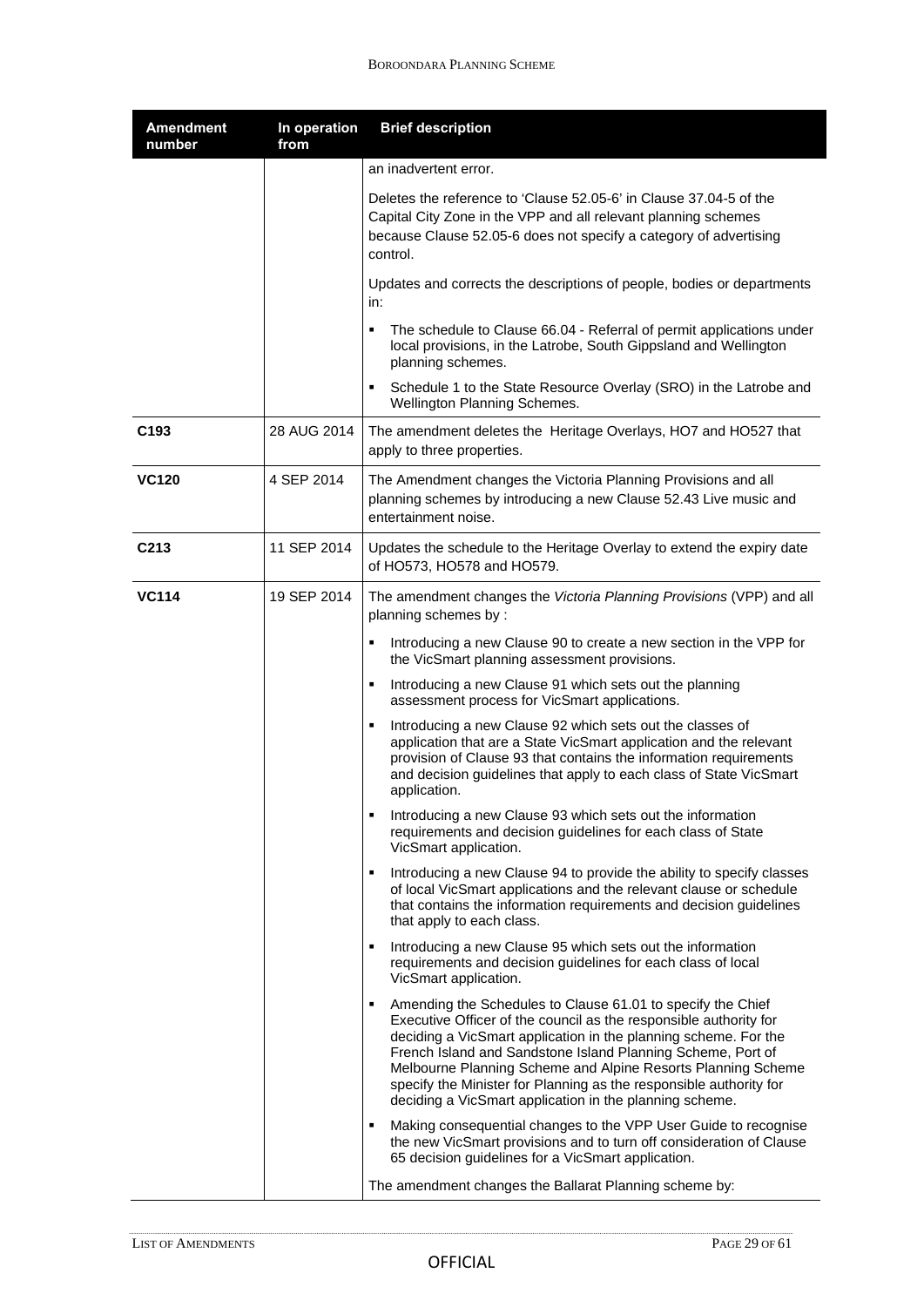| <b>Amendment</b><br>number | In operation<br>from | <b>Brief description</b>                                                                                                                                                                                                                                 |
|----------------------------|----------------------|----------------------------------------------------------------------------------------------------------------------------------------------------------------------------------------------------------------------------------------------------------|
|                            |                      | Introducing a schedule to Clause 94 to create local VicSmart<br>٠<br>classes of application for buildings and works and subdivision<br>affected by Clause 42.02-2 Design and Development Overlay<br>Schedules 1 and 3-16 (inclusive).                    |
|                            |                      | Introducing a schedule to Clause 95 to create information<br>٠<br>requirements and decision guidelines for the local VicSmart classes<br>of application.                                                                                                 |
|                            |                      | The amendment changes the Greater Geelong Planning scheme by:                                                                                                                                                                                            |
|                            |                      | Introducing a schedule to Clause 94 to create additional local<br>٠<br>VicSmart classes of application for the following applications under<br>the Activity Centre Zone:                                                                                 |
|                            |                      | Boundary realignment                                                                                                                                                                                                                                     |
|                            |                      | Subdivision of an existing building or car space                                                                                                                                                                                                         |
|                            |                      | Subdivision of land into two lots                                                                                                                                                                                                                        |
|                            |                      | Buildings and works up to \$250,000<br>$\ddot{\phantom{0}}$                                                                                                                                                                                              |
|                            |                      | Advertising signs<br>$\ddot{\phantom{0}}$                                                                                                                                                                                                                |
|                            |                      | Reducing car parking spaces                                                                                                                                                                                                                              |
|                            |                      | Licensed premises.                                                                                                                                                                                                                                       |
|                            |                      | Introducing a schedule to Clause 95 to create information<br>٠<br>requirements and decision guidelines for the local VicSmart classes<br>of application:                                                                                                 |
|                            |                      | Buildings and works up to \$250,000                                                                                                                                                                                                                      |
|                            |                      | Licensed premises.<br>$\ddot{\phantom{0}}$                                                                                                                                                                                                               |
|                            |                      | The State information requirements and decision guidelines set out<br>٠<br>in Clause 93 are used for the other local VicSmart classes of<br>application.                                                                                                 |
| C <sub>150</sub>           | 25 SEP 2014          | The amendment introduces three (3) new precincts into the Heritage<br>Overlay, Clause 43.01, by way of Heritage Overlays, HO534, HO535<br>and HO536 and makes consequential changes to Map Nos. 10HO,<br>13HO and 14HO; and Clause 22.05.                |
| C <sub>199</sub>           | 9 OCT 2014           | The Amendment implements the recommendations of the Residential<br>Zones Standing Advisory Committee.                                                                                                                                                    |
|                            |                      | The Amendment rezones land from Neighbourhood Residential Zone to<br>General Residential Zone Schedule 5, corrects a mapping error at 560-<br>582 Glenferrie Road, Hawthorn and updates the Local Planning Policy<br>Framework.                          |
| C <sub>153</sub>           | 16 OCT 2014          | The amendment introduces 13 individual places into the Heritage<br>Overlay, removes outdated grading definitions in the Heritage Policy at<br>Clause 22.05-6 and includes the 'Boroondara Heritage Database' as a<br>reference document to Clause 22.05. |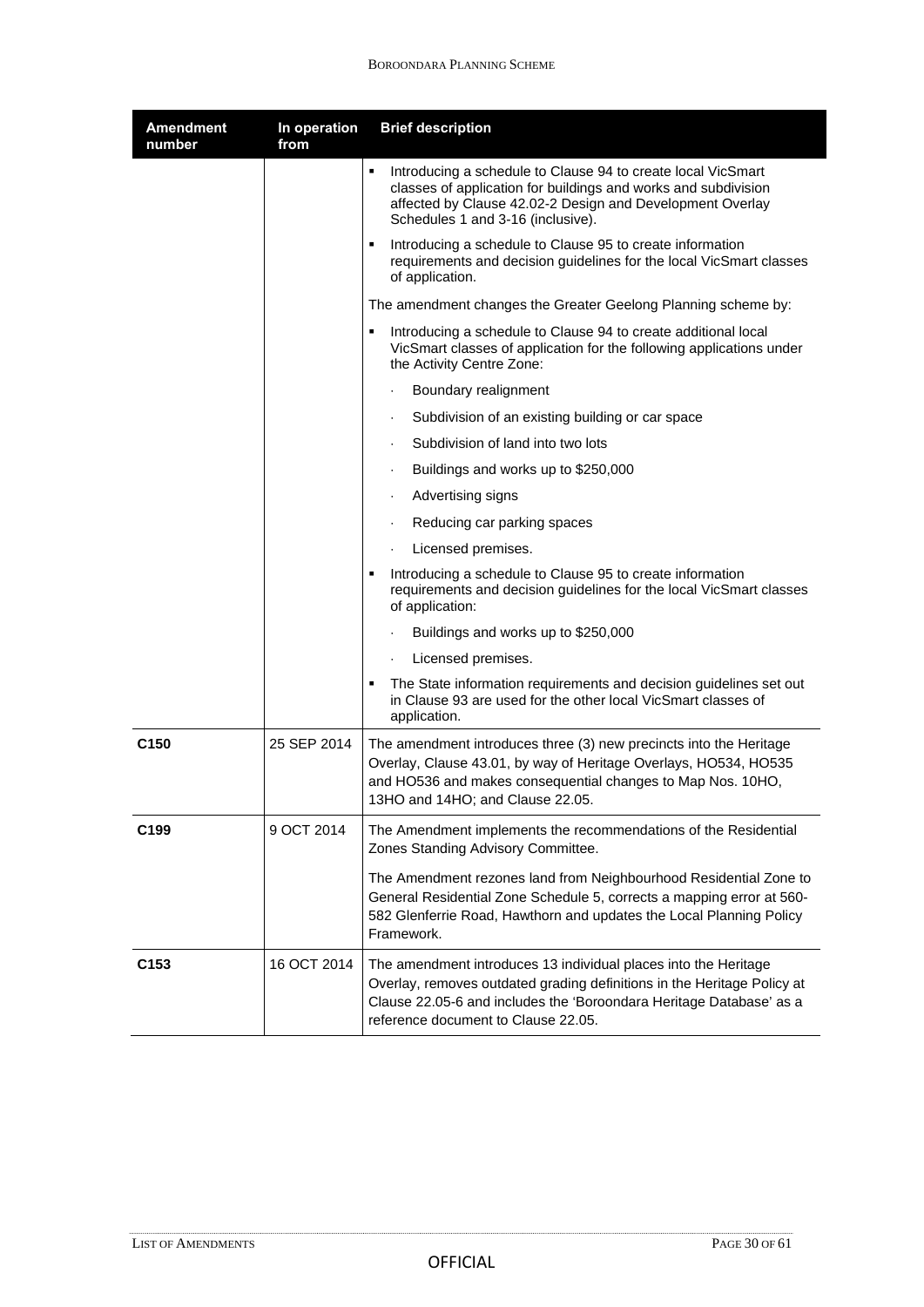| <b>Amendment</b><br>number | In operation<br>from | <b>Brief description</b>                                                                                                                                                                                                                                                                                                                                                                                                                                                                                                                                                                                                                                                                              |
|----------------------------|----------------------|-------------------------------------------------------------------------------------------------------------------------------------------------------------------------------------------------------------------------------------------------------------------------------------------------------------------------------------------------------------------------------------------------------------------------------------------------------------------------------------------------------------------------------------------------------------------------------------------------------------------------------------------------------------------------------------------------------|
| <b>VC123</b>               | 13 NOV 2014          | The amendment changes the Victoria Planning Provisions and most<br>planning schemes in Victoria by amending Clause 34.02 - Commercial<br>2 Zone to make small scale supermarkets (up to 1800 square metres)<br>adjoining, or with access to, a Road Zone not requiring a planning<br>permit in the City of Greater Geelong (consistent with the treatment of<br>supermarkets in this zone in metropolitan Melbourne). Supermarkets<br>greater than 1800 square metres will require a planning permit in the<br>City of Greater Geelong (consistent with metropolitan Melbourne). Other<br>non-metropolitan planning schemes supermarkets larger than 1800<br>square metres are prohibited in the C2Z. |
| C <sub>240</sub>           | 20 NOV 2014          | Amends Clause 4 of the Design and Development Overlay, Schedule<br>31, extending the expiry date for one year to 31/10/2015.                                                                                                                                                                                                                                                                                                                                                                                                                                                                                                                                                                          |
|                            |                      | Amends Clause 5 of the Environmental Significance Overlay, Schedule<br>1, extending the expiry date for one year to 31/10/2015.                                                                                                                                                                                                                                                                                                                                                                                                                                                                                                                                                                       |
| C <sub>188</sub>           | 22 JAN 2015          | The amendment changes the existing Schedule 1 to the Priority<br>Development Zone (PDZ1) and makes associated changes to the<br>Tooronga Village Incorporated Plan to facilitate the future use and<br>development of the southern, currently undeveloped portion of the site<br>for sports fields and sports-related educational facilities for St Kevin's<br>College.                                                                                                                                                                                                                                                                                                                               |
| C <sub>210</sub>           | 22 JAN 2015          | The Amendment amends Clause 42.01 Environmental Significance<br>Overlay Schedule 1 in the form of wording changes to improve clarity<br>and removes the expiry clause, and amends Clause 43.02 Design and<br>Development Overlay Schedule 31 to remove the expiry clause.                                                                                                                                                                                                                                                                                                                                                                                                                             |
| C <sub>207</sub>           | 19 FEB 15            | The amendment:                                                                                                                                                                                                                                                                                                                                                                                                                                                                                                                                                                                                                                                                                        |
|                            |                      | Deletes the Public Use Zone 7 (PUZ7) from 210 Burwood Road,<br>٠<br>Hawthorn and 51 Manningtree Road, Hawthorn                                                                                                                                                                                                                                                                                                                                                                                                                                                                                                                                                                                        |
|                            |                      | Rezones 261A Union Road, Surrey Hills from Public Use Zone 6<br>٠<br>(PUZ6)- Local Government to Public Use Zone 4 (PUZ4)- Transport                                                                                                                                                                                                                                                                                                                                                                                                                                                                                                                                                                  |
|                            |                      | Rezones 20, 60 and 100 Earl Street, Kew East from Public Use<br>Zone 6 (PUZ6)- Local Government to Public Use Zone 4 (PUZ4)-<br>Transport                                                                                                                                                                                                                                                                                                                                                                                                                                                                                                                                                             |
|                            |                      | Amends Planning Scheme Maps 2VPO and 7VPO<br>٠                                                                                                                                                                                                                                                                                                                                                                                                                                                                                                                                                                                                                                                        |
|                            |                      | Removes the Environmental Audit Overlay (EAO) from:<br>٠                                                                                                                                                                                                                                                                                                                                                                                                                                                                                                                                                                                                                                              |
|                            |                      | 117-119 Camberwell Road, Hawthorn East                                                                                                                                                                                                                                                                                                                                                                                                                                                                                                                                                                                                                                                                |
|                            |                      | 2 Montrose Street, Hawthorn East and 2B Montrose Place,<br>Hawthorn East                                                                                                                                                                                                                                                                                                                                                                                                                                                                                                                                                                                                                              |
|                            |                      | 87-89 Denmark Street, Kew<br>٠                                                                                                                                                                                                                                                                                                                                                                                                                                                                                                                                                                                                                                                                        |
|                            |                      | 1A-1F and 2 Simpson Place, Hawthorn                                                                                                                                                                                                                                                                                                                                                                                                                                                                                                                                                                                                                                                                   |
|                            |                      | 3 Lion Street, Hawthorn                                                                                                                                                                                                                                                                                                                                                                                                                                                                                                                                                                                                                                                                               |
|                            |                      | 1-9/3 Wellington Street, Kew                                                                                                                                                                                                                                                                                                                                                                                                                                                                                                                                                                                                                                                                          |
|                            |                      | 8-12 Queens Avenue, Hawthorn                                                                                                                                                                                                                                                                                                                                                                                                                                                                                                                                                                                                                                                                          |
|                            |                      | Applies Schedule 31 to Clause 43.02 (Design and Development<br>٠<br>Overlay) to 8 Wallan Road, Hawthorn.                                                                                                                                                                                                                                                                                                                                                                                                                                                                                                                                                                                              |
|                            |                      | Amends the Schedule to Clause 36.01 Public Use Zones (PUZ) to<br>٠<br>delete reference to 740-742 Toorak Road, Hawthorn East                                                                                                                                                                                                                                                                                                                                                                                                                                                                                                                                                                          |
|                            |                      | Amends Clause 22.06 Institutional Uses Policy to replace reference<br>٠<br>to the 'Residential 1 Zone' to 'Neighbourhood Residential Zone,                                                                                                                                                                                                                                                                                                                                                                                                                                                                                                                                                            |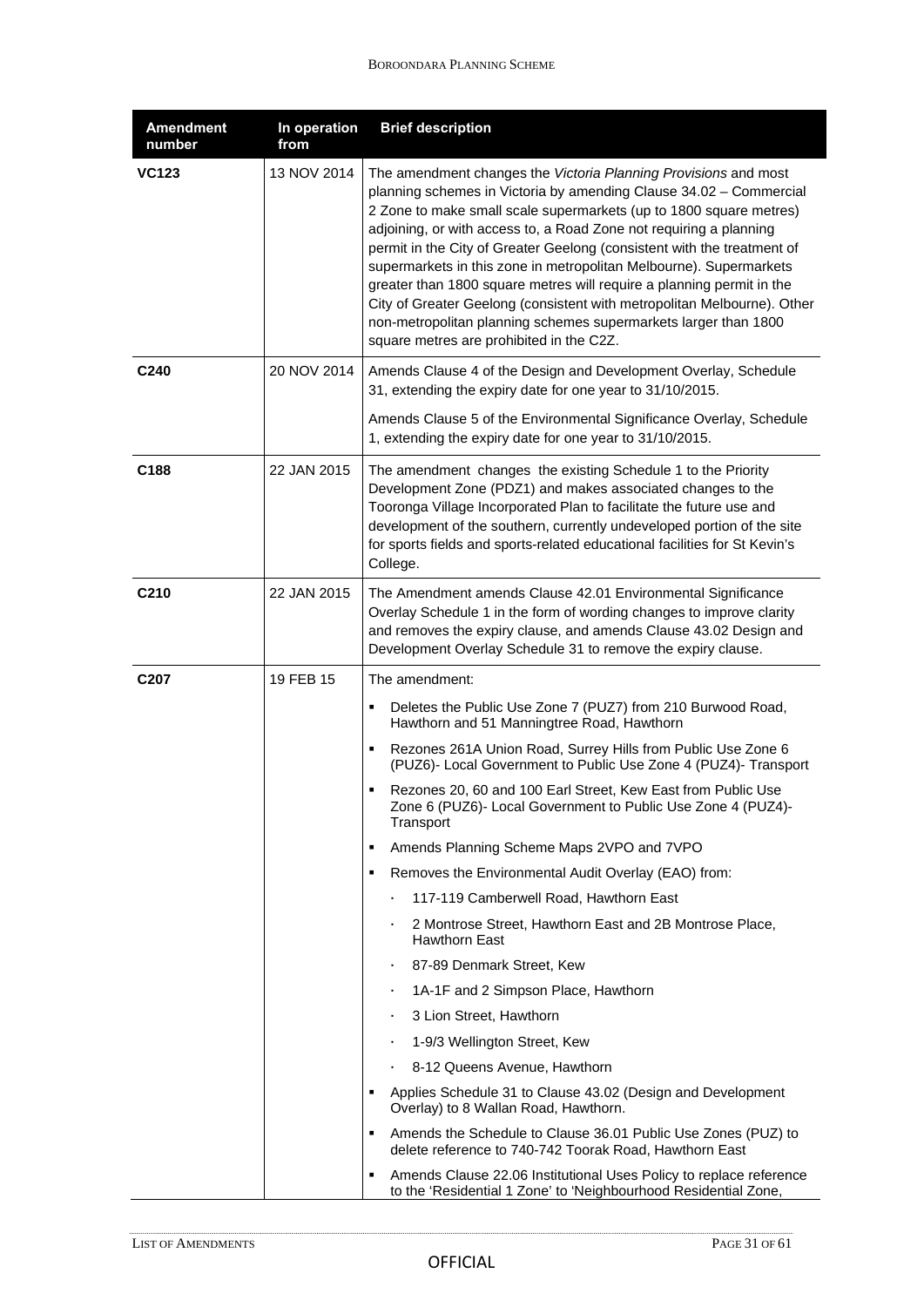| <b>Amendment</b><br>number | In operation<br>from | <b>Brief description</b>                                                                                                                                                                                                                                                                                                                                                                                                                                                                                                                                                                                                                                                                                                                      |
|----------------------------|----------------------|-----------------------------------------------------------------------------------------------------------------------------------------------------------------------------------------------------------------------------------------------------------------------------------------------------------------------------------------------------------------------------------------------------------------------------------------------------------------------------------------------------------------------------------------------------------------------------------------------------------------------------------------------------------------------------------------------------------------------------------------------|
|                            |                      | General Residential Zone or Residential Growth Zone'                                                                                                                                                                                                                                                                                                                                                                                                                                                                                                                                                                                                                                                                                          |
|                            |                      | Amends Schedule to Clause 81.01.<br>٠                                                                                                                                                                                                                                                                                                                                                                                                                                                                                                                                                                                                                                                                                                         |
| <b>VC124</b>               | 2 APR 2015           | The amendment changes the Victoria Planning Provisions (VPP) and all<br>planning schemes by:                                                                                                                                                                                                                                                                                                                                                                                                                                                                                                                                                                                                                                                  |
|                            |                      | Amending Clause 19.01-1 'Provision of Renewable Energy' to<br>reference the updated Policy and planning guidelines for<br>development of wind energy facilities in Victoria (Guidelines).                                                                                                                                                                                                                                                                                                                                                                                                                                                                                                                                                     |
|                            |                      | Amending Clauses 42.01 'Environmental Significance Overlay',<br>٠<br>42.02 'Vegetation Protection Overlay', 42.03 'Significant Landscape<br>Overlay', 44.01 'Erosion Management Overlay', 44.02 'Salinity<br>Management Overlay', 52.16 'Native Vegetation Precinct Plan' and<br>52.17 'Native Vegetation' to introduce an exemption from<br>requirements to obtain a permit to remove, destroy or lop vegetation<br>and to update references to the name of a government department.<br>The permit exemption applies to vegetation removed, destroyed or<br>lopped on Crown land and by a person acting under and in<br>accordance with an authorisation order made under sections 82 or<br>84 of the Traditional Owner Settlement Act 2010. |
|                            |                      | Amending Clause 52.32 'Wind Energy Facility' to<br>٠                                                                                                                                                                                                                                                                                                                                                                                                                                                                                                                                                                                                                                                                                          |
|                            |                      | reduce the allowable distance of a turbine to a dwelling from two<br>kilometres to one kilometre (consent is required from the owner<br>of a dwelling to locate a turbine closer than one kilometre to the<br>dwelling)                                                                                                                                                                                                                                                                                                                                                                                                                                                                                                                       |
|                            |                      | clarify the application of the one kilometre rule to applications for<br>minor amendments to existing permits                                                                                                                                                                                                                                                                                                                                                                                                                                                                                                                                                                                                                                 |
|                            |                      | reference the updated Guidelines.                                                                                                                                                                                                                                                                                                                                                                                                                                                                                                                                                                                                                                                                                                             |
|                            |                      | Amending Clause 61.01-1 'Minister is the Responsible Authority' to<br>make the Minister for Planning the responsible authority for all new<br>planning permit applications for the use and development of land for<br>the purpose of a Wind energy facility.                                                                                                                                                                                                                                                                                                                                                                                                                                                                                  |
| C <sub>108</sub>           | 9 APR 2015           | The amendment updates the Municipal Strategic Statement, updates<br>and replaces the interim local planning policy and Design and<br>Development Overlay controls with permanent planning provisions<br>including a revised / consolidated Land Use and Urban Design Policy<br>and Schedule 16 to the Design and Development Overlay, corrects a<br>mapping anomaly, deletes redundant controls, gives effect to the<br>Neighbourhood Centres and Commercial Corridors Guidelines 2014<br>and replaces the Table of Contents to the planning scheme.                                                                                                                                                                                          |
| <b>VC119</b>               | 30 APR 2015          | The Amendment changes the Victoria Planning Provisions and all<br>planning schemes by:                                                                                                                                                                                                                                                                                                                                                                                                                                                                                                                                                                                                                                                        |
|                            |                      | amending Clause 52.38 (2009 Bushfire recovery) to extend the<br>timeframe for continued use of a building for temporary<br>accommodation without a planning permit to 30 September 2018;                                                                                                                                                                                                                                                                                                                                                                                                                                                                                                                                                      |
|                            |                      | amending Clause 52.39 (2009 Bushfire - Replacement buildings) to<br>extend the timeframe for submitting a site plan to the responsible<br>authority for rebuilding a dwelling, dependent person's unit or<br>building used for agriculture to 30 September 2017.                                                                                                                                                                                                                                                                                                                                                                                                                                                                              |
| <b>VC122</b>               | 7 MAY 2015           | The amendment changes the Victoria Planning Provisions and relevant<br>planning schemes by:                                                                                                                                                                                                                                                                                                                                                                                                                                                                                                                                                                                                                                                   |
|                            |                      | Amending Clause 45.07 (City Link Project Overlay) to exempt the<br>CityLink Tulla Widening Project from planning requirements.                                                                                                                                                                                                                                                                                                                                                                                                                                                                                                                                                                                                                |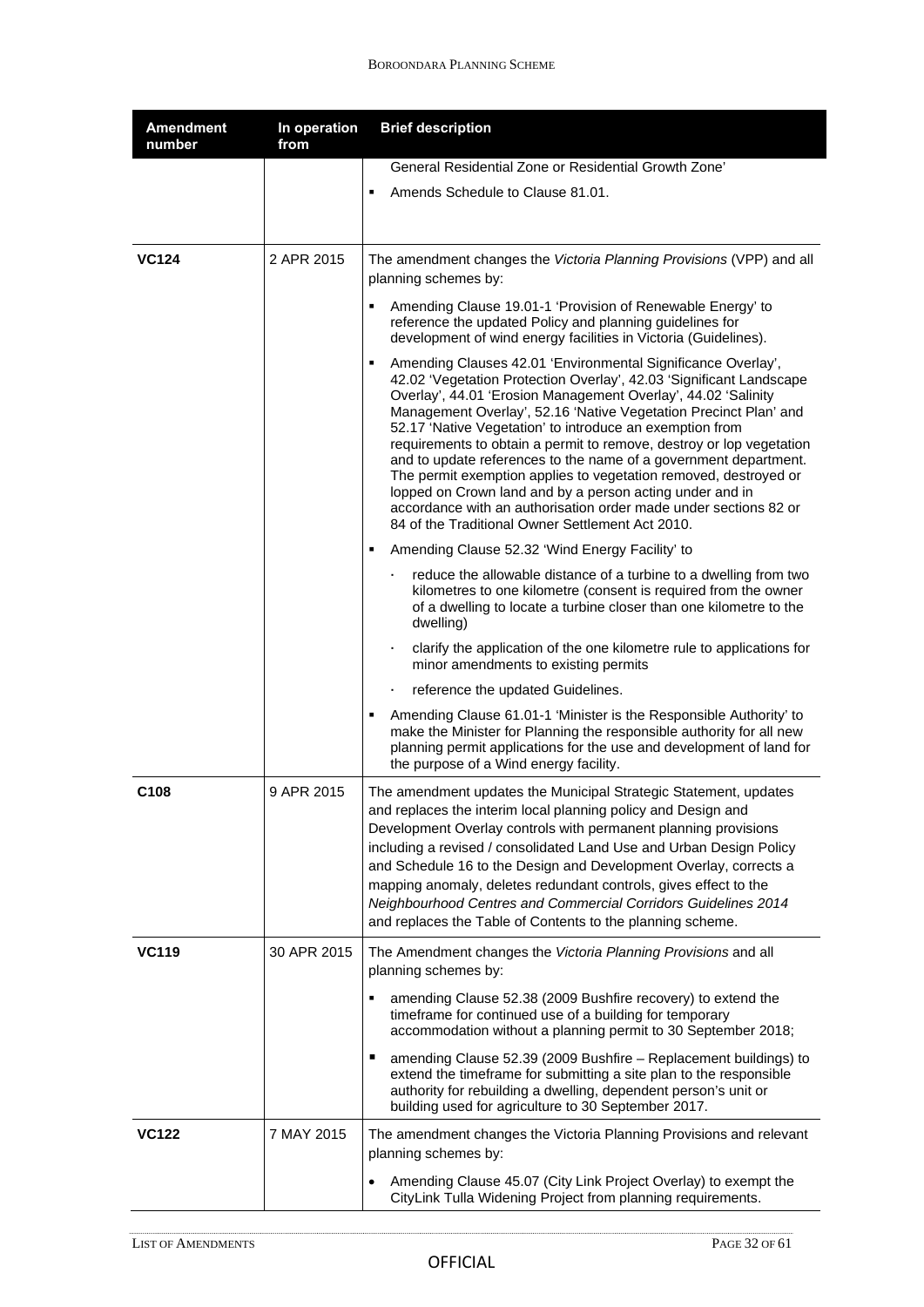| <b>Amendment</b><br>number | In operation<br>from | <b>Brief description</b>                                                                                                                                                                                                                                |
|----------------------------|----------------------|---------------------------------------------------------------------------------------------------------------------------------------------------------------------------------------------------------------------------------------------------------|
|                            |                      | Amending Clause 45.01 (Public Acquisition Overlay) maps to<br>facilitate the acquisition of land for the CityLink Tulla Widening<br>Project in the Melbourne Planning Scheme, the Moreland Planning<br>Scheme and the Moonee Valley Planning Scheme.    |
|                            |                      | Amending Clause 45.07 (City Link Project Overlay) maps to facilitate<br>$\bullet$<br>construction of the CityLink Tulla Widening Project in the<br>Melbourne Planning Scheme, the<br>Moreland Planning<br>Scheme and the Moonee Valley Planning Scheme. |
|                            |                      | Correcting mapping anomalies in the application of the Road Zone 1<br>(RDZ1) in the Melbourne Planning Scheme, the Moreland Planning<br>Scheme and the Moonee Valley Planning Scheme.                                                                   |
| C <sub>205</sub>           | 14 MAY 2015          | The amendment proposes to rezone 46 Harp Road, Kew from Road<br>Zone Category 1 to Neighbourhood Residential Zone - Schedule 3 and<br>34 Harp Road, Kew from Road Zone Category 1 to Public Use Zone 7.                                                 |
| C <sub>211</sub>           | 14 MAY 2015          | The amendment applies an interim Heritage Overlay to sixteen (16)<br>heritage places in Boroondara City Council.                                                                                                                                        |
| C <sub>215</sub>           | 21 MAY 2015          | The amendment applies the following interim heritage controls that<br>expire on 1 December 2016: HO605, HO613, HO614, HO616, HO617,<br>HO619 & HO620, and removes HO585.                                                                                |
| <b>VC125</b>               | 11 JUN 2015          | The amendment changes the Victoria Planning Provisions and all<br>planning schemes by amending:                                                                                                                                                         |
|                            |                      | Amending Clause 19.01-1 'Provision of Renewable Energy' to<br>reference the updated Policy and planning guidelines for<br>development of wind energy facilities in Victoria (Guidelines).                                                               |
|                            |                      | Amending Clause 52.32 'Wind energy facility' to reference the<br>updated Guidelines and update the application requirements to<br>address the electricity transmission or distribution system.                                                          |
|                            |                      | Amending Clause 74 'Land Use Terms' to change the definition of<br>Wind energy facility to include the use of the transmission or<br>distribution system of power lines to connect the wind energy facility<br>to the electricity network.              |
| GC32                       | 6 AUG 2015           | Removes the Public Acquisition Overlay from various parcels of land<br>that have been acquired by the acquiring authority, VicRoads, across<br>three municipalities in Hobsons Bay, Darebin and Boroondara.                                             |
| C <sub>220</sub>           | 10 SEP 2015          | Amends Site Specific Control Under Schedule To Clause 52.03 of<br>٠<br>the City of Boroondara Planning Scheme, 1 Whitehorse Road,<br>Balwyn (October 1999) to remove the floor space restriction;                                                       |
|                            |                      | Amends Site Specific Control Under Schedule To Clause 52.03 of<br>the City of Boroondara Planning Scheme, 308 High Street, Kew<br>(October 1999) to remove the floor space restriction;                                                                 |
|                            |                      | Updates the Schedule to Clause 52.03 to refer to the revised<br>٠<br>incorporated documents;                                                                                                                                                            |
|                            |                      | Updates the Schedule to Clause 81.01 to refer to the revised<br>٠<br>incorporated documents.                                                                                                                                                            |
| <b>VC128</b>               | 8 OCT 2015           | The Amendment changes the Victoria Planning Provisions and all<br>planning schemes by:                                                                                                                                                                  |
|                            |                      | Amending Clause 18.04-1 (Melbourne Airport) and Clause 18.04-2<br>٠<br>(Planning for airports) to include the National Airports Safeguarding<br>Framework (NASF) as a policy guideline.                                                                 |
|                            |                      | Amending Clause 18.04-1 (Melbourne Airport) to update the policy<br>٠<br>guidelines by replacing Melbourne Airport Master Plan (Australia<br>Pacific Airports (Melbourne) Pty Ltd, September 2008) with                                                 |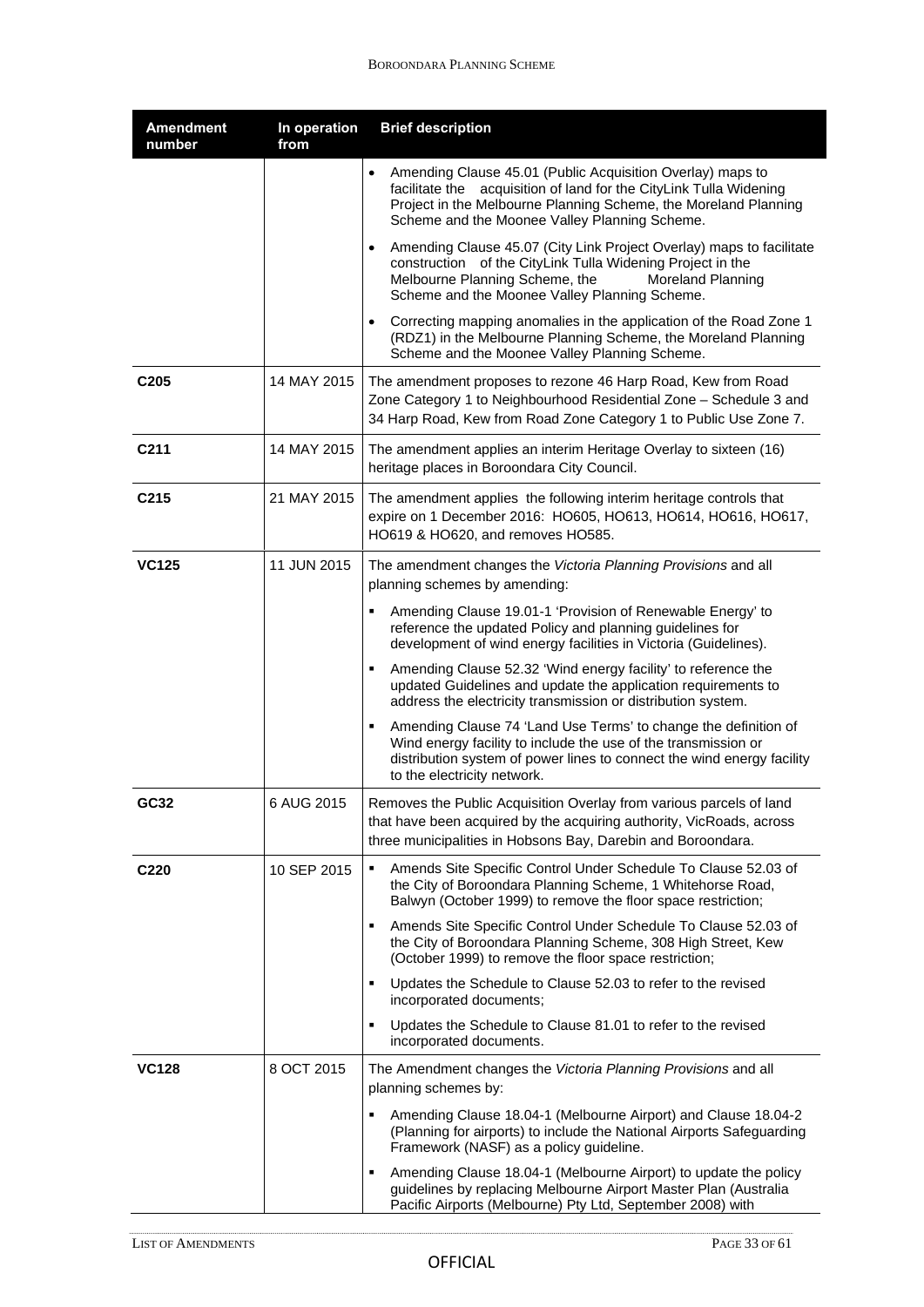| <b>Amendment</b><br>number | In operation<br>from | <b>Brief description</b>                                                                                                                                                                                                                                                                                                                                                                                                             |
|----------------------------|----------------------|--------------------------------------------------------------------------------------------------------------------------------------------------------------------------------------------------------------------------------------------------------------------------------------------------------------------------------------------------------------------------------------------------------------------------------------|
|                            |                      | Melbourne Airport Master Plan, 2013.                                                                                                                                                                                                                                                                                                                                                                                                 |
|                            |                      | Amending Clause 11.14-1 (Localised planning statements) to<br>٠<br>include the Bellarine Peninsula Localised Planning Statement<br>(Victorian Government, 2015) (BPLPS) as a policy guideline.                                                                                                                                                                                                                                       |
| C218                       | 15 OCT 2015          | Amends the schedule to Clause 43.01 (Heritage Overlay) and Planning<br>Scheme Map 14HO to apply interim heritage controls to two individual<br>heritage places until 31 August 2016.                                                                                                                                                                                                                                                 |
| <b>VC101</b>               | 29 OCT 2015          | The Amendment:                                                                                                                                                                                                                                                                                                                                                                                                                       |
|                            |                      | Removes the following reference documents from the VPP and all<br>٠<br>planning schemes:                                                                                                                                                                                                                                                                                                                                             |
|                            |                      | A Vision for Victoria to 2010; Growing Victoria Together<br>(Department of Premier and Cabinet, 2005) from Clause 11<br>(Settlement);                                                                                                                                                                                                                                                                                                |
|                            |                      | Alpine Development Code 1997 from Clause 12 (Environmental<br>and Landscape Values) and from Clause 21.03 (Key planning<br>strategies) in the Alpine Planning Scheme;                                                                                                                                                                                                                                                                |
|                            |                      | Growing Victoria Together (Department of Premier and Cabinet,<br>2001) from Clause 11 (Settlement); and                                                                                                                                                                                                                                                                                                                              |
|                            |                      | Ready for Tomorrow - a Blueprint for Regional and Rural<br>٠<br>Victoria (State Government of Victoria, 2010) from Clause 14<br>(Natural resource management).                                                                                                                                                                                                                                                                       |
|                            |                      | Updates a number of reference and incorporated documents with<br>٠<br>new versions in the VPP and all planning schemes, by:                                                                                                                                                                                                                                                                                                          |
|                            |                      | Updating the reference document Apiary Code of Practice (May<br>1997) to Apiary Code of Practice (May 2011) in Clause 14<br>(Natural resource management) and Clause 62 (Uses, buildings,<br>works, subdivisions and demolition not requiring a permit);                                                                                                                                                                             |
|                            |                      | Updating the reference document Alpine Resorts 2020 Strategy<br>to Alpine Resorts Strategic Plan (State Government of Victoria,<br>Alpine Resorts Co-ordinating Council 2012) in Clause 12<br>(Environmental and landscape values) and in schedules 1 and 2<br>to Clause 37.02 (Comprehensive Development Zone) in the<br>Alpine Resorts Planning Scheme;                                                                            |
|                            |                      | Updating the incorporated document Code of Practice for Fire<br>Management on Public Land, (Department of Sustainability and<br>Environment, 2006) to Code of Practice for Bushfire<br>Management on Public Land (Department of Sustainability and<br>Environment, 2012) in Clause 81.01 (Table of documents<br>incorporated in this scheme);                                                                                        |
|                            |                      | Updating the incorporated and reference document Code of<br>Practice for Timber Production (Department of Sustainability and<br>Environment, 2007) to Code of Practice for Timber Production<br>(Department of Environment and Primary Industries, 2014) in<br>Clause 14 (Natural resource management), Clause 52.18<br>(Timber Production) and Clause 81.01 (Table of documents<br>incorporated in this scheme);                    |
|                            |                      | Updating the incorporated and reference document Guidelines<br>٠<br>for Environmental Management: Code of Practice - Onsite<br>Wastewater Management (Publication 891.2, EPA, 2008) to<br>Guidelines for Environmental Management: Code of Practice -<br>Onsite Wastewater Management (Publication 891.3, EPA,<br>February 2013) in Clause 19 (Infrastructure) and Clause 81.01<br>(Table of documents incorporated in this scheme); |
|                            |                      | Updating the reference document Guidelines for planning permit<br>applications in open, potable water supply catchment areas<br>(Department of Planning and Community Development, 2009) to                                                                                                                                                                                                                                          |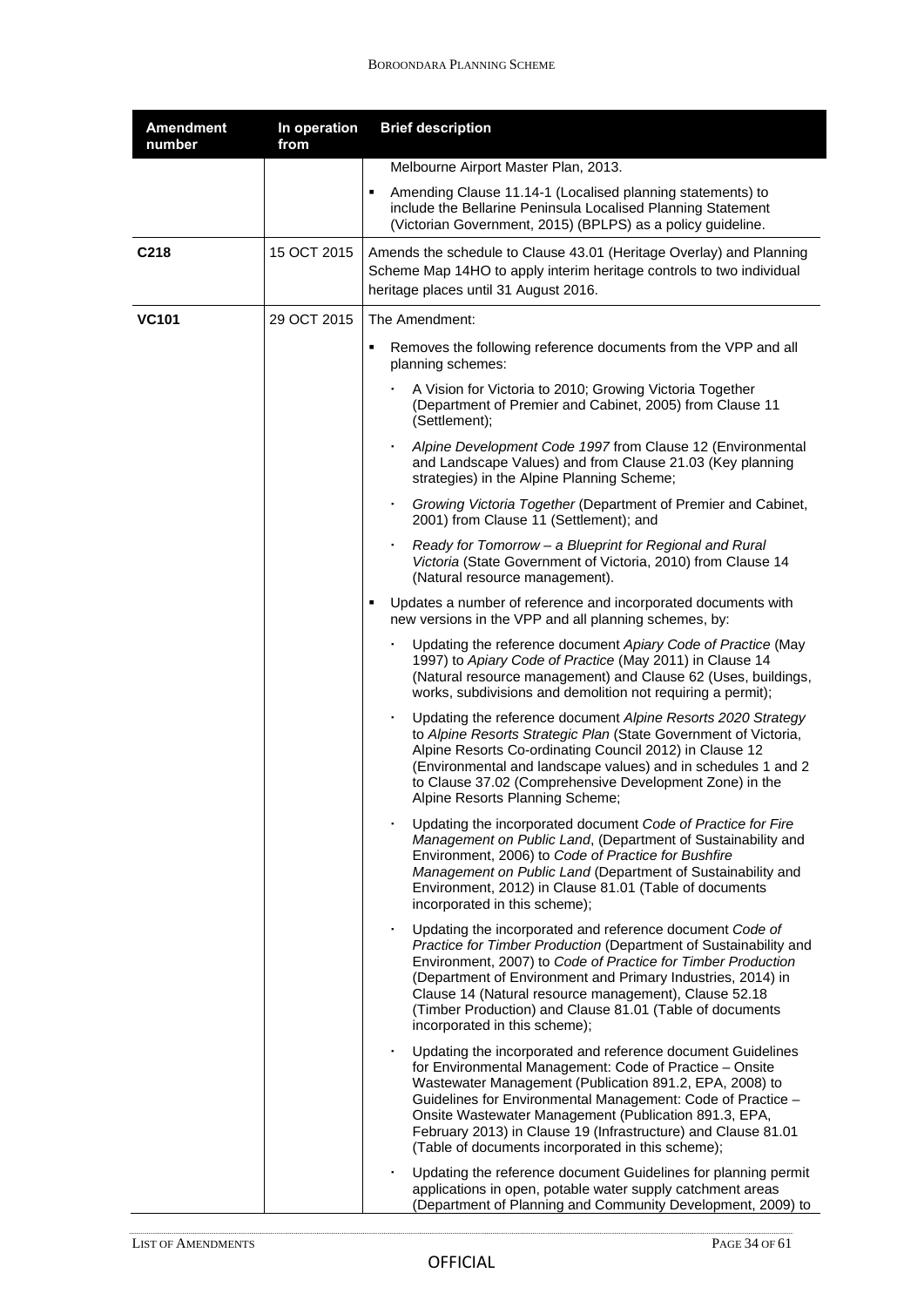| <b>Amendment</b><br>number | In operation<br>from | <b>Brief description</b>                                                                                                                                                                                                                                                                                                                                                                                                                                                                                                                                                                                            |
|----------------------------|----------------------|---------------------------------------------------------------------------------------------------------------------------------------------------------------------------------------------------------------------------------------------------------------------------------------------------------------------------------------------------------------------------------------------------------------------------------------------------------------------------------------------------------------------------------------------------------------------------------------------------------------------|
|                            |                      | Guidelines for planning permit applications in open, potable<br>water supply catchment areas (Department of Sustainability<br>Environment, 2012) in Clause 14 (Natural resource<br>management) and Clause 19 (Infrastructure);                                                                                                                                                                                                                                                                                                                                                                                      |
|                            |                      | Updating the reference document Victorian Cycling Strategy<br>٠<br>(State Government of Victoria, 2009) with Cycling into the Future<br>2013-23 (State Government of Victoria, 2012) in Clause 18<br>(Transport).                                                                                                                                                                                                                                                                                                                                                                                                   |
|                            |                      | Removes Particular Provisions 52.40 (Government funded<br>education facilities) and 52.41 (Government funded social housing)<br>from the VPP and all planning schemes as these provisions expired<br>on 30 June 2012 and supported the Commonwealth's completed<br>Nation Building Economic Stimulus Plan.                                                                                                                                                                                                                                                                                                          |
|                            |                      | $\blacksquare$<br>Makes a number of corrections, clarification and updates to the VPP<br>and all planning schemes including:                                                                                                                                                                                                                                                                                                                                                                                                                                                                                        |
|                            |                      | Updating Clause 19 (Infrastructure) and 52.32 (Wind Energy<br>Facility) to insert the publication information for the Policy and<br>Planning Guidelines for Development of Wind Energy Facilities<br>in Victoria;                                                                                                                                                                                                                                                                                                                                                                                                   |
|                            |                      | Updating Clause 52.06 (Car parking) to remove a double<br>reference to the car parking demand assessment;                                                                                                                                                                                                                                                                                                                                                                                                                                                                                                           |
|                            |                      | Updating Clause 52.33 (Shipping container storage) to reflect<br>that in addition to land in a Special Use Zone established for<br>port-related activities, the Particular Provision also does not<br>apply to land in the Port Zone;                                                                                                                                                                                                                                                                                                                                                                               |
|                            |                      | Updating Clause 52.36 (Integrated public transport planning) and<br>٠<br>Clause 66 (Referral and notice provisions) to ensure the Public<br>Transport Development Authority is referred to by its correct<br>legal title (rather than Public Transport Victoria);                                                                                                                                                                                                                                                                                                                                                   |
|                            |                      | Updating Clause 62.01 (Uses, buildings, works, subdivisions and<br>demolition not requiring a permit) correct the name of the Urban<br>Floodway Zone; and                                                                                                                                                                                                                                                                                                                                                                                                                                                           |
|                            |                      | Updating Clause 63.07 (Compliance with codes of practice) to<br>remove the repealed Section 55 of the Conservation Forests and<br>Lands Act 1987.                                                                                                                                                                                                                                                                                                                                                                                                                                                                   |
|                            |                      | $\blacksquare$<br>Makes a number of corrections, clarifications and updates to some<br>planning schemes including:                                                                                                                                                                                                                                                                                                                                                                                                                                                                                                  |
|                            |                      | Updating Schedule 3 to Clause 37.01 (Special Use Zone) in the<br>Maribyrnong Planning Scheme to correct an error in the land<br>description; and                                                                                                                                                                                                                                                                                                                                                                                                                                                                    |
|                            |                      | Updating the schedules to Clause 61.03 (What does this scheme<br>consist of?) in the Banyule, Baw Baw, Boroondara, Campaspe,<br>Casey, Greater Dandenong, Greater Shepparton, Manningham,<br>Melbourne, Monash, and Wodonga planning schemes to ensure<br>the Parking Overlay maps are referenced.                                                                                                                                                                                                                                                                                                                  |
|                            |                      | Updates government department names to their current titles as a<br>٠<br>result of machinery of government changes in the VPP User Guide,<br>Clause 12 (Environmental and landscape values), Clause 14<br>(Natural resource management), Clause 36.03 (Public Conservation<br>and Resource Zone), Clause 44.01 (Erosion Management Overlay),<br>Clause 44.02 (Salinity Management Overlay), 52.15 (Heliport and<br>helicopter landing site), Clause 52.18 (Timber production), Clause<br>52.24 (Community care unit), Clause 56.07 (Integrated water<br>management) and Clause 66 (Referral and notice provisions). |
|                            |                      | Updates government department names in the schedules to Clause<br>٠<br>66.04 (Referral of permit applications under local provisions) in the<br>Alpine Resorts, Ararat, Ballarat, Bass Coast, Baw Baw, Buloke,                                                                                                                                                                                                                                                                                                                                                                                                      |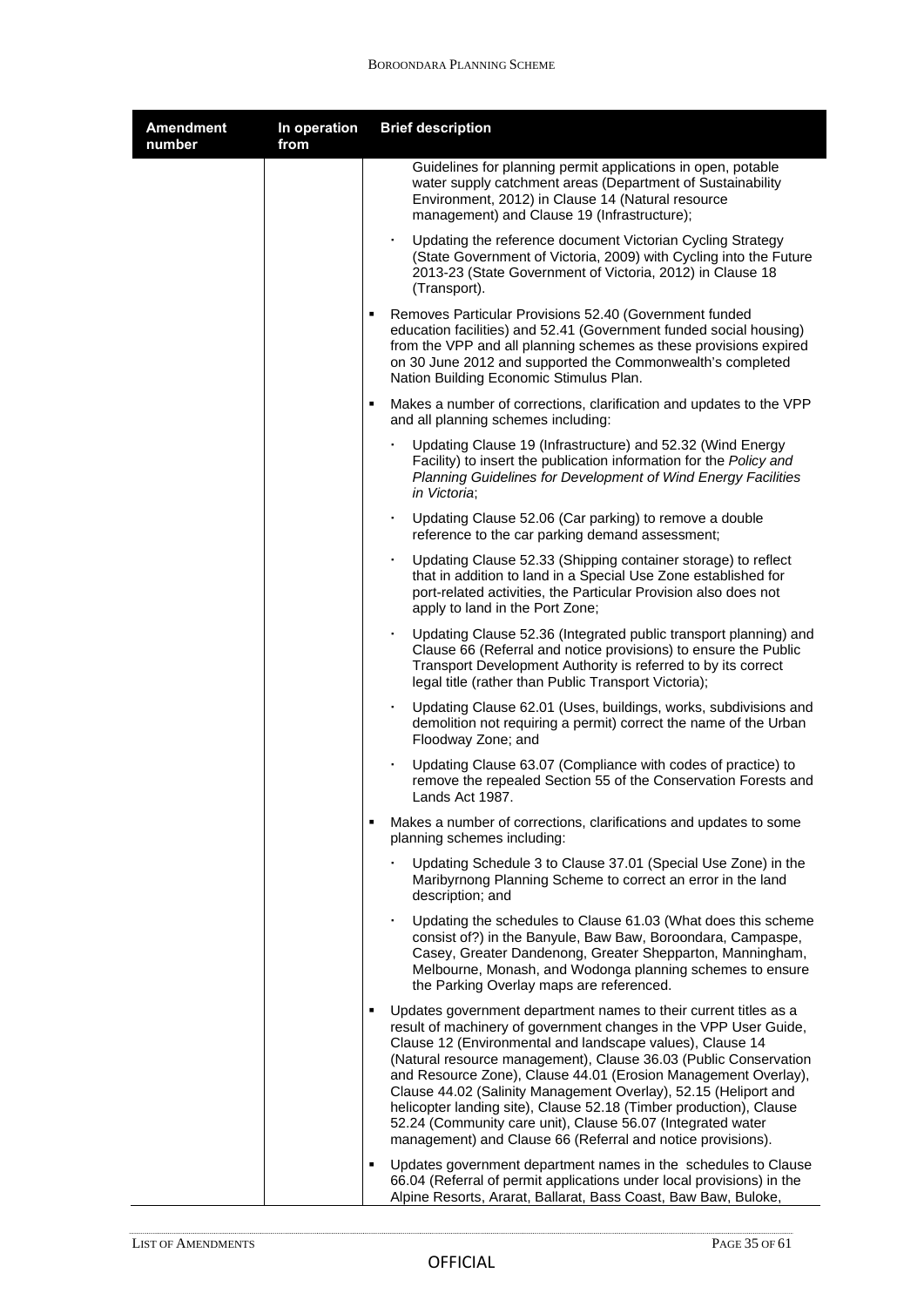| <b>Amendment</b><br>number | In operation<br>from | <b>Brief description</b>                                                                                                                                                                                                                                                                                                                                                                                                                                                                                                |
|----------------------------|----------------------|-------------------------------------------------------------------------------------------------------------------------------------------------------------------------------------------------------------------------------------------------------------------------------------------------------------------------------------------------------------------------------------------------------------------------------------------------------------------------------------------------------------------------|
|                            |                      | Campaspe, Cardinia, Casey, Colac Otway, Darebin, French Island /<br>Sandstone Island, Glenelg, Greater Bendigo, Greater Dandenong,<br>Greater Shepparton, Hume, Kingston, LaTrobe, Macedon Ranges,<br>Manningham, Maroondah, Melbourne, Melton, Mitchell, Moira,<br>Moonee Valley, Moorabool, Mornington Peninsula, Mount<br>Alexander, Moyne, Murrindindi, Port Phillip, South Gippsland,<br>Southern Grampians, Surf Coast, Swan Hill, Wellington, West<br>Wimmera, Whittlesea, Wodonga and Wyndham planning schemes. |
|                            |                      | Updates government department names in the schedules to Clause<br>66.06 (Notice of permit applications under local provisions) in the<br>Alpine Resorts, Ararat, Bass Coast, Brimbank, Colac Otway,<br>Greater Bendigo, Horsham, Loddon, Maribyrnong, Melbourne,<br>Mount Alexander, Northern Grampians, Port Phillip, Pyrenees,<br>Queenscliffe, Swan Hill, Wyndham, Yarra and Yarriambiack<br>planning schemes.                                                                                                       |
| C195(Part 1)               | 5 NOV 2015           | The amendment:                                                                                                                                                                                                                                                                                                                                                                                                                                                                                                          |
|                            |                      | Inserts a new Design and Development Overlay Schedule 23<br>٠<br>(DDO23) into the Boroondara Planning Scheme. The new DDO23<br>applies all commercially zone properties in the Centre, with the<br>exception of public car parks at 3 Wattle Valley Road and, 1A and 8<br>Bryson Street, Canterbury.                                                                                                                                                                                                                    |
|                            |                      | Amends Design and Development Overlay Schedule 16 (DDO16) to<br>include 210 to 216 Canterbury Road and 2B Wattle Valley Road in<br>area 3A and apply a mandatory height limit of 11 metres, and a 3<br>metre landscape setback, to the properties.                                                                                                                                                                                                                                                                      |
|                            |                      | Applies the Environmental Audit Overlay to 85-101 Maling Road,<br>٠<br>Canterbury.                                                                                                                                                                                                                                                                                                                                                                                                                                      |
| C212(Part 1)               | 5 NOV 2015           | Corrects zoning anomalies on various sites, applies the Environmental<br>Audit Overlay to the entirety of 32 Whitehorse Road, Deepdene, deletes<br>Schedule 11 to the Design and Development Overlay that applies to<br>1180 Toorak Road, Camberwell, deletes the Heritage Overlay from 319<br>Burwood and part of 84 Lynch Street, Hawthorn, amends the Schedule<br>to Clause 43.01 to change the description of heritage place HO261.                                                                                 |
| <b>VC107</b>               | 26 NOV 2015          | The Amendment makes changes to the Victoria Planning Provisions<br>(VPP) and all planning schemes by:                                                                                                                                                                                                                                                                                                                                                                                                                   |
|                            |                      | ٠<br>Amending Clause 19.01-1 (Provision of Renewable Energy) to<br>reference the updated Policy and Planning Guidelines for<br>Development of Wind Energy Facilities in Victoria (guidelines);                                                                                                                                                                                                                                                                                                                          |
|                            |                      | Amending Clause 52.32 (Wind energy facility) to reference the<br>٠<br>updated guidelines and make changes to wording;                                                                                                                                                                                                                                                                                                                                                                                                   |
|                            |                      | Amending Clause 61.01-1 (Minister is Responsible Authority) to<br>٠<br>make the Minister for Planning the responsible authority for all new<br>planning permit applications for use or development of land for the<br>purpose of a utility installation and minor utility installation used to<br>transmit or distribute electricity generated by a Wind energy facility;<br>and                                                                                                                                        |
|                            |                      | Amending Clause 74 (Land Use Terms) to change the definition of<br>٠<br>Wind energy facility to remove reference to the use of the<br>transmission or distribution systems of power lines to connect the<br>wind energy facility to the electricity network.                                                                                                                                                                                                                                                            |
|                            |                      | Amending Clause 18.04-2 (Planning for airports) to include the<br>recently approved Avalon Airport Master Plan (Avalon Airport<br>Australia Pty Ltd, September 2015) as a policy guideline; and                                                                                                                                                                                                                                                                                                                         |
|                            |                      | Amending Clause 45.02 (Airport Environs Overlay) and Clause<br>٠<br>45.08 (Melbourne Airport Environs Overlay) to replace reference to<br>Australian Standard AS 2021-2000, Acoustics - Aircraft Noise                                                                                                                                                                                                                                                                                                                  |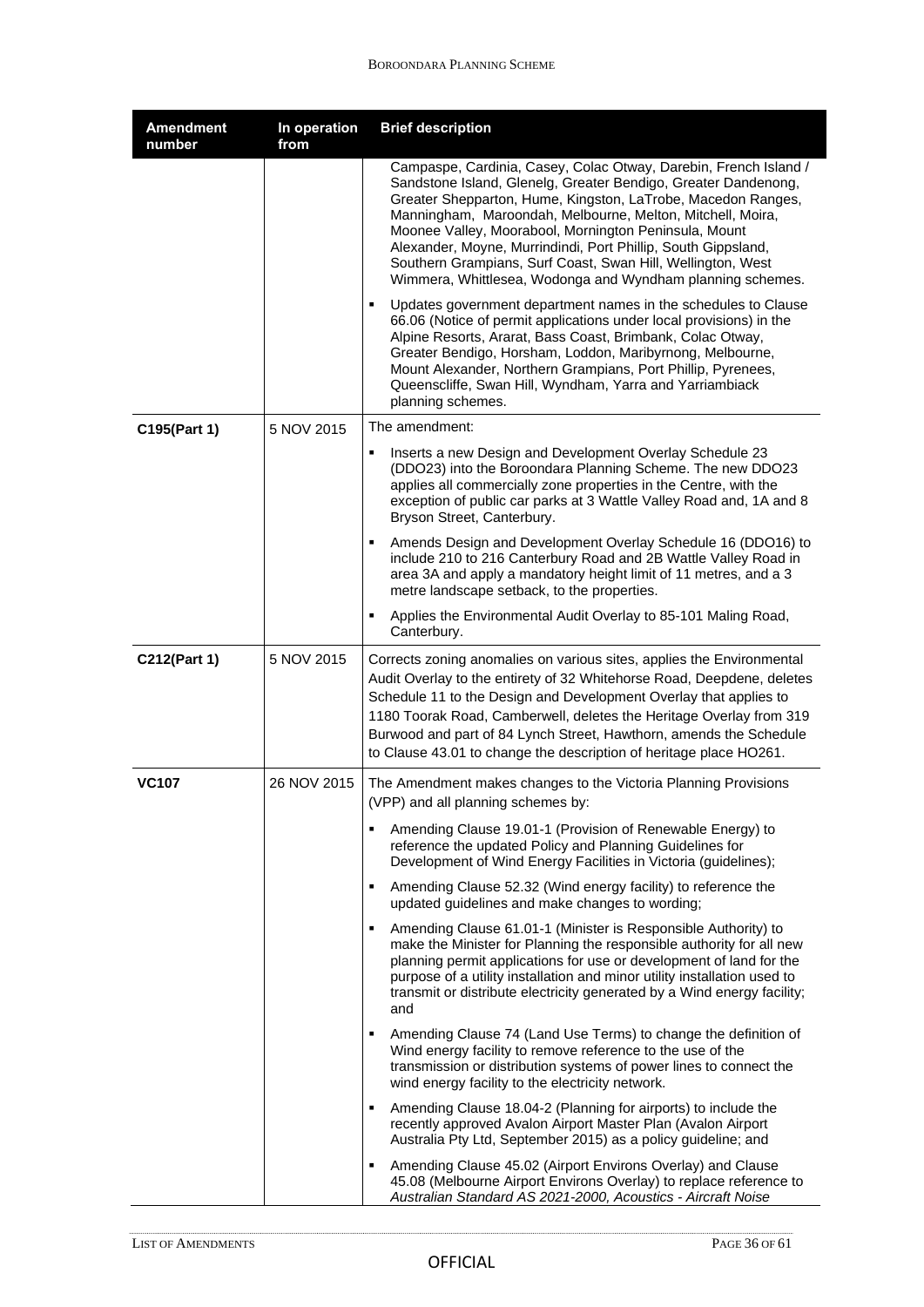| <b>Amendment</b><br>number | In operation<br>from | <b>Brief description</b>                                                                                                                                                                                                                                                                                                                                                                            |
|----------------------------|----------------------|-----------------------------------------------------------------------------------------------------------------------------------------------------------------------------------------------------------------------------------------------------------------------------------------------------------------------------------------------------------------------------------------------------|
|                            |                      | Intrusion - Building Siting and Construction, with the 2015 revision<br>issued by Standards Australia Limited.                                                                                                                                                                                                                                                                                      |
|                            |                      | Amending schedules to Clause 81.01 in some planning schemes<br>applying an Airport Environs Overlay or Melbourne Airport Environs<br>Overlay to update the list of incorporated documents to replace<br>reference to Australian Standard AS 2021-2000, Acoustics - Aircraft<br>Noise Intrusion - Building Siting and Construction, with the 2015<br>revision issued by Standards Australia Limited. |
| C <sub>209</sub>           | 10 DEC 2015          | The amendment amends the Schedule to Clause 52.02 of the<br>Boroondara Planning Scheme, in order to vary a restrictive covenant<br>applying to the land at 5 & 7 Rossfield Street, Kew, to allow the<br>development of an education/child care centre at 7 Rossfield Street,<br>Kew.                                                                                                                |
| <b>VC121</b>               | 21 DEC 2015          | The amendment changes the State Planning Policy Framework (SPPF)<br>of the Victoria Planning Provisions (VPP) and all planning schemes by<br>relocating an updated Clause 11.04-9 (River corridors) to a new Clause<br>12.05 (Rivers), and introduces a new Clause 12.05-2 (Yarra River<br>protection).                                                                                             |
| C <sub>200</sub>           | 14 JAN 2016          | Implements Section 48 of the Heritage Act 1995 to ensure that places in<br>the Planning Scheme are consistently identified with places in the<br>Victorian Heritage Register.                                                                                                                                                                                                                       |
| <b>VC126</b>               | 28 JAN 2016          | The Amendment changes the Victoria Planning Provisions (VPP) and all<br>planning schemes by:                                                                                                                                                                                                                                                                                                        |
|                            |                      | Amending Clause 52.32 (Wind energy facility) to:                                                                                                                                                                                                                                                                                                                                                    |
|                            |                      | exempt an application to amend a permit for a wind energy<br>facility made under section 97I of the Planning and Environment<br>Act 1987 (the Act) from requirements in section 97E (if the<br>amendment of the permit does not increase the number of<br>turbines or change the location of a turbine in specified<br>circumstances),                                                              |
|                            |                      | clarify that the location of a turbine is measured from the centre<br>٠<br>of its tower at ground level for the purpose of provisions relating<br>to the amendment of a permit,                                                                                                                                                                                                                     |
|                            |                      | update the reference to the Policy and Planning Guidelines for<br>٠<br>Development of Wind Energy Facilities in Victoria (the<br>guidelines), which have been amended to reflect the<br>amendments to Clause 52.32, and                                                                                                                                                                             |
|                            |                      | make minor corrections.                                                                                                                                                                                                                                                                                                                                                                             |
|                            |                      | Amending Clause 19.01-1 (Provision of renewable energy) to<br>update the reference to the guidelines and delete reference to the<br>outdated Renewable Energy Action Plan (Department of<br>Sustainability and Environment, July 2006).                                                                                                                                                             |
|                            |                      | Amending Clause 61.01 (Administration and enforcement of this<br>scheme) to remove the Minister for Planning's designation as the<br>responsible authority for matters under expired Clauses 52.40<br>(Government funded education facilities) and 52.41 (Government<br>funded social housing).                                                                                                     |
| <b>VC127</b>               | 4 FEB 2016           | The Amendment changes the Victoria Planning Provisions and all<br>planning schemes by:                                                                                                                                                                                                                                                                                                              |
|                            |                      | Amending Clauses 11 (Settlement), 12 (Environmental and<br>Landscape Values) and 13 (Environmental Risks) of the State<br>Planning Policy Framework to update reference to the Victorian<br>Coastal Strategy (Victorian Coastal Council, 2008) with reference to<br>the 2014 version.                                                                                                               |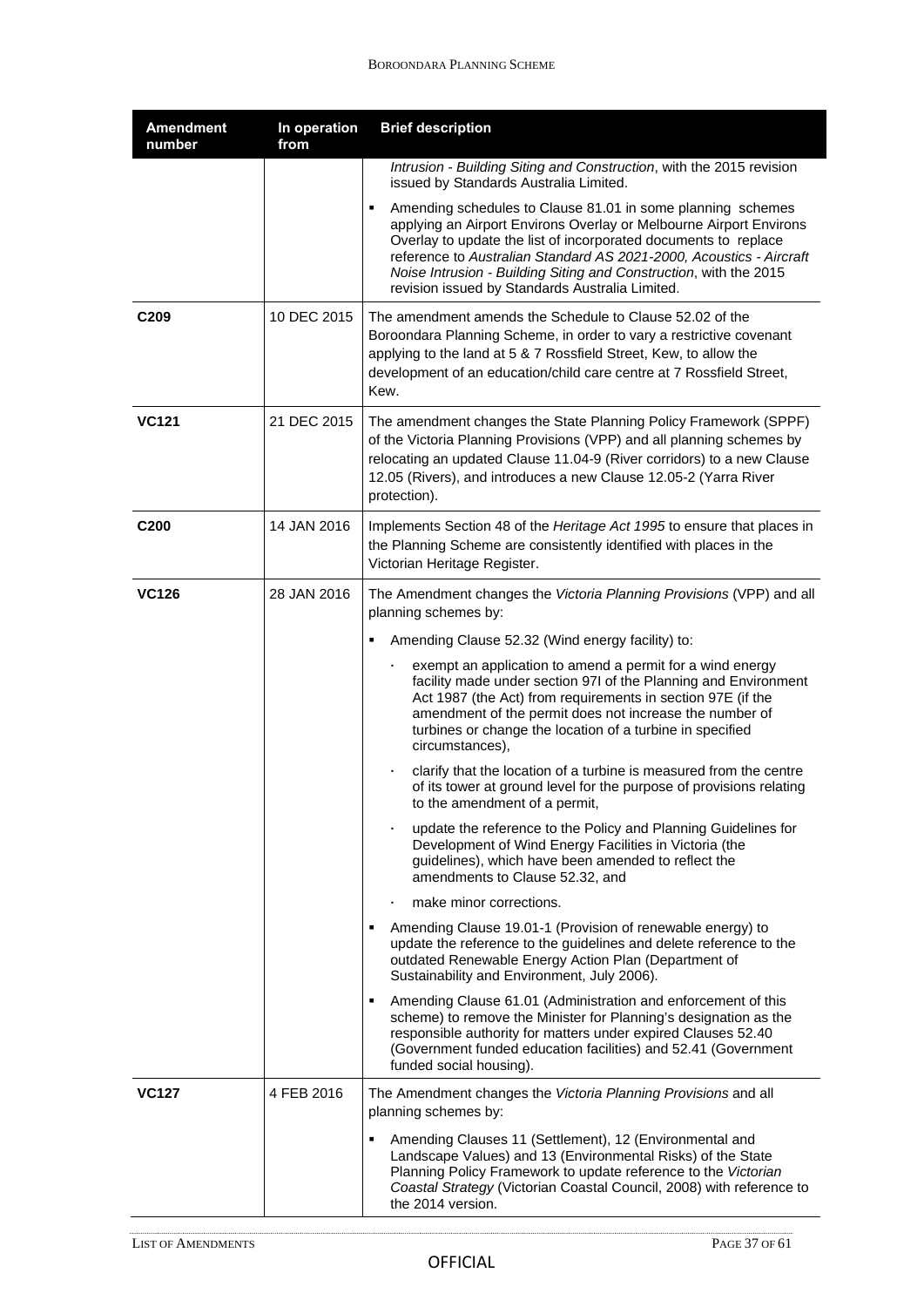| <b>Amendment</b><br>number | In operation<br>from | <b>Brief description</b>                                                                                                                                                                                                                                                                                                                                                                                                                         |
|----------------------------|----------------------|--------------------------------------------------------------------------------------------------------------------------------------------------------------------------------------------------------------------------------------------------------------------------------------------------------------------------------------------------------------------------------------------------------------------------------------------------|
|                            |                      | Amending Clause 52.23 (Shared Housing) to clarify that only the<br>٠<br>use of land and not development is exempt from a permit under the<br>provision.                                                                                                                                                                                                                                                                                          |
|                            |                      | The Amendment changes the Bass Coast, Bayside, Colac-Otway,<br>Corangamite, East Gippsland, Frankston, French Island and Sandstone<br>Island, Glenelg, Greater Geelong, Hobsons Bay, Kingston, Mornington<br>Peninsula, Moyne, Port Phillip, Queenscliffe, Warnambool, Wellington<br>and Wyndham Planning Schemes by amending any local policies that<br>refer to any outdated Victorian Coastal Strategy with reference to the<br>2014 version. |
| C <sub>235</sub>           | 24 MAR 2016          | Amend the Schedule to Clause 43.01 (Heritage Overlay) and Planning<br>Scheme Map No 7HO to apply interim heritage controls to 25A Mason<br>Street, Hawthorn until 31 March 2017.                                                                                                                                                                                                                                                                 |
| C237                       | 24 MAR 2016          | Amends the Schedule to Clause 43.01 (Heritage Overlay) and Planning<br>Scheme Map 14HO to apply interim heritage controls to 75 Union Road,<br>Surrey Hills until 31 August 2016.                                                                                                                                                                                                                                                                |
| C178                       | 7 APR 2016           | The amendment amends the Schedule to the Heritage Overlay at<br>Clause 43.01 and the Heritage Overlay maps to introduce permanent<br>controls to 14 individual places and one heritage precinct, and delete<br>the Heritage Overlays from 165 Whitehorse Road, Deepdene and 1045<br>Burke Road, Hawthorn East.                                                                                                                                   |
|                            |                      | The amendment also amends Clause 22.05 (Heritage Policy) to include<br>a statement of significance for HO590 - Grange Avenue Residential<br>Precinct and include the citation as a reference document.                                                                                                                                                                                                                                           |
| C214                       | 21 APR 2016          | Amendment C214 affects a number of Council owned properties<br>throughout the municipality and rezones the sites, or parts of the sites,<br>to correct zoning anomalies.                                                                                                                                                                                                                                                                         |
|                            |                      | Specifically, the amendment:                                                                                                                                                                                                                                                                                                                                                                                                                     |
|                            |                      | Rezones part of 2-4 Burwood Road, Hawthorn from Neighbourhood<br>Residential Zone Schedule 3 (NRZ3) to Public Park and Recreation<br>Zone (PPRZ) so that the whole property known as Burwood<br>Reserve is zoned consistently.                                                                                                                                                                                                                   |
|                            |                      | Rezones 12 Windella Avenue and 19 Strathalbyn Street, Kew East<br>from part NRZ3 and part General Residential Schedule 3 (GRZ3) to<br>PPRZ so that the whole of the property known as Windella Avenue<br>Reserve is zoned consistently.                                                                                                                                                                                                          |
|                            |                      | • Rezones part of 25-27 Trafalgar Road, Camberwell to amend the<br>boundary of the NRZ3 and the PPRZ to form one parcel containing<br>the park within the PPRZ and one parcel containing the Camberwell<br>Kindergarten and Child Care within the NRZ3.                                                                                                                                                                                          |
|                            |                      | Rezones part of 8 Sir William Street, Kew from NRZ3 to PPRZ so<br>٠.<br>that the whole property known as Sir William St Reserve is zoned<br>consistently.                                                                                                                                                                                                                                                                                        |
|                            |                      | Rezones part of 350-360 Burwood Road, Hawthorn from<br>Commercial 1 Zone (C1Z) to Public Use Zone 6 (PUZ6) so that<br>Council owned land at the site is zoned consistently.                                                                                                                                                                                                                                                                      |
|                            |                      | • Rezones part of 10 Clifford Close, Ashburton from NRZ3 to PPRZ<br>so that the whole property known as Clifford Clouse Reserved is<br>zoned consistently.                                                                                                                                                                                                                                                                                       |
|                            |                      | Rezones part of 18 Symonds Street, Hawthorn East from NRZ3 to<br>٠<br>PPRZ so that the whole property known as Fritsch Holzer Park is<br>zoned consistently.                                                                                                                                                                                                                                                                                     |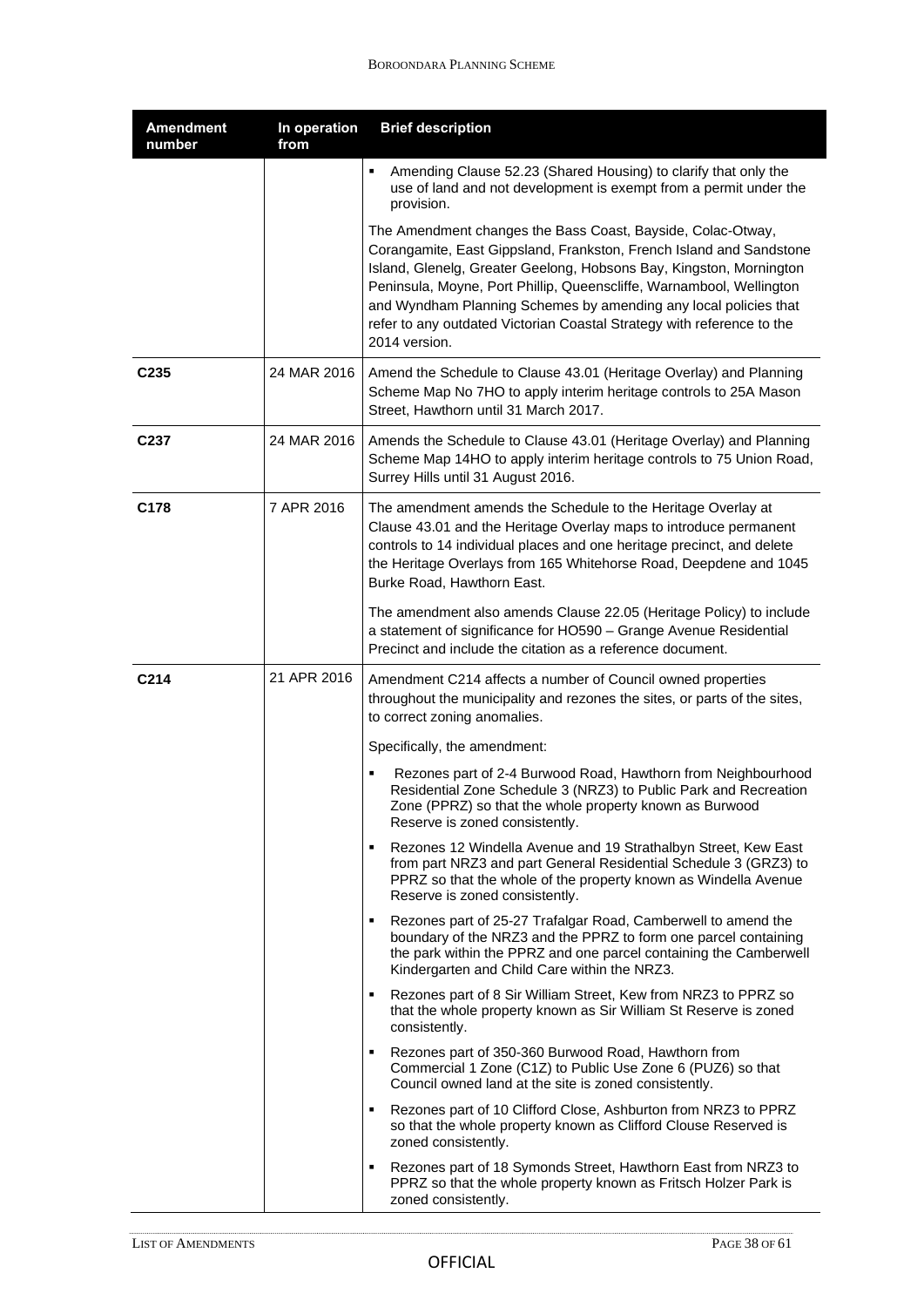| <b>Amendment</b><br>number | In operation<br>from | <b>Brief description</b>                                                                                                                                                                                                                                                                                                                                                                                                                                                                                                                                                                                                                                |
|----------------------------|----------------------|---------------------------------------------------------------------------------------------------------------------------------------------------------------------------------------------------------------------------------------------------------------------------------------------------------------------------------------------------------------------------------------------------------------------------------------------------------------------------------------------------------------------------------------------------------------------------------------------------------------------------------------------------------|
|                            |                      | Rezones 285B High Street, Ashburton from Public Use Zone 4 -<br>Transport (PUZ4) to C1Z as the site is not used in line with the<br>purpose of PUZ4. The site is owned by Council and is used for<br>commercial purposes.                                                                                                                                                                                                                                                                                                                                                                                                                               |
|                            |                      | Rezones part of 40 Davis Street, Kew from GRZ1 to PPRZ so that<br>the whole property known as the Davis Street Reserve is zoned<br>consistently.                                                                                                                                                                                                                                                                                                                                                                                                                                                                                                        |
|                            |                      | Rezones part of 190A-190B Canterbury Road, Canterbury from C1Z<br>٠<br>to PPRZ so that the whole property known as Canterbury Gardens<br>is zoned consistently.                                                                                                                                                                                                                                                                                                                                                                                                                                                                                         |
|                            |                      | Rezones part of 177-183 Willsmere Road, Kew from PUZ4 and<br>٠<br>NRZ3 to PPRZ so that property known as Jack O'Toole Reserve<br>and Kilby Road are zoned consistently.                                                                                                                                                                                                                                                                                                                                                                                                                                                                                 |
|                            |                      | Rezones part of 533-535 High Street, Kew from Public Use Zone 6 -<br>$\blacksquare$<br>Local Government and PPRZ to General Residential Zone Schedule<br>5. The site is one lot and is currently zoned part PPRZ, part PUZ6<br>and part GRZ5. This rezoning will reduce the zones on the lot from<br>three to two and will reflect the uses of the site.                                                                                                                                                                                                                                                                                                |
| C <sub>208</sub>           | 12 MAY 2016          | The amendment amends the Schedule to the Heritage Overlay at<br>Clause 43.01 and the Heritage Overlay maps to introduce permanent<br>controls to six individual places, and deletes the interim Heritage<br>Overlay from 46 Rowland Street, Kew.                                                                                                                                                                                                                                                                                                                                                                                                        |
| C <sub>255</sub>           | 2 JUN 2016           | The Amendment applies discretionary overall building height controls to<br>Boroondara's three commercial corridors of Burwood/Camberwell Road,<br>Canterbury Road and Tooronga by introducing a new Schedule 17 to<br>Clause 43.02 Design and Development Overlay, amending Schedule 16<br>to Clause 43.02 Design and Development Overlay, making minor<br>consequential changes to Clause 22.04 and Clause 22.10 and<br>amending planning scheme Map Nos. 12DDO, 14DDO and 15DDO.                                                                                                                                                                      |
| GC43                       | 23 JUN 2016          | Facilitates the Chandler Highway Upgrade (the upgrade) by making<br>changes to the Boroondara, Darebin and Yarra planning schemes<br>including amending Clauses 52.03 and 81.01, to insert a new<br>incorporated document titled the 'Chandler Highway Upgrade<br>Incorporated Document, March 2016.' The amendment also makes<br>changes to the Yarra Planning Scheme including rezoning land to Road<br>Zone Category 1 to correct a zoning anomaly, applying the Public<br>Acquisition Overlay to land required for the upgrade and deleting part of<br>Heritage Overlay 70 consistent with the area required for the Public<br>Acquisition Overlay. |
| <b>GC47</b>                | 23 JUN 2016          | Changes the Stonnington, Boroondara, Monash, Greater Dandenong,<br>Casey and Cardinia Planning Schemes by amending Clause 52.03 and<br>Clause 81.01 to exempt the Monash Freeway Upgrade Project from the<br>requirement to obtain planning permits in accordance with the Monash<br>Freeway Upgrade Incorporated Document, March 2016. The<br>amendment also amends the Cardinia Planning Scheme to correct<br>zoning and overlay anomalies associated with the completed Pakenham<br>Bypass project.                                                                                                                                                  |
| <b>VC130</b>               | 4 JUL 2016           | The Amendment changes the Victoria Planning Provisions (VPP) and all<br>planning schemes by amending Clause 52.32 (Wind energy facility) to<br>delete clause 52.32-8.                                                                                                                                                                                                                                                                                                                                                                                                                                                                                   |
| C222(Part 1)               | 4 AUG 2016           | The Amendment corrects a number of residential zoning anomalies by<br>rezoning sites and small precincts.                                                                                                                                                                                                                                                                                                                                                                                                                                                                                                                                               |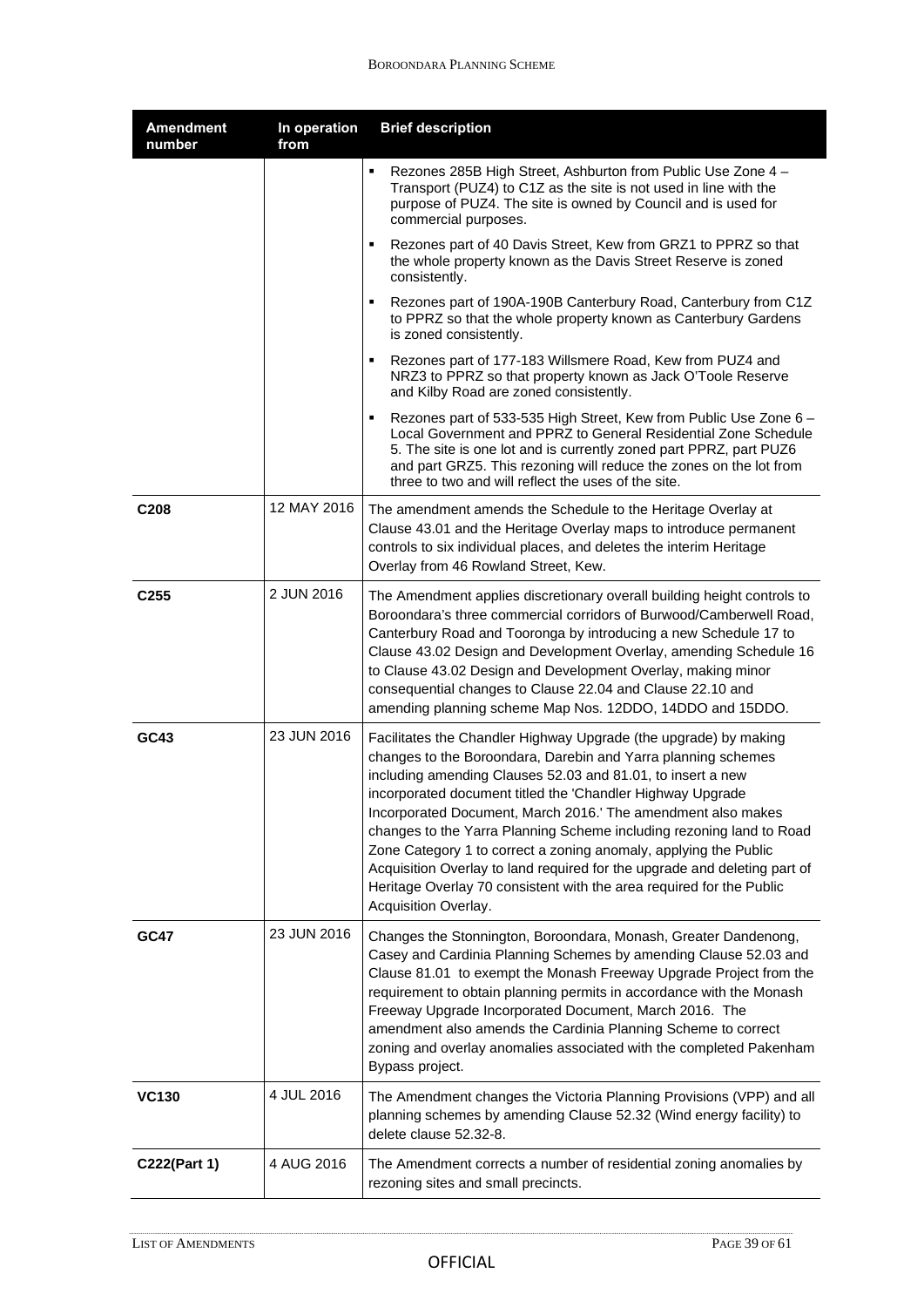| <b>Amendment</b><br>number | In operation<br>from | <b>Brief description</b>                                                                                                                                                                                                                                                                                                                                                                                  |
|----------------------------|----------------------|-----------------------------------------------------------------------------------------------------------------------------------------------------------------------------------------------------------------------------------------------------------------------------------------------------------------------------------------------------------------------------------------------------------|
| C246                       | 11 AUG 2016          | The amendment introduces interim heritage controls to 22B Essex<br>Road, Surrey Hills until 31 December 2016.                                                                                                                                                                                                                                                                                             |
| C247                       | 11 AUG 2016          | The amendment applies an interim Heritage Overlay HO 656 to 10<br>Middlesex Road, Surrey Hills expiring on 31 March 2017 and extends<br>the interim Heritage Overlays that apply to 64 Durham Road, Surrey<br>Hills; 75 Union Road, Surrey Hills; and 93 Union Road, Surrey Hills to<br>31 March 2017.                                                                                                    |
| C242                       | 1 SEP 2016           | The amendment introduces interim heritage controls to 2A Oak Street,<br>Hawthorn on an interim basis expiring on 31 March 2017.                                                                                                                                                                                                                                                                           |
| C222(Part 2)               | 22 SEP 2016          | The amendment corrects a number of residential zoning anomalies.                                                                                                                                                                                                                                                                                                                                          |
| <b>VC131</b>               | 24 NOV 2016          | The amendment changes the Victoria Planning Provisions and all<br>planning schemes by amending Clause 52.19 - Telecommunications<br>facility, to exempt a permit application for a telecommunications facility<br>funded (or partly funded) under the Commonwealth Government's<br>Mobile Black Spot Programme from the notice and review requirements<br>of the Planning and Environment Act 1987.       |
| C <sub>257</sub>           | 12 JAN 2017          | The amendment extends the expiry date of interim heritage controls<br>which apply to 22B Essex Road, Surrey Hills (HO654) until 30 June<br>2017.                                                                                                                                                                                                                                                          |
| GC48                       | 24 FEB 2017          | Introduces new and or amends existing Design and Development<br>Overlay (DDO) and new Significant Landscape Overlay (SLO)<br>schedules for the Yarra River on an interim basis for four years within in<br>the Banyule, Boroondara, Manningham, Nillumbik, Stonnington, and<br>Yarra planning schemes.                                                                                                    |
| <b>VC110</b>               | 27 MAR 2017          | Implements the government's response to the recommendations of the<br>Managing Residential Development Advisory Committee by amending<br>Clause 72 to introduce a new general term, "garden area" and<br>amending the Neighbourhood Residential Zone, General Residential<br>Zone, Residential Growth Zone, Mixed Use Zone and Township Zone.                                                             |
| VC135                      |                      | 27 MAR 2017 The amendment introduces additional classes of application into the<br>VicSmart provisions, and increases the 'cost of development' threshold<br>of some existing VicSmart buildings and works classes of application.                                                                                                                                                                        |
| <b>VC134</b>               | 31 MAR 2017          | The Amendment changes the Victoria Planning Provisions and all<br>planning schemes in Victoria by introducing the new Metropolitan<br>Planning Strategy and making corresponding updates to the State<br>Planning Policy Framework. It also restructures Clause 11, includes<br>policy-neutral updates and administrative changes and introduces new<br>and updated incorporated and reference documents. |
| C236                       | 6 APR 2017           | The Amendment applies the Heritage Overlay to two new heritage<br>precincts and four new individually significant heritage places in<br>Hawthorn.                                                                                                                                                                                                                                                         |
| C239                       | 6 APR 2017           | The amendment replaces the incorporated document 'Concept Plan -<br>800 Toorak Road Comprehensive Development Plan, August 2005' with<br>a new document '800 Toorak Road Comprehensive Development Plan,<br>October 2015' to facilitate the development of a meeting room for the<br>existing office complex.                                                                                             |
| C <sub>259</sub>           | 6 APR 2017           | Extends interim heritage controls which apply to 64 Durham Road<br>(HO633), 93 Union Road (HO635), 75 Union Road (HO649) and 10<br>Middlesex Road (HO656), Surrey Hills and 25A Mason Street (HO652)                                                                                                                                                                                                      |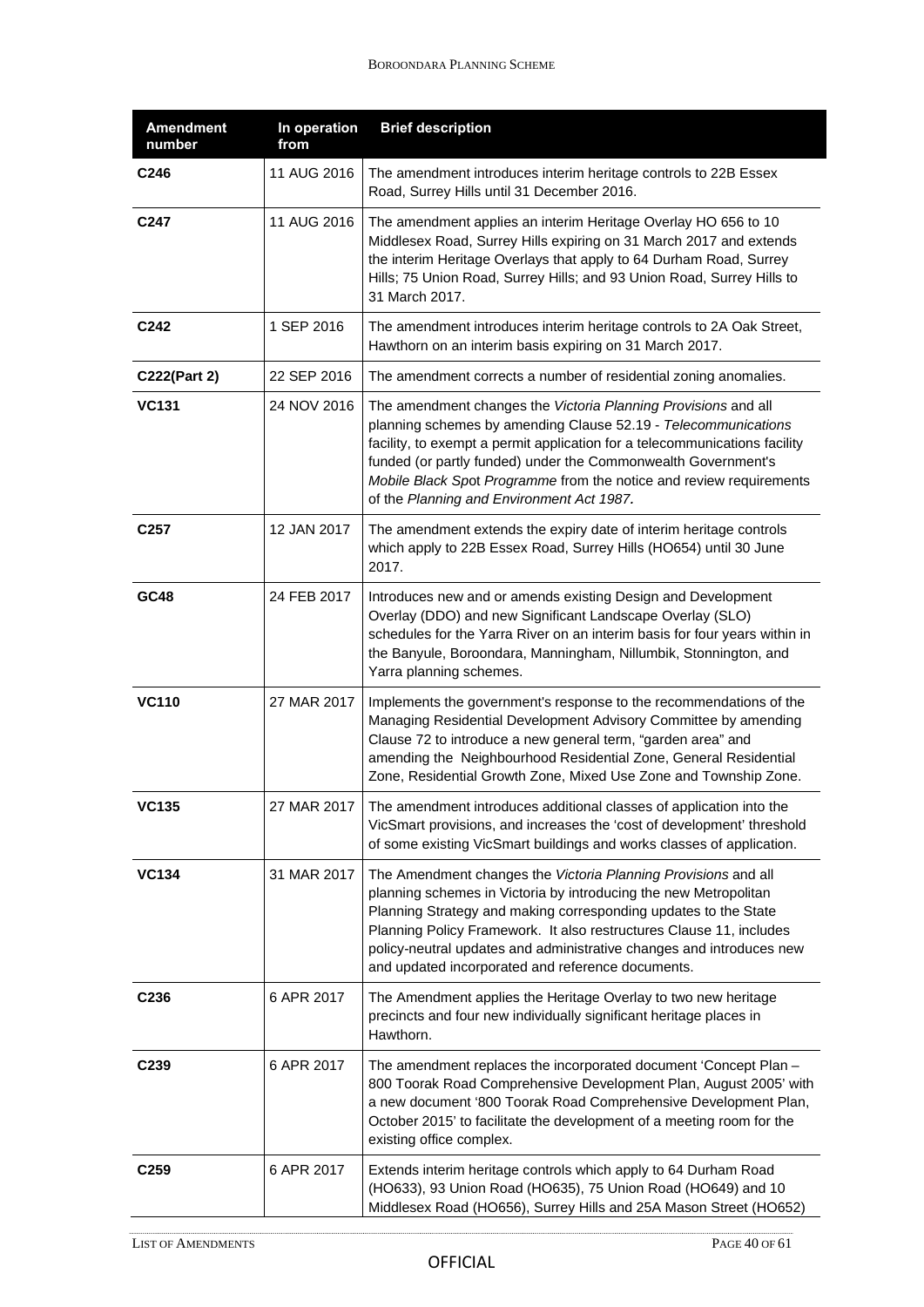| <b>Amendment</b><br>number | In operation<br>from | <b>Brief description</b>                                                                                                                                                                                                                                                  |
|----------------------------|----------------------|---------------------------------------------------------------------------------------------------------------------------------------------------------------------------------------------------------------------------------------------------------------------------|
|                            |                      | and 2A Oak Street (HO657), Hawthorn, until 30 September 2017.                                                                                                                                                                                                             |
| <b>VC136</b>               | 13 APR 2017          | Amendment VC136 introduces state-wide planning requirements for<br>apartment developments. The Amendment changes the Victoria<br>Planning Provisions (VPP) and all planning schemes in Victoria by:                                                                       |
|                            |                      | Inserting a new Particular Provision at Clause 58 (Apartment<br>٠<br>developments) to introduce new requirements for apartment<br>developments of five or more storeys (excluding a basement) in a<br>residential zone and all apartment developments in other zones.     |
|                            |                      | Amending Clause 55 (Two or more dwellings on a lot and residential<br>٠<br>buildings) to include new requirements for apartment developments.                                                                                                                             |
|                            |                      | Deleting Clause 52.35 (Urban context report and design response<br>٠<br>for residential development of five or more storeys). The content of<br>Clause of 52.35 is translated into Clause 58.01.                                                                          |
|                            |                      | Amending clauses 32.04 (Mixed Use Zone), 32.05 (Township Zone),<br>٠<br>32.07 (Residential Growth Zone) and 32.08 (General Residential<br>Zone) to:                                                                                                                       |
|                            |                      | Require an application for an apartment development of five or<br>more storeys (excluding a basement) to meet the requirements<br>of Clause 58.                                                                                                                           |
|                            |                      | Update the decision guidelines to require the responsible<br>authority to consider the objectives, standards and decision<br>guidelines of Clause 58 before deciding on an application for an<br>apartment development of five or more storeys (excluding a<br>basement). |
|                            |                      | Specify application requirements for an apartment development<br>٠<br>in the Residential Growth Zone and the General Residential<br>Zone.                                                                                                                                 |
|                            |                      | Include transitional provisions for applications lodged before the<br>٠<br>approval date of this Amendment.                                                                                                                                                               |
|                            |                      | Amending Clause 32.09 (Neighbourhood Residential Zone) to<br>٠<br>include transitional provisions for applications lodged before the<br>approval date of this Amendment.                                                                                                  |
|                            |                      | Amending clauses 34.01 (Commercial 1 Zone), 37.01 (Special Use<br>٠<br>Zone), 37.02 (Comprehensive Development Zone), 37.04 (Capital<br>City Zone), 37.05 (Docklands Zone), 37.06 (Priority Development<br>Zone) and 37.08 (Activity Centre Zone) to:                     |
|                            |                      | Require an application for an apartment development to meet<br>ł,<br>the requirements of Clause 58.                                                                                                                                                                       |
|                            |                      | Update the decision guidelines to require the responsible<br>٠<br>authority to consider the objectives, standards and decision<br>guidelines of Clause 58 before deciding on an application for an<br>apartment development.                                              |
|                            |                      | Specify application requirements for an apartment development.<br>٠                                                                                                                                                                                                       |
|                            |                      | Include transitional provisions for applications lodged before the<br>٠<br>approval date of this Amendment.                                                                                                                                                               |
|                            |                      | Amending Clause 43.05 (Neighbourhood Character Overlay) to<br>٠<br>prevent Standards B35 to B49 (inclusive) of Clause 55 from being<br>modified in a schedule to the overlay.                                                                                             |
|                            |                      | Amending Clause 72 (General Terms) to introduce a definition for<br>٠<br>the term 'Apartment'.                                                                                                                                                                            |
| C <sub>230</sub>           | 4 MAY 2017           | The amendment gives effect to the Kew Junction Structure Plan 2009<br>and Glenferrie: Heart of Hawthorn Structure Plan 2010 by introducing<br>local policies Clause 22.17 and Clause 22.18, introducing Schedule 14                                                       |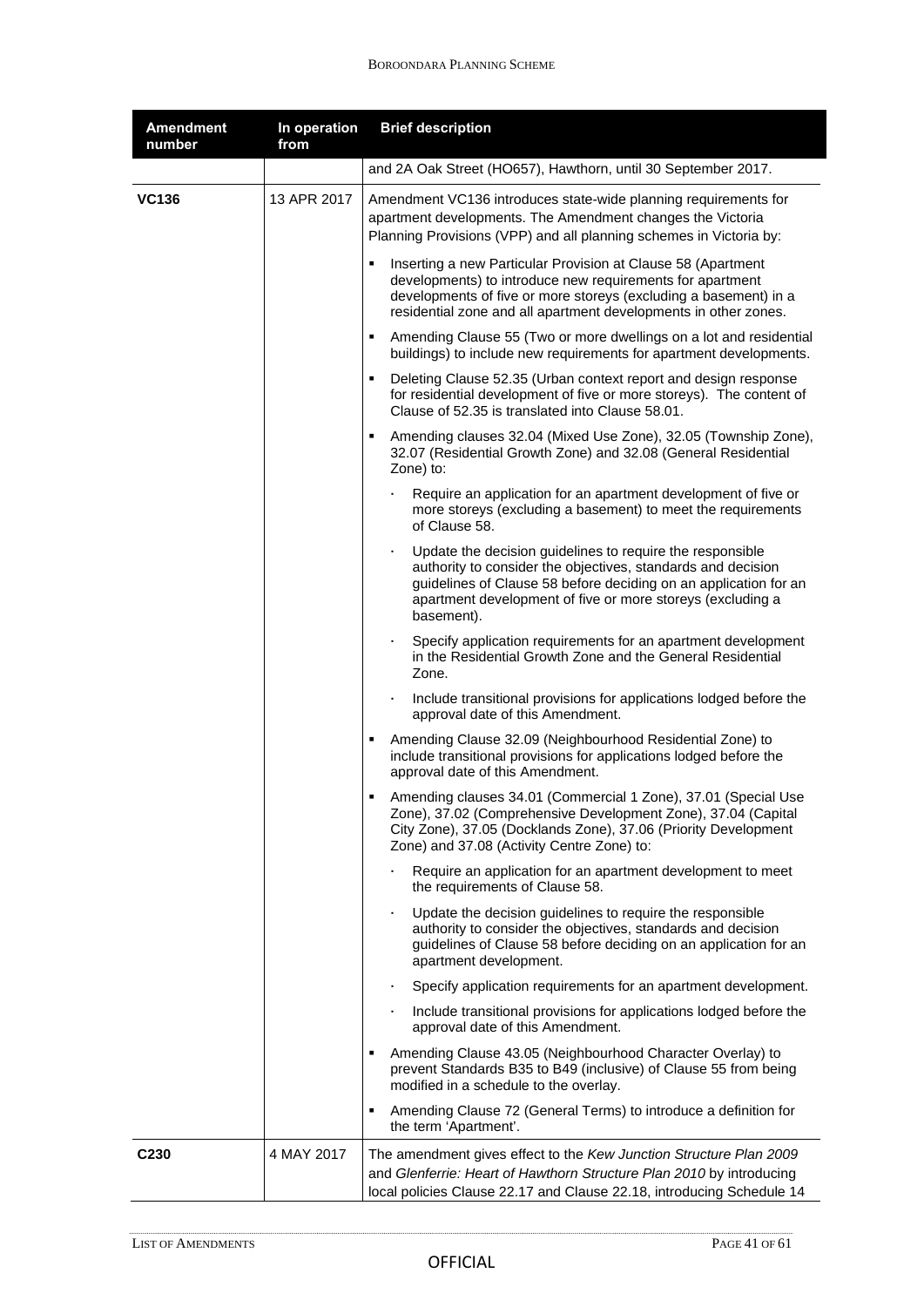| <b>Amendment</b><br>number | In operation<br>from | <b>Brief description</b>                                                                                                                                                                                                                                                                                                                                                                                                                                                                                                                                                                                                                                                                                                                                                                                    |
|----------------------------|----------------------|-------------------------------------------------------------------------------------------------------------------------------------------------------------------------------------------------------------------------------------------------------------------------------------------------------------------------------------------------------------------------------------------------------------------------------------------------------------------------------------------------------------------------------------------------------------------------------------------------------------------------------------------------------------------------------------------------------------------------------------------------------------------------------------------------------------|
|                            |                      | and Schedule 15 to Clause 43.02 Design and Development Overlay,<br>updating Clauses 21.05, 21.06 and 21.07 of the Municipal Strategic<br>Statement, rezoning land in Hawthorn and Kew to correct zoning<br>anomalies and applying the Environmental Audit Overlay to 228-236<br>Barkers Road, Hawthorn and 593-603 Glenferrie Road, Hawthorn.                                                                                                                                                                                                                                                                                                                                                                                                                                                               |
| C <sub>258</sub>           | 11 MAY 2017          | The amendment applies the Heritage Overlay (HO672) to 30 Sunnyside<br>Avenue, Camberwell on an interim basis until 31 July 2018.                                                                                                                                                                                                                                                                                                                                                                                                                                                                                                                                                                                                                                                                            |
| C260                       | 11 MAY 2017          | The Amendment applies the Heritage Overlay (HO674) to 13 Middlesex<br>Road, Surrey Hills on an interim basis until 31 August 2017.                                                                                                                                                                                                                                                                                                                                                                                                                                                                                                                                                                                                                                                                          |
| <b>VC133</b>               | 25 MAY 2017          | The Amendment corrects inconsistencies and improves the structure of<br>planning schemes to enable their migration into the Planning Scheme<br>Information Management System (PSIMS) to improve access to, and<br>more efficient amendment of, the planning schemes in Victoria.<br>The changes are administrative and technical corrections and will align<br>with a new Ministerial Direction on The Form and Content of Planning<br>Schemes issued under section 7(5) of the Planning and Environment                                                                                                                                                                                                                                                                                                    |
| C177                       | 13 JUL 2017          | Act 1987 (the Act).<br>The Amendment applies the Heritage Overlay on a permanent basis to<br>3 precincts and 10 individual places in Surrey Hills, amends Clause<br>22.05 Heritage Policy and the Schedule to Clause 43.01 Heritage                                                                                                                                                                                                                                                                                                                                                                                                                                                                                                                                                                         |
|                            |                      | Overlay to give effect to these changes and makes a number of<br>corrections to Heritage Overlay maps in Surrey Hills and Kew.                                                                                                                                                                                                                                                                                                                                                                                                                                                                                                                                                                                                                                                                              |
| <b>VC137</b>               | 27 JUL 2017          | The amendment introduces additional classes of application into the<br>VicSmart provisions for residential zones.                                                                                                                                                                                                                                                                                                                                                                                                                                                                                                                                                                                                                                                                                           |
| C183                       | 10 AUG 2017          | The Amendment applies the Heritage Overlay to ten significant and two<br>contributory buildings within Scotch College at 491 Glenferrie Road,<br>Hawthorn.                                                                                                                                                                                                                                                                                                                                                                                                                                                                                                                                                                                                                                                  |
| <b>VC139</b>               | 29 AUG 2017          | The amendment:                                                                                                                                                                                                                                                                                                                                                                                                                                                                                                                                                                                                                                                                                                                                                                                              |
|                            |                      | Introduces new planning requirements for racing dog keeping and<br>training facilities;                                                                                                                                                                                                                                                                                                                                                                                                                                                                                                                                                                                                                                                                                                                     |
|                            |                      | Introduces new guidelines for apartment developments;<br>٠                                                                                                                                                                                                                                                                                                                                                                                                                                                                                                                                                                                                                                                                                                                                                  |
|                            |                      | Removes redundant references to the Guidelines for Higher Density<br>٠<br>Residential Development (Department of Sustainability and<br>Environment, 2005), Design Guidelines for Higher Density<br>Residential Development (Department of Sustainability and<br>Environment, 2004), Safer Design Guidelines for Victoria (Crime<br>Prevention Victoria and Department of Sustainability and<br>Environment, 2005) and Activity Centre Design Guidelines<br>(Department of Sustainability and Environment, 2005) in the State<br>Planning Policy Framework (SPPF) and zones and inserts<br>references to the Urban Design Guidelines for Victoria (Department<br>of Environment, Land, Water and Planning, 2017) in the SPPF; and<br>Introduces a new State planning policy for Healthy neighbourhoods.<br>٠ |
|                            |                      |                                                                                                                                                                                                                                                                                                                                                                                                                                                                                                                                                                                                                                                                                                                                                                                                             |
| C <sub>250</sub>           | 31 AUG 2017          | The Amendment introduces the Heritage Overlay on an interim basis to<br>68 and 70 Riversdale Road, Hawthorn and 9 Auburn Grove, Hawthorn<br>East until 31 July 2018.                                                                                                                                                                                                                                                                                                                                                                                                                                                                                                                                                                                                                                        |
| C <sub>252</sub>           | 7 SEP 2017           | The Amendment corrects a mapping error at 1 to 9 (odd), 2 and 4<br>(even) Bright Street, Kew by rezoning the land from the General<br>Residential Zone Schedule 3 (GRZ3) to the Neighbourhood Residential<br>Zone Schedule 3 (NRZ3).                                                                                                                                                                                                                                                                                                                                                                                                                                                                                                                                                                        |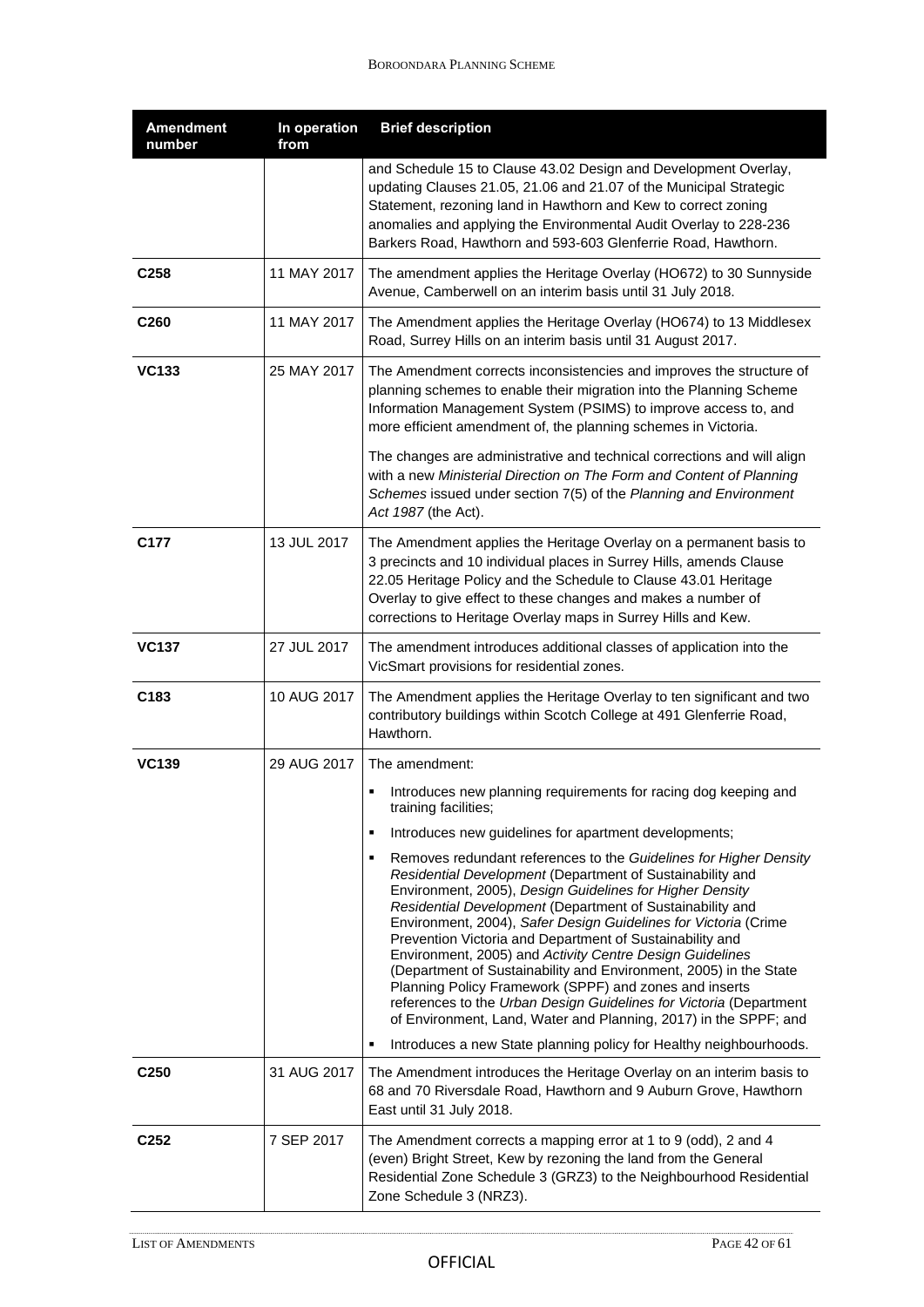| <b>Amendment</b><br>number | In operation<br>from | <b>Brief description</b>                                                                                                                                                                                                                                                                                                                                                                                                                                                                                                  |
|----------------------------|----------------------|---------------------------------------------------------------------------------------------------------------------------------------------------------------------------------------------------------------------------------------------------------------------------------------------------------------------------------------------------------------------------------------------------------------------------------------------------------------------------------------------------------------------------|
| VC132                      | 19 SEP 2017          | Amendment VC132 is a general amendment that makes a number of<br>administrative corrections and other changes to the Victoria Planning<br>Provisions (VPP) and all planning schemes in Victoria.                                                                                                                                                                                                                                                                                                                          |
| C <sub>251</sub>           | 5 OCT 2017           | The Amendment facilitates the redevelopment of the Markham Housing<br>Estate by:                                                                                                                                                                                                                                                                                                                                                                                                                                          |
|                            |                      | Allowing the redevelopment of the Markham Housing Estate in<br>٠<br>accordance with the Markham Housing Estate Incorporated<br>Document, August 2017.                                                                                                                                                                                                                                                                                                                                                                     |
|                            |                      | Establishing the Minister for Planning as the responsible authority<br>for administering and enforcing the Boroondara Planning Scheme as<br>it applies to land at 3 and 10 Markham Avenue, Ashburton.                                                                                                                                                                                                                                                                                                                     |
|                            |                      | This amendment was revoked by the Parliament of Victoria on 16<br>November 2017 and its provisions have been removed from the<br>Scheme.                                                                                                                                                                                                                                                                                                                                                                                  |
| C243(Part 1)               | 12 OCT 2017          | The Amendment places the Heritage Overlay over the property at 51<br>Barkers Road, Kew on a permanent basis.                                                                                                                                                                                                                                                                                                                                                                                                              |
| C <sub>265</sub>           | 12 OCT 2017          | The Amendment introduces the Heritage Overlay to 12 Power Street,<br>Balwyn on an interim basis until 31 August 2018.                                                                                                                                                                                                                                                                                                                                                                                                     |
| C269                       | 12 OCT 2017          | The Amendment introduces the Heritage Overlay to four individual sites<br>in Canterbury on an interim basis until 31 December 2018 and corrects<br>an administrative error by inserting the Surrey Hills and Canterbury Hill<br>Estate Heritage Study, 2014 updated 2016 into the list of reference<br>documents in Clause 22.05.                                                                                                                                                                                         |
| C <sub>253</sub>           | 19 OCT 2017          | The Amendment alters the planning scheme maps and the Schedule to<br>the Heritage Overlay so that the Boroondara Planning Scheme is<br>consistent with the Victorian Heritage Register.                                                                                                                                                                                                                                                                                                                                   |
| C229                       | 26 OCT 2017          | The Amendment updates the Local Planning Policy Framework (LPPF)<br>including a revised Municipal Strategic Statement (MSS) and changes<br>to Local Planning Policies. The Amendment also makes administrative<br>and other minor changes to zones and overlays which have arisen from<br>updating the LPPF.                                                                                                                                                                                                              |
| C277                       | 26 OCT 2017          | The Amendment corrects an error that occurred during the approval of<br>Amendment C229, by inserting a new Clause 22.09 (Neighbourhood<br>Centres and Commercial Corridors Urban Design Policy) into the Local<br>Planning Policy Framework to facilitate a policy neutral translation of<br>former Clause 22.10 (Neighbourhood Centres and Commercial<br>Corridors Land Use and Urban Design Policy), and updates Clauses<br>21.02, 21.04 and 21.05 of the Municipal Strategic Statement to<br>reference the new policy. |
| VC141                      | 21 NOV 2017          | The Amendment changes the Victoria Planning Provisions (VPP) and all<br>planning schemes by:                                                                                                                                                                                                                                                                                                                                                                                                                              |
|                            |                      | Amending Clause 19.01-1 - updating policy guidelines to the<br>revised document Policy and Planning Guidelines for Development of<br>Wind Energy Facilities in Victoria (Department of Environment, Land,<br>Water and Planning, November 2017)                                                                                                                                                                                                                                                                           |
|                            |                      | Amending Clause 43.01 - Heritage Overlay, to ensure that an<br>application to subdivide land for a place which is included in the<br>Victorian Heritage Register is referred to the Executive Director under<br>the Heritage Act 2017.                                                                                                                                                                                                                                                                                    |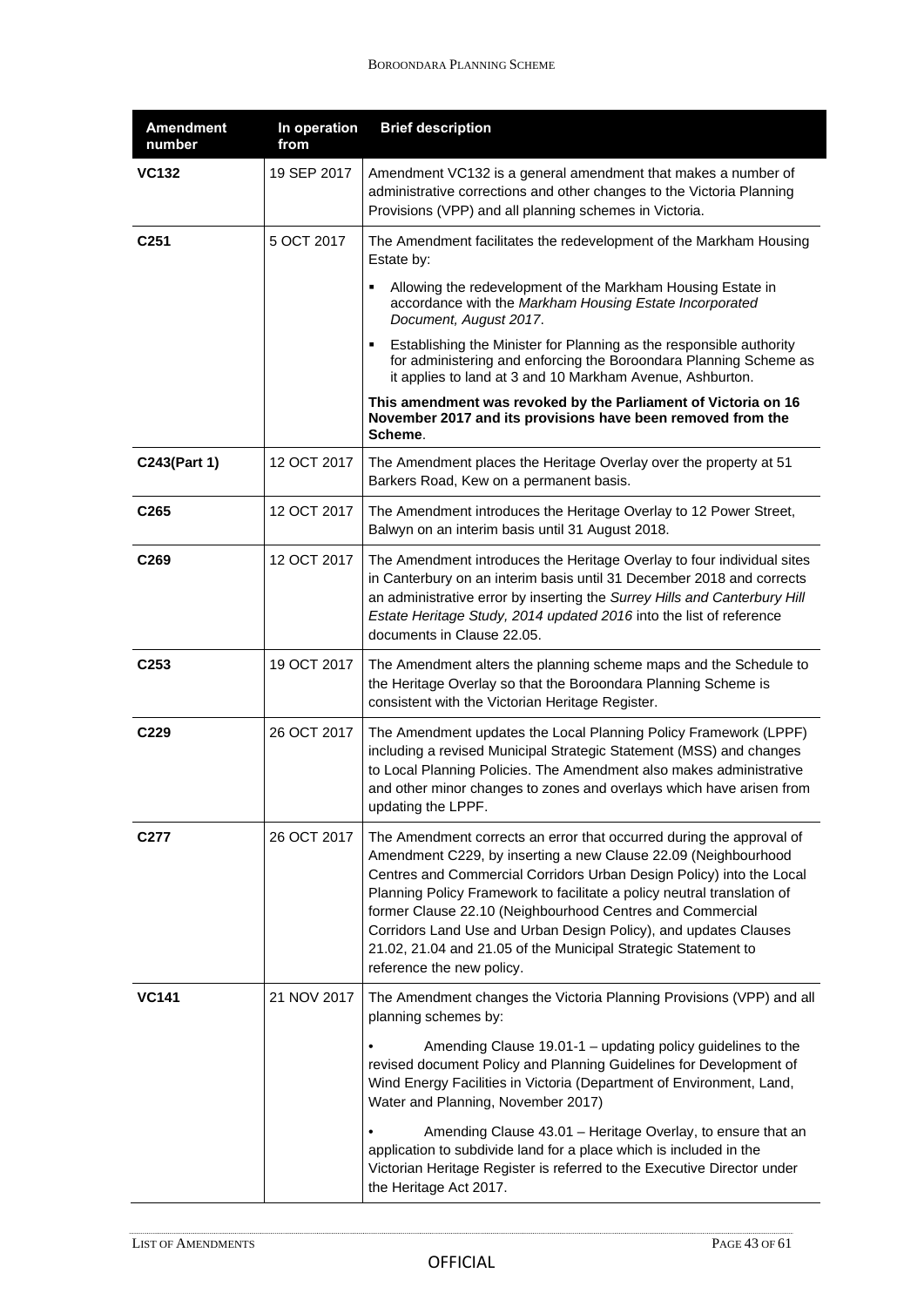| <b>Amendment</b><br>number | In operation<br>from | <b>Brief description</b>                                                                                                                                                                                                                                                                                                                                 |
|----------------------------|----------------------|----------------------------------------------------------------------------------------------------------------------------------------------------------------------------------------------------------------------------------------------------------------------------------------------------------------------------------------------------------|
|                            |                      | Amending Clause 52.19 - Telecommunications facility, to<br>exempt a permit application for a telecommunications facility funded (or<br>partly funded) under the Commonwealth Government's Mobile Black<br>Spot Program from the notice and review requirements of the Planning<br>and Environment Act 1987 (the P&E Act).                                |
|                            |                      | Amending Clause 52.32 - Wind Energy Facilities, to reflect<br>changes proclaimed through the Planning and Building Legislation<br>Amendment (Housing Affordability and Other Matters) Act 2017 in<br>relation to an amendment to a planning permit for a windfarm.                                                                                       |
|                            |                      | Amending Clause 66 - Referral and Notice Provisions, to<br>include the Executive Director specified in the Heritage Act 2017 as a<br>determining referral authority for an application to subdivide a heritage<br>place included in the Victorian Heritage Register.                                                                                     |
|                            |                      | Amending the VPP to update the style and format based on<br>the revised Ministerial Direction on the Form and Content of Planning<br>Schemes (updated April 2017) issued under section 7(5) of the P&E<br>Act.                                                                                                                                           |
| <b>VC138</b>               | 12 DEC 2017          | The Amendment changes the Victoria Planning Provisions (VPP) and all<br>planning schemes in Victoria to implement reforms relating to the<br>Victorian Government's review of the planning provisions for native<br>vegetation removal following the release of Protecting Victoria's<br>Environment - Biodiversity 2037.                                |
| <b>VC140</b>               | 12 DEC 2017          | The Amendment makes the State Planning Policy Framework for<br>Bushfire clearer and more directive to enable a resilient response to<br>settlement planning for bushfires.                                                                                                                                                                               |
|                            |                      | The Amendment makes changes to the Victoria Planning Provisions<br>and all planning schemes by:                                                                                                                                                                                                                                                          |
|                            |                      | Inserting an updated State Planning Policy Framework at<br>Clause 10 Operation of the State Planning Policy Framework                                                                                                                                                                                                                                    |
|                            |                      | Inserting an updated State Planning Policy Framework at<br>٠<br>Clause 13 Environmental Risks                                                                                                                                                                                                                                                            |
| C <sub>262</sub>           | 21 DEC 2017          | The Amendment corrects a number of anomalies related to the Heritage<br>Overlay in the Boroondara Planning Scheme.                                                                                                                                                                                                                                       |
| C <sub>273</sub>           | 21 DEC 2017          | The Amendment introduces an interim Heritage Overlay (HO753) to 40<br>and 41 Charles Street in Kew (Trinity Grammar School), within defined<br>curtilages, until 31 December 2018.                                                                                                                                                                       |
| GC80                       | 12 JAN 2018          | The Amendment facilitates the upgrade of the Chandler Highway (the<br>upgrade) by:                                                                                                                                                                                                                                                                       |
|                            |                      | Introducing the Chandler Highway Upgrade Incorporated<br>Document, March 2016 (Amended December 2017) into the<br>Schedules to Clause 52.03 and Clause 81.01 of the<br>Boroondara, Darebin and Yarra Planning Schemes.                                                                                                                                   |
| <b>VC142</b>               | 16 JAN 2018          | The Amendment includes a wide range of reforms across the VPP that<br>generally remove permit triggers, expand permit exemptions for land<br>uses and buildings and works, remove superfluous and outdated<br>provisions, update references, improve and update definitions, clarify<br>common points of confusion and improve the usability of the VPP. |
| C243(Part 2)               | 25 JAN 2018          | The Amendment introduces the Heritage Overlay to 9 Auburn Grove,<br>Hawthorn East (HO665), 68 Riversdale Road, Hawthorn (HO667), and                                                                                                                                                                                                                     |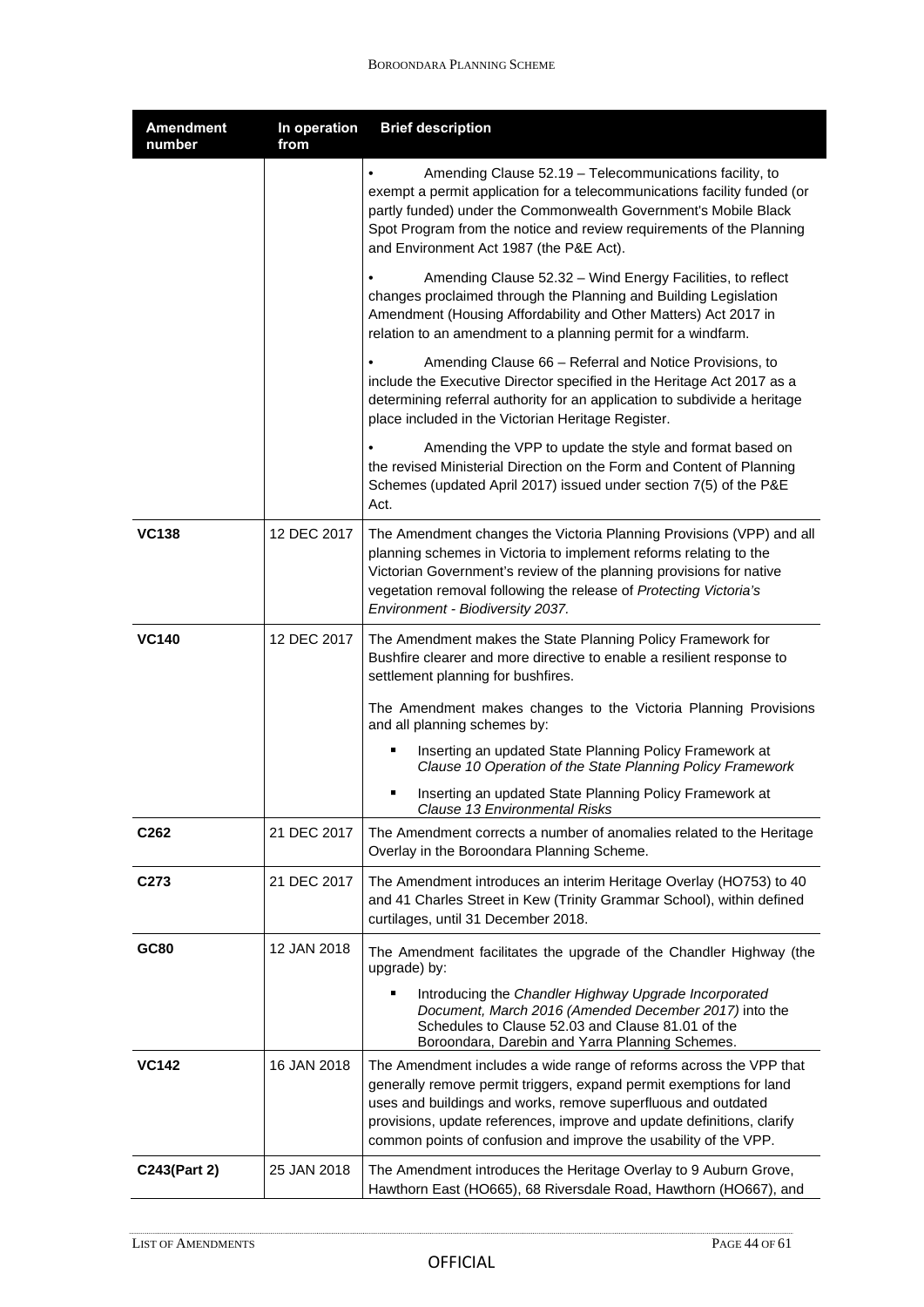| <b>Amendment</b><br>number | In operation<br>from | <b>Brief description</b>                                                                                                                                                                                                                                                                                                                                                                                                                        |
|----------------------------|----------------------|-------------------------------------------------------------------------------------------------------------------------------------------------------------------------------------------------------------------------------------------------------------------------------------------------------------------------------------------------------------------------------------------------------------------------------------------------|
|                            |                      | 123 Riversdale Road, Hawthorn (HO668) on a permanent basis.                                                                                                                                                                                                                                                                                                                                                                                     |
| C <sub>272</sub>           | 25 JAN 2018          | The Amendment introduces the Heritage Overlay to 20 Sunnyside<br>Avenue (HO750), 18 Sunnyside Avenue (HO751), 64 Cooloongatta<br>Road (HO752), 22 Sunnyside Avenue (HO754), 47 Bellett Street<br>(HO755) and 14 Sunnyside Avenue (HO756), Camberwell on an interim<br>basis until 31 December 2018.                                                                                                                                             |
| C <sub>298</sub>           | 1 FEB 2018           | The Amendment facilitates the redevelopment of the Markham Housing<br>Estate by:                                                                                                                                                                                                                                                                                                                                                                |
|                            |                      | Allowing the redevelopment of the Markham Housing Estate in<br>accordance with the Markham Housing Estate Incorporated<br>Document, December 2017.                                                                                                                                                                                                                                                                                              |
|                            |                      | Establishing the Minister for Planning as the responsible authority<br>for administering and enforcing the Boroondara Planning Scheme as<br>it applies to land at 3 and 10 Markham Avenue, Ashburton.                                                                                                                                                                                                                                           |
| C264                       | 8 FEB 2018           | The amendment introduces an interim Heritage Overlay to all sites<br>identified in the Canterbury Heritage Gap Assessment until 30<br>November 2018, and makes other consequential changes to the<br>Boroondara Planning Scheme. The interim Heritage Overlay applies to<br>22 new individual heritage places, six new heritage precincts and<br>expands one existing heritage precinct.                                                        |
| C275                       | 8 FEB 2018           | The Amendment introduces an interim Heritage Overlay to all sites<br>identified in the Camberwell Heritage Gap Assessment until 1 March<br>2019, and makes other consequential changes to the Boroondara<br>Planning Scheme. The interim Heritage Overlay applies to 21 new<br>individual heritage places, 11 new heritage precincts and expands two<br>existing heritage precincts.                                                            |
| C280                       | 15 FEB 2018          | The Amendment rezones 253 Cotham Road, Kew, 2-12 Cecil Street<br>and 14-18 Cecil Street, Kew from General Residential Zone - Schedule<br>4 to Public Use Zone - Health and Community (PUZ3) in the<br>Boroondara Planning Scheme.                                                                                                                                                                                                               |
| <b>VC144</b>               | 27 FEB 2018          | The Amendment changes the Victoria Planning Provisions and all<br>planning schemes by:<br>Amending Clause 52.05 (Advertising signs) to:<br>п                                                                                                                                                                                                                                                                                                    |
|                            |                      | specify 'electronic sign' in Section 2 of Category 3 - High amenity<br>areas (Clause 52.05-9), with a condition that the advertisement<br>area must not exceed three square metres                                                                                                                                                                                                                                                              |
|                            |                      | increase the size of the permitted maximum advertisement area<br>of a 'promotion sign' in Section 2 of Category 3 from two to three<br>square metres.                                                                                                                                                                                                                                                                                           |
|                            |                      | Amending Clauses 52.05 and 73 to replace the term 'home<br>٠<br>occupation' with 'home based business'.                                                                                                                                                                                                                                                                                                                                         |
|                            |                      | Correcting minor errors in Clauses 52.05 and 62.<br>п                                                                                                                                                                                                                                                                                                                                                                                           |
| C <sub>279</sub>           | 15 MAR 2018          | The Amendment corrects errors and removes duplication resulting from<br>the approval of Amendment C229 by updating Clause 21.07 (Local Area<br>Plans); updating Clause 22.03 (Heritage Policy); deleting Clauses 22.07<br>and 22.08; and updating and renumbering Clause 22.09<br>(Neighbourhood Centres and Commercial Corridors Urban Design) to<br>Clause 22.06 and making related referencing updates at Clauses 21.02,<br>21.04 and 21.05. |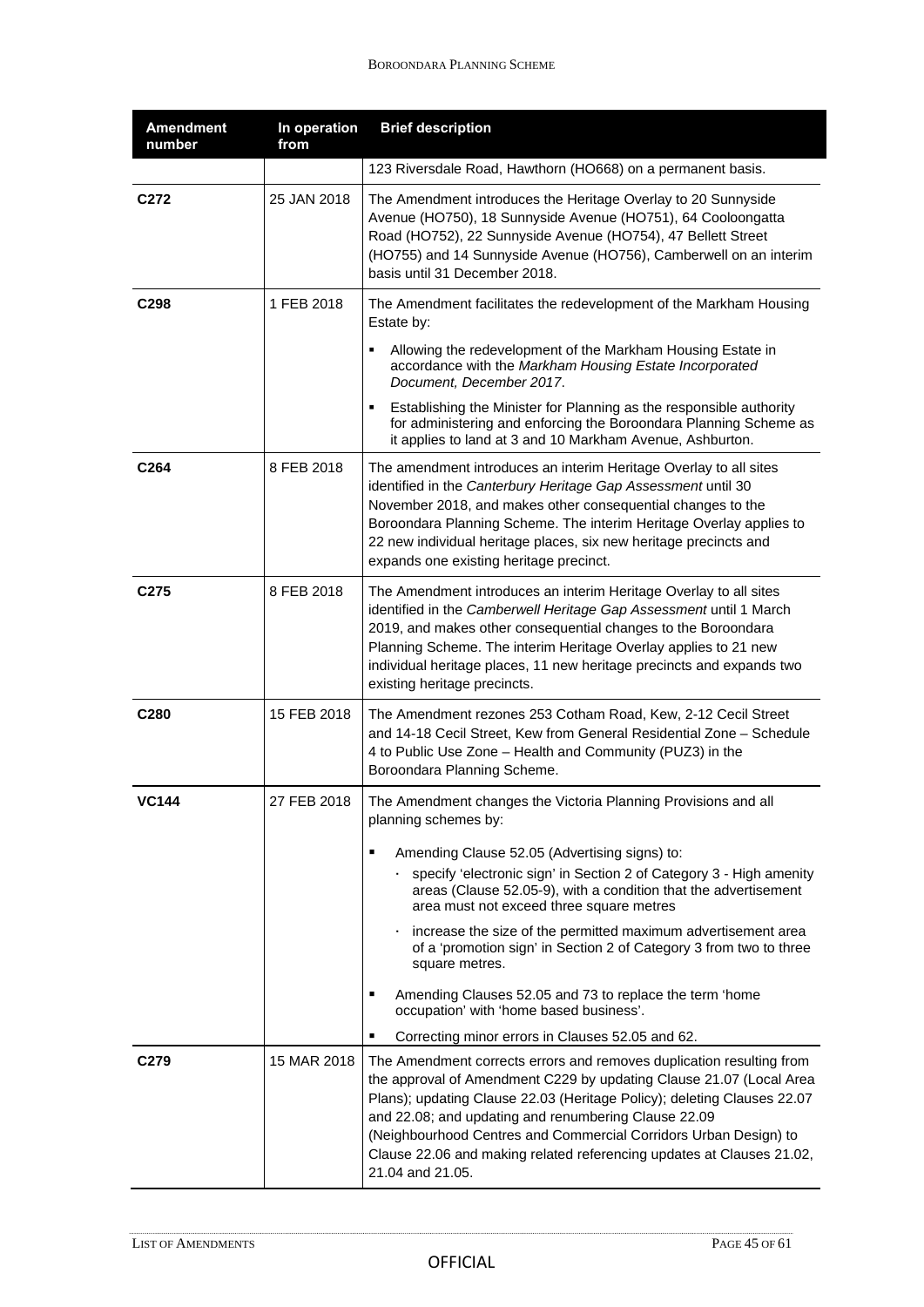| <b>Amendment</b><br>number | In operation<br>from | <b>Brief description</b>                                                                                                                                                                                                                                |
|----------------------------|----------------------|---------------------------------------------------------------------------------------------------------------------------------------------------------------------------------------------------------------------------------------------------------|
| <b>VC145</b>               | 28 MAR 2018          | The amendment amends the Victorian Planning Provisions (VPP) and<br>all planning schemes by:                                                                                                                                                            |
|                            |                      | ٠<br>Amending Clause 11.05-2 - Distinctive areas of state significance,<br>to reference the Yarra Ranges Localised Planning Statement;                                                                                                                  |
|                            |                      | ٠.<br>Amending Clause 43.01 - Heritage Overlay, to reinstate<br>administrative corrections that were made in Amendment VC132 but<br>inadvertently removed by Amendment VC141;                                                                           |
|                            |                      | Amending Clause 52.19 - Telecommunications Facility, to clarify<br>٠.<br>notice and review exemptions for telecommunications facility permit<br>applications that are funded (or partly funded) by the Victorian or<br>Commonwealth government; and     |
|                            |                      | Separating clauses and subclauses into separate documents and<br>$\blacksquare$<br>the consequential renumbering and rationalisation of certain clauses<br>to enable their migration into the Planning Scheme Information<br>Management System (PSIMS). |
| C <sub>292</sub>           | 3 MAY 2018           | The Amendment updates the extent of Heritage Overlay HO704 by<br>amending Map 13HO.                                                                                                                                                                     |
| <b>VC143</b>               | 15 MAY 2018          | The Amendment changes the Victoria Planning Provisions and all<br>planning schemes by:                                                                                                                                                                  |
|                            |                      | ٠<br>Amending Clause 32.07 (Residential Growth Zone) to remove Food<br>and drink premises and Shop from Section 1 - Permit not required<br>and make them Section $2$ – Permit required uses subject to<br>conditions.                                   |
|                            |                      | ٠<br>Amending Clause 32.08-4 (General Residential Zone) to enable an<br>area to be exempt from the minimum garden area requirement<br>through a schedule to the zone.                                                                                   |
|                            |                      | п<br>Amending Clauses 32.08-3 (General Residential Zone) and 32.09-3<br>(Neighbourhood Residential Zone) to:                                                                                                                                            |
|                            |                      | Exclude the creation of a vacant lot of 400 square metres or<br>greater from the minimum garden area requirement.                                                                                                                                       |
|                            |                      | Clarify that the minimum garden area requirement does not<br>٠<br>apply to:                                                                                                                                                                             |
|                            |                      | The creation of a vacant lot less than 400 square metres<br>٠<br>where there is a precinct structure plan or equivalent<br>strategic plan.                                                                                                              |
|                            |                      | The creation of a vacant lot less than 400 square metres<br>$\blacksquare$<br>where there is an incorporated plan or approved<br>development plan.                                                                                                      |
|                            |                      | The creation of a vacant lot less than 400 square metres<br>$\blacksquare$<br>where there is an approved residential development.                                                                                                                       |
|                            |                      | п<br>Amending clauses 32.08-4 (General Residential Zone) and 32.09-4<br>(Neighbourhood Residential Zone) to:                                                                                                                                            |
|                            |                      | Remove the minimum garden area requirement from applying<br>to the construction or extension of a dwelling or residential<br>building where a planning permit is not required.                                                                          |
|                            |                      | Remove the reference to garden area being required to be<br>٠<br>provided at ground level.                                                                                                                                                              |
|                            |                      | Clarify that the minimum garden area requirement does not<br>٠<br>apply to:                                                                                                                                                                             |
|                            |                      | A medium density housing site in an approved precinct<br>structure plan or equivalent strategic plan.                                                                                                                                                   |
|                            |                      | A medium density housing site in an incorporated plan or<br>$\blacksquare$                                                                                                                                                                              |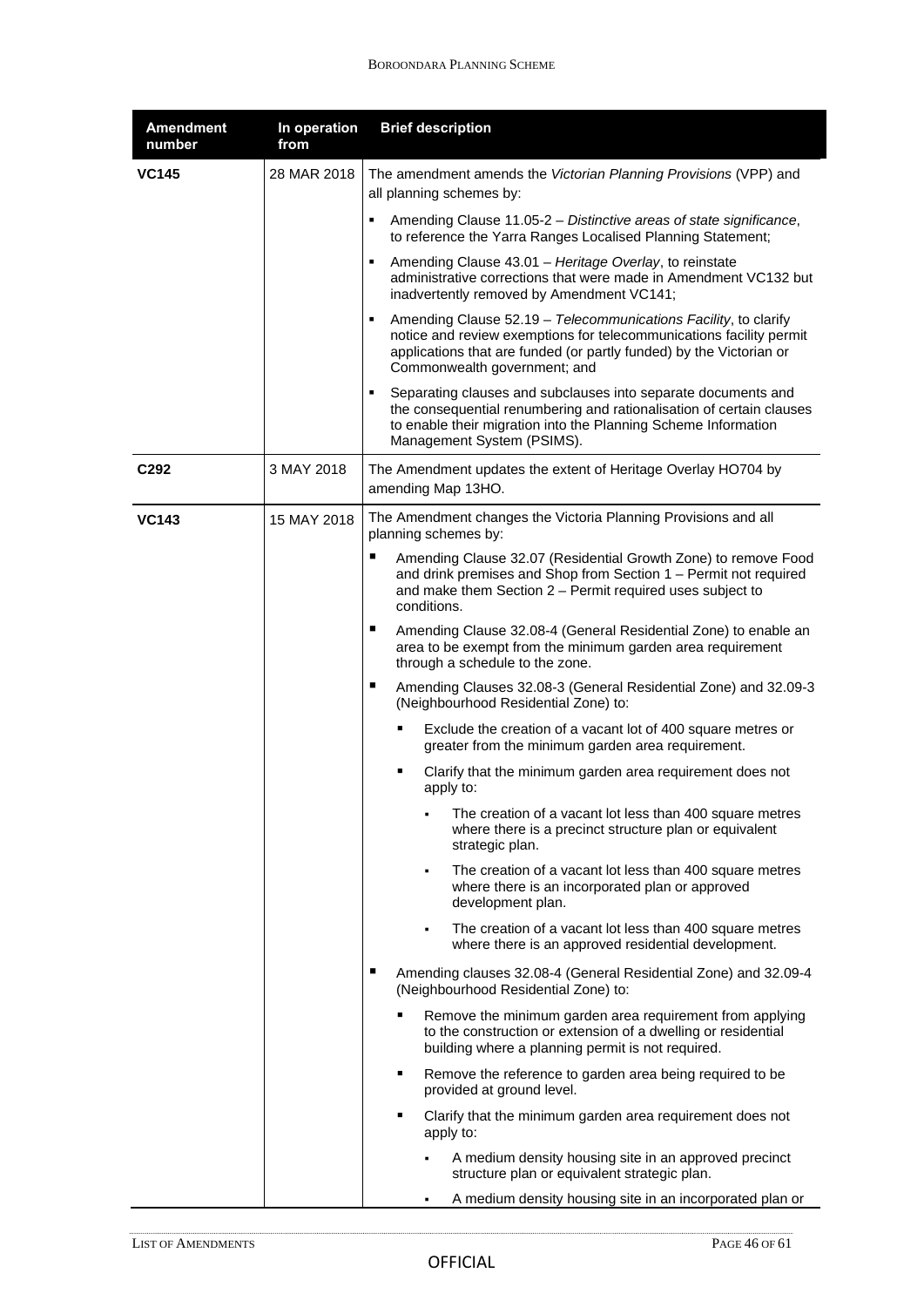| <b>Amendment</b><br>number | In operation<br>from | <b>Brief description</b>                                                                                                                                                                                                                                                                                                                                                                                                                                                                                                                                                                                                                                |
|----------------------------|----------------------|---------------------------------------------------------------------------------------------------------------------------------------------------------------------------------------------------------------------------------------------------------------------------------------------------------------------------------------------------------------------------------------------------------------------------------------------------------------------------------------------------------------------------------------------------------------------------------------------------------------------------------------------------------|
|                            |                      | approved development plan.                                                                                                                                                                                                                                                                                                                                                                                                                                                                                                                                                                                                                              |
|                            |                      | An existing building that did not meet the minimum garden<br>٠<br>area requirement prior to approval of Amendment VC110.                                                                                                                                                                                                                                                                                                                                                                                                                                                                                                                                |
|                            |                      | п<br>Amending the Garden area definition at Clause 72 (General Terms)<br>to provide greater clarity about garden area inclusions and<br>exclusions.                                                                                                                                                                                                                                                                                                                                                                                                                                                                                                     |
| <b>VC146</b>               | 15 MAY 2018          | Amendment VC146 implements the Infrastructure Contributions Plan<br>(ICP) public land contributions model by introducing a new overlay,<br>Clause 45.11 (Infrastructure Contributions Overlay), into the Victoria<br>Planning Provisions. The amendment includes consequential changes<br>to the State Planning Policy Framework to recognise the new ICP<br>system.                                                                                                                                                                                                                                                                                    |
| C <sub>267</sub>           | 24 MAY 2018          | The Amendment corrects a number of errors and anomalies in the<br>Boroondara Planning Scheme.                                                                                                                                                                                                                                                                                                                                                                                                                                                                                                                                                           |
| C <sub>278</sub>           | 7 JUN 2018           | The Amendment introduces an interim Heritage Overlay to 7-11 Miami<br>Street, Hawthorn East until 1 March 2019.                                                                                                                                                                                                                                                                                                                                                                                                                                                                                                                                         |
| C268(Part 3)               | 28 JUN 2018          | The Amendment corrects a number of errors and anomalies in the<br>Boroondara Planning Scheme.                                                                                                                                                                                                                                                                                                                                                                                                                                                                                                                                                           |
| C <sub>299</sub>           | 28 JUN 2018          | The Amendment inserts a new incorporated plan titled "Planning permit<br>exemptions, May 2018" into the Schedules to Clauses 43.01 and 81.01.                                                                                                                                                                                                                                                                                                                                                                                                                                                                                                           |
| C23(Part 1)                | 12 JUL 2018          | The Amendment applies the Heritage Overlay to 3 Wilson Street, Surrey<br>Hills (HO743), 70 Riversdale Road, Hawthorn (HO744) and 15 Victor<br>Avenue, Kew (HO745) on a permanent basis, and deletes the interim<br>Heritage Overlay (HO664) from 70 Riversdale Road, Hawthorn.                                                                                                                                                                                                                                                                                                                                                                          |
| <b>VC148</b>               | 31 JUL 2018          | The amendment changes to the Victoria Planning Provisions and all<br>planning schemes by:                                                                                                                                                                                                                                                                                                                                                                                                                                                                                                                                                               |
|                            |                      | Deleting the State Planning Policy Framework (SPPF) and replacing<br>it with a new integrated Planning Policy Framework (PPF) in<br>Clauses 10 to 19.                                                                                                                                                                                                                                                                                                                                                                                                                                                                                                   |
|                            |                      | Deleting Clauses 1.0 (Preliminary) 2.0 (User Guide).                                                                                                                                                                                                                                                                                                                                                                                                                                                                                                                                                                                                    |
|                            |                      | Moving the planning scheme purposes from Clause 1.0 to new<br>٠<br>Clause 01 (Purposes of this planning scheme) and inserting new<br>Clause 00 (Purpose and Vision).                                                                                                                                                                                                                                                                                                                                                                                                                                                                                    |
|                            |                      | Moving the operational provisions for the Local Planning Policy<br>$\blacksquare$<br>Framework (LPPF) to new Clauses 23.02 and 23.03 and inserting a<br>new Clause 23.01 to explain the relationship between the LPPF and<br>the PPF.                                                                                                                                                                                                                                                                                                                                                                                                                   |
|                            |                      | Amending provisions (including schedules) to update references to<br>$\blacksquare$<br>the new MPS and PPF and as a result of the restructure and<br>reorganising of provisions.                                                                                                                                                                                                                                                                                                                                                                                                                                                                        |
|                            |                      | Amending Clauses 37.03 (Urban Floodway Zone);<br>42.01<br>$\blacksquare$<br>(Environmental Significance Overlay); 42.02 (Vegetation Protection<br>Overlay); 42.03 (Significant Landscape Overlay); 43.01 (Heritage<br>Overlay); 43.02 (Design and Development Overlay); 43.04<br>(Development Plan Overlay); 44.01 (Erosion Management Overlay);<br>44.02 (Salinity Management Overlay); 44.03 (Floodway Overlay);<br>44.04 (Land Subject to Inundation Overlay); 44.05 (Special Building<br>Overlay and 52.28 (Gaming) to enable schedules to specify<br>additional matters.<br>Amending Clause 43.01 (Heritage Overlay) to require the schedule<br>п. |
|                            |                      | to the overlay to specify a statement of significance for each<br>heritage place included in the schedule and the ability to incorporate                                                                                                                                                                                                                                                                                                                                                                                                                                                                                                                |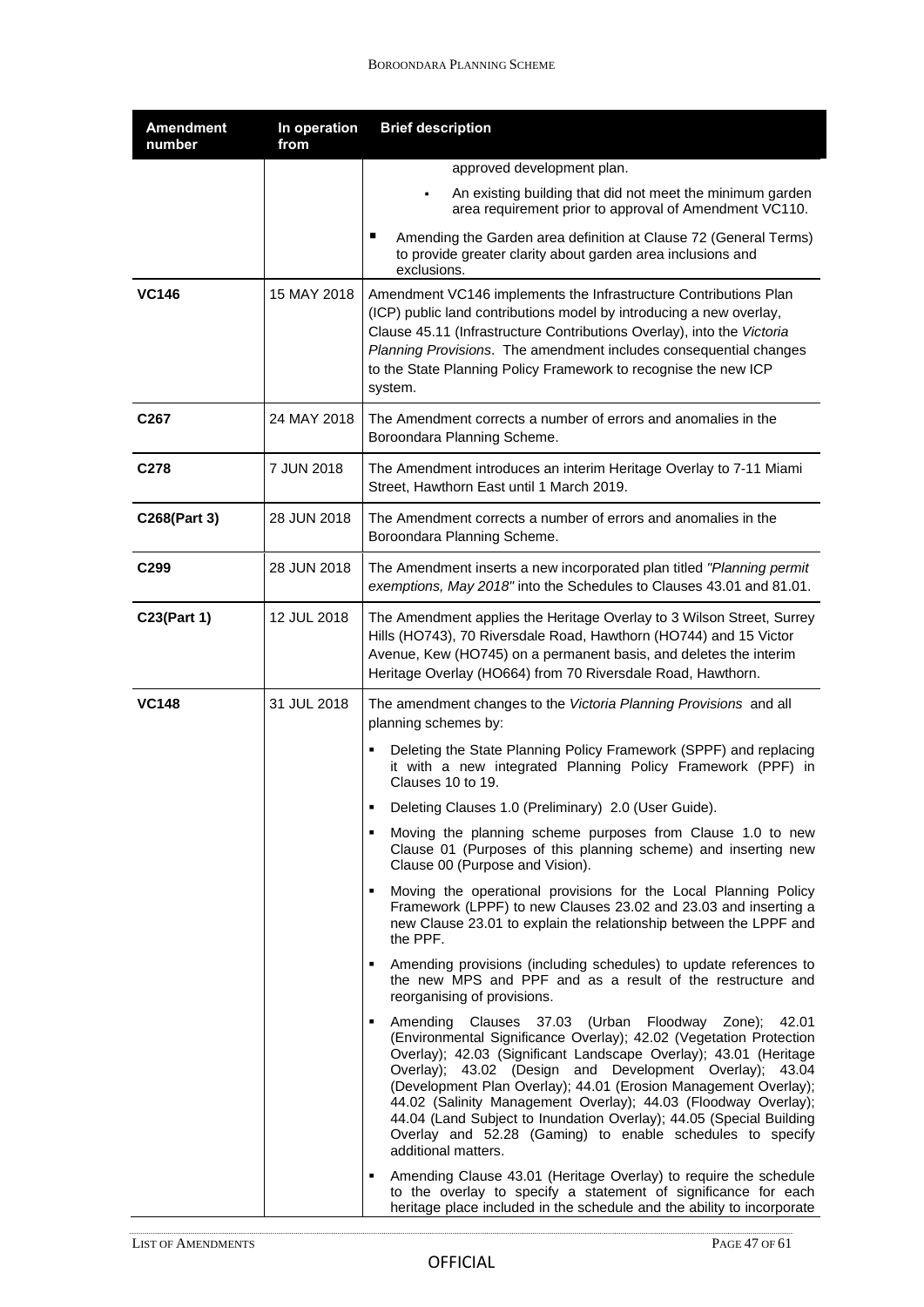| <b>Amendment</b><br>number | In operation<br>from | <b>Brief description</b>                                                                                                                                                                                                                                                                                                                                                                                                |
|----------------------------|----------------------|-------------------------------------------------------------------------------------------------------------------------------------------------------------------------------------------------------------------------------------------------------------------------------------------------------------------------------------------------------------------------------------------------------------------------|
|                            |                      | heritage design guidelines for a heritage place.                                                                                                                                                                                                                                                                                                                                                                        |
|                            |                      | Amending Clause 43.04 (Development Plan Overlay) to clarify when<br>٠.<br>an application is exempt from the notice and review requirements.                                                                                                                                                                                                                                                                             |
|                            |                      | Introducing the Specific Controls Overlay (Clause 45.12).                                                                                                                                                                                                                                                                                                                                                               |
|                            |                      | " Organising particular provisions into three new categories at<br>Clauses 51, 52 and 53.                                                                                                                                                                                                                                                                                                                               |
|                            |                      | Inserting a new section, 'Operational provisions' (Clauses 70 to 74)<br>٠<br>that consolidates operational, administrative and other provisions.                                                                                                                                                                                                                                                                        |
|                            |                      | Making various changes to advertising signs provisions at Clauses<br>$\blacksquare$<br>32.04 (Mixed Use Zone), 52.05 (Signs), 62.02, 62.01 and at newly<br>numbered Clauses 73.02 (Sign terms) and 73.03 (Land use terms).                                                                                                                                                                                              |
|                            |                      | Amending Clause 52.29 (Land Adjacent to a Road Zone 1, Category<br>1, or a Public Acquisition Overlay for a Category 1 Road) to exempt<br>an application from notice and review requirements and to clarify<br>permit exemptions.                                                                                                                                                                                       |
|                            |                      | Amending Clause 33.01 (Industrial 1 Zone) to remove the<br>requirement to obtain a planning permit to use land for a<br>'convenience shop' and 'take away food premises'.                                                                                                                                                                                                                                               |
|                            |                      | Amending Clause 33.03 (Industrial 3 Zone) to remove the<br>requirement to obtain a planning permit to use land for a 'service<br>industry' (in certain circumstances) and a 'take away food premises'                                                                                                                                                                                                                   |
|                            |                      | Deleting Clause 52.12 (Service station).<br>٠                                                                                                                                                                                                                                                                                                                                                                           |
|                            |                      | Amending Clauses 33.01 (Industrial 1 Zone) and 32.04 (Mixed Use<br>Zone) to ensure impacts of service stations are considered.                                                                                                                                                                                                                                                                                          |
|                            |                      | Deleting Clauses 52.13 (Car wash) and 52.14 (Motor vehicle, boat<br>٠<br>or caravan sales).                                                                                                                                                                                                                                                                                                                             |
|                            |                      | Amending Clause 52.06 (Car parking) to change the planning permit<br>٠.<br>requirements and number of spaces to be provided in certain<br>circumstances.                                                                                                                                                                                                                                                                |
|                            |                      | Introducing incorporated document Principal Public Transport<br>Network Area Maps (State Government of Victoria, 2018).                                                                                                                                                                                                                                                                                                 |
|                            |                      | Deleting the VicSmart provisions in Clauses 90 to 95 and<br>consequently: relocating classes of State VicSmart applications to<br>the applicable zones, overlays and particular provisions, local<br>VicSmart provisions to a new Clause 59 (VicSmart applications and<br>requirements) and operational provisions to new Clause 71.06.                                                                                 |
|                            |                      | Making consequential changes to the schedules of applicable<br>particular provisions in planning schemes, including inserting new<br>schedules.                                                                                                                                                                                                                                                                         |
| <b>VC151</b>               | 6 AUG 2018           | The amendment corrects obvious and technical errors in the Victoria<br>Planning Provisions and all planning schemes by replacing the<br>incorporated document Principal Public Transport Network Area Maps<br>(State Government of Victoria, 2018) with a corrected version of the<br>document. The reference to the corrected document is updated in<br>Clause 72.04 (Documents incorporated in this planning scheme). |
| C <sub>271</sub>           | 16 AUG 2018          | The Amendment applies the Heritage Overlay (HO705) to two<br>individually significant buildings and five associated trees at the Trinity<br>Grammar School campus at 40 and 41 Charles Street, Kew, on a<br>permanent basis. The Amendment also deletes the interim Heritage<br>Overlay (HO753) applying to this heritage place.                                                                                        |
| C <sub>291</sub>           | 23 AUG 2018          | The Amendment deletes the interim Heritage Overlay from the<br>Sunnyside and Rowell Avenues Precinct (HO740), except for 30 and 32                                                                                                                                                                                                                                                                                      |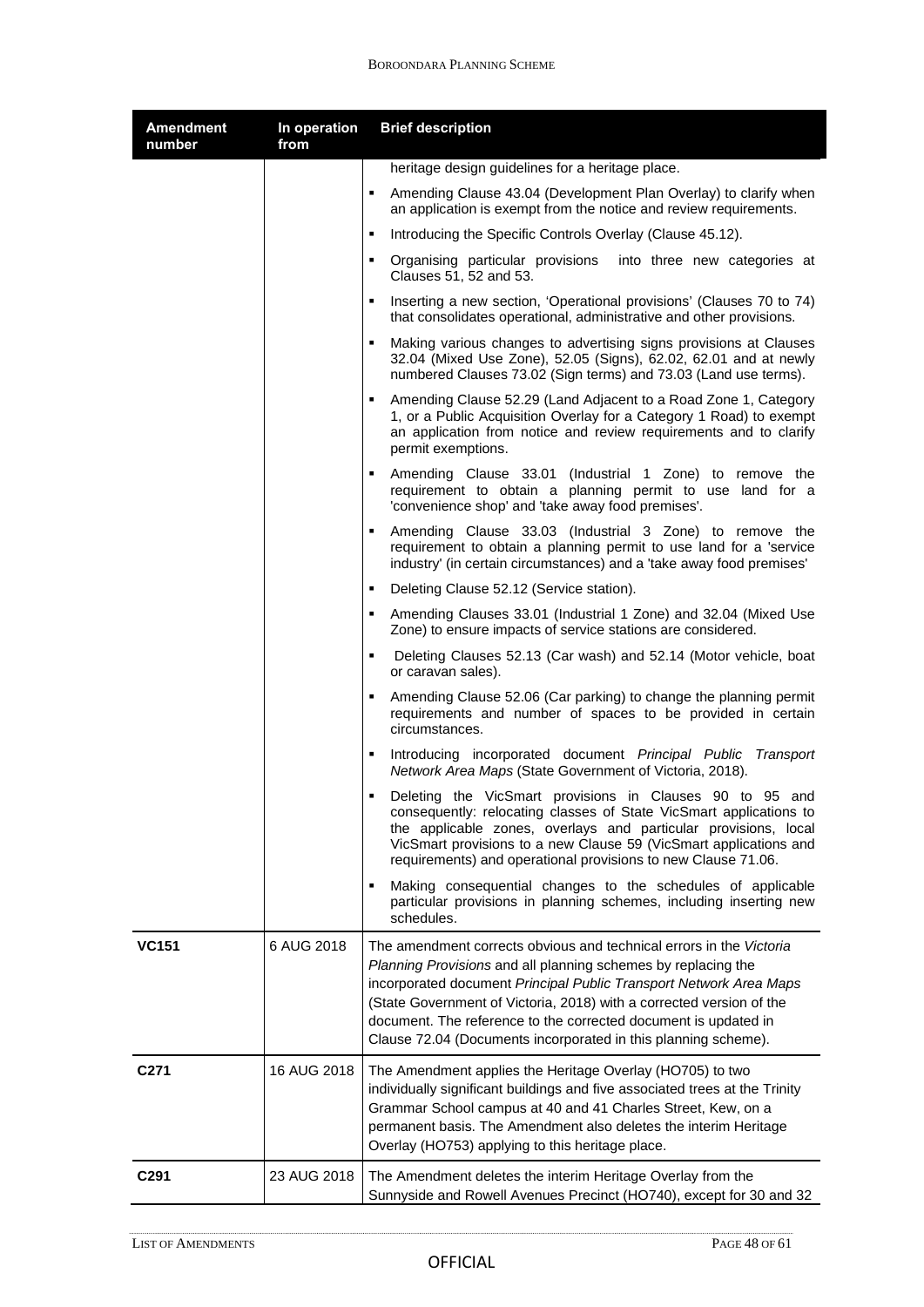| <b>Amendment</b><br>number | In operation<br>from | <b>Brief description</b>                                                                                                                                                                                                                                                                          |
|----------------------------|----------------------|---------------------------------------------------------------------------------------------------------------------------------------------------------------------------------------------------------------------------------------------------------------------------------------------------|
|                            |                      | Sunnyside Avenue, Camberwell, by amending the Schedule to Clause<br>43.01 and Planning Scheme Map Nos. 12HO and 13HO. The<br>amendment also corrects an error in the Schedule to Clause 43.01.                                                                                                    |
| C283                       | 6 SEP 2018           | The Amendment introduces the Heritage Overlay to 452 Barkers Road,<br>Hawthorn East (HO773) and 97 Argyle Road, Kew (HO797), on an<br>interim basis until 30 June 2019, and corrects an error in Design and<br>Development Overlay Schedule 23 (DDO23).                                           |
| C300                       | 6 SEP 2018           | The Amendment removes an interim heritage control from a site at 12<br>Power Street, Balwyn.                                                                                                                                                                                                      |
| <b>VC147</b>               | 14 SEP 2018          | The amendment makes administrative changes to the Victoria Planning<br>Provisions (VPP) and all planning schemes by:                                                                                                                                                                              |
|                            |                      | ×,<br>Making style, format and technical changes to improve<br>presentation and operation;                                                                                                                                                                                                        |
|                            |                      | Correcting inconsistencies and clerical errors; and<br>٠                                                                                                                                                                                                                                          |
|                            |                      | Changing the operation of amendment date stamps located next<br>to clause numbers. VC147 will not be added to the clause date<br>stamps due to it's administrative nature.                                                                                                                        |
|                            |                      | The Amendment enables the online publishing of planning schemes<br>through the Department of Environment, Land, Water and Planning's<br>(DELWP) new Amendment Tracking System (ATS). The Amendment<br>does not change the operation of policy or the effect of provisions in<br>planning schemes. |
| <b>VC150</b>               | 21 SEP 2018          | The Amendment changes the Victoria Planning Provisions (VPP) and all<br>planning schemes by:                                                                                                                                                                                                      |
|                            |                      | Introducing clear land use definitions and risk-based planning<br>controls for animal industries;                                                                                                                                                                                                 |
|                            |                      | Removing the Piggeries Code of Practice 1992;<br>٠                                                                                                                                                                                                                                                |
|                            |                      | Referencing the 2018 amendments to the Victorian Code for Broiler<br>Farms 2009;                                                                                                                                                                                                                  |
|                            |                      | to implement actions outlined in the Victorian Government's Planning for<br>Sustainable Animal Industries report.                                                                                                                                                                                 |
| C268(Part 1)               | 27 SEP 2018          | The Amendment corrects six anomalies and errors relating to zones and<br>overlays in the Boroondara Planning Scheme.                                                                                                                                                                              |
| <b>VC149</b>               | 4 OCT 2018           | The Amendment changes the Victoria Planning Provisions (VPP) by<br>inserting a new Commercial 3 Zone at Clause 34.03.                                                                                                                                                                             |
|                            |                      | The Amendment also amends the VPP and all planning schemes to:                                                                                                                                                                                                                                    |
|                            |                      | Introduce new requirements for the assessment of residential solar<br>energy facility overshadowing.                                                                                                                                                                                              |
|                            |                      | Implement the wind energy facility recommendations of the<br>Independent Inquiry into the Environment Protection Authority.                                                                                                                                                                       |
| <b>VC153</b>               | 4 OCT 2018           | Amends Clause 52.13-7 (2009 Bushfire – Recovery Exemptions) to<br>extend the expiry date to 30 September 2019.                                                                                                                                                                                    |
| <b>VC152</b>               | 26 OCT 2018          | Amendment VC152 amends the Victoria Planning Provisions (VPP) and<br>all planning schemes to:                                                                                                                                                                                                     |
|                            |                      | insert new objectives and strategies for major hazard facilities in<br>Clause 13.07 (Amenity)                                                                                                                                                                                                     |
|                            |                      | amend Clause 16.01-6S (Crisis accommodation and community                                                                                                                                                                                                                                         |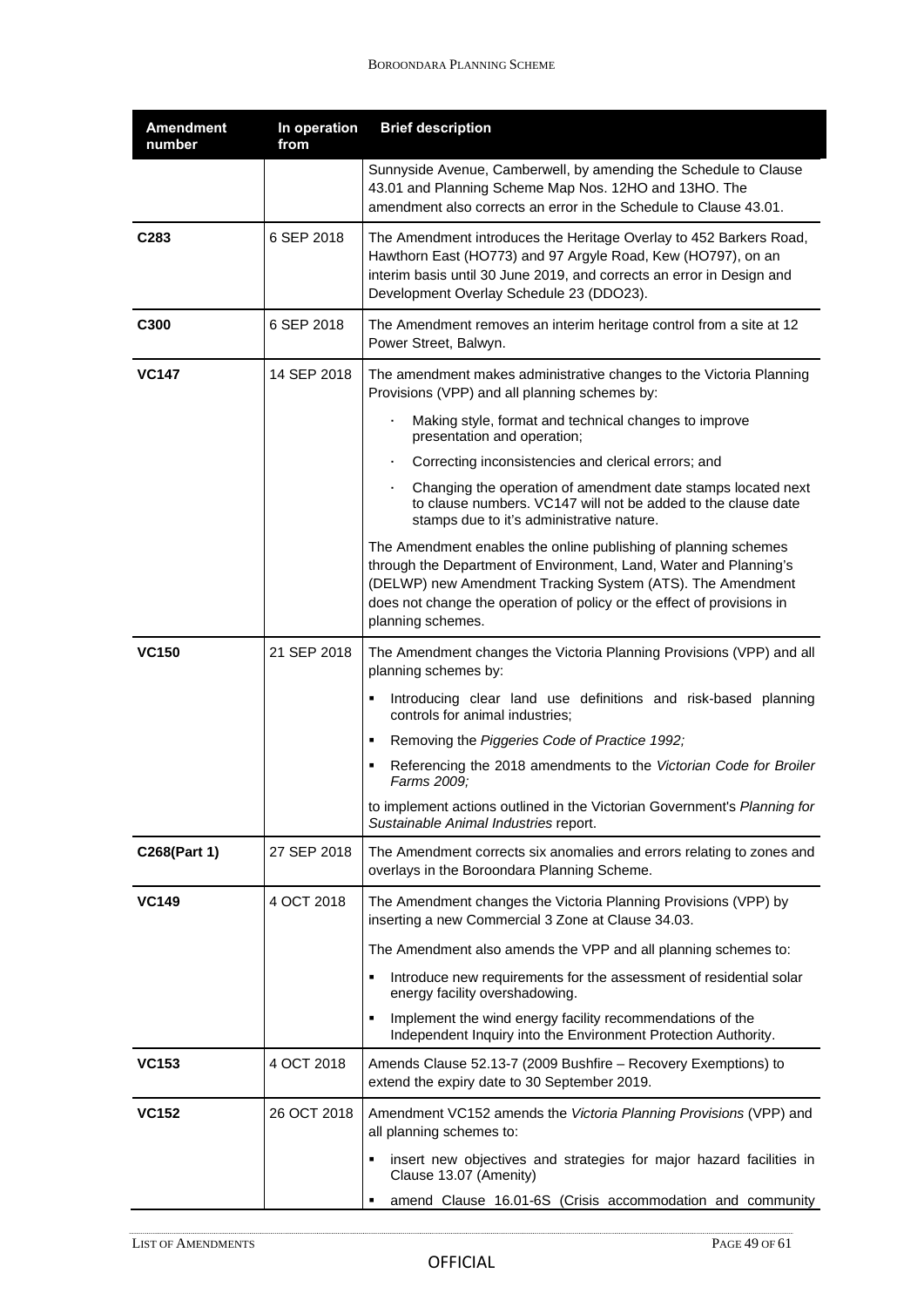| <b>Amendment</b><br>number | In operation<br>from | <b>Brief description</b>                                                                                                                                                                                                                                                                                                                                              |
|----------------------------|----------------------|-----------------------------------------------------------------------------------------------------------------------------------------------------------------------------------------------------------------------------------------------------------------------------------------------------------------------------------------------------------------------|
|                            |                      | care units) to reflect the new land use terminology and policy<br>support for community care accommodation and rooming houses                                                                                                                                                                                                                                         |
|                            |                      | amend the table of uses in all residential zones, Clause 34.01<br>(Commercial 1 Zone) and Clause 35.03 (Rural Living Zone) to<br>include permit exemptions for 'Community care accommodation' and<br>Rooming house' land uses                                                                                                                                         |
|                            |                      | amend Clause 35.08 (Rural Activity Zone) to delete the reference to<br>'Backpackers' lodge'                                                                                                                                                                                                                                                                           |
|                            |                      | amend Clause 37.07 and Clause 52.34 (Bicycle facilities) to delete<br>٠.<br>references to 'Nursing home'                                                                                                                                                                                                                                                              |
|                            |                      | amend Clause 52.06 (Car parking) to specify a car parking rate for a<br>٠<br>'Rooming house'                                                                                                                                                                                                                                                                          |
|                            |                      | delete Clause 52.22 (Crisis accommodation) and Clause 52.23<br>٠.<br>(Shared housing) and replace them with a new Clause 52.22<br>(Community care accommodation) and Clause 52.23 (Rooming<br>house)                                                                                                                                                                  |
|                            |                      | delete Clause 52.24 (Community care unit)<br>$\mathbf{E}$                                                                                                                                                                                                                                                                                                             |
|                            |                      | amend Clause 53.06 (Live music and entertainment noise) to<br>include 'Community care accommodation' and 'Rooming house',<br>and delete 'Boarding house' and 'Nursing home', in the definition of<br>noise sensitive residential uses                                                                                                                                 |
|                            |                      | insert a new particular provision at Clause 53.17 (Residential aged<br>care facility)                                                                                                                                                                                                                                                                                 |
|                            |                      | amend Clause 73.03 (Land use terms) and Clause 73.04 (Nesting<br>п.<br>diagrams) to introduce 'Community care accommodation' and<br>'Rooming house' land uses, nest 'Residential aged care facility'<br>under 'Accommodation', and delete 'Backpackers' lodge', 'Boarding<br>house', 'Hostel', 'Nurses' home', 'Nursing home' and 'Residential<br>college' land uses. |
| <b>VC154</b>               | 26 OCT 2018          | Amendment VC154 changes the Victoria Planning Provisions and all<br>planning schemes by:                                                                                                                                                                                                                                                                              |
|                            |                      | Deleting Clause 14.02-3S (Water conservation) and integrating<br>these policy statements into a new Clause 19.03-3S (Integrated<br>water management).                                                                                                                                                                                                                 |
|                            |                      | Amending Clause 19.03-3S (Water supply, sewerage and drainage)<br>٠,<br>to update and broaden water, drainage and stormwater policies to<br>integrated water management policies.                                                                                                                                                                                     |
|                            |                      | Deleting Clause 19.03-4S (Stormwater) and integrating this policy<br>$\mathbf{u}$ .<br>into the new Clause 19.03-3S (Integrated water management), with<br>consequential renumbering throughout Clause 19.03.                                                                                                                                                         |
|                            |                      | Inserting a new particular provision at Clause 53.18 for 'Stormwater<br>$\blacksquare$<br>management in urban development'.                                                                                                                                                                                                                                           |
|                            |                      | Amending Clause 55 (Two or more dwellings on a lot and residential<br>buildings) to provide transitional provisions for residential<br>development applications to be assessed against the Clause 55<br>provisions as they existed before the approval date of Amendment<br>VC154.                                                                                    |
|                            |                      | Amending Clause 55.03-4 (Permeability) to rename the standard<br>$\mathbf{u}$ .<br>"Permeability and stormwater management' and amend the<br>standard to include a new stormwater purpose, requirements and<br>decision guidelines.                                                                                                                                   |
|                            |                      | Amending Clause 55.07 (Apartment developments), Clause 56.07<br>$\blacksquare$<br>(Integrated water management) and Clause 58.03 (Site layout) to<br>generally align with the new particular provision.                                                                                                                                                               |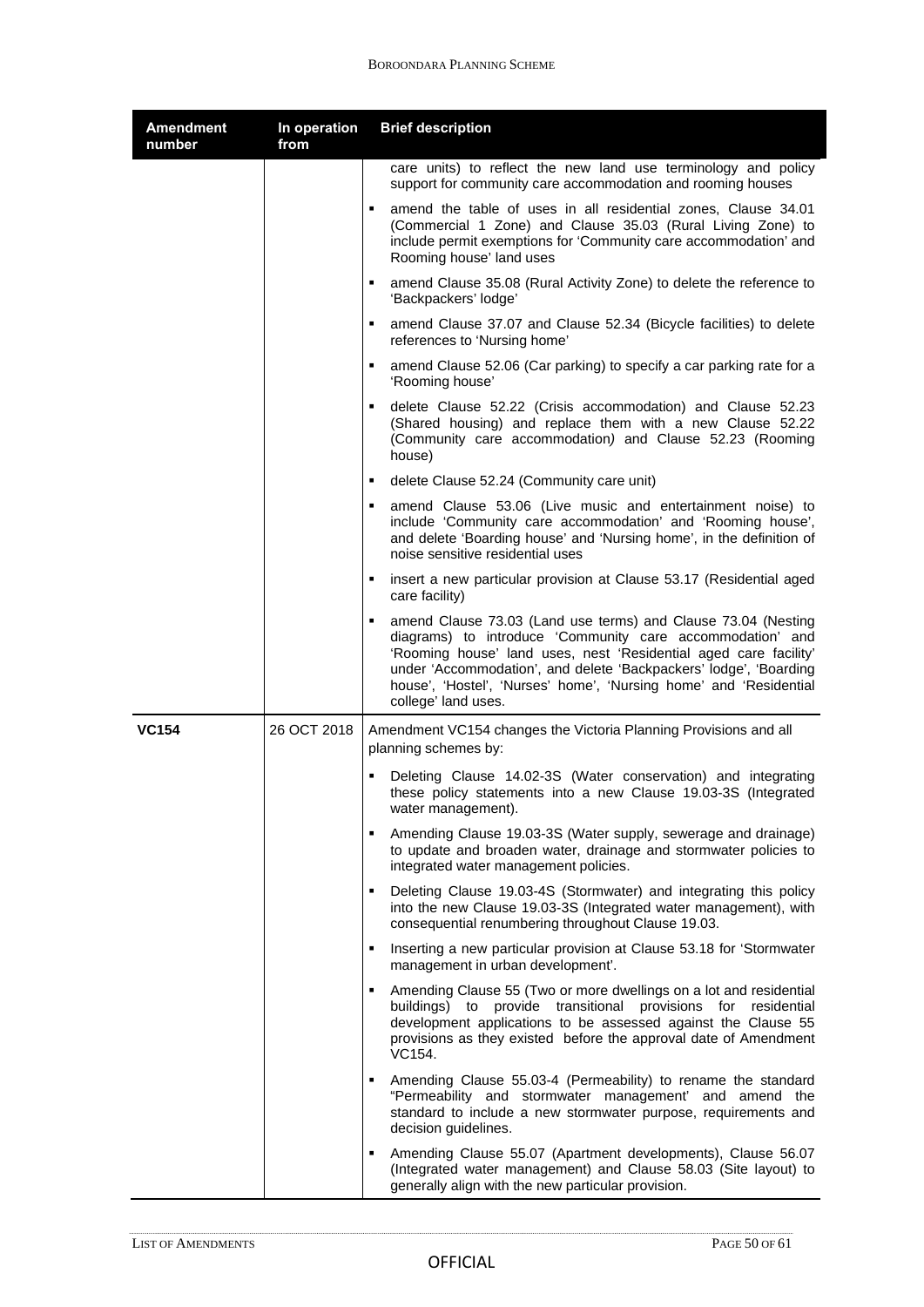| <b>Amendment</b><br>number | In operation<br>from | <b>Brief description</b>                                                                                                                                                                                                                                                                                                                                                                                                                                                                  |
|----------------------------|----------------------|-------------------------------------------------------------------------------------------------------------------------------------------------------------------------------------------------------------------------------------------------------------------------------------------------------------------------------------------------------------------------------------------------------------------------------------------------------------------------------------------|
|                            |                      | Amending Clause 73.01 (General terms) to insert a new general<br>term and definition for 'stormwater'.                                                                                                                                                                                                                                                                                                                                                                                    |
| <b>VC155</b>               | 26 OCT 2018          | Amendment VC155 amends the Victoria Planning Provisions and all<br>planning schemes by:                                                                                                                                                                                                                                                                                                                                                                                                   |
|                            |                      | Amending Clause 15.03-1S (Heritage conservation) to include an<br>additional strategy and policy guideline.                                                                                                                                                                                                                                                                                                                                                                               |
|                            |                      | Amending Clauses 54.03-5 (Energy efficiency protection), 55.03-5<br>(Energy efficiency) and 55.07-1 (Energy efficiency) to replace the<br>word 'capacity' with 'performance' and specify that a rooftop solar<br>energy facility must exist at the time an application is lodged.                                                                                                                                                                                                         |
| C301boro                   | 8 NOV 2018           | The Amendment extends interim heritage controls which apply to<br>twenty-two (22) individual heritage places and six (6) heritage precincts<br>in the City of Boroondara Municipal-Wide Heritage Gap Study Volume 1<br>Canterbury until 30 November 2019.                                                                                                                                                                                                                                 |
| C302boro                   | 29 NOV 2018          | The Amendment corrects a number of anomalies related to the Heritage<br>Overlay in Canterbury, Deepdene, Glen Iris, Hawthorn, Hawthorn East<br>and Kew.                                                                                                                                                                                                                                                                                                                                   |
| C287                       | 14 FEB 2019          | The Amendment introduces the Heritage Overlay (HO771) to 7-11<br>Miami Street, Hawthorn East on a permanent basis and deletes the<br>interim HO that applies to the property.                                                                                                                                                                                                                                                                                                             |
| C310boro                   | 21 FEB 2019          | The Amendment extends the expiry dates of the interim Heritage<br>Overlays applying to places and precincts in the City of Boroondara<br>Municipal-Wide Heritage Gap Study Volume 2: Camberwell until 28<br>February 2020.                                                                                                                                                                                                                                                                |
| VC157                      | 15 MAR 2019          | Amendment VC157 introduces changes to the Victoria Planning<br>Provisions (VPP) and all planning schemes to require planning approval<br>for power lines to connect new large-scale electricity generation facilities<br>to the electricity network.                                                                                                                                                                                                                                      |
| <b>VC156</b>               | 11 APR 2019          | Amendment VC156 introduces changes to the Victoria Planning<br>Provisions and all planning schemes to correct formatting and spelling<br>errors and omissions and to clarify the operation of certain provisions.                                                                                                                                                                                                                                                                         |
| C309boro                   | 15 APR 2019          | The Amendment implements the recommendations of the City of<br>Boroondara Municipal-Wide Heritage Gap Study Volume 6: Hawthorn<br>East (2018) to introduce the Heritage Overlay on an interim basis until<br>31 March 2020 to 18 individual heritage places, eight heritage precincts<br>and one heritage precinct extension. The Amendment also removes<br>existing heritage controls from eight individual properties and<br>amalgamates these properties into a new heritage precinct. |
| C289                       | 18 APR 2019          | The Amendment alters the planning scheme maps to the Heritage<br>Overlay so that the Boroondara Planning Scheme is consistent with the<br>Victorian Heritage Register.                                                                                                                                                                                                                                                                                                                    |
| C285                       | 9 MAY 2019           | The Amendment implements the recommendations of the City of<br>Boroondara Municipal-Wide Heritage Gap Study Volume 3: Hawthorn<br>by introducing the Heritage Overlay to 14 individual sites, seven<br>heritage precincts and extends four existing heritage precincts on an<br>interim basis.                                                                                                                                                                                            |
| C315boro                   | 14 MAY 2019          | The Amendment replaces the existing incorporated plan titled "Planning<br>permit exemptions, May 2018" with an updated incorporated plan titled<br>"Planning permit exemptions, May 2019" so that it does not apply to the                                                                                                                                                                                                                                                                |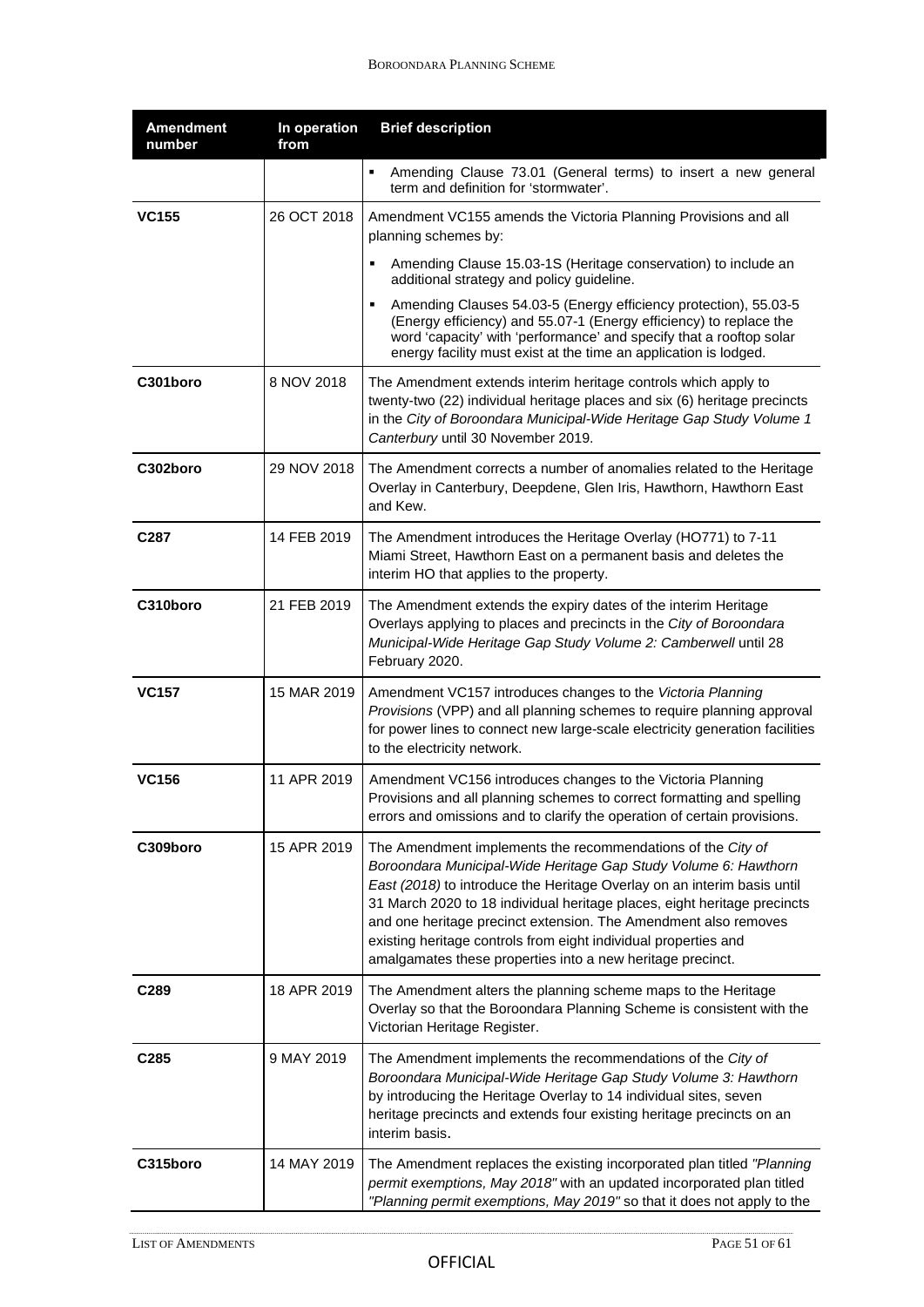| <b>Amendment</b><br>number | In operation<br>from | <b>Brief description</b>                                                                                                                                                                                                                                                                                                                                                                                                                                         |
|----------------------------|----------------------|------------------------------------------------------------------------------------------------------------------------------------------------------------------------------------------------------------------------------------------------------------------------------------------------------------------------------------------------------------------------------------------------------------------------------------------------------------------|
|                            |                      | property at 337 Auburn Road, Hawthorn and amends the Schedules to<br>Clauses 43.01 and 72.04.                                                                                                                                                                                                                                                                                                                                                                    |
| C293                       | 16 MAY 2019          | The Amendment implements the recommendations of the Kew Heritage<br>Gap Study (2017) to introduce the Heritage Overlay to 20 individual<br>heritage places, nine heritage precincts and six heritage precinct<br>extensions on an interim basis.                                                                                                                                                                                                                 |
| GC126                      | 21 JUN 2019          | The amendment applies the Toorak Road, Kooyong Level Crossing<br>Removal Project: Incorporated Document May 2019 to the project area.                                                                                                                                                                                                                                                                                                                            |
| GC130                      | 25 JUL 2019          | The Amendment makes administrative changes to all local policy and<br>local schedules of each planning scheme by:                                                                                                                                                                                                                                                                                                                                                |
|                            |                      | making style, format and technical changes to improve presentation<br>and operation                                                                                                                                                                                                                                                                                                                                                                              |
|                            |                      | correcting inconsistencies and clerical errors changing the operation<br>of amendment date stamps located next to clause numbers.                                                                                                                                                                                                                                                                                                                                |
| C276boro                   | 26 JUL 2019          | The Amendment introduces a permanent Heritage Overlay to eight new<br>individual properties and two new precincts in Balwyn, Balwyn North<br>and Deepdene. The Amendment also amends the Schedule to Clause<br>43.01 (Heritage Overlay) and Planning Scheme maps 4HO, 8HO, 9HO<br>and 10HO to include eight new properties and two precincts in the<br>Heritage Overlay.                                                                                         |
| <b>VC159</b>               | 8 AUG 2019           | The Amendment introduces changes to the Victoria Planning Provisions<br>(VPP) arising from the Victorian Government's Smart Planning program.<br>Amendment VC159 amends the VPP and all planning schemes to<br>introduce new land use terms, revise the definition of land use terms<br>and change where land use terms are nested.                                                                                                                              |
| C314boro                   | 15 AUG 2019          | The Amendment deletes the Development Plan Overlay - Schedule 2<br>(DPO2) from Lot 2 PS806588T, known as 43 Riversdale Road,<br>Hawthorn.                                                                                                                                                                                                                                                                                                                        |
| <b>VC163</b>               | 16 AUG 2019          | Amends the VPP and all planning schemes to correct an error in Clause<br>73.04 (nesting diagrams) by re-inserting nesting diagrams inadvertently<br>removed through Amendment VC159.                                                                                                                                                                                                                                                                             |
| C266boro                   | 30 AUG 2019          | The amendment implements the Canterbury Heritage Gap Assessment<br>(the Study) by amending the Schedule to Clause 43.01 (Heritage<br>Overlay) to introduce 20 individual places and five heritage precincts. It<br>also deletes the interim Heritage Overlay controls from five heritage<br>places. Maps 8HO, 9HO, 12HO, 13HO and 14HO are updated<br>accordingly. Clause 22.03 Heritage Policy is also updated to include the<br>Study as a reference document. |
| C274pt2boro                | 12 SEP 2019          | The amendment introduces a permanent Heritage Overlay to applicable<br>sites identified in the City of Boroondara Municipal-Wide Heritage Gap<br>Study Volume 2 Camberwell (2018) and makes other consequential<br>changes to the Boroondara Planning Scheme. The amendment applies<br>the Heritage Overlay to 19 new individual heritage places, 10 new<br>heritage precincts and alters one existing heritage precinct.                                        |
| <b>VC161</b>               | 17 SEP 2019          | Amendment VC161 amends the Victoria Planning Provisions and all<br>planning schemes to introduce new requirements for renewable energy<br>facilities and a State planning policy for the protection of declared<br>irrigation districts, and makes an administrative correction in relation to<br>Amendment VC157.                                                                                                                                               |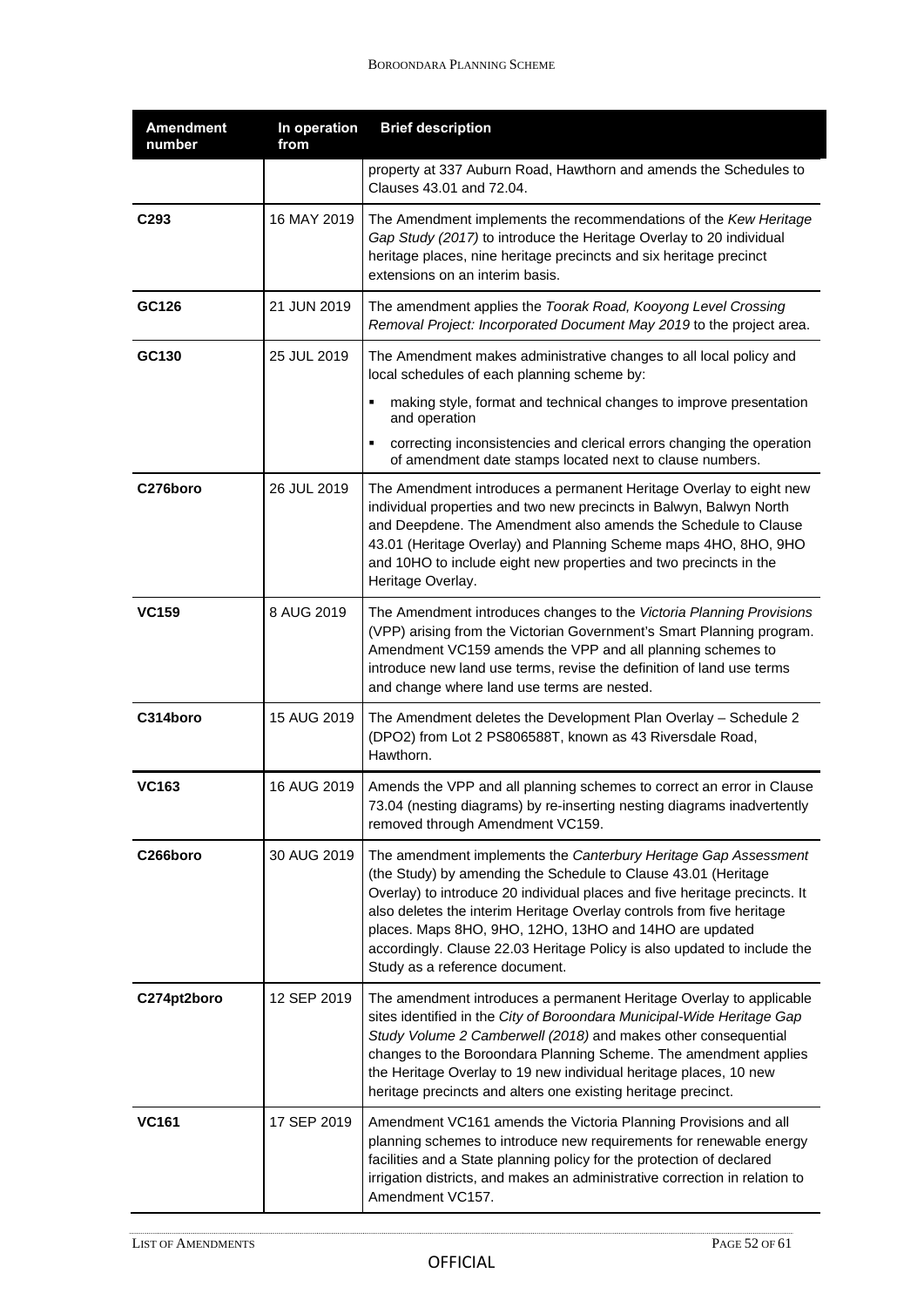| <b>Amendment</b><br>number | In operation<br>from | <b>Brief description</b>                                                                                                                                                                                                                                                                                                                                                                                                                 |
|----------------------------|----------------------|------------------------------------------------------------------------------------------------------------------------------------------------------------------------------------------------------------------------------------------------------------------------------------------------------------------------------------------------------------------------------------------------------------------------------------------|
| <b>VC164</b>               | 26 SEP 2019          | The Amendment changes the Victoria Planning Provisions and all<br>planning schemes by amending Clause 52.13-7 (2009 Bushfire -<br>Recovery Exemptions) to extend the expiry date to 31 March 2020.                                                                                                                                                                                                                                       |
| C303boro                   | 17 OCT 2019          | The Amendment:                                                                                                                                                                                                                                                                                                                                                                                                                           |
|                            |                      | Amends Planning Scheme Map No. 13HO to extend the application<br>٠<br>of the Heritage Overlay (HO171) to land at 19-21 Canterbury Road,<br>Camberwell.                                                                                                                                                                                                                                                                                   |
|                            |                      | Amends Planning Scheme Map No. 17HO to delete the Heritage<br>Overlay (HO225) from land at 21 Lesley Street, Camberwell.                                                                                                                                                                                                                                                                                                                 |
|                            |                      | Amends the Schedule to Clause 43.01 (the Heritage Overlay) to<br>٠<br>apply internal alteration controls to land at 2-2A Margaret Street,<br>Canterbury (HO145), amend the description of the heritage place<br>and address and apply tree controls to land at 19-21 Canterbury<br>Road, Camberwell (HO171) and replace 'Burwood' with<br>'Camberwell' in the description of the heritage place for HO225<br>(Fairview Avenue Precinct). |
| C307boro                   | 31 OCT 2019          | The Amendment introduces interim Heritage Overlay controls to 8 new<br>individual heritage places and three new heritage precincts identified in<br>the Kew East and Mont Albert Heritage Assessment 2018, with an<br>expiry date of 30 April 2020.                                                                                                                                                                                      |
| C319boro                   | 14 NOV 2019          | The Amendment comprises two parts.                                                                                                                                                                                                                                                                                                                                                                                                       |
|                            |                      | The first part of the amendment applies an interim Heritage Overlay to<br>15 individual places and one precinct of local heritage significance in<br>Balwyn, Balwyn North, Deepdene and Greythorn. The interim control<br>will expire on 26 November 2020.                                                                                                                                                                               |
|                            |                      | The second part of the amendment corrects errors identified in the<br>gazettal of Amendment C274boro Part 2 affecting 544 Burke Road,<br>Camberwell.                                                                                                                                                                                                                                                                                     |
| <b>VC158</b>               | 26 NOV 2019          | Amendment VC158 introduces a new particular provision to exempt<br>combustible cladding rectification on buildings subject to an emergency<br>order, building notice or building order under Part 8 of the Building Act<br>1993.                                                                                                                                                                                                         |
| C326boro                   | 29 NOV 2019          | The Amendment corrects errors in the Schedule to Clause 43.01 that<br>occurred during the gazettal of Amendment C307boro and Amendment<br>C319boro.                                                                                                                                                                                                                                                                                      |
| <b>VC165</b>               | 3 DEC 2019           | Amendment VC165 amends the Victoria Planning Provisions and all<br>planning schemes to introduce notice and review exemptions and to<br>amend the responsible authority status for certain planning applications<br>for non-government primary and secondary schools.                                                                                                                                                                    |
| GC98                       | 3 JAN 2020           | The Amendment facilitates the North East Link Project (project) by:                                                                                                                                                                                                                                                                                                                                                                      |
|                            |                      | Applying the Specific Controls Overlay (SCO12) to land required for<br>٠<br>the project and allowing the use and development of that land in<br>accordance with the specific control in the North East Link Project<br>Incorporated Document, December 2019 (incorporated document).                                                                                                                                                     |
|                            |                      | Applying the Design and Development Overlay (DDO) to land in<br>٠<br>Banyule and Manningham to ensure new development does not<br>compromise the structural integrity or operation of project<br>infrastructure.                                                                                                                                                                                                                         |
|                            |                      | Making the Secretary to the Department of Transport (and the<br>Roads Corporation from 31 December 2030) the determining                                                                                                                                                                                                                                                                                                                 |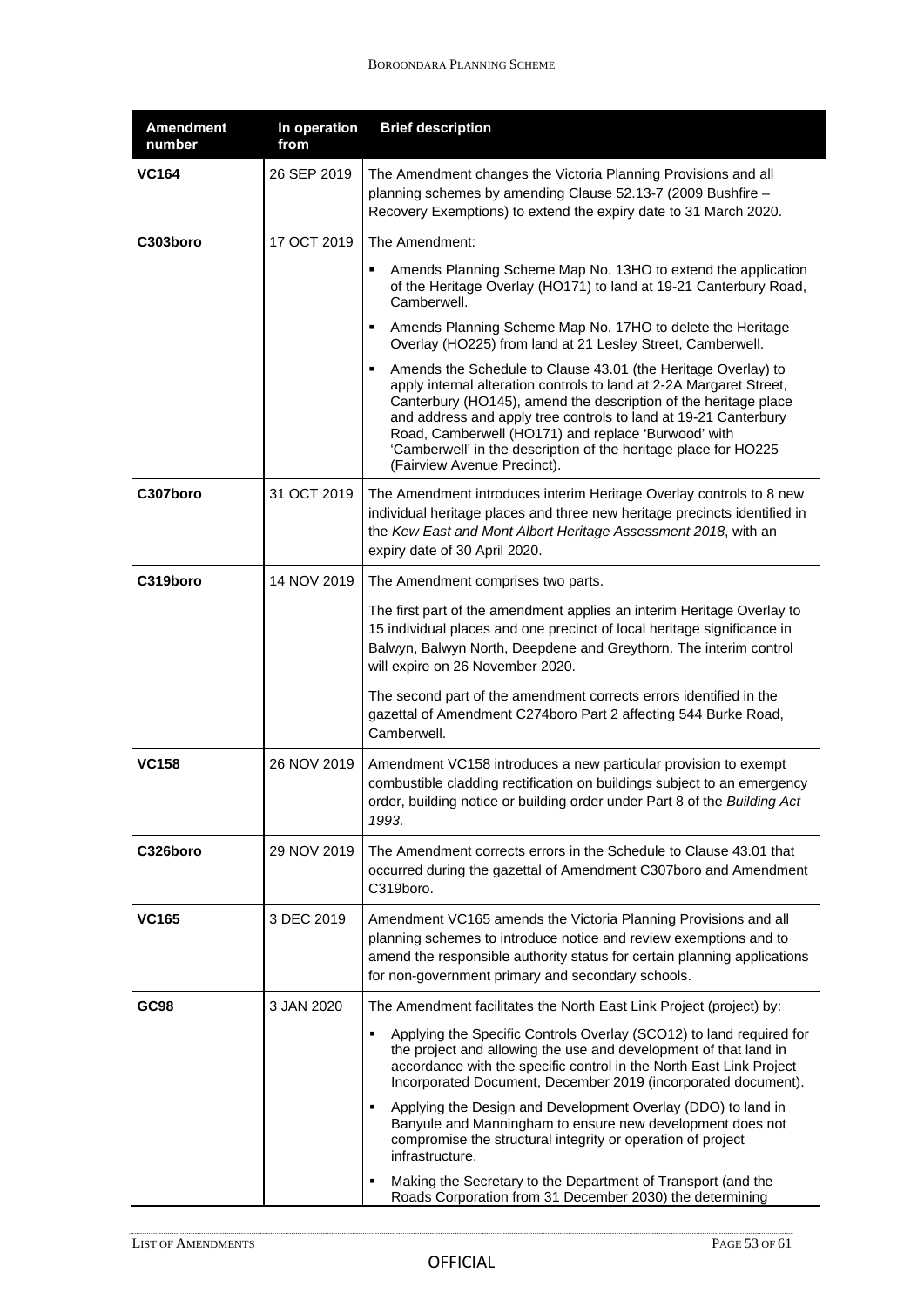| <b>Amendment</b><br>number | In operation<br>from | <b>Brief description</b>                                                                                                                                                                                                                                                                                                                                                                                                                                                         |
|----------------------------|----------------------|----------------------------------------------------------------------------------------------------------------------------------------------------------------------------------------------------------------------------------------------------------------------------------------------------------------------------------------------------------------------------------------------------------------------------------------------------------------------------------|
|                            |                      | referral authority for applications under the DDO.                                                                                                                                                                                                                                                                                                                                                                                                                               |
|                            |                      | Making the Minister for Planning the responsible authority for<br>administering and enforcing the provisions of the Banyule,<br>Boroondara, Manningham, Nillumbik, Whitehorse, Whittlesea and<br>Yarra planning schemes as they relate to the use and development<br>of land for the project.                                                                                                                                                                                    |
| C322boro                   | 16 JAN 2020          | The Amendment alters the planning scheme Schedule to the Heritage<br>Overlay so that the Boroondara Planning Scheme is consistent with the<br>Victorian Heritage Register.                                                                                                                                                                                                                                                                                                       |
| C324boro                   | 16 JAN 2020          | The Amendment deletes the incorporated plan titled Planning permit<br>exemptions, May 2019 from the Schedules to Clauses 43.01 (Heritage<br>Overlay) and 72.04 (Schedule to the Documents Incorporated in this<br>Planning Scheme).                                                                                                                                                                                                                                              |
| <b>VC160</b>               | 24 JAN 2020          | Amendment VC160 amends the Victoria Planning Provisions and all<br>planning schemes to correct errors and omissions, clarify the operation<br>of certain provisions, and implement planning reforms for extractive<br>industries.                                                                                                                                                                                                                                                |
| <b>VC170</b>               | 31 JAN 2020          | Introduces a new particular provision to facilitate the Level Crossing<br>Removal Project.                                                                                                                                                                                                                                                                                                                                                                                       |
| C312boro                   | 6 JAN 2020           | The amendment applies the Specific Controls Overlay to various<br>properties listed under the schedule to Clause 51.01 (Specific Sites and<br>Exclusions) and other related consequential changes, as part of the<br>Smart Planning Program to improve the transparency of site specific<br>controls. The changes improve the clarity and format of the planning<br>scheme by implementing the reforms introduced by VC148.                                                      |
| <b>VC168</b>               | 11 FEB 2020          | The amendment updates the Planning Policy Framework and<br>Operational Provisions to reference the Plan Melbourne 2017-2050:<br>Addendum 2019 and introduces a new strategy and spatial framework<br>at Clause 11.01-1R Settlement-Metropolitan Melbourne.                                                                                                                                                                                                                       |
| <b>VC177</b>               | 11 MAR 2020          | The Amendment changes the VPP and all planning schemes in Victoria<br>by inserting a new particular provision at Clause 52.07 to facilitate and<br>support recovery from bushfire.                                                                                                                                                                                                                                                                                               |
| C328boro                   | 12 MAR 2020          | The amendment extends the expiry date of interim Heritage Overlays<br>affecting properties and precincts in the Hawthorn Heritage Gap Study,<br>Kew Heritage Gap Study, Kew East and Mont Albert Heritage Gap<br>Study and Hawthorn East Heritage Gap Study areas until 12 March<br>2021.                                                                                                                                                                                        |
| <b>VC181</b>               | 6 APR 2020           | The amendment changes the Victoria Planning Provisions and all<br>planning schemes by replacing Clause 52.18 [No content] with a new<br>Clause 52.18 (State of emergency exemption), to facilitate the delivery<br>of food and other essential goods during and following a state of<br>emergency declared in relation to Novel Coronavirus 2019 (2019-<br>nCoV).                                                                                                                |
| <b>VC178</b>               | 9 APR 2020           | The amendment changes the Victoria Planning Provisions (VPP) and all<br>planning schemes by amending Clause 52.13-7 (2009 Bushfire -<br>Recovery Exemptions) to extend the expiry date to 30 June 2020. The<br>Amendment also changes the Victoria Planning Provisions (VPP) and<br>all planning schemes by amending the term 'stone extraction' to<br>'extractive industry' and the term 'solar energy facility' to 'solar energy<br>system' to align with the intent of VC160. |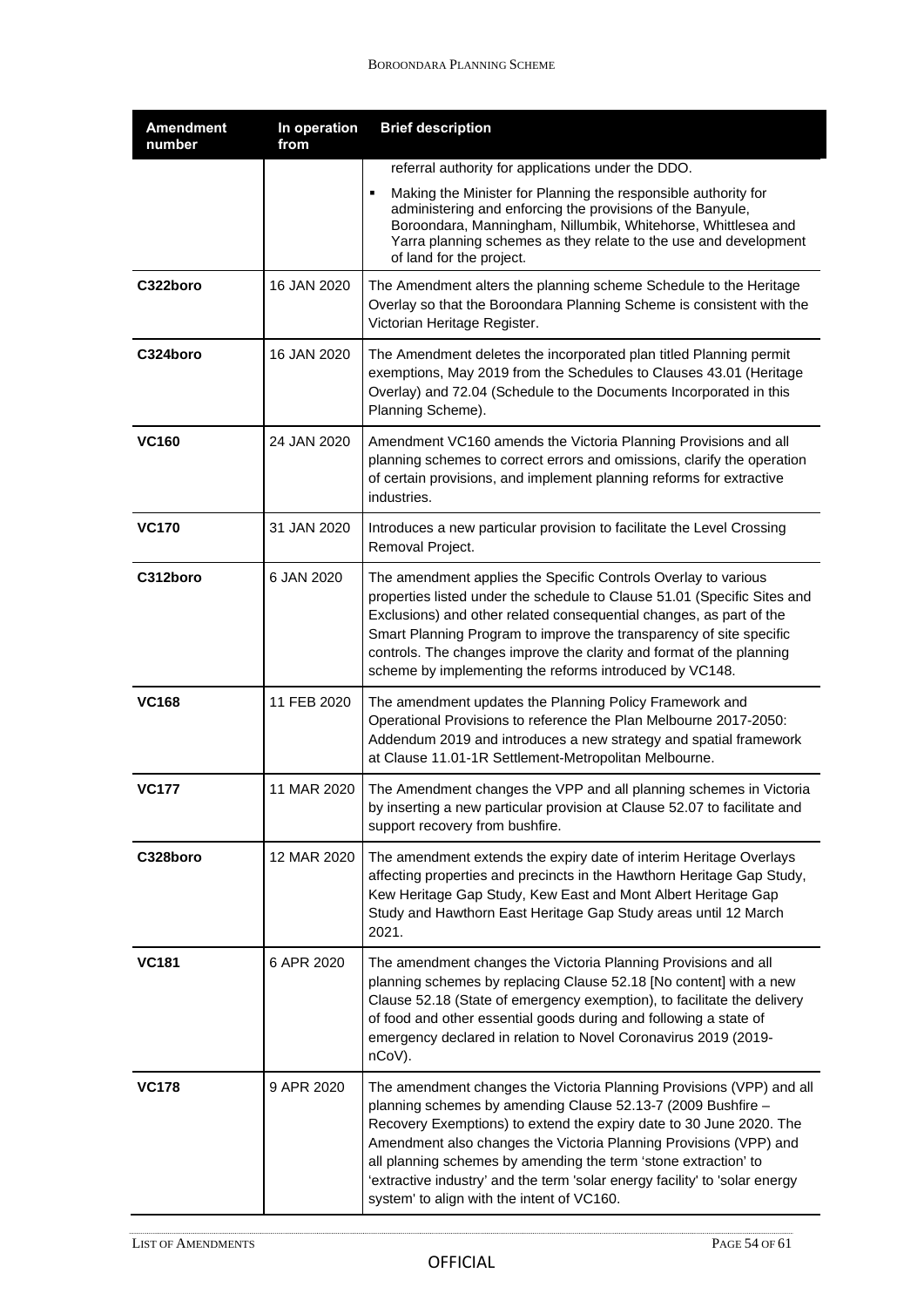| <b>Amendment</b><br>number | In operation<br>from | <b>Brief description</b>                                                                                                                                                                                                                                                                                                                                                                                                                                                                                                |
|----------------------------|----------------------|-------------------------------------------------------------------------------------------------------------------------------------------------------------------------------------------------------------------------------------------------------------------------------------------------------------------------------------------------------------------------------------------------------------------------------------------------------------------------------------------------------------------------|
| <b>VC179</b>               | 6 MAY 2020           | The amendment inserts a new provision at Clause 52.10 to facilitate<br>rebuilding following the 2019/20 bushfires and amends the Schedule to<br>Clause 72.01 in all planning schemes to designate the Chief Executive<br>Officer as the responsible authority for Clause 52.10.                                                                                                                                                                                                                                         |
| <b>VC175</b>               | 26 MAY 2020          | Improves the way the planning system addresses buffers for amenity,<br>human health and safety impacts by updating the Planning Policy<br>Framework (PPF) and Clause 53.10.                                                                                                                                                                                                                                                                                                                                             |
| C327boro                   | 09 JUL 2020          | The Amendment applies a Heritage Overlay over 39 Peate Avenue,<br>Glen Iris on an interim basis until 31 March 2021.                                                                                                                                                                                                                                                                                                                                                                                                    |
| <b>VC176</b>               | 5 AUG 2020           | The Amendment changes the VPP and all planning schemes in Victoria<br>by: amending Clause 52.12 (Bushfire Protection: Exemptions) to align<br>the 10/30 and fence line vegetation exemptions with the Bushfire Prone<br>Area map across all Victorian councils, making administrative updates<br>and further clarifying the exemptions for dwellings and defendable<br>space under the Bushfire Management Overlay.                                                                                                     |
| C321boro                   | 24 SEP 2020          | The Amendment facilitates the redevelopment of the Markham Housing<br>Estate at 10 Markham Avenue, Ashburton by:                                                                                                                                                                                                                                                                                                                                                                                                        |
|                            |                      | Applying the Specific Controls Overlay – Schedule 5 to the site and<br>٠<br>introducing the associated Markham Housing Estate Incorporated<br>Document, May 2020.                                                                                                                                                                                                                                                                                                                                                       |
|                            |                      | Amending the Schedule to Clause 72.01 - Responsible Authority for<br>this Planning Scheme to make the Minister for Planning the<br>Responsible Authority for the site.                                                                                                                                                                                                                                                                                                                                                  |
|                            |                      | Amending the Schedule to Clause 72.03 - What does this planning<br>scheme consist of? to insert Map 19SCO.                                                                                                                                                                                                                                                                                                                                                                                                              |
|                            |                      | Amending the Schedule to Clause 72.04 - Documents Incorporated<br>٠<br>in this Planning Scheme to introduce the Incorporated Document<br>Markham Housing Estate Incorporated Document, May 2020.                                                                                                                                                                                                                                                                                                                        |
| <b>VC183</b>               | 28 SEP 2020          | The amendment introduces a new state planning policy Clause 13.07-<br>3S (Live Music) and makes changes to Clause 53.06 (Live Music<br>Entertainment Venues) of the Victoria Planning Provisions (VPP) and all<br>planning schemes to encourage, create and protect opportunities for the<br>enjoyment of live music.                                                                                                                                                                                                   |
| <b>VC169</b>               | 9 OCT 2020           | The Amendment changes the VPP and all planning schemes in Victoria<br>by: changing the Planning Policy Framework to help direct balanced<br>outcomes for housing growth and built form, while also clarifying and<br>consolidating housing policy.                                                                                                                                                                                                                                                                      |
| GC164                      | 15 OCT 2020          | The amendment applies an extended Specific Controls Overlay<br>(SCO12) to land in Boroondara and Manningham planning schemes<br>required for the delivery of the North East Link Project to facilitate the<br>realignment of the Yarra East Main Sewer and construction of above<br>ground works connected with the operation of the sewer. The SCO12<br>allows the works to be completed in accordance with the existing<br>specific control contained in the North East Link Incorporated<br>Document, December 2019. |
| <b>VC193</b>               | 21 OCT 2020          | The amendment amends clause 52.18 (State of emergency exemption)<br>to support Victoria's social and economic recovery from the coronavirus<br>(COVID-19) pandemic through temporary planning scheme and permit<br>condition exemptions that enable outdoor dining and facilitate the<br>reopening and safe operation of restaurants and other food and drink                                                                                                                                                           |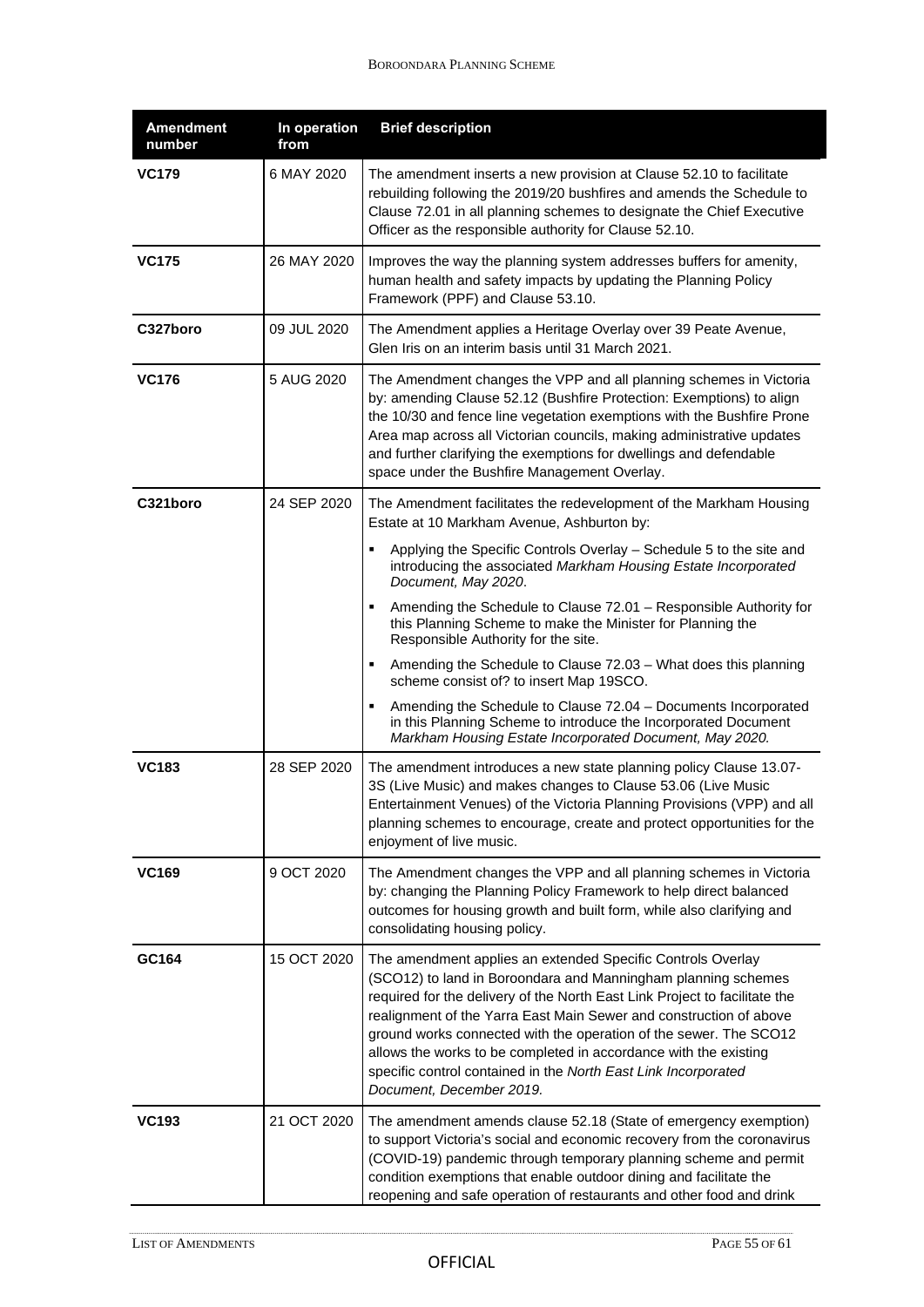| <b>Amendment</b><br>number | In operation<br>from | <b>Brief description</b>                                                                                                                                                                                                                                                                                                                                                                                                                                                                                                                                                                      |
|----------------------------|----------------------|-----------------------------------------------------------------------------------------------------------------------------------------------------------------------------------------------------------------------------------------------------------------------------------------------------------------------------------------------------------------------------------------------------------------------------------------------------------------------------------------------------------------------------------------------------------------------------------------------|
|                            |                      | businesses.                                                                                                                                                                                                                                                                                                                                                                                                                                                                                                                                                                                   |
| <b>VC191</b>               | 5 NOV 2020           | Amendment VC191 clarifies the application of the existing permit, notice<br>and third-party review exemptions for cladding rectification in Clause<br>52.01 ('Combustible cladding rectification exemptions') so that they<br>explicitly apply to government-owned buildings. The permit exemption<br>applies to all permit requirements in the planning scheme, including the<br>Heritage Overlay and other overlays, and seeks to remove any doubt<br>about whether a permit is required for rectification works on government<br>buildings.                                                |
| <b>VC192</b>               | 16 NOV 2020          | Amendment VC192 amends clause 72.01-1 to the Victoria Planning<br>Provisions and all schemes to make the Minister for Planning the<br>responsible authority for all large energy generation facilities and<br>electrical utility installations, including large renewable energy facilities<br>and large scale battery facilities that store electricity from any source.<br>This will increase clarity, provide for consistent and faster decision<br>making and better oversight of Victoria's electricity generation,<br>distribution and storage.                                         |
| C347boro                   | 20 NOV 2020          | The amendment extends the expiry date of the interim Heritage<br>Overlays on all properties that are the subject of Amendment C318boro<br>(Balwyn Heritage Study peer review Stage 2) from 26 November 2020<br>to 26 March 2021.                                                                                                                                                                                                                                                                                                                                                              |
| <b>VC187</b>               | 1 DEC 2020           | Introduces a new particular provision, Housing by or on behalf of the<br>Director of Housing at Clause 53.20 of the Victoria Planning Provisions<br>and all planning schemes to streamline the planning permit process to<br>construct or extend a dwelling, or to construct or extend a front fence if<br>the application is made by or on behalf of the Director of Housing. It<br>amends Clause 72.01 to specify the Minister for Energy, Environment,<br>and Climate Change to be the responsible authority for the development<br>of 10 or more dwellings and any apartment development. |
| <b>VC190</b>               | 1 DEC 2020           | Introduces a new particular provision, Victoria's Big Housing Build at<br>Clause 52.20. Clause 52.20 removes the need for a planning permit to<br>develop a housing project if funded under Victoria's Big Housing Build<br>and supported by the Director of Housing. Clause 72.01 is amended to<br>specify the Minister for Energy, Environment, and Climate Change to be<br>the responsible authority.                                                                                                                                                                                      |
| <b>VC180</b>               | 4 DEC 2020           | Facilitates the development of new, and the upgrade and expansion of<br>existing, non-government primary and secondary schools.                                                                                                                                                                                                                                                                                                                                                                                                                                                               |
| <b>VC188</b>               | 14 DEC 2020          | Removes Clause 52.13 2009 Bushfire: Recovery Exemptions and<br>references to it from all planning schemes following its expiry.                                                                                                                                                                                                                                                                                                                                                                                                                                                               |
| C318boro                   | 18 DEC 2020          | The amendment introduces the Heritage Overlay to 15 individual<br>properties and one precinct in Balwyn, Balwyn North and Deepdene on<br>a permanent basis.                                                                                                                                                                                                                                                                                                                                                                                                                                   |
| C330boro                   | 18 DEC 2020          | The Amendment applies Heritage Overlay HO911 to 61 Albion Road,<br>Ashburton on an interim basis until 6 October 2021.                                                                                                                                                                                                                                                                                                                                                                                                                                                                        |
| C334boro                   | 18 DEC 2020          | The amendment applies the Heritage Overlay to 15 individual heritage<br>places and two heritage precincts on an interim basis until 31 January<br>2022.                                                                                                                                                                                                                                                                                                                                                                                                                                       |
| GC172                      | 23 DEC 2020          | The amendment rezones residential land in the Boroondara, Greater<br>Geelong, Knox, Melbourne and Whitehorse Planning Schemes and                                                                                                                                                                                                                                                                                                                                                                                                                                                             |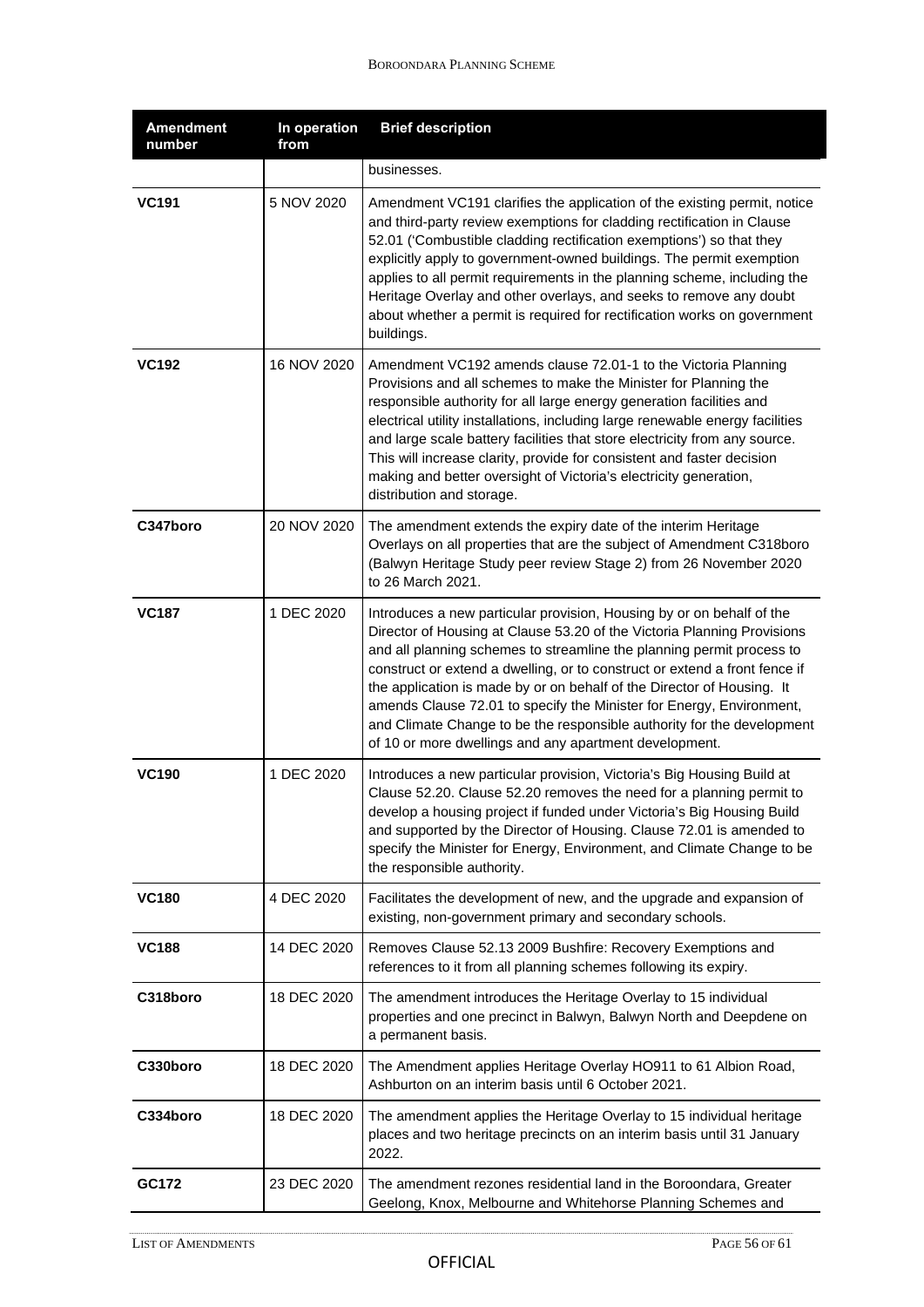| <b>Amendment</b><br>number | In operation<br>from | <b>Brief description</b>                                                                                                                                                                                                                                                                                                                                                                        |
|----------------------------|----------------------|-------------------------------------------------------------------------------------------------------------------------------------------------------------------------------------------------------------------------------------------------------------------------------------------------------------------------------------------------------------------------------------------------|
|                            |                      | modifies residential zone schedules in the Ararat, Boroondara, Glen<br>Eira, Knox, Melbourne, Queenscliffe, Wellington and Whitehorse<br>Planning Schemes to be consistent with the reformed residential zones.                                                                                                                                                                                 |
| C305boro                   | 21 JAN 2021          | The amendment applies the Heritage Overlay to the following places on<br>a permanent basis:                                                                                                                                                                                                                                                                                                     |
|                            |                      | HO795 to a number of buildings and elements of heritage<br>significance, within defined curtilages, at Methodist Ladies' College<br>(MLC), 207 Barkers Rd, Kew.                                                                                                                                                                                                                                 |
|                            |                      | HO915 to Red House, 207 Barkers Rd, Kew (formerly 231 Barkers<br>Road)                                                                                                                                                                                                                                                                                                                          |
|                            |                      | HO916 to Wentworth, 207 Barkers Rd, Kew (formerly 876 Glenferrie<br>Road)                                                                                                                                                                                                                                                                                                                       |
|                            |                      | The amendment also deletes the existing Heritage Overlays affecting<br>the subject land, including HO204, HO271, and part of HO150 that is<br>within the MLC campus.                                                                                                                                                                                                                            |
| GC178                      | 21 JAN 2021          | The amendment rezones residential land in the Boroondara and Knox<br>Planning Schemes that were inadvertently omitted from Amendment<br>GC172.                                                                                                                                                                                                                                                  |
| <b>GC177</b>               | 28 JAN 2021          | The Amendment extends the expiry date of interim Design and<br>Development Overlay and Significant Landscape Overlay controls to<br>land within the Yarra River corridor between Richmond and Warrandyte<br>(introduced by GC48) until 30 April 2021.                                                                                                                                           |
| C338boro                   | 29 JAN 2021          | The amendment applies the Heritage Overlay to 9 individual heritage<br>places and one heritage precinct on an interim basis until 31 January<br>2022.                                                                                                                                                                                                                                           |
| GC175                      | 18 FEB 2021          | The amendment updates the Schedules to Clause 53.06 to change the<br>heading to Schedule to Clause 53.06 Live music entertainment venues<br>and include an additional schedule section to Clause 53.06 enabling<br>areas to be specified where Clause 53.06 applies to make the existing<br>schedules consistent with the Ministerial Direction on the Form and<br>Content of Planning Schemes. |
| <b>VC195</b>               | 11 MAR 2021          | The amendment changes the Victoria Planning Provisions and all<br>planning schemes by modifying the particular provision at clause 52.32<br>(Wind energy facilities) to streamline the application process for minor<br>changes to approved wind energy facilities, clarify consent requirements<br>and simplify review and panel exemptions.                                                   |
| C284boroPt1boro            | 12 MAR 2021          | The Amendment implements the recommendations of the City of<br>Boroondara Municipal-Wide Heritage Gap Study Volume 3: Hawthorn<br>by introducing the Heritage Overlay on a permanent basis to 13<br>individual heritage places, seven heritage precincts, and extending four<br>existing heritage precincts.                                                                                    |
| C294boroPt2boro            | 12 MAR 2021          | The Amendment implements the recommendations of the City of<br>Boroondara Municipal-Wide Heritage Gap Study Volume 4: Kew by<br>applying the Heritage Overlay on a permanent basis to 19 individual<br>properties, seven heritage precincts and six heritage precinct<br>extensions.                                                                                                            |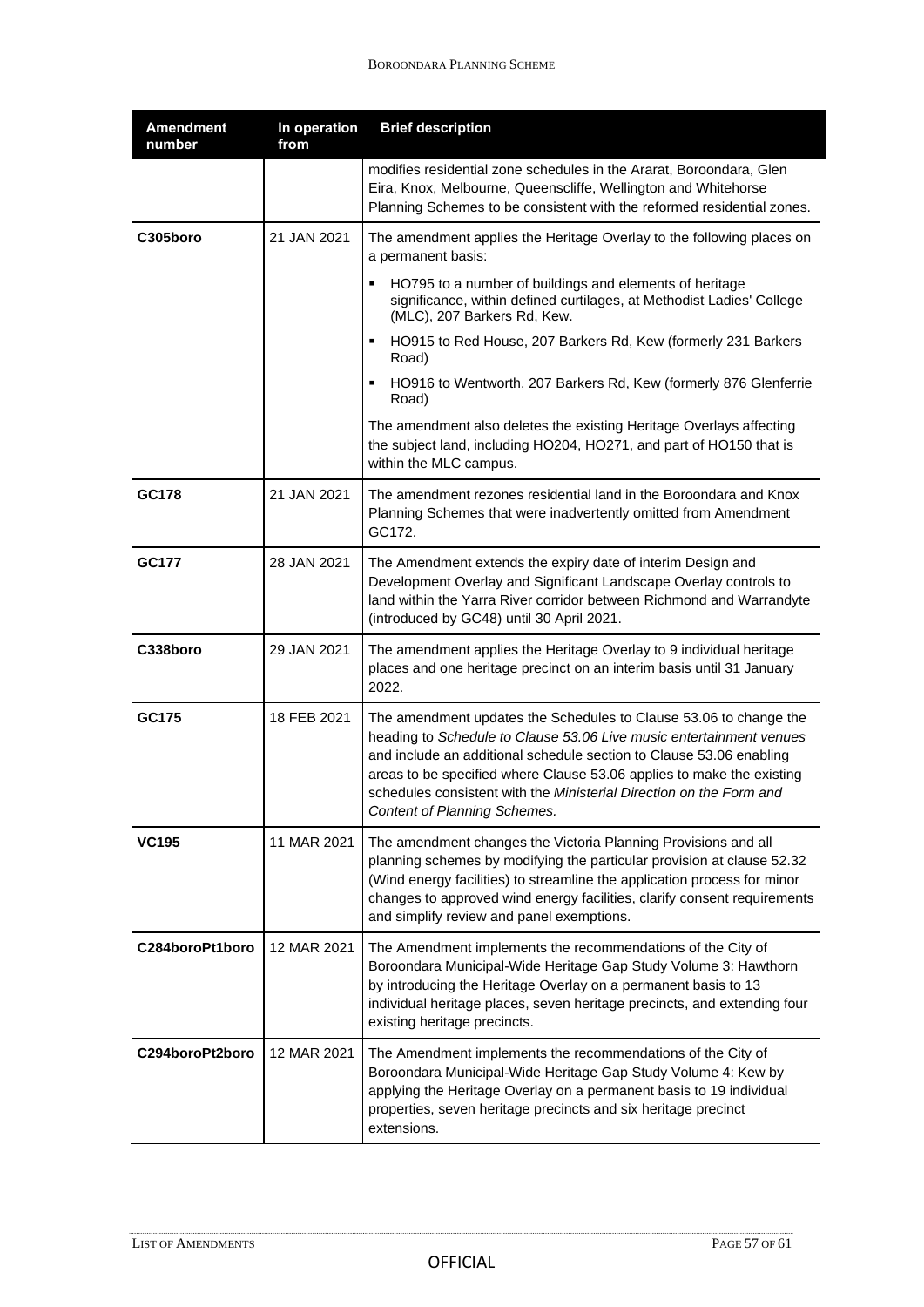| <b>Amendment</b><br>number | In operation<br>from | <b>Brief description</b>                                                                                                                                                                                                                                                                                                                                                                                                                                                                                                                                                                                                                                              |
|----------------------------|----------------------|-----------------------------------------------------------------------------------------------------------------------------------------------------------------------------------------------------------------------------------------------------------------------------------------------------------------------------------------------------------------------------------------------------------------------------------------------------------------------------------------------------------------------------------------------------------------------------------------------------------------------------------------------------------------------|
| C306boro                   | 12 MAR 2021          | The amendment implements the Kew East and Mont Albert Heritage<br>Gap Study to include 9 individual properties and three heritage precincts<br>in the Heritage Overlay on a permanent basis.                                                                                                                                                                                                                                                                                                                                                                                                                                                                          |
| C349boro                   | 12 MAR 2021          | The amendment extends the expiry dates of interim Heritage Overlays<br>applying to all properties in Amendment C308boro (Hawthorn East<br>Heritage Gap Study) until 11 March 2022 The amendment also extends<br>the expiry date of the interim Heritage Overlay for 39 Peate Avenue,<br>Glen Iris until 31 January 2022.                                                                                                                                                                                                                                                                                                                                              |
| <b>VC194</b>               | 25 MAR 2021          | The amendment inserts two new particular provisions at clauses 52.30<br>and 52.31 to facilitate state projects and local government projects.                                                                                                                                                                                                                                                                                                                                                                                                                                                                                                                         |
| <b>VC197</b>               | 20 APR 2021          | The amendment removes expiry dates and updates existing Design and<br>Development Overlay (DDO) and Significant Landscape Overlay (SLO)<br>schedules to introduce permanent protections within the Yarra River<br>corridor. Amendment VC197 also makes policy neutral updates and<br>consequential changes.                                                                                                                                                                                                                                                                                                                                                           |
| <b>VC185</b>               | 30 APR 2021          | The Amendment modifies Clause 72.01-1 to make transitional<br>provisions for an energy generation facility or utility installation to be<br>determined by the council instead of the Minister for Planning if made<br>prior to the approval date of Amendment VC192.                                                                                                                                                                                                                                                                                                                                                                                                  |
| <b>VC198</b>               | 14 MAY 2021          | The amendment introduces new particular provisions at clauses 52.35<br>(Major Road Projects) and 52.36 (Rail Projects) and makes other<br>changes related to delivery of projects carried out by or on behalf of<br>Major Road Projects Victoria and Rail Projects Victoria.                                                                                                                                                                                                                                                                                                                                                                                          |
| <b>VC189</b>               | 3 JUN 2021           | Amends Clause 12.04-1S Sustainable development in alpine areas, to<br>reference the Alpine Resorts Strategic Plan 2020-2025 (Victorian<br>Government, Alpine Resorts Co-ordinating Council, 2019). The<br>amendment changes the Alpine Resorts Planning Scheme by replacing<br>the Local Planning Policy Framework with a new Municipal Planning<br>Strategy at Clause 02 and local policies within the Planning Policy<br>Framework at Clauses 11-19, making administrative changes to the<br>Schedules to Clause 44.06 Bushire Management Overlay and Clause<br>72.08 Background Documents, and inserting a new Schedule to Clause<br>74.02 Further Strategic Work. |
| <b>VC203</b>               | 1 JUL 2021           | Amendment VC203 implements a new environment protection<br>framework in the Victoria Planning Provisions and all planning schemes<br>through:<br>updates to the Planning Policy Framework to align with new<br>requirements for contaminated and potentially contaminated land<br>amendments to clause 45.03 (Environmental Audit Overlay)<br>٠<br>the replacement of references to State Environment Protection<br>Policies with new content<br>references to new and amended guidelines and requirements under<br>the Environment Protection Act 2017.                                                                                                              |
| C356boro                   | 30 JUL 2021          | The amendment applies a Heritage Overlay (HO905) over 9 Brandon<br>Street, Glen Iris on an interim basis until 31 January 2022.                                                                                                                                                                                                                                                                                                                                                                                                                                                                                                                                       |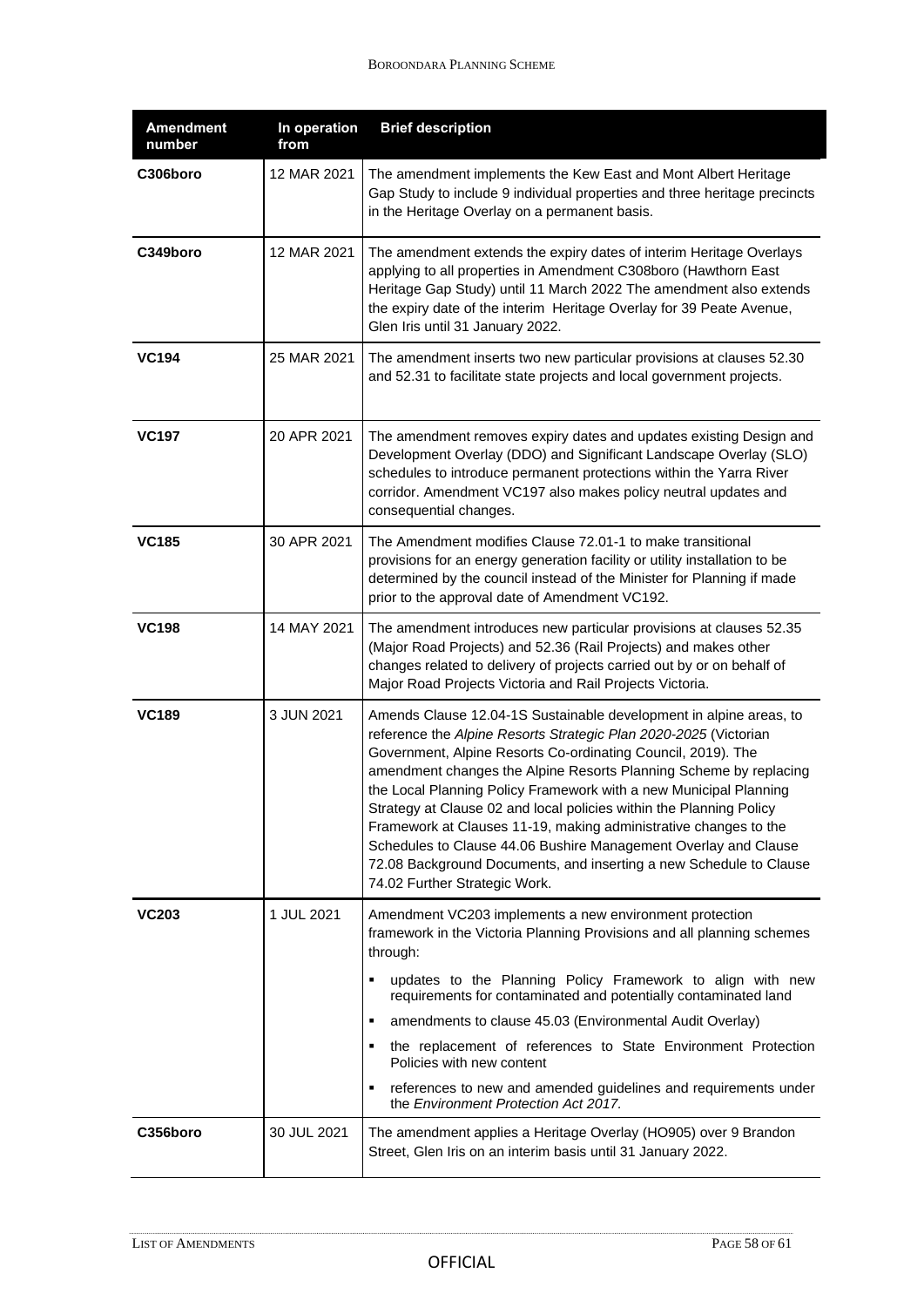| <b>Amendment</b><br>number | In operation<br>from | <b>Brief description</b>                                                                                                                                                                                                                                                                                                                                                                                                                                                                         |
|----------------------------|----------------------|--------------------------------------------------------------------------------------------------------------------------------------------------------------------------------------------------------------------------------------------------------------------------------------------------------------------------------------------------------------------------------------------------------------------------------------------------------------------------------------------------|
| <b>VC206</b>               | 3 AUG 2021           | The Amendment changes the VPP and all planning schemes in Victoria<br>by aligning planning provisions for a wind energy facility with the<br>requirements of the Environment Protection Act 2017 for the regulation<br>of wind turbine noise. The Amendment also updates the licencing<br>references in the Port Zone.                                                                                                                                                                           |
| C351boro                   | 12 AUG 2021          | The Amendment applies the Heritage Overlay (HO901) to 17 Vale<br>Street, Glen Iris on an interim basis until 31 January 2022.                                                                                                                                                                                                                                                                                                                                                                    |
| C359boro                   | 12 AUG 2021          | The Amendment applies the Heritage Overlay to 12-14 Tannock Street,<br>Balwyn North (HO928) on an interim basis until 1 July 2022; and<br>includes 28 Montana Street, Glen Iris in the Summerhill Estate precinct<br>(HO905), on an interim basis until 31 January 2022.                                                                                                                                                                                                                         |
| <b>VC196</b>               | 19 AUG 2021          | The Amendment changes the VPP and all planning schemes in Victoria<br>by: providing stronger recognition and protection of existing extractive<br>industries, and to designate land with State-significant earth resources,<br>where extractive industries may be established in the future, as strategic<br>extractive resource areas.                                                                                                                                                          |
| <b>VC171</b>               | 6 SEP 2021           | The Amendment changes the VPP and all planning schemes in Victoria<br>to implement the Marine and Coastal Policy (Department of<br>Environment, Land, Water and Planning, 2020), support coastal hazard<br>planning and sea level rise adaptation, and update policy references.                                                                                                                                                                                                                 |
| <b>VC211</b>               | 14 SEP 2021          | The Amendment renames and modifies clause 67.02 to enable the<br>application of exemptions set out in clause 52.31. The amendment<br>updates clauses 66.05 and 67, consolidates clauses 67.02, 67.03 and<br>67.04 under clause 67.02, and deletes clauses 67.03 and 67.04.                                                                                                                                                                                                                       |
| C340boro                   | 17 SEP 2021          | The Amendment corrects an anomaly by including the property at 13<br>Strathalbyn Street, Kew East within the Heritage Overlay as part of the<br>Harp Village Commercial Precinct (HO839) and makes associated<br>changes to the Boroondara Planning Scheme.                                                                                                                                                                                                                                      |
| C358boro                   | 30 SEP 2021          | The amendment applies the Heritage Overlay to 26 Goldthorns Avenue,<br>Kew (HO930), 3-5 Florence Avenue, Kew (HO931) and 97 Argyle Road,<br>Kew (HO932), on an interim basis until 1 August 2022.                                                                                                                                                                                                                                                                                                |
| <b>VC208</b>               | 5 OCT 2021           | Amends Clause 52.10 to apply the use, notice and review exemptions<br>to other types of emergencies.                                                                                                                                                                                                                                                                                                                                                                                             |
| <b>VC202</b>               | 12 OCT 2021          | The amendment introduces a land use term and definition for Rural<br>worker accommodation in clauses 73.03 (Land use terms) and 73.04<br>(Nesting diagrams). The amendment also modifies clause 35.07<br>(Farming Zone) to introduce a planning permit exemption for use of land<br>for Rural worker accommodation that accommodates no more than 10<br>persons; and to introduce a permit requirement for use of land for Rural<br>worker accommodation that accommodates more than 10 persons. |
| <b>VC212</b>               | 13 OCT 2021          | The amendment makes changes to Clause 35.06 (Farming Zone) and<br>to Clause 66.05 (Notice of permit applications under State standard<br>provisions) to minimise the potential for land use conflict from as-of-right<br>accommodation uses in the Farming Zone, in the vicinity of proposed<br>and approved wind energy facilities.                                                                                                                                                             |
| C363boro                   | 22 OCT 2021          | The Amendment corrects errors that were inadvertently made by<br>amendments C294boropt2boro and C306boro. Specifically, it:                                                                                                                                                                                                                                                                                                                                                                      |
|                            |                      | Updates the Schedule to Clause 43.01 to:<br>$\bullet$                                                                                                                                                                                                                                                                                                                                                                                                                                            |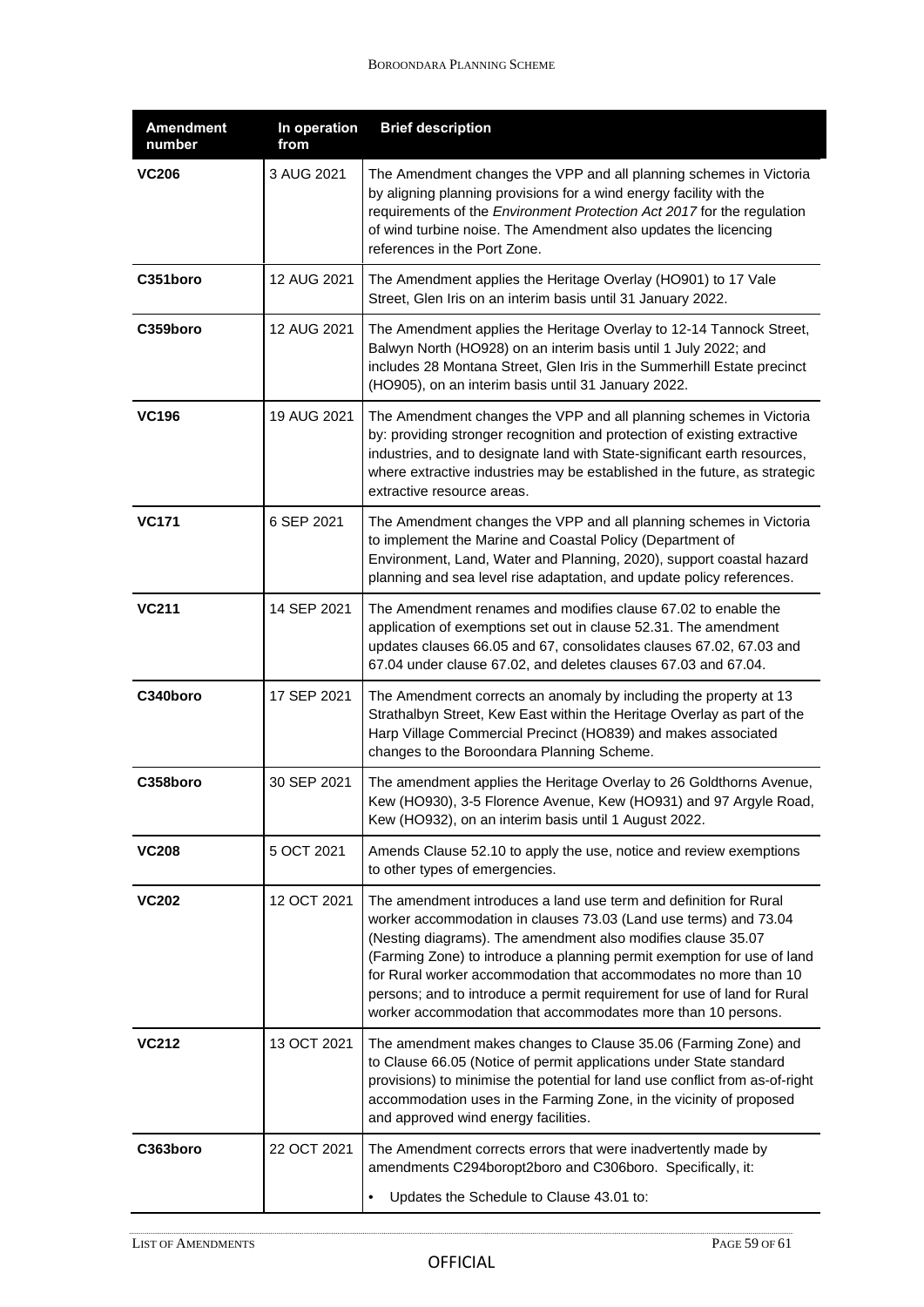| <b>Amendment</b><br>number | In operation<br>from | <b>Brief description</b>                                                                                                                                                                                                                                                                                                                                                                                                          |
|----------------------------|----------------------|-----------------------------------------------------------------------------------------------------------------------------------------------------------------------------------------------------------------------------------------------------------------------------------------------------------------------------------------------------------------------------------------------------------------------------------|
|                            |                      | insert the correct address for Kew East Primary School,<br>remove the word 'part' after Bowen Street in HO527, and<br>delete the duplicate 'Statement of Significance' in HO810.                                                                                                                                                                                                                                                  |
|                            |                      | Amends the Schedule to Clause 72.04 to reference the correct<br>incorporated document for the Bradford Estate Precinct Statement of<br>Significance (HO798).                                                                                                                                                                                                                                                                      |
|                            |                      | Updates Map No. 8HO to delete heritage controls affecting 667 High<br>Street, Kew East.                                                                                                                                                                                                                                                                                                                                           |
| <b>VC173</b>               | 26 OCT 2021          | Updates the land affected by the Melbourne Airport Environs Overlay in<br>the Brimbank, Hume, Melton, Moreland, Moonee Valley and Whittlesea<br>municipalities consistent with the Melbourne Airport Master Plan 2018,<br>which was approved by the Federal Government in 2019. The<br>Amendment includes limited transition provisions and consequential<br>updates to the VPP and affected planning schemes.                    |
| C308boro                   | 5 NOV 2021           | The amendment implements the recommendations of the Hawthorn<br>East Heritage Gap Study (2018) to introduce the Heritage Overlay to 17<br>individually significant places, eight heritage precincts and one precinct<br>extension on a permanent basis.                                                                                                                                                                           |
| C364boro                   | 11 NOV 2021          | The Amendment amends the Incorporated Document: 'Eira Statement<br>of Significance, August 2020' applying to the heritage place 'Eira' at 13-<br>15 Wellesley Road, Hawthorn (HO794), consistent with the approved<br>version of Amendment C284boropt1boro.                                                                                                                                                                       |
| <b>VC214</b>               | 19 NOV 2021          | Amendment VC214 amends the exemptions at clause 52.18 (State of<br>Emergency and Recovery Exemptions) to apply to a broader range of<br>uses.                                                                                                                                                                                                                                                                                     |
| <b>VC204</b>               | 9 DEC 2021           | The Amendment changes the VPP and all planning schemes in Victoria<br>by: modifying Clause 18 of the Victoria Planning Provisions to<br>implement changes to State planning policy for transport and makes<br>associated changes.                                                                                                                                                                                                 |
| VC174                      | 20 DEC 2021          | The Amendment changes the VPP and all planning schemes in Victoria<br>by: implementing the recently announced revised Better Apartment<br>Design Standards, which delivers improved external amenity and design<br>outcomes for all apartment developments. The amendment changes the<br>Victoria Planning Provisions (VPP) and all planning schemes by<br>updating and amending clauses and introducing transitional provisions. |
| <b>VC207</b>               | 20 DEC 2021          | The Amendment changes the VPP and all planning schemes in Victoria<br>by: implementing the revised Better Apartment Design Standards into<br>clauses 52.20 (Victoria's Big Housing Build) and 53.20 (Housing by or<br>on behalf of the Director of Housing).                                                                                                                                                                      |
| C341boro                   | 24 DEC 2021          | The amendment introduces a Heritage Overlay (HO928) to 12-14<br>Tannock Street, Balwyn North on a permanent basis.                                                                                                                                                                                                                                                                                                                |
| <b>VC205</b>               | 20 JAN 2022          | The amendment introduces a new Transport Zone to replace the Road<br>Zone and Public Use Zone Schedule 4. The amendment also makes<br>consequential changes.                                                                                                                                                                                                                                                                      |
| C369boro                   | 28 JAN 2022          | The amendment extends the interim Heritage Overlay controls that<br>apply to properties identified in the Ashburton Heritage Gap Study, until<br>30 November 2022. These controls were introduced by Boroondara<br>Planning Scheme Amendment C338boro on 29 January 2021.                                                                                                                                                         |